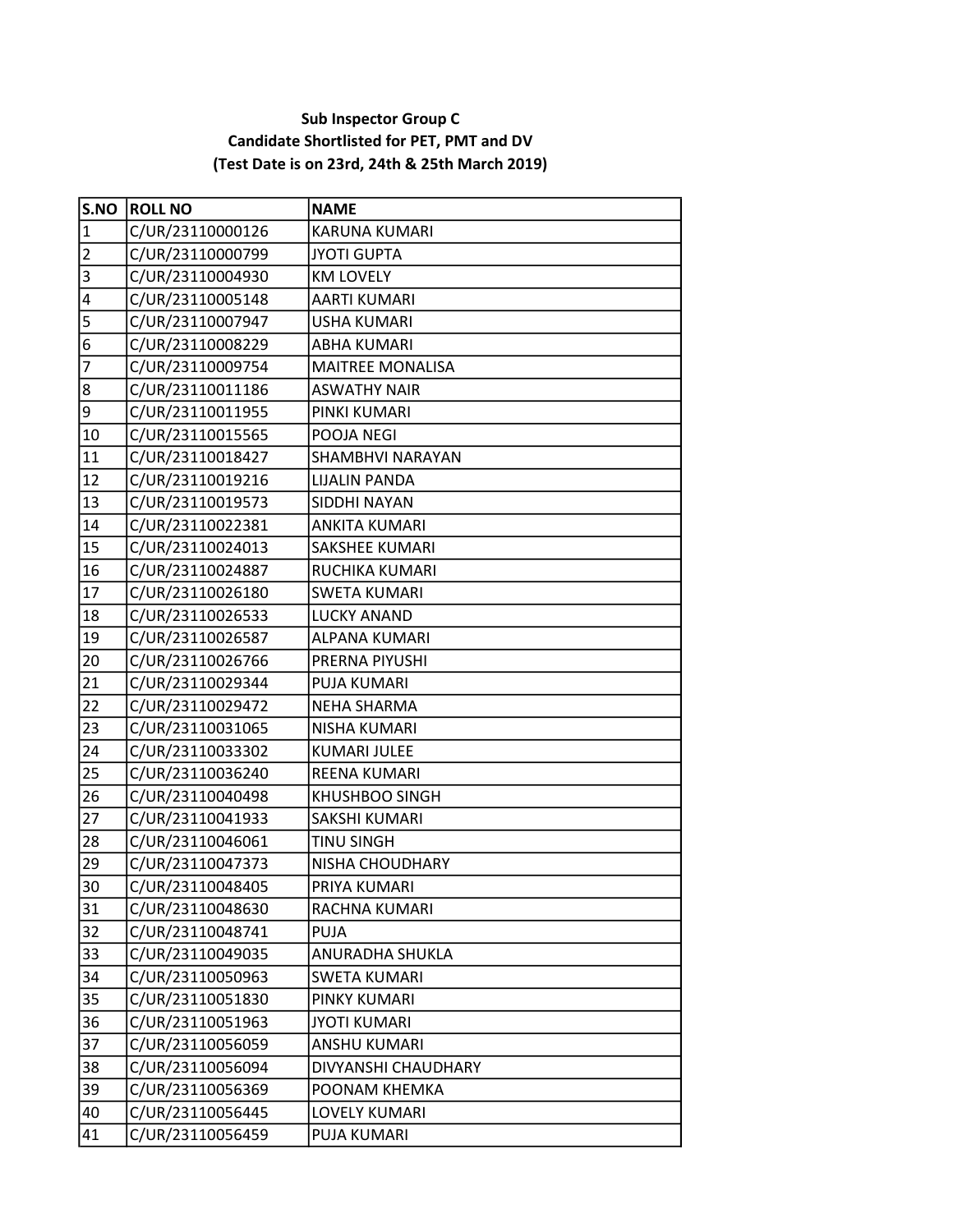| 42 | C/UR/23110060705 | <b>SHREYA SINGH</b>              |
|----|------------------|----------------------------------|
| 43 | C/UR/23110060920 | <b>SNEHA KUMARI</b>              |
| 44 | C/UR/23110061057 | <b>JUHI KUMARI</b>               |
| 45 | C/UR/23110062649 | <b>KHUSHBOO KUMARI</b>           |
| 46 | C/UR/23110063930 | <b>MAMPI SEN</b>                 |
| 47 | C/UR/23110064136 | HARAPRIYA PANDA                  |
| 48 | C/UR/23110064565 | <b>SALONI KUMARI</b>             |
| 49 | C/UR/23110066568 | VATSLA KUMARI                    |
| 50 | C/UR/23110067167 | <b>BIPASHA SAHA</b>              |
| 51 | C/UR/23110068461 | <b>BIDISHA PATHAK</b>            |
| 52 | C/UR/23110068737 | ANJALI JADAWN                    |
| 53 | C/UR/23110069182 | <b>SUBHRA DHARA</b>              |
| 54 | C/UR/23110070554 | SONIKA KUMARI                    |
| 55 | C/UR/23110072939 | PRATYASHA KUMARI                 |
| 56 | C/UR/23110075024 | <b>BHAGYASREE NANDA</b>          |
| 57 | C/UR/23110075536 | SHILPI KUMARI                    |
| 58 | C/UR/23110075610 | <b>RIMGHIM GURIYA</b>            |
| 59 | C/UR/23110077936 | <b>SHALINI SHREYA</b>            |
| 60 | C/UR/23110079071 | MINU KUMARI                      |
| 61 | C/UR/23110080009 | PANKHURI KUMARI                  |
| 62 | C/UR/23110080381 | ANAMICA ANNAPURNA                |
| 63 | C/UR/23110080854 | PRIYANKA KUMARI                  |
| 64 | C/UR/23110080923 | NIDHI PANDEY                     |
| 65 | C/UR/23110080986 | PRERNA SRIVASTAVA                |
| 66 | C/UR/23110081465 | <b>ANITA KUMARI</b>              |
| 67 | C/UR/23110082161 | <b>ALKA KUMARI</b>               |
| 68 | C/UR/23110083921 | PRERNA MAHTO                     |
| 69 | C/UR/23110088025 | <b>RECHAL</b>                    |
| 70 | C/UR/23110088732 | <b>KASTURY GOSWAMI</b>           |
| 71 | C/UR/23110093752 | PALLAVI KUMARI                   |
| 72 | C/UR/23110095659 | NARAHARISETTI S R BHARGAVI NAIDU |
| 73 | C/UR/23110096310 | SANGITA SEN                      |
| 74 | C/UR/23110097564 | <b>ALPANA RANI</b>               |
| 75 | C/UR/23110097734 | <b>RIYA DEY</b>                  |
| 76 | C/UR/23110099147 | PRIYANKA SINHA                   |
| 77 | C/UR/23110099439 | PRIYANKA MOHANTY                 |
| 78 | C/UR/23110100184 | SHILPA KUMARI                    |
| 79 | C/UR/23110102131 | RAMA RANI DUTTA                  |
| 80 | C/UR/23110102583 | DIKSHA KUMARI                    |
| 81 | C/UR/23110103298 | ANISHA SAHU                      |
| 82 | C/UR/23110104669 | SHARMISTHA MUKHERJEE             |
| 83 | C/UR/23110108204 | <b>HENA FATMA</b>                |
| 84 | C/UR/23110112006 | <b>SHWETA SINGH</b>              |
| 85 | C/UR/23110113590 | <b>ARTI KUMARI</b>               |
| 86 | C/UR/23110117374 | <b>SWETY SINGH</b>               |
| 87 | C/UR/23110119807 | <b>BAGMI SUCHARITA DAS</b>       |
| 88 | C/UR/23110121203 | <b>SURABHI</b>                   |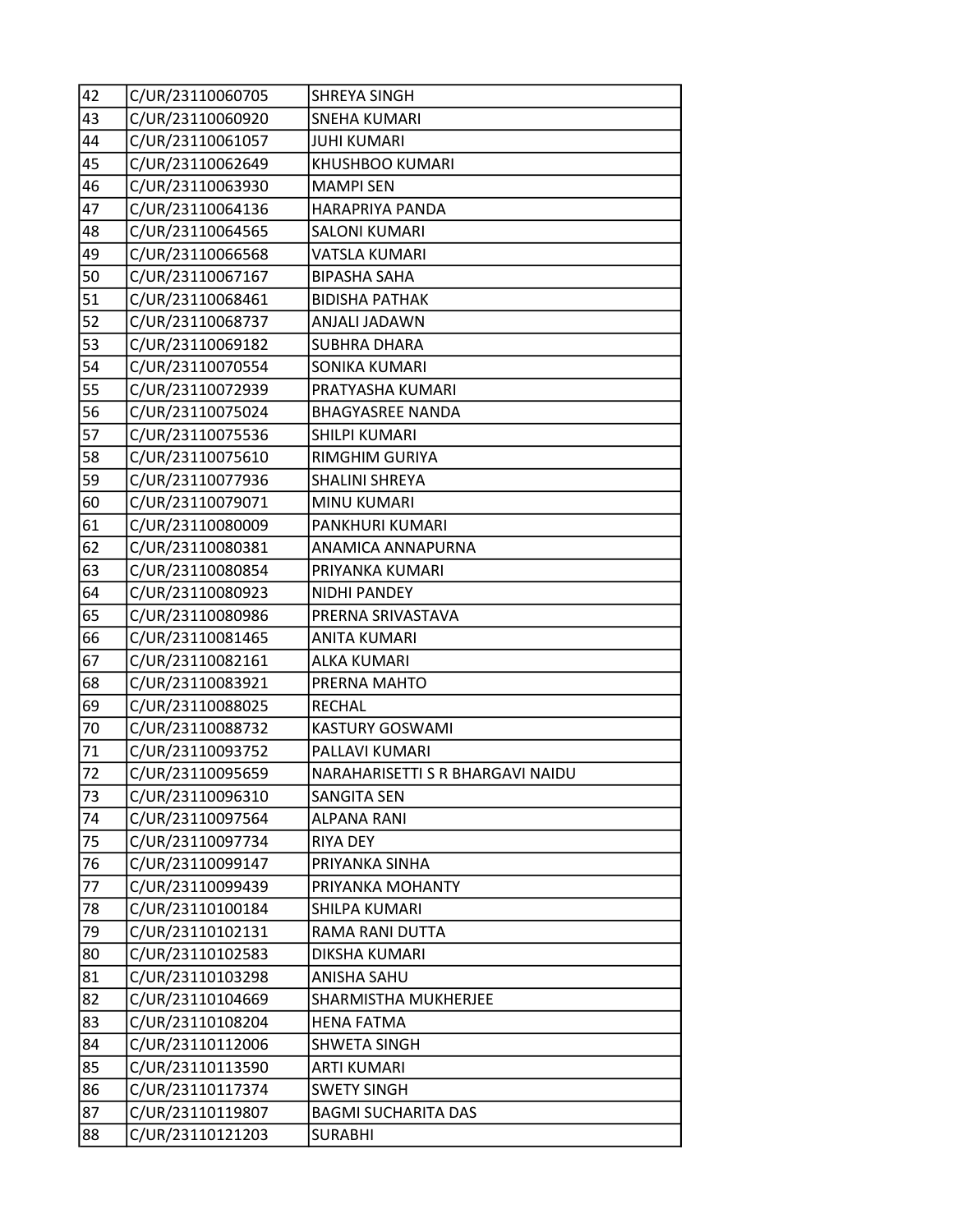| 89  | C/UR/23110125553 | <b>SARITA ROUT</b>        |
|-----|------------------|---------------------------|
| 90  | C/UR/23110125643 | SHREYA SINHA              |
| 91  | C/UR/23110128766 | PRIYA KUMARI              |
| 92  | C/UR/23110131127 | AKANKSHA SINGH CHAUHAN    |
| 93  | C/UR/23110131331 | AKANKSHA KUMARI           |
| 94  | C/UR/23110131682 | <b>MANISHA PATRA</b>      |
| 95  | C/UR/23110131702 | <b>SONALI KUMARI</b>      |
| 96  | C/UR/23110133209 | <b>NAVNEET KAUR</b>       |
| 97  | C/UR/23110134912 | PRITI KUMARI              |
| 98  | C/UR/23110136045 | RAKHI KUMARI              |
| 99  | C/UR/23110137723 | <b>NEHA KUMARI</b>        |
| 100 | C/UR/23110137924 | PRITI KUMARI              |
| 101 | C/UR/23110139997 | PRIYANKA KUMARI           |
| 102 | C/UR/23110140535 | <b>RASHMI ROY</b>         |
| 103 | C/UR/23110141526 | <b>RUBI NAYAK</b>         |
| 104 | C/UR/23110143705 | RICHA KUMARI              |
| 105 | C/UR/23110144044 | <b>LOVELY ANAND</b>       |
| 106 | C/UR/23110144539 | RANJANA KUMARI            |
| 107 | C/UR/23110144941 | PRITI KUMARI              |
| 108 | C/UR/23110147501 | ANINDITA MUKHERJEE        |
| 109 | C/UR/23110147910 | <b>SUCHITA KUMARI</b>     |
| 110 | C/UR/23110148162 | VINISHA APARNA            |
| 111 | C/UR/23110149392 | <b>ISHITA BANERJEE</b>    |
| 112 | C/UR/23110149736 | <b>URMILA BANIK</b>       |
| 113 | C/UR/23110150334 | <b>ANU KUMARI</b>         |
| 114 | C/UR/23110151115 | <b>ANJALI KUMARI</b>      |
| 115 | C/UR/23110151343 | <b>SINKI KUMARI</b>       |
| 116 | C/UR/23110151619 | <b>R LALITA</b>           |
| 117 | C/UR/23110152695 | CHANDANI KUMARI SAVARIYA  |
| 118 | C/UR/23110153093 | <b>SHILPI PANWAR</b>      |
| 119 | C/UR/23110155588 | RITU RAJ KUMARI           |
| 120 | C/UR/23110157029 | ANU PRIYA                 |
| 121 | C/UR/23110157552 | SHAHINA ISLAM             |
| 122 | C/UR/23110157630 | PRIYANKA KUMARI           |
| 123 | C/UR/23110158050 | <b>DURGA RAWANI</b>       |
| 124 | C/UR/23110160278 | SHABNAM KUMARI            |
| 125 | C/UR/23110160841 | SMRUTIMAYEE JENA          |
| 126 | C/UR/23110162378 | <b>SUSHMITA</b>           |
| 127 | C/UR/23110162660 | <b>VIBHA KUMARI SINHA</b> |
| 128 | C/UR/23110164143 | <b>JUHI KUMARI</b>        |
| 129 | C/UR/23110165309 | <b>LUCKY KUMARI</b>       |
| 130 | C/UR/23110166687 | SHWETA KUMARI             |
| 131 | C/UR/23110167527 | ANURADHA CHAUDHARY        |
| 132 | C/UR/23110167606 | FAEZA RAHMAN              |
| 133 | C/UR/23110167915 | PUSHPA MONDAL             |
| 134 | C/UR/23110168178 | POOJA KUMARI              |
| 135 | C/UR/23110170429 | <b>MOHINI SINGH</b>       |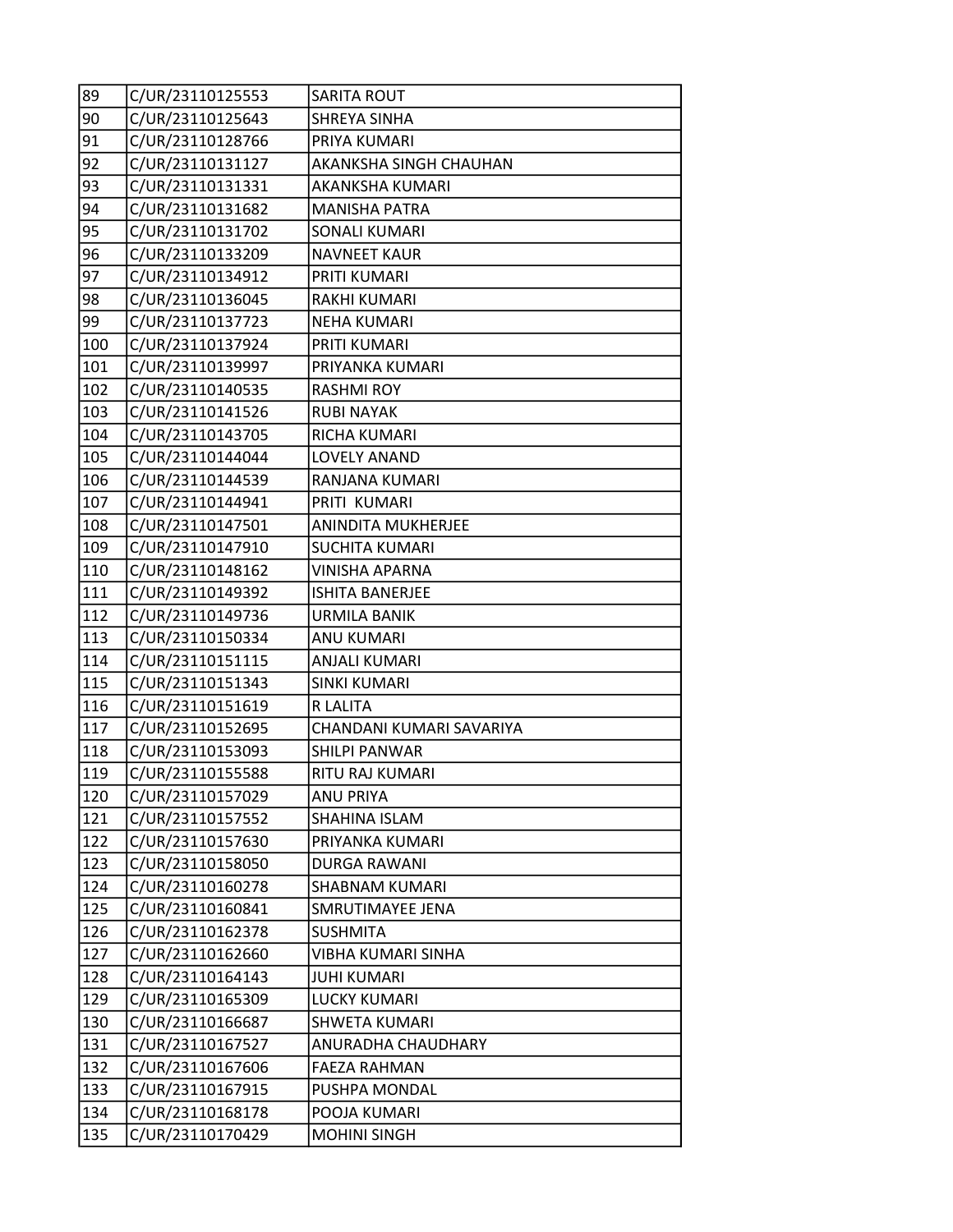| 136 | C/UR/23110172728 | SAPANA SINGH            |
|-----|------------------|-------------------------|
| 137 | C/UR/23110174354 | <b>SUPRIYA RANI</b>     |
| 138 | C/UR/23110174516 | <b>BEAUTY ARYA</b>      |
| 139 | C/UR/23110178222 | <b>ALKA SINGH</b>       |
| 140 | C/UR/23110179402 | <b>ANKITA SINGH</b>     |
| 141 | C/UR/23110182275 | <b>JYOTI PAYAL</b>      |
| 142 | C/UR/23110185397 | MOULIMA NANDI           |
| 143 | C/UR/23110185834 | <b>RUPAM KUMARI</b>     |
| 144 | C/UR/23110186549 | <b>NAZNEEN RAFI</b>     |
| 145 | C/UR/23110188334 | <b>NIDHI SINGH</b>      |
| 146 | C/UR/23110189073 | RITIKA KUMARI           |
| 147 | C/UR/23110194096 | LOVELY KUMARI           |
| 148 | C/UR/23110196025 | <b>JYOTI KUMARI</b>     |
| 149 | C/UR/23110196890 | SADHANA KUMARI          |
| 150 | C/UR/23110197298 | <b>SUPRAVA BIDANTA</b>  |
| 151 | C/UR/23110198921 | RUCHI PUNDORA           |
| 152 | C/UR/23110199394 | PURVA GUPTA             |
| 153 | C/UR/23110199875 | <b>KABITA KUMARI</b>    |
| 154 | C/UR/23110201995 | PRIYA KUMARI            |
| 155 | C/UR/23110202356 | PALLAVI                 |
| 156 | C/UR/23110202369 | PROTIMA SATPATHI        |
| 157 | C/UR/23110202829 | PRIYANKA SHARMA         |
| 158 | C/UR/23110204076 | <b>SINNI KUMARI</b>     |
| 159 | C/UR/23110206290 | <b>JYOTI KUMARI</b>     |
| 160 | C/UR/23110207770 | PRIYANKA KUMARI         |
| 161 | C/UR/23110209057 | <b>SUMITRA DASH</b>     |
| 162 | C/UR/23110209118 | <b>JYOTI KUMARI</b>     |
| 163 | C/UR/23110209226 | ANUPRIYA KUMARI         |
| 164 | C/UR/23110213116 | VANDANA TIWARI          |
| 165 | C/UR/23110213720 | PRAGATI KUMARI          |
| 166 | C/UR/23110213729 | <b>MALA KUMARI</b>      |
| 167 | C/UR/23110217001 | <b>SUNITA</b>           |
| 168 | C/UR/23110218179 | PRIYANKA KUMARI         |
| 169 | C/UR/23110218746 | <b>KUMARI SHREYA</b>    |
| 170 | C/UR/23110219592 | <b>ANJALI MOHAPATRA</b> |
| 171 | C/UR/23110222184 | PRIYANGDA KUMARI        |
| 172 | C/UR/23110223231 | <b>JYOTI KUMARI</b>     |
| 173 | C/UR/23110223406 | <b>SWEETI KUMARI</b>    |
| 174 | C/UR/23110224700 | <b>SWATI SINGH</b>      |
| 175 | C/UR/23110225234 | PAMMI NISHA             |
| 176 | C/UR/23110225609 | ARPANA KUMARI           |
| 177 | C/UR/23110226337 | PAYAL KUMARI            |
| 178 | C/UR/23110227146 | <b>ALKA KUMARI</b>      |
| 179 | C/UR/23110229713 | KUMARI PALAK RANJAN     |
| 180 | C/UR/23110233438 | SHIKHA KUMARI           |
| 181 | C/UR/23110234858 | <b>SURABHI CHANDRA</b>  |
| 182 | C/UR/23110234958 | <b>HARSHITA SINGH</b>   |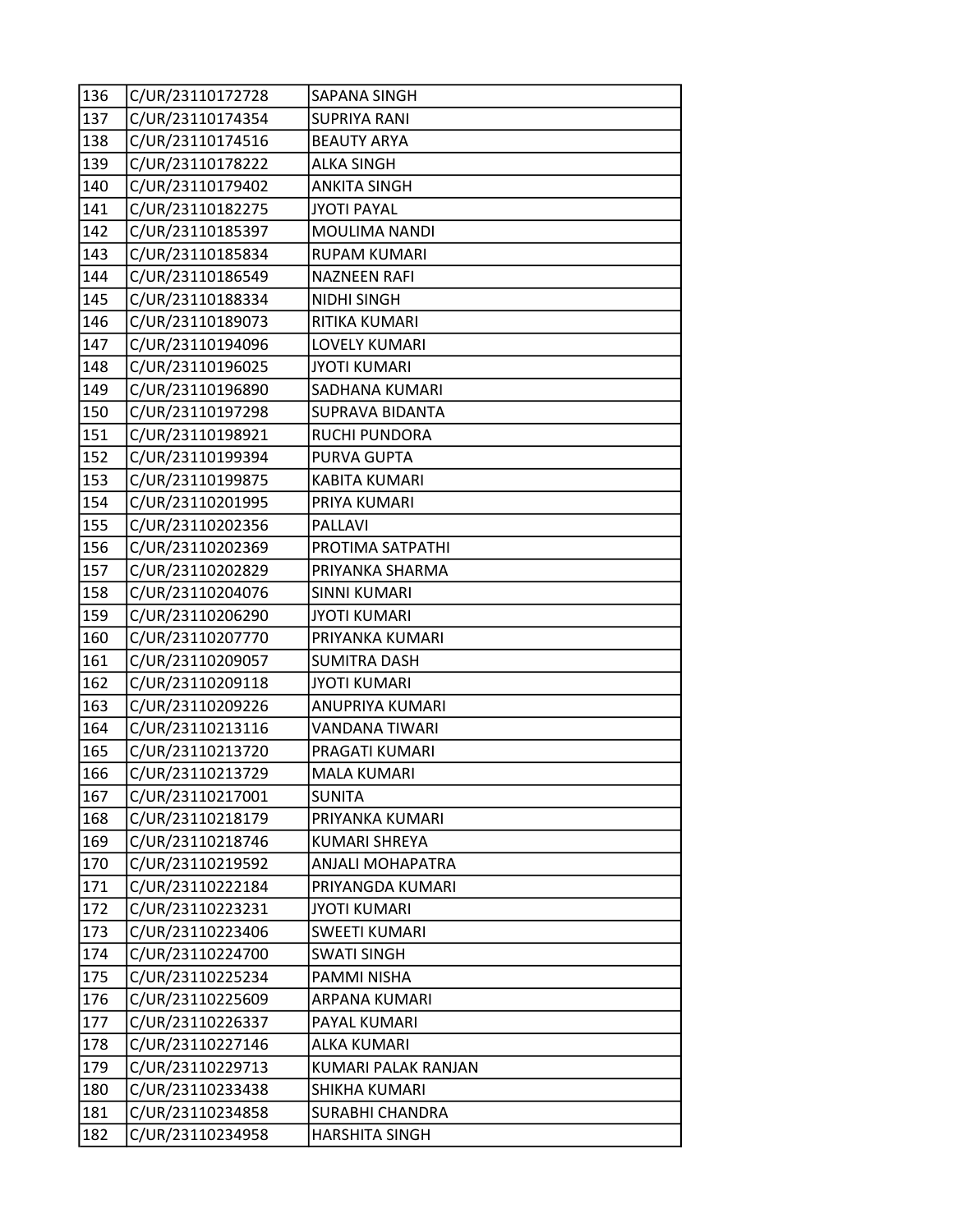| 183 | C/UR/23110235162 | NANDA KUMARI               |
|-----|------------------|----------------------------|
| 184 | C/UR/23110240059 | VANDANA KUMARI             |
| 185 | C/UR/23110240117 | <b>MONIKA KUMARI</b>       |
| 186 | C/UR/23110241801 | <b>SHWETA RANI</b>         |
| 187 | C/UR/23110244217 | PRIYANKA SHAW              |
| 188 | C/UR/23110247995 | SWATI KUMARI SHARMA        |
| 189 | C/UR/23110248423 | PRIYA KANWAR               |
| 190 | C/UR/23110249508 | <b>SHRUTI SUMAN</b>        |
| 191 | C/UR/23110249928 | PRIYA UPADHYAY             |
| 192 | C/UR/23110250335 | <b>SUPRIYA KUMARI</b>      |
| 193 | C/UR/23110251145 | <b>ANU KUMARI</b>          |
| 194 | C/UR/23110251821 | PUJA KUMARI                |
| 195 | C/UR/23110252503 | AMARDEEP KAUR              |
| 196 | C/UR/23110256695 | <b>NISHA KUMARI</b>        |
| 197 | C/UR/23110260180 | KUMARI DARSHNA             |
| 198 | C/UR/23110263320 | MUTTA PRAVEENA             |
| 199 | C/UR/23110263476 | <b>NEETU PANDEY</b>        |
| 200 | C/UR/23110265339 | KUMARI PUJA BHARTI         |
| 201 | C/UR/23110269107 | <b>SWETA KUMARI</b>        |
| 202 | C/UR/23110270729 | SONAL CHHAYA               |
| 203 | C/UR/23110273646 | AISHWARYA DEY              |
| 204 | C/UR/23110277621 | VANGAVARAPU KEERTHI REDDY  |
| 205 | C/UR/23110277892 | SANSTHITA CHOWDHURY        |
| 206 | C/UR/23110279264 | ARCHANA KUMARI             |
| 207 | C/UR/23110280057 | USHARANI BARDHAN           |
| 208 | C/UR/23110281359 | <b>SHIKHA RANI</b>         |
| 209 | C/UR/23110281450 | SANDHYA KUMARI             |
| 210 | C/UR/23110283070 | <b>TANUSHREE DAS</b>       |
| 211 | C/UR/23110284374 | LIPIKA MALLIK              |
| 212 | C/UR/23110285660 | <b>KAJAL SINGH</b>         |
| 213 | C/UR/23110287986 | <b>DEBARATI DEB</b>        |
| 214 | C/UR/23110288294 | NIKKI KUMARI GUPTA         |
| 215 | C/UR/23110290701 | <b>MUNNI KUMARI</b>        |
| 216 | C/UR/23110292948 | <b>SWETA PRIYADERSHANI</b> |
| 217 | C/UR/23110293983 | <b>KIRTI NUPOOR</b>        |
| 218 | C/UR/23110295747 | <b>NIKKI KUMARI</b>        |
| 219 | C/UR/23110297284 | <b>SUPRIYA KUMARI</b>      |
| 220 | C/UR/23110299387 | <b>SWATI KUMARI</b>        |
| 221 | C/UR/23110302537 | ANSHU KUMARI               |
| 222 | C/UR/23110305069 | <b>SONIA SINDHU</b>        |
| 223 | C/UR/23110305458 | <b>ITI BHARGAV</b>         |
| 224 | C/UR/23110313693 | SANGITA KUMARI             |
| 225 | C/UR/23110314736 | ANUPAM KUMARI              |
| 226 | C/UR/23110314849 | MONIKA KUMARI              |
| 227 | C/UR/23110316007 | <b>DIKSHA BHARTI</b>       |
| 228 | C/UR/23110316045 | SANDHYA VISHWAKARMA        |
| 229 | C/UR/23110316350 | LIPSARANI ROUT             |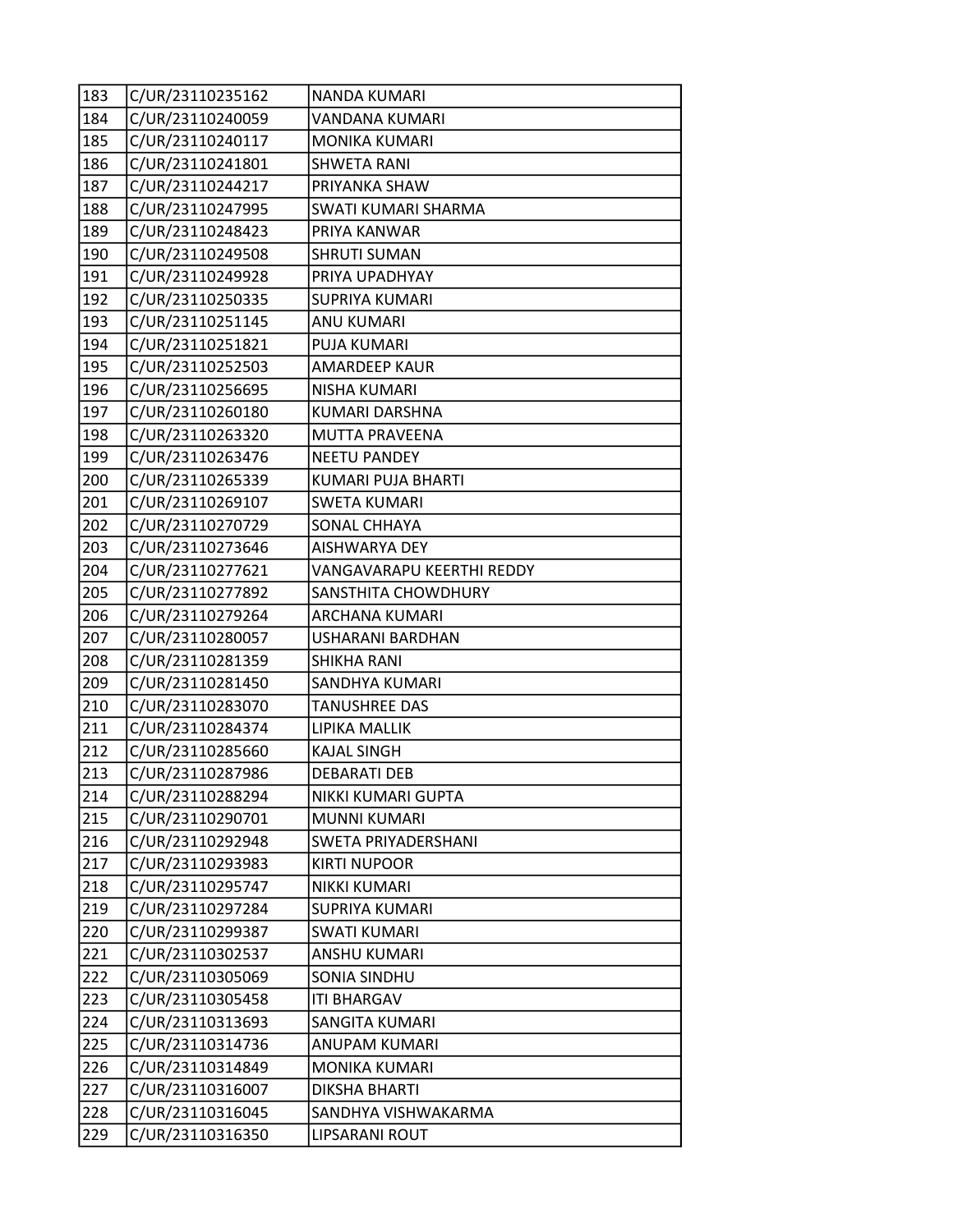| 230 | C/UR/23110316370 | APOORVA GUPTA         |
|-----|------------------|-----------------------|
| 231 | C/UR/23110317098 | HARSHA KUMARI         |
| 232 | C/UR/23110317565 | SANCHARI CHAKRABORTY  |
| 233 | C/UR/23110319831 | PRIYANKA KALSA        |
| 234 | C/UR/23110320903 | <b>MANDIRA SAHA</b>   |
| 235 | C/UR/23110325897 | <b>ARPNA KUMARI</b>   |
| 236 | C/UR/23110327513 | <b>ALISHA SINGH</b>   |
| 237 | C/UR/23110328451 | PREETI                |
| 238 | C/UR/23110329181 | TRIPTI KUMARI         |
| 239 | C/UR/23110329887 | RUPALI KUMARI         |
| 240 | C/UR/23110331937 | <b>EKTA NATH</b>      |
| 241 | C/UR/23110336184 | RAKHI KUMARI          |
| 242 | C/UR/23110336334 | <b>ANINDITA LAL</b>   |
| 243 | C/UR/23110336529 | <b>ABANTI NAYAK</b>   |
| 244 | C/UR/23110337681 | OENDRILA CHOWDHURY    |
| 245 | C/UR/23110339033 | POOJA BHARDWAJ        |
| 246 | C/UR/23110340030 | POOJA KUMARI          |
| 247 | C/UR/23110341789 | KHUSHBU KUMARI        |
| 248 | C/UR/23110342538 | <b>ANKITA SAHA</b>    |
| 249 | C/UR/23110345196 | <b>MANSHI RAAJ</b>    |
| 250 | C/UR/23110345958 | <b>CHHOTI KUMARI</b>  |
| 251 | C/UR/23110348566 | POOJA KUMARI          |
| 252 | C/UR/23110348925 | SHIVANI GAUTAM        |
| 253 | C/UR/23110349054 | RITUPARNA PAUL        |
| 254 | C/UR/23110351042 | POUSHALI SARKAR       |
| 255 | C/UR/23110351129 | <b>JYOTI KUMARI</b>   |
| 256 | C/UR/23110351550 | SONASHREE PANDA       |
| 257 | C/UR/23110352873 | PRIYANKA KUMARI       |
| 258 | C/UR/23110353957 | <b>KUMARI TANU</b>    |
| 259 | C/UR/23110354974 | CHAVAN AKSHAYA PRATAP |
| 260 | C/UR/23110356867 | PRIYANKA              |
| 261 | C/UR/23110359875 | DIKSHA KUMARI         |
| 262 | C/UR/23110361097 | <b>ARTI KUMARI</b>    |
| 263 | C/UR/23110361637 | SMRUTIREKHA DUTTA     |
| 264 | C/UR/23110361650 | PRITI KUMARI SINGH    |
| 265 | C/UR/23110362545 | <b>KALPANA KAR</b>    |
| 266 | C/UR/23110363482 | JYOTI                 |
| 267 | C/UR/23110364690 | <b>MADHU KUMARI</b>   |
| 268 | C/UR/23110367646 | PUJA KUMARI GUPTA     |
| 269 | C/UR/23110368050 | <b>SURBHI DWIVEDI</b> |
| 270 | C/UR/23110368274 | PRITI KUMARI SINGH    |
| 271 | C/UR/23110370668 | JYOTIRMAYEE SWAIN     |
| 272 | C/UR/23110371288 | ARCHANA KUMARI SINGH  |
| 273 | C/UR/23110372040 | LUEE SAHOO            |
| 274 | C/UR/23110375485 | TARNESH               |
| 275 | C/UR/23110375884 | PRABHA KUMARI         |
| 276 | C/UR/23110382839 | <b>JYOTI KUMARI</b>   |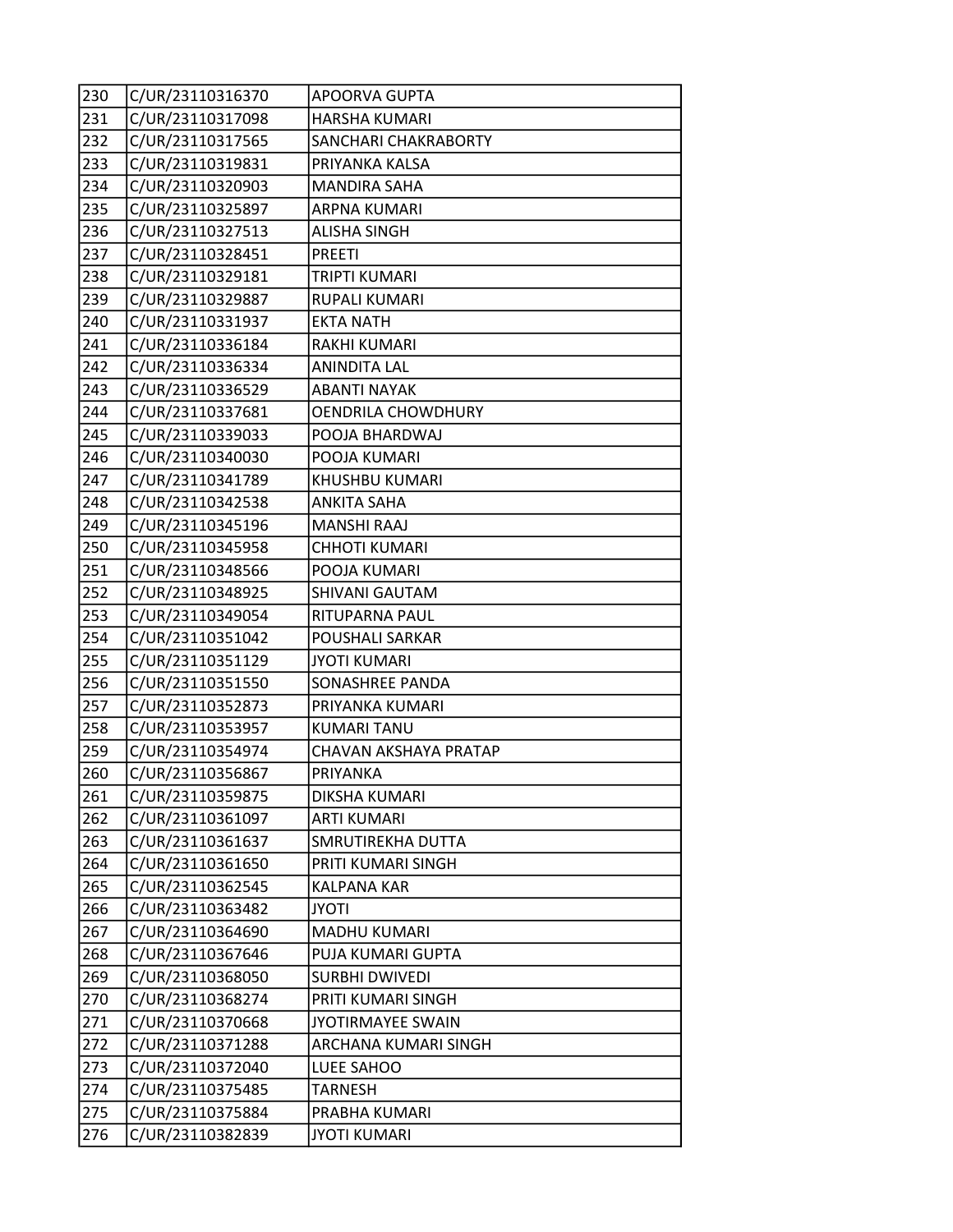| 277 | C/UR/23110383667 | TUMPA JANA                      |
|-----|------------------|---------------------------------|
| 278 | C/UR/23110385054 | <b>SHALINI KUMARI</b>           |
| 279 | C/UR/23110385212 | <b>ANJALI KUMARI</b>            |
| 280 | C/UR/23110385230 | NILIMA SAHOO                    |
| 281 | C/UR/23110393998 | <b>SHANIN BANO</b>              |
| 282 | C/UR/23110394846 | ARADHANA KUMARI                 |
| 283 | C/UR/23110395535 | <b>SHIKHA</b>                   |
| 284 | C/UR/23110399697 | <b>ANKITA SINGH</b>             |
| 285 | C/UR/23110400298 | <b>SUPRIYA BHARTI</b>           |
| 286 | C/UR/23110400348 | <b>CHANDNI KUMARI</b>           |
| 287 | C/UR/23110400546 | PRITY KUMARI                    |
| 288 | C/UR/23110402434 | <b>SMITA KUMARI</b>             |
| 289 | C/UR/23110404001 | <b>MAHIMA SINHA</b>             |
| 290 | C/UR/23110404158 | GOTTIMUKKALA APARNA             |
| 291 | C/UR/23110406958 | PRITI BHARTI                    |
| 292 | C/UR/23110407540 | <b>SEEMA KUMARI</b>             |
| 293 | C/UR/23110407541 | SOUBHAGYA LAXMI NAYAK           |
| 294 | C/UR/23110409338 | SHUVASMITA PANDA                |
| 295 | C/UR/23120002035 | SHASHIKANT KUMAR                |
| 296 | C/UR/23120002314 | <b>RAHUL PRATAP</b>             |
| 297 | C/UR/23120002806 | <b>GAURAV KUMAR</b>             |
| 298 | C/UR/23120004088 | GANNAVARAPU K E NARASIMHA MURTY |
| 299 | C/UR/23120004864 | SASHI UPADHYAY                  |
| 300 | C/UR/23120004891 | RAHUL KUMAR PANDEY              |
| 301 | C/UR/23120005366 | DIKSHANT NARULA                 |
| 302 | C/UR/23120005659 | <b>DEBANJAN ROY</b>             |
| 303 | C/UR/23120006126 | PIYUSH GOEL                     |
| 304 | C/UR/23120006260 | DEVENDRA KUMAR                  |
| 305 | C/UR/23120006756 | AMAN KUMAR TRIVEDI              |
| 306 | C/UR/23120007034 | <b>GAUTAM KUMAR</b>             |
| 307 | C/UR/23120007108 | PRABHAKAR KUMAR                 |
| 308 | C/UR/23120008712 | <b>RAHUL PANT</b>               |
| 309 | C/UR/23120009068 | RANJIT KUMAR                    |
| 310 | C/UR/23120009341 | RAHUL KUMAR SINGH               |
| 311 | C/UR/23120010028 | <b>BITTU KUMAR</b>              |
| 312 | C/UR/23120010763 | KUNDAN KUMAR PANDEY             |
| 313 | C/UR/23120010930 | <b>NARESH KUMAR</b>             |
| 314 | C/UR/23120011247 | <b>ANKIT RANJAN</b>             |
| 315 | C/UR/23120011318 | <b>DEBASISH SWAIN</b>           |
| 316 | C/UR/23120011502 | SRIKANTA NAYAK                  |
| 317 | C/UR/23120013188 | SHIVAM KUMAR SINGH              |
| 318 | C/UR/23120013370 | <b>HIMANSHU KUMAR</b>           |
| 319 | C/UR/23120013845 | <b>VASHISHTH NARAYAN</b>        |
| 320 | C/UR/23120015145 | VISHAL KUMAR                    |
| 321 | C/UR/23120015361 | <b>AKASH KUMAR</b>              |
| 322 | C/UR/23120015454 | <b>BILAS DAS</b>                |
| 323 | C/UR/23120015671 | TARUN KUMAR SINGH               |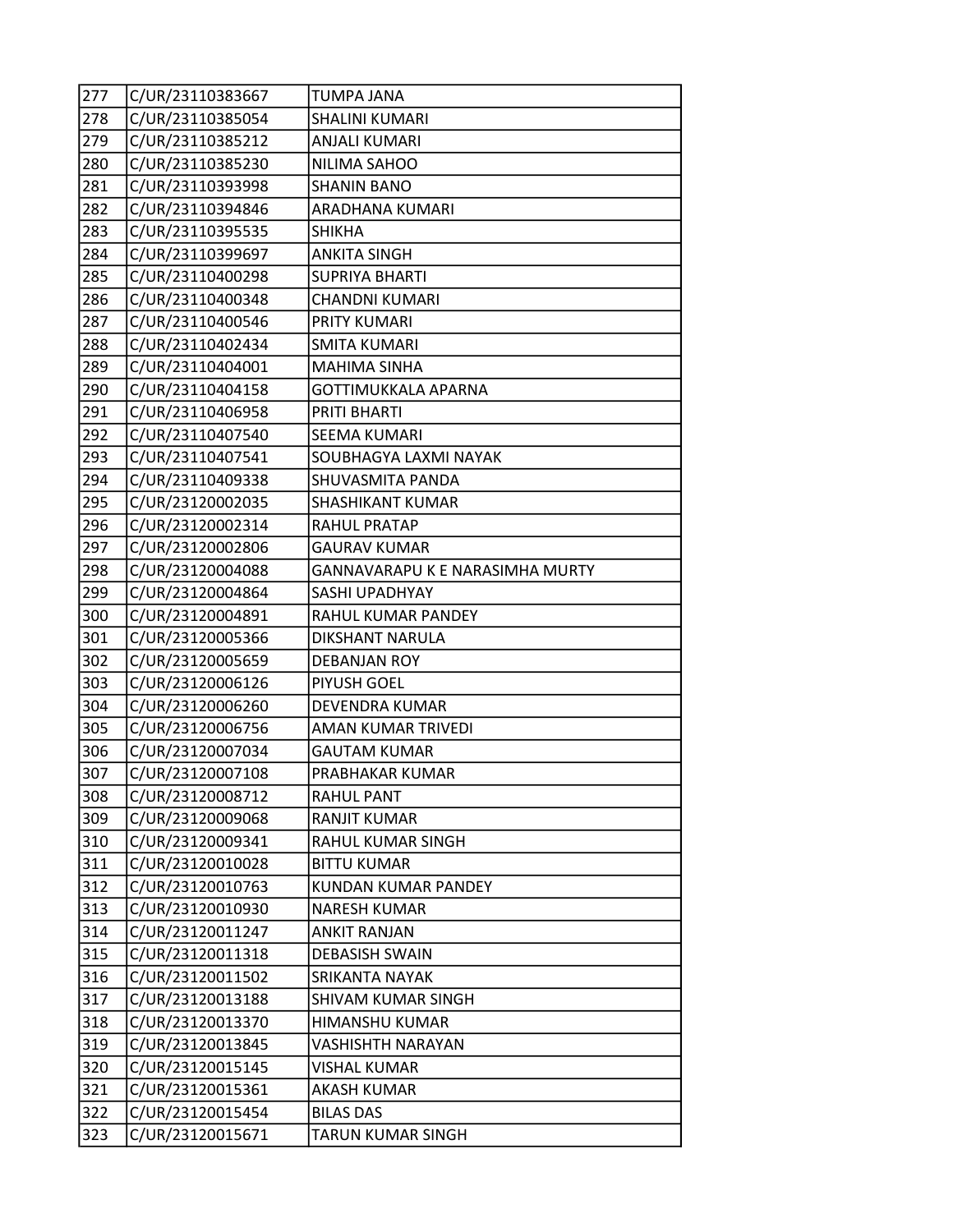| 324 | C/UR/23120016014 | SAURABH KUMAR               |
|-----|------------------|-----------------------------|
| 325 | C/UR/23120016352 | <b>DEEPAK KUMAR</b>         |
| 326 | C/UR/23120016786 | <b>VIKAS PANDEY</b>         |
| 327 | C/UR/23120017500 | <b>MANJEET</b>              |
| 328 | C/UR/23120019946 | <b>ATANU SADHU</b>          |
| 329 | C/UR/23120021600 | <b>AVISHEK DEY</b>          |
| 330 | C/UR/23120021711 | <b>CHANDAN KUMAR</b>        |
| 331 | C/UR/23120021785 | MOHAMMAD TAUFIQUE ALAM      |
| 332 | C/UR/23120021806 | <b>SANTOSH KUMAR</b>        |
| 333 | C/UR/23120021880 | PAVINDRA KUMAR              |
| 334 | C/UR/23120023473 | AJAY KUMAR SAHOO            |
| 335 | C/UR/23120024511 | <b>ASHUTOSH SINGH</b>       |
| 336 | C/UR/23120024583 | <b>SUMIT KUMAR SINGH</b>    |
| 337 | C/UR/23120025049 | PIYUSH KUMAR TIWARY         |
| 338 | C/UR/23120026177 | <b>ABHISHEK KUMAR</b>       |
| 339 | C/UR/23120027207 | CHANDRASHEKHAR KUMAR MISHRA |
| 340 | C/UR/23120028560 | <b>SUMAN KUMAR THAKUR</b>   |
| 341 | C/UR/23120029634 | <b>RAKESH KUMAR</b>         |
| 342 | C/UR/23120030282 | <b>RAUSHAN KUMAR</b>        |
| 343 | C/UR/23120032009 | ANUJ PANWAR                 |
| 344 | C/UR/23120032496 | AMAN BHARDWAJ               |
| 345 | C/UR/23120033165 | <b>SHUBHAM SHARMA</b>       |
| 346 | C/UR/23120033439 | <b>SHUBHAM AWASHTHI</b>     |
| 347 | C/UR/23120034972 | <b>KUMAR SANU</b>           |
| 348 | C/UR/23120036515 | <b>ANKIT</b>                |
| 349 | C/UR/23120036619 | KHANDEKAR TARIQ AZIZ        |
| 350 | C/UR/23120037115 | <b>BITHAL SATAPATHY</b>     |
| 351 | C/UR/23120037391 | <b>MRIDUL GHOSH</b>         |
| 352 | C/UR/23120037883 | <b>NARENDER KHATRI</b>      |
| 353 | C/UR/23120037952 | <b>SHUBHAM SARANGI</b>      |
| 354 | C/UR/23120038802 | <b>MAMIDI SRINIVASA RAO</b> |
| 355 | C/UR/23120040108 | PRASHANT KUMAR SINGH        |
| 356 | C/UR/23120040191 | <b>AMARJEET KUMAR</b>       |
| 357 | C/UR/23120040466 | <b>SHUBHAM VARSHNEY</b>     |
| 358 | C/UR/23120040767 | PRASANNJEET KUMAR SINGH     |
| 359 | C/UR/23120041575 | <b>RUPESH MAHANTA</b>       |
| 360 | C/UR/23120042536 | RAUSHAN KUMAR               |
| 361 | C/UR/23120043296 | <b>DEEPAK KUMAR SINGH</b>   |
| 362 | C/UR/23120043459 | KUNDAN KUMAR                |
| 363 | C/UR/23120044177 | <b>KUSAL SUR</b>            |
| 364 | C/UR/23120044458 | SATYARTH PRAKASH            |
| 365 | C/UR/23120044993 | TRILOK SINGH PARMAR         |
| 366 | C/UR/23120045084 | <b>VINAY BARA</b>           |
| 367 | C/UR/23120045752 | <b>VISHAL VIDYARTHI</b>     |
| 368 | C/UR/23120046287 | SUBHADIP BHATTACHARYA       |
| 369 | C/UR/23120046288 | SABA AHMAD                  |
| 370 | C/UR/23120046610 | RAMAYAN UPADHYAY            |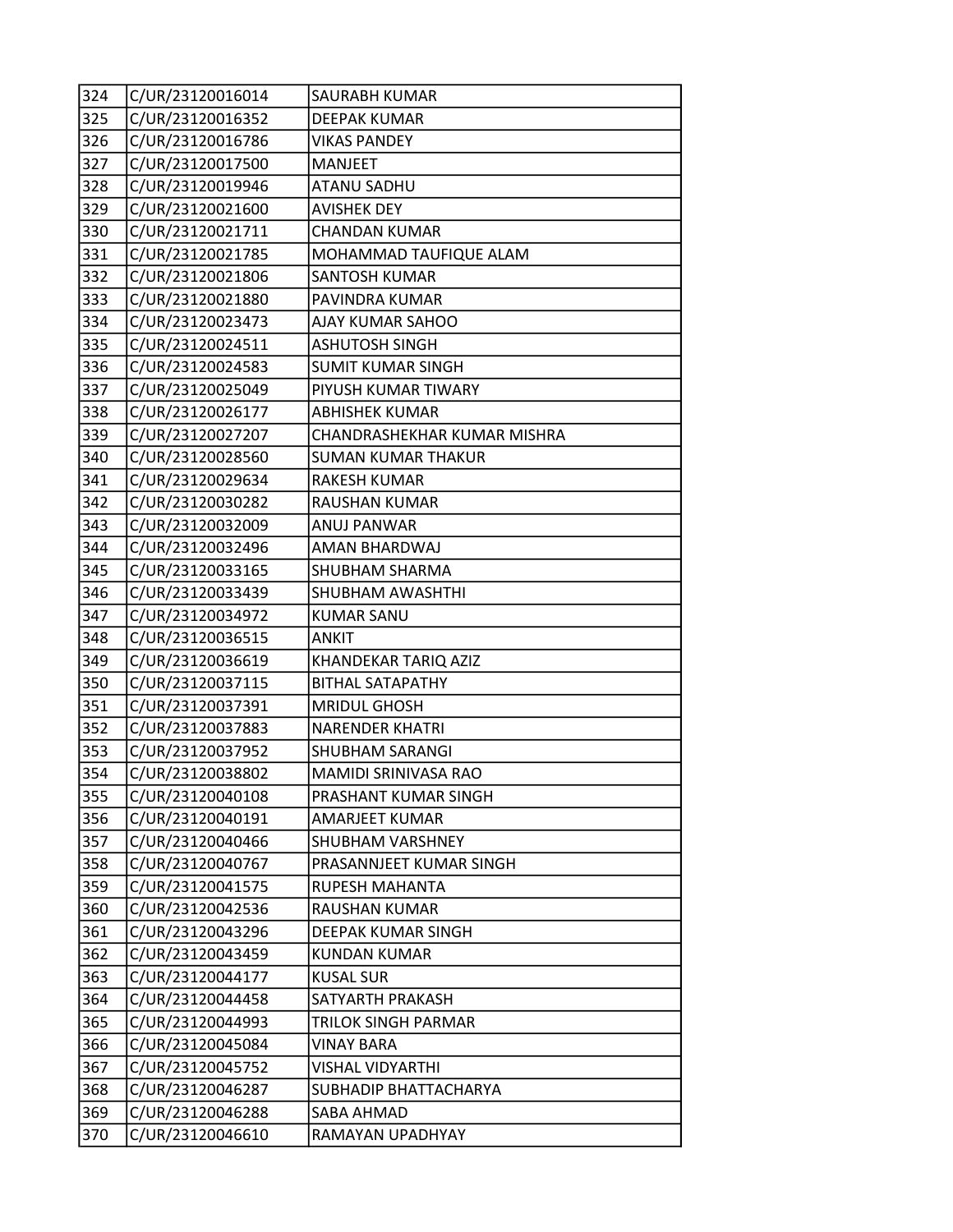| 371 | C/UR/23120047102 | <b>KRISHNANAND TIWARI</b>    |
|-----|------------------|------------------------------|
| 372 | C/UR/23120048113 | A RAJESH                     |
| 373 | C/UR/23120048812 | <b>MAN MOHAN SINGH</b>       |
| 374 | C/UR/23120049117 | <b>ABHINASH ANAND</b>        |
| 375 | C/UR/23120049258 | <b>ASHUTOSH KUMAR</b>        |
| 376 | C/UR/23120049461 | SHUBHAM SOURAV               |
| 377 | C/UR/23120049891 | <b>GAURAV KUMAR TRIPATHI</b> |
| 378 | C/UR/23120051168 | RAMENDRA NATH SHYAM          |
| 379 | C/UR/23120052007 | <b>SOMESH KUMAR</b>          |
| 380 | C/UR/23120052048 | <b>VARUN KUMAR</b>           |
| 381 | C/UR/23120053564 | <b>RAJ TIWARI</b>            |
| 382 | C/UR/23120053873 | RAKESH KUMAR PANDEY          |
| 383 | C/UR/23120054611 | <b>KANHAIYA KUMAR</b>        |
| 384 | C/UR/23120055015 | <b>KULDEEP SINGH ATTRI</b>   |
| 385 | C/UR/23120055114 | ROHIT PRATAP SINGH           |
| 386 | C/UR/23120055536 | <b>INDRAJIT SINGHA</b>       |
| 387 | C/UR/23120055925 | <b>SUMIT KUMAR</b>           |
| 388 | C/UR/23120056185 | <b>SUNNY SAGAR</b>           |
| 389 | C/UR/23120056350 | DEEPAK KUMAR BHARTI          |
| 390 | C/UR/23120057178 | <b>SAKET KUMAR</b>           |
| 391 | C/UR/23120057372 | <b>ARVIND KUMAR</b>          |
| 392 | C/UR/23120057597 | <b>BULLU KUMAR</b>           |
| 393 | C/UR/23120058298 | <b>VIKAS TYAGI</b>           |
| 394 | C/UR/23120059404 | <b>KUMAR SATYAM</b>          |
| 395 | C/UR/23120060034 | <b>JAGDEEP</b>               |
| 396 | C/UR/23120060267 | NISHANT KUMAR                |
| 397 | C/UR/23120061334 | MAITRI RANJAN SATPATHY       |
| 398 | C/UR/23120061407 | <b>BIJAY KUMAR GOCHHAIT</b>  |
| 399 | C/UR/23120062866 | <b>VIKASH KUMAR</b>          |
| 400 | C/UR/23120062923 | AMIT KUMAR                   |
| 401 | C/UR/23120063706 | <b>SUMIT KUMAR</b>           |
| 402 | C/UR/23120063835 | <b>MAYANK KUMAR</b>          |
| 403 | C/UR/23120064339 | <b>ABHAY KUMAR PANDEY</b>    |
| 404 | C/UR/23120065900 | <b>BALWANT KUMAR</b>         |
| 405 | C/UR/23120066338 | <b>ARPAN BANERJEE</b>        |
| 406 | C/UR/23120066552 | <b>ADITYA MISHRA</b>         |
| 407 | C/UR/23120066856 | <b>VIVEKANAND JHA</b>        |
| 408 | C/UR/23120067033 | <b>GOKULESH PATHAK</b>       |
| 409 | C/UR/23120067623 | RAHUL KUMAR                  |
| 410 | C/UR/23120067947 | DHARMANAND KUMAR             |
| 411 | C/UR/23120068964 | SAURABH SUMAN                |
| 412 | C/UR/23120069343 | <b>VIVEK KUMAR UPADHAYAY</b> |
| 413 | C/UR/23120069363 | RAUSHAN KUMAR                |
| 414 | C/UR/23120070938 | SUNIL KUMAR SAMAL            |
| 415 | C/UR/23120071434 | <b>KESHAV KUMAR</b>          |
| 416 | C/UR/23120071830 | KISHORE KUNAL PANDEY         |
| 417 | C/UR/23120071977 | <b>SMIT KUMAR</b>            |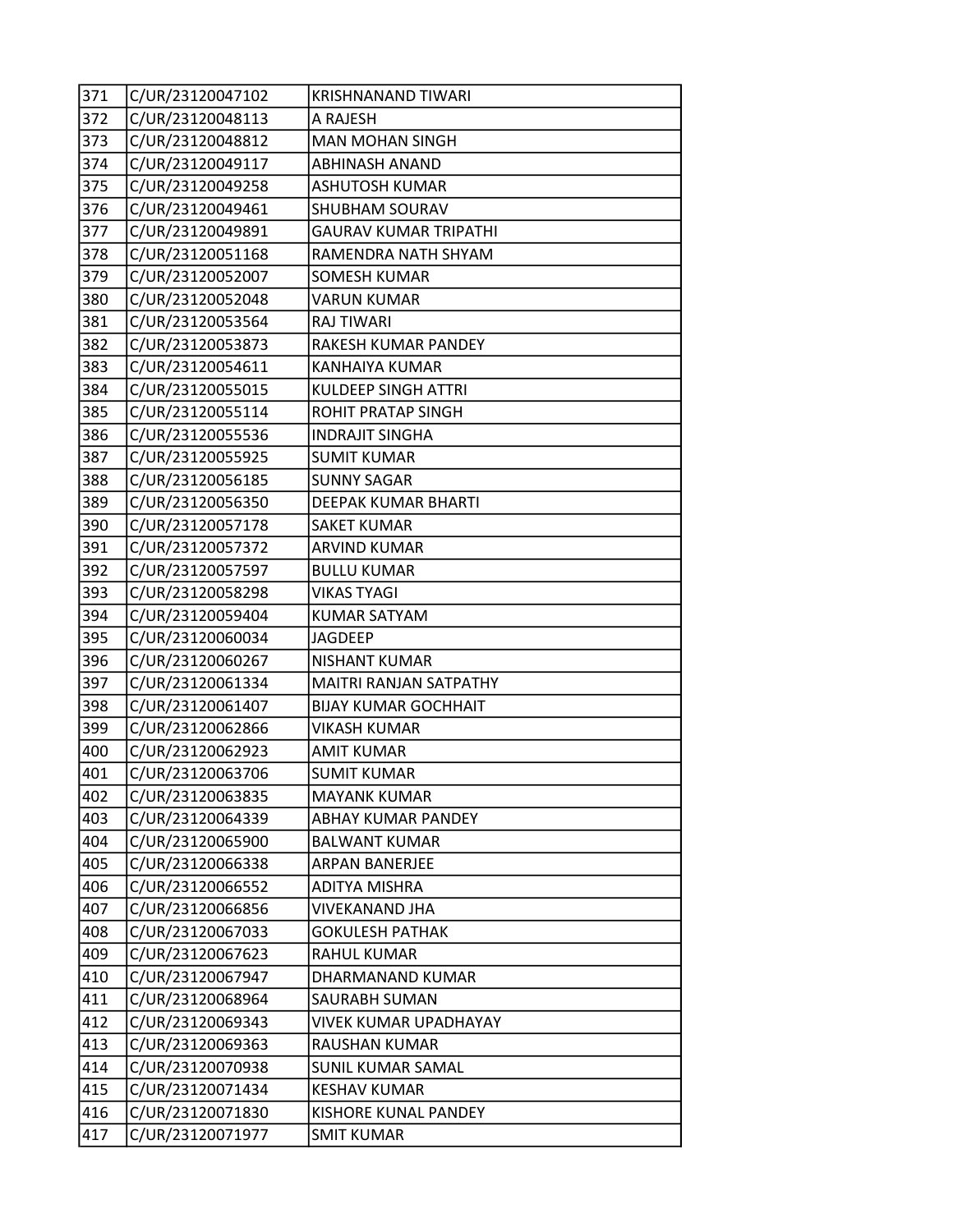| 418 | C/UR/23120071979 | <b>GAURAV KUMAR</b>           |
|-----|------------------|-------------------------------|
| 419 | C/UR/23120072356 | SACHIN SAURAV                 |
| 420 | C/UR/23120072374 | <b>SWETANK MISHRA</b>         |
| 421 | C/UR/23120073021 | SATYAM KUMAR SINGH            |
| 422 | C/UR/23120075292 | AVNINDRA KUMAR KASHYAP        |
| 423 | C/UR/23120075833 | <b>SURAJ CHOUDHARY</b>        |
| 424 | C/UR/23120076227 | RAHUL JENA                    |
| 425 | C/UR/23120077159 | <b>SAURAV KUMAR</b>           |
| 426 | C/UR/23120077405 | <b>SACHIN KUMAR</b>           |
| 427 | C/UR/23120077487 | <b>ANKIT SAHOO</b>            |
| 428 | C/UR/23120078013 | <b>ANUSHIL KUMAR</b>          |
| 429 | C/UR/23120079299 | <b>SUMIT KUMAR</b>            |
| 430 | C/UR/23120080299 | <b>DEEPAK KUMAR</b>           |
| 431 | C/UR/23120080320 | SHEELENDRA KUMAR              |
| 432 | C/UR/23120081726 | ANAND KUMAR MISHRA            |
| 433 | C/UR/23120083273 | <b>ABHISHEK KUMAR SINGH</b>   |
| 434 | C/UR/23120084754 | <b>ABHISEK HAZRA</b>          |
| 435 | C/UR/23120085230 | <b>GAURAV KUMAR</b>           |
| 436 | C/UR/23120085690 | MONISH PRASAD MUDI            |
| 437 | C/UR/23120086026 | <b>VISHAL KUMAR</b>           |
| 438 | C/UR/23120087278 | <b>ADATALA RAJESH</b>         |
| 439 | C/UR/23120088825 | SANTOSH KUMAR                 |
| 440 | C/UR/23120089548 | <b>NAMAN TRIPATHI</b>         |
| 441 | C/UR/23120089838 | <b>GAURAV KUMAR SINGH</b>     |
| 442 | C/UR/23120090182 | <b>VISHNU SINGH</b>           |
| 443 | C/UR/23120091278 | SHIVENDRA SINGH               |
| 444 | C/UR/23120091317 | <b>ALOK RANJAN</b>            |
| 445 | C/UR/23120091410 | SHAILENDRA KUMAR              |
| 446 | C/UR/23120091757 | NITESH KUMAR PANDEY           |
| 447 | C/UR/23120092063 | <b>SUMAN DAS</b>              |
| 448 | C/UR/23120092114 | <b>NISHANT SONI</b>           |
| 449 | C/UR/23120092595 | GAUTAM KUMAR                  |
| 450 | C/UR/23120092685 | SHIVESH KUMAR MISHRA          |
| 451 | C/UR/23120099481 | RITESH KUMAR JHA              |
| 452 | C/UR/23120100825 | PRINCE KUMAR                  |
| 453 | C/UR/23120100907 | <b>SACHIN KUMAR</b>           |
| 454 | C/UR/23120103249 | <b>SWAGTAM KUMAR</b>          |
| 455 | C/UR/23120104492 | <b>ROHIT</b>                  |
| 456 | C/UR/23120105787 | <b>AJAY KUMAR</b>             |
| 457 | C/UR/23120105808 | <b>ALOK SAHU</b>              |
| 458 | C/UR/23120105878 | <b>KAUSHAL KISHORE</b>        |
| 459 | C/UR/23120106047 | <b>GOURIPADA SAHOO</b>        |
| 460 | C/UR/23120106729 | <b>VIKASH KUMAR CHOUDHARY</b> |
| 461 | C/UR/23120107412 | SATYASHIV KUMAR               |
| 462 | C/UR/23120107456 | <b>DEBASISH PANDA</b>         |
| 463 | C/UR/23120108926 | <b>KAPIL KUMAR</b>            |
| 464 | C/UR/23120109277 | SUMESH KUMAR DWIVEDI          |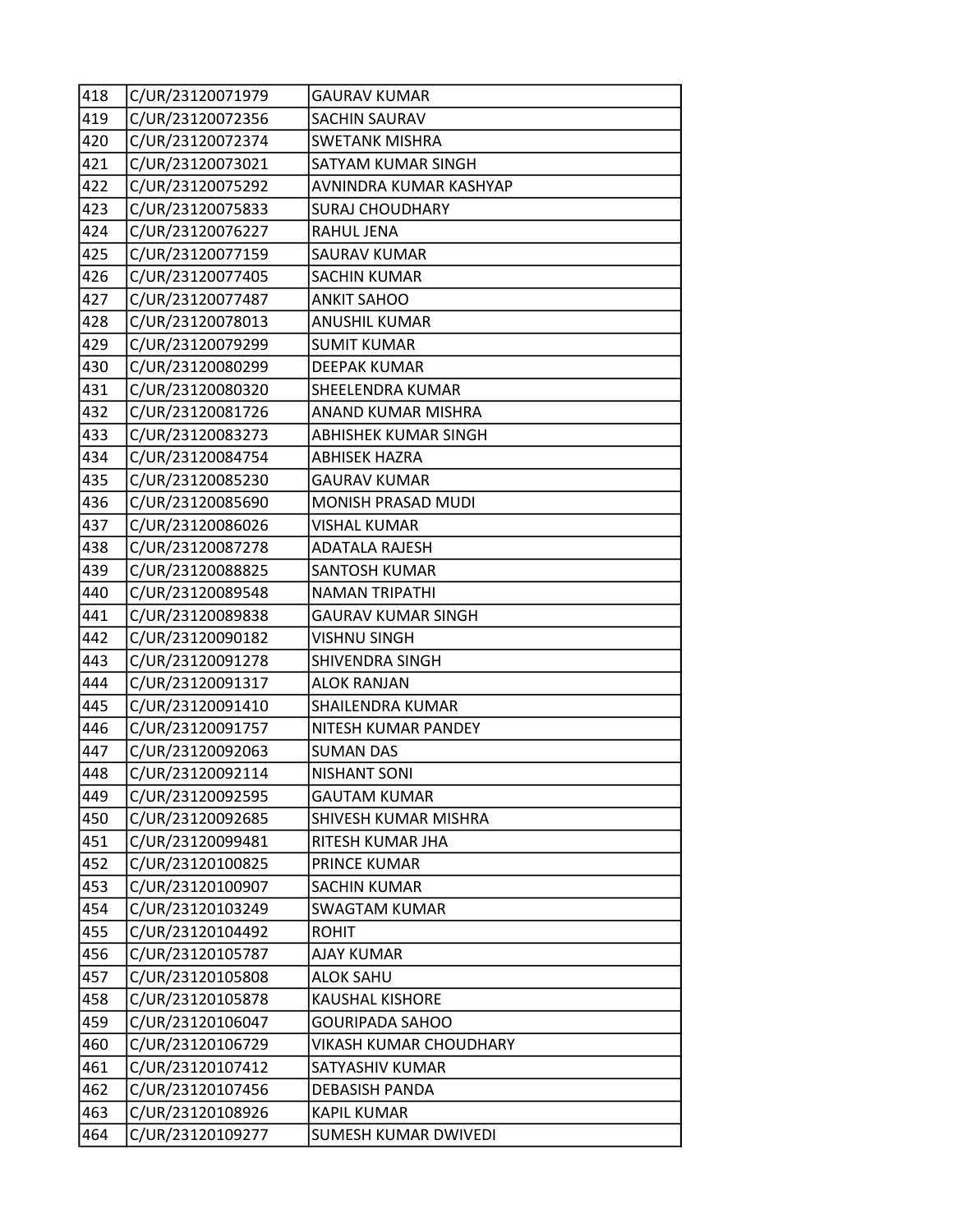| 465 | C/UR/23120110269 | <b>NITESH KUMAR</b>        |
|-----|------------------|----------------------------|
| 466 | C/UR/23120110287 | <b>ANUPAM PANDEY</b>       |
| 467 | C/UR/23120111892 | <b>VIKAS KUMAR JHA</b>     |
| 468 | C/UR/23120111970 | RAJA KUMAR                 |
| 469 | C/UR/23120112140 | MADALA MALYADRI            |
| 470 | C/UR/23120112259 | AMRENDRA PRATAP SINGH      |
| 471 | C/UR/23120113117 | RISHABH DEV NAITHANI       |
| 472 | C/UR/23120114339 | <b>GATTEM SRINU</b>        |
| 473 | C/UR/23120114605 | HIMANSHU                   |
| 474 | C/UR/23120114928 | SANDIPANI NAYAK            |
| 475 | C/UR/23120115249 | PRALAY KRISHNA GUPTA       |
| 476 | C/UR/23120115847 | <b>ANKUR CHOUDHARY</b>     |
| 477 | C/UR/23120116699 | SAMANWAY KUMAR             |
| 478 | C/UR/23120116842 | RAKESH KUMAR MITRA         |
| 479 | C/UR/23120117264 | RAM SUMIRAN KUMAR          |
| 480 | C/UR/23120117483 | ADITYA NARAYAN             |
| 481 | C/UR/23120117708 | <b>SURAJ KUMAR NIRALA</b>  |
| 482 | C/UR/23120117882 | <b>MRINAL KUMAR</b>        |
| 483 | C/UR/23120117961 | <b>ANKIT TYAGI</b>         |
| 484 | C/UR/23120118009 | <b>DHIRAJ KUMAR</b>        |
| 485 | C/UR/23120118565 | <b>ABHISHEK KUMAR</b>      |
| 486 | C/UR/23120118676 | SIDDALA PURNA SAI          |
| 487 | C/UR/23120120129 | SHUBHAM SHARMA             |
| 488 | C/UR/23120120191 | <b>DURGESH</b>             |
| 489 | C/UR/23120120231 | <b>KRISHNA MOHAN DUBEY</b> |
| 490 | C/UR/23120120705 | KANDREDDI RAJ KUMAR        |
| 491 | C/UR/23120121020 | AJIT KUMAR PANDEY          |
| 492 | C/UR/23120121047 | <b>ANKIT KUMAR TRIVEDI</b> |
| 493 | C/UR/23120121061 | SHASHIBHUSHAN KUMAR SINGH  |
| 494 | C/UR/23120122075 | SIDHARTH KUMAR VERMA       |
| 495 | C/UR/23120124213 | RANJEET KUMAR JHA          |
| 496 | C/UR/23120124665 | DIWAKAR CHOUBEY            |
| 497 | C/UR/23120125020 | <b>MANTU KUMAR</b>         |
| 498 | C/UR/23120125494 | ABHISHEK KUMAR SINGH       |
| 499 | C/UR/23120126289 | DIWAKAR PATHAK             |
| 500 | C/UR/23120126375 | <b>MANISH SUMAN</b>        |
| 501 | C/UR/23120127108 | <b>SHIVAM KUMAR</b>        |
| 502 | C/UR/23120127323 | <b>NAVEEN KUMAR</b>        |
| 503 | C/UR/23120127886 | <b>UJJWAL KUMAR</b>        |
| 504 | C/UR/23120128612 | RAVI SHEKHAR               |
| 505 | C/UR/23120130585 | <b>RAM KRISON KUMAR</b>    |
| 506 | C/UR/23120130787 | SHIBAMDHAR DWIVEDI         |
| 507 | C/UR/23120131100 | MITESH RANJAN KUMAR        |
| 508 | C/UR/23120131844 | SAURABH PANDEY             |
| 509 | C/UR/23120133179 | <b>SONU KUMAR</b>          |
| 510 | C/UR/23120134916 | ROUSHAN KUMAR              |
| 511 | C/UR/23120135349 | <b>SONU KUMAR</b>          |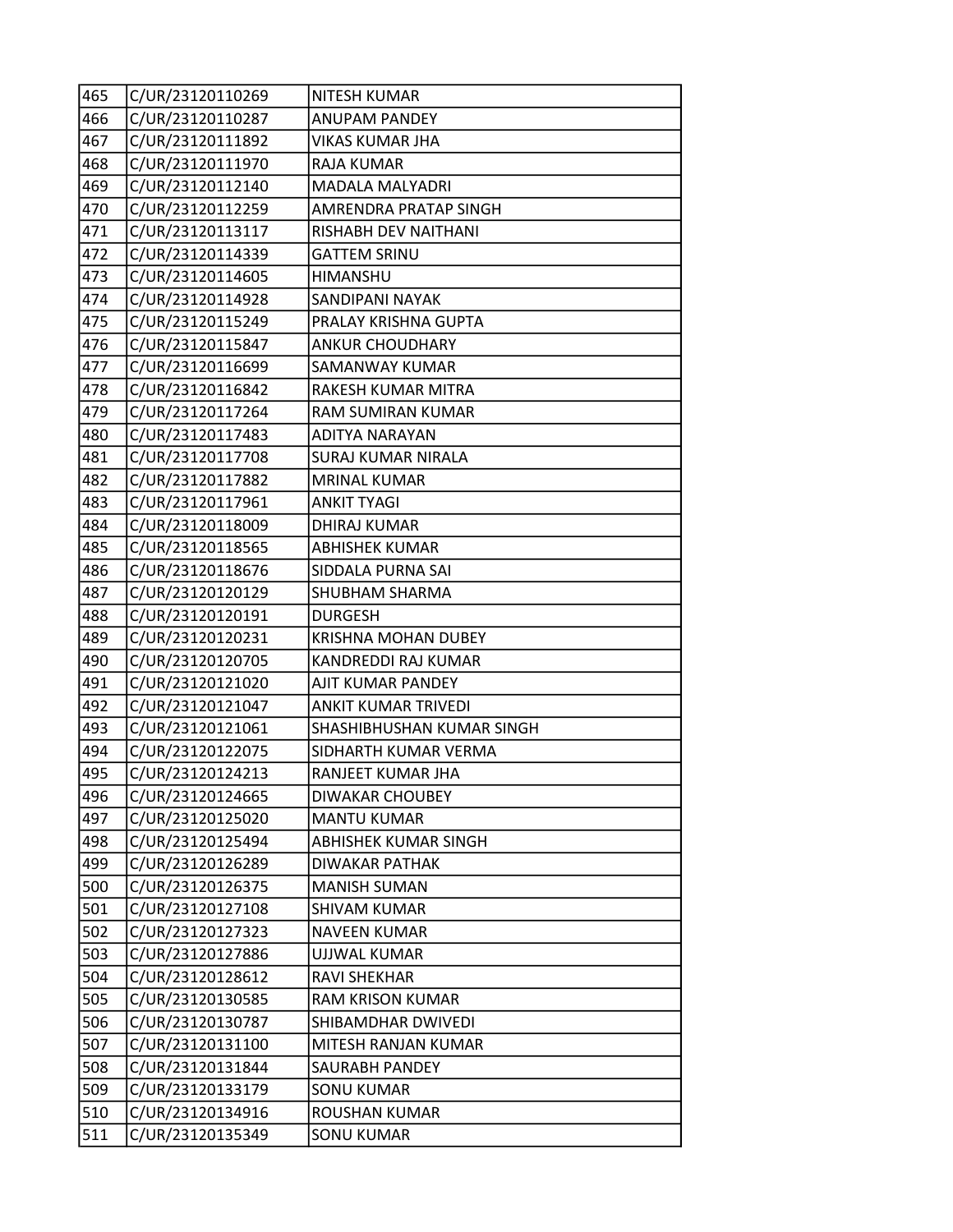| 512 | C/UR/23120135680 | <b>ADITYA SHARMA</b>               |
|-----|------------------|------------------------------------|
| 513 | C/UR/23120136936 | SANDEEP MISHRA                     |
| 514 | C/UR/23120137019 | RAHUL KUMAR BARNALA                |
| 515 | C/UR/23120138359 | <b>MOHIT NEGI</b>                  |
| 516 | C/UR/23120140567 | <b>RAHUL GUPTA</b>                 |
| 517 | C/UR/23120141485 | SANJEEV KUMAR                      |
| 518 | C/UR/23120141728 | <b>SUMIT KUMAR</b>                 |
| 519 | C/UR/23120142771 | RAHUL KUMAR ROY                    |
| 520 | C/UR/23120143390 | <b>SUBHAM</b>                      |
| 521 | C/UR/23120144260 | <b>VEERPRAKASH SINGH</b>           |
| 522 | C/UR/23120145487 | PURUSHOTTAM KUMAR                  |
| 523 | C/UR/23120145910 | <b>SUVAJIT TALUKDER</b>            |
| 524 | C/UR/23120146523 | RAHUL KUMAR THAKUR                 |
| 525 | C/UR/23120146613 | PAWAN KUMAR                        |
| 526 | C/UR/23120146764 | <b>KRISHNA RANJAN</b>              |
| 527 | C/UR/23120149351 | ROSHAN KUMAR THAKUR                |
| 528 | C/UR/23120149915 | PANKAJ SAO                         |
| 529 | C/UR/23120150115 | <b>KETAN GUPTA</b>                 |
| 530 | C/UR/23120150375 | <b>KUMAR SHUBHAM</b>               |
| 531 | C/UR/23120150399 | MITHILESH KUMAR RAY                |
| 532 | C/UR/23120152132 | <b>OMKAR NATH RAI</b>              |
| 533 | C/UR/23120153037 | SATYAM                             |
| 534 | C/UR/23120153251 | <b>SUMIT KUMAR</b>                 |
| 535 | C/UR/23120155755 | <b>VISHAL VIDYASAGAR</b>           |
| 536 | C/UR/23120156758 | <b>SUMIT RAJ</b>                   |
| 537 | C/UR/23120156793 | SITAKANTA PRUSTY                   |
| 538 | C/UR/23120156834 | <b>UJJWAL RATAN</b>                |
| 539 | C/UR/23120158212 | <b>ANKUR KUMAR</b>                 |
| 540 | C/UR/23120158456 | <b>KUNDAN KUMAR</b>                |
| 541 | C/UR/23120159086 | <b>VIVEK SINGH</b>                 |
| 542 | C/UR/23120160388 | <b>GOBIND KUMAR</b>                |
| 543 | C/UR/23120160532 | <b>VISHAL PATHAK</b>               |
| 544 | C/UR/23120161395 | RAHUL KUMAR DUBEY                  |
| 545 | C/UR/23120162424 | PRIYAM KUMAR                       |
| 546 | C/UR/23120162655 | SRIRAM                             |
| 547 | C/UR/23120163079 | AESHWAR KIRTI RAJ                  |
| 548 | C/UR/23120163718 | JEEVAN BHARTI                      |
| 549 | C/UR/23120163779 | <b>MAYANK KUMAR</b>                |
| 550 | C/UR/23120164354 | SHAIK MOHAMMED VAZEERUDDIN AHAMMED |
| 551 | C/UR/23120164990 | <b>HARS RAJ</b>                    |
| 552 | C/UR/23120165073 | RAVI SHANKAR SHARMA                |
| 553 | C/UR/23120165217 | NILESH RANJAN                      |
| 554 | C/UR/23120165595 | PREM SHANKAR CHAUDHARY             |
| 555 | C/UR/23120165691 | RAVIKANT SHUKLA                    |
| 556 | C/UR/23120165976 | KARUN KUMAR SINGH                  |
| 557 | C/UR/23120166756 | <b>ANKIT SINGH</b>                 |
| 558 | C/UR/23120169685 | PAGIDALA SRINIVASA REDDY           |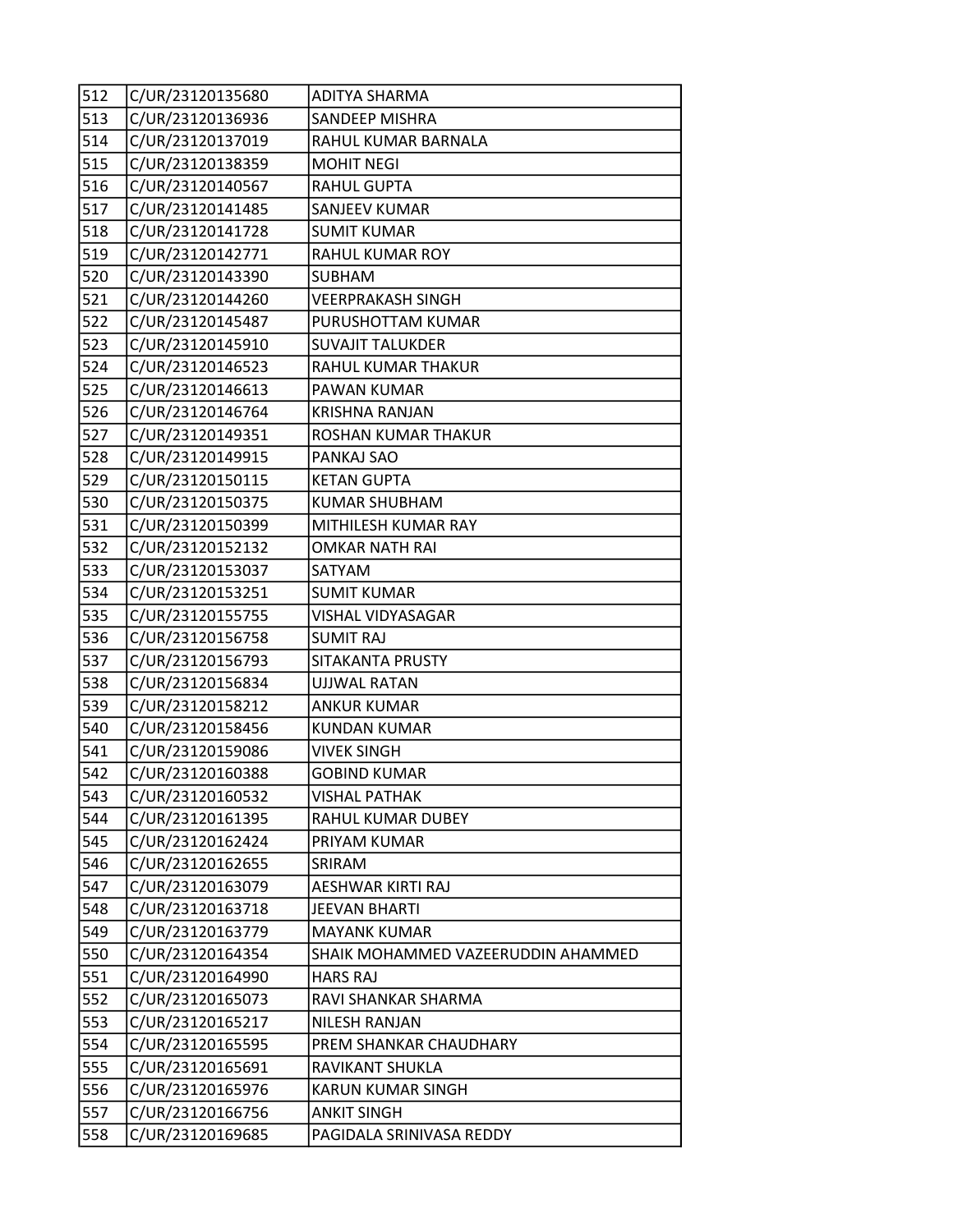| 559 | C/UR/23120170500 | KRISHNA KUMAR TIWARI         |
|-----|------------------|------------------------------|
| 560 | C/UR/23120170840 | <b>BANTI KUMAR</b>           |
| 561 | C/UR/23120174121 | ABILASH SRIVASTAVA           |
| 562 | C/UR/23120174351 | <b>TEZVRAT</b>               |
| 563 | C/UR/23120174552 | <b>ABHISHEK KUMAR</b>        |
| 564 | C/UR/23120176000 | SHIVAM RAJ                   |
| 565 | C/UR/23120176608 | LAKSHMI KUMAR SINGH          |
| 566 | C/UR/23120176749 | <b>ANKIT SINGH</b>           |
| 567 | C/UR/23120177106 | <b>SHLOK AWASTHI</b>         |
| 568 | C/UR/23120177126 | <b>AJEET SINGH</b>           |
| 569 | C/UR/23120178172 | PRABHAT KUMAR                |
| 570 | C/UR/23120178705 | <b>SATISH</b>                |
| 571 | C/UR/23120179248 | PRADEEP KUMAR                |
| 572 | C/UR/23120180425 | <b>BINAYAK SAMANTARAY</b>    |
| 573 | C/UR/23120180724 | <b>ANKIT KUMAR SINHA</b>     |
| 574 | C/UR/23120182616 | <b>KUNDAN KUMAR</b>          |
| 575 | C/UR/23120183327 | <b>Il MO</b>                 |
| 576 | C/UR/23120183551 | <b>CHANDAN KUMAR</b>         |
| 577 | C/UR/23120183635 | <b>ABHISHEK KUMAR MISHRA</b> |
| 578 | C/UR/23120186573 | VINIT KUMAR PANDEY           |
| 579 | C/UR/23120189190 | ABHIMANYU KUMAR SINGH        |
| 580 | C/UR/23120192334 | RAJESH RANJAN                |
| 581 | C/UR/23120192452 | <b>SURAJ KUMAR</b>           |
| 582 | C/UR/23120192610 | <b>SACHIN KUMAR</b>          |
| 583 | C/UR/23120192905 | <b>GAURAV KUMAR</b>          |
| 584 | C/UR/23120193388 | MUKESH RANJAN JENA           |
| 585 | C/UR/23120194037 | MANTOSH KUMAR MISHRA         |
| 586 | C/UR/23120194424 | PRASHANT KUMAR MISHRA        |
| 587 | C/UR/23120194903 | DIVYA PRAKASH LOHIA          |
| 588 | C/UR/23120195122 | <b>ABHISHEK KUMAR</b>        |
| 589 | C/UR/23120195173 | RITESH ROUSHAN               |
| 590 | C/UR/23120195267 | <b>DEBASISH PANI</b>         |
| 591 | C/UR/23120195560 | <b>BRAJAPATI MISHRA</b>      |
| 592 | C/UR/23120196429 | SANDIP BAG                   |
| 593 | C/UR/23120196777 | THEEGALA GOVIND KUMAR        |
| 594 | C/UR/23120198461 | <b>SANCHAY TYAGI</b>         |
| 595 | C/UR/23120198839 | UJJWAL KUMAR                 |
| 596 | C/UR/23120199053 | <b>GAUTAM KUMAR</b>          |
| 597 | C/UR/23120200151 | <b>KRISHNA KUMAR SINGH</b>   |
| 598 | C/UR/23120200709 | AASHUTOSH KUMAR PANDEY       |
| 599 | C/UR/23120201872 | ABHASH CHANDRA SINGH         |
| 600 | C/UR/23120202830 | SUDHANSHU SHEKHAR            |
| 601 | C/UR/23120203430 | <b>ASHWINI KUMAR</b>         |
| 602 | C/UR/23120203550 | <b>KUNDAN KUMAR</b>          |
| 603 | C/UR/23120204046 | <b>SUMAN CHATTERJEE</b>      |
| 604 | C/UR/23120204108 | <b>JITENDRA</b>              |
| 605 | C/UR/23120206219 | <b>ROHIT KUMAR</b>           |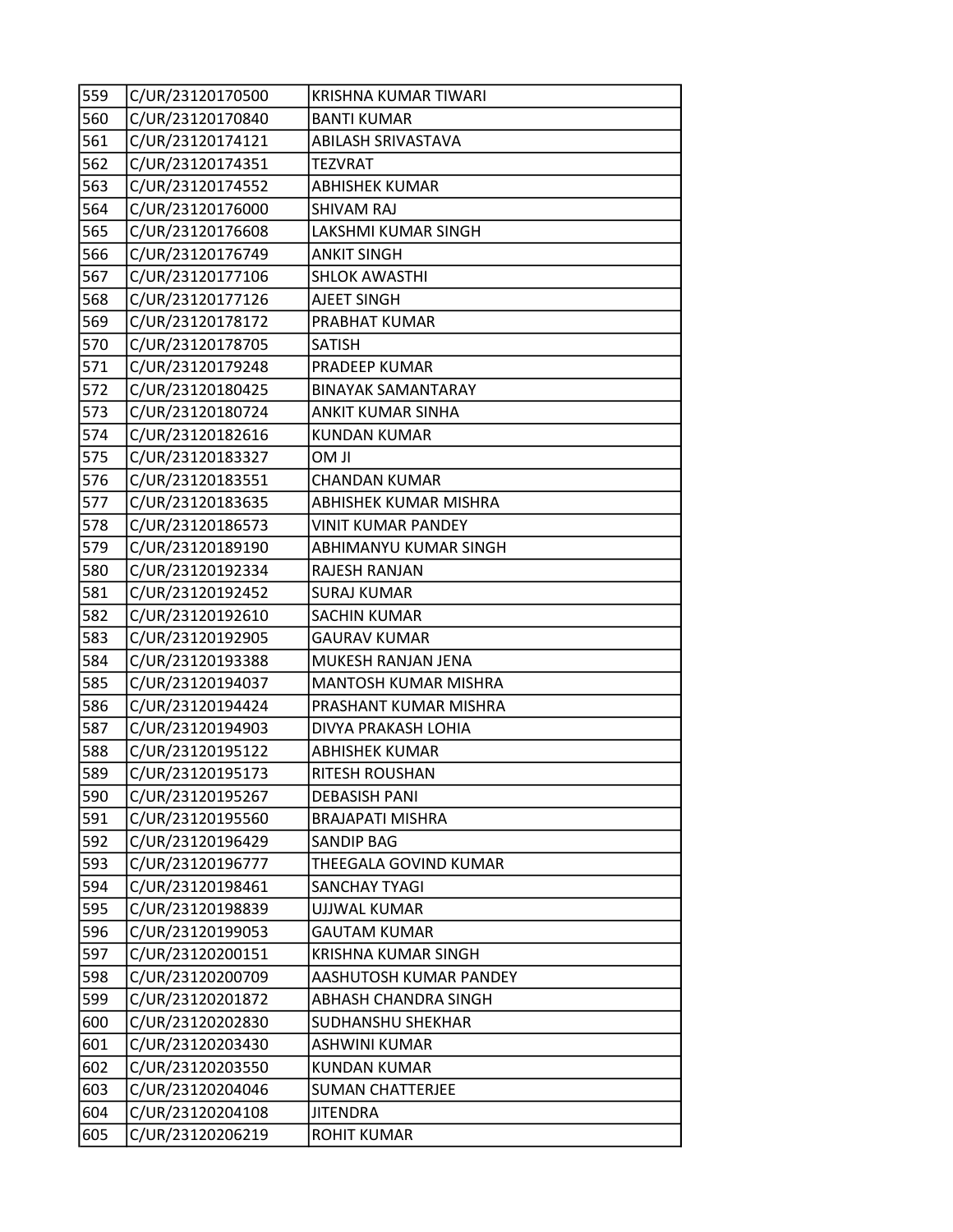| 606 | C/UR/23120208001 | MADHUKAR ANAND                |
|-----|------------------|-------------------------------|
| 607 | C/UR/23120208150 | <b>GUNJAN KUMAR JHA</b>       |
| 608 | C/UR/23120209013 | AMAN KUMAR SINGH              |
| 609 | C/UR/23120209188 | <b>UTKARSH PANDEY</b>         |
| 610 | C/UR/23120209718 | SHYAMSUNDAR THAKUR            |
| 611 | C/UR/23120209994 | PANKAJ TIWARY                 |
| 612 | C/UR/23120210971 | SAUMYA RANJAN JENA            |
| 613 | C/UR/23120211431 | <b>ABHISHEK KUMAR</b>         |
| 614 | C/UR/23120211484 | NITESH KUMAR GOSWAMI          |
| 615 | C/UR/23120211761 | ASHUTOSH KUMAR GAUTAM         |
| 616 | C/UR/23120212144 | <b>RAHUL KUMAR</b>            |
| 617 | C/UR/23120212731 | RAJEEV KUMAR PANDEY           |
| 618 | C/UR/23120214131 | AKHILESH KUMAR SINGH          |
| 619 | C/UR/23120214457 | <b>ASHISH KUMAR SINGH</b>     |
| 620 | C/UR/23120214845 | PANCHJANEY KUMAR              |
| 621 | C/UR/23120215879 | <b>ANKIT SINGH</b>            |
| 622 | C/UR/23120216219 | YOGANT KUMAR                  |
| 623 | C/UR/23120216261 | <b>SUMIT KUMAR</b>            |
| 624 | C/UR/23120216644 | <b>AJAY PANWAR</b>            |
| 625 | C/UR/23120217102 | <b>BHIM SINGH</b>             |
| 626 | C/UR/23120217751 | <b>BIBHU PRASAD KAR</b>       |
| 627 | C/UR/23120218899 | <b>GOURAB RANJAN DAS</b>      |
| 628 | C/UR/23120219838 | <b>SURAJ KUMAR DUBEY</b>      |
| 629 | C/UR/23120220204 | SHUBHAM CHAUHAN               |
| 630 | C/UR/23120220350 | MD NAYYER AZAM                |
| 631 | C/UR/23120220528 | SAMEER RAJ                    |
| 632 | C/UR/23120220570 | SOUMYA DE                     |
| 633 | C/UR/23120220608 | PAWAN KUMAR DALAL             |
| 634 | C/UR/23120223425 | RAJ ARYAN                     |
| 635 | C/UR/23120223880 | <b>RAHUL KUMAR</b>            |
| 636 | C/UR/23120224084 | <b>GUJU DAMODAR REDDY</b>     |
| 637 | C/UR/23120224421 | ASHVINI KUMAR                 |
| 638 | C/UR/23120225461 | <b>SHIVAM MISHRA</b>          |
| 639 | C/UR/23120225488 | RAHUL GOYAT                   |
| 640 | C/UR/23120225771 | SHUBHAM KUMAR SINGH           |
| 641 | C/UR/23120225937 | <b>SUMIT RANJAN PATI</b>      |
| 642 | C/UR/23120227200 | <b>SHIVA SINGH</b>            |
| 643 | C/UR/23120227456 | <b>ACHAL ANURAG</b>           |
| 644 | C/UR/23120228267 | CHINMAY KUMAR JENA            |
| 645 | C/UR/23120228598 | VIKRANT KUMAR BARNWAL         |
| 646 | C/UR/23120229072 | <b>GAJENDRA KUMAR</b>         |
| 647 | C/UR/23120229843 | SATYA NARAYAN PANDA           |
| 648 | C/UR/23120230087 | RISHABH KUMAR                 |
| 649 | C/UR/23120230454 | PAWAN KUMAR                   |
| 650 | C/UR/23120230963 | ANSHU MAAN SINGH              |
| 651 | C/UR/23120231255 | <b>ABHISHEK KUMAR</b>         |
| 652 | C/UR/23120231355 | ISUKAPALLI SHYAM SUNDAR REDDY |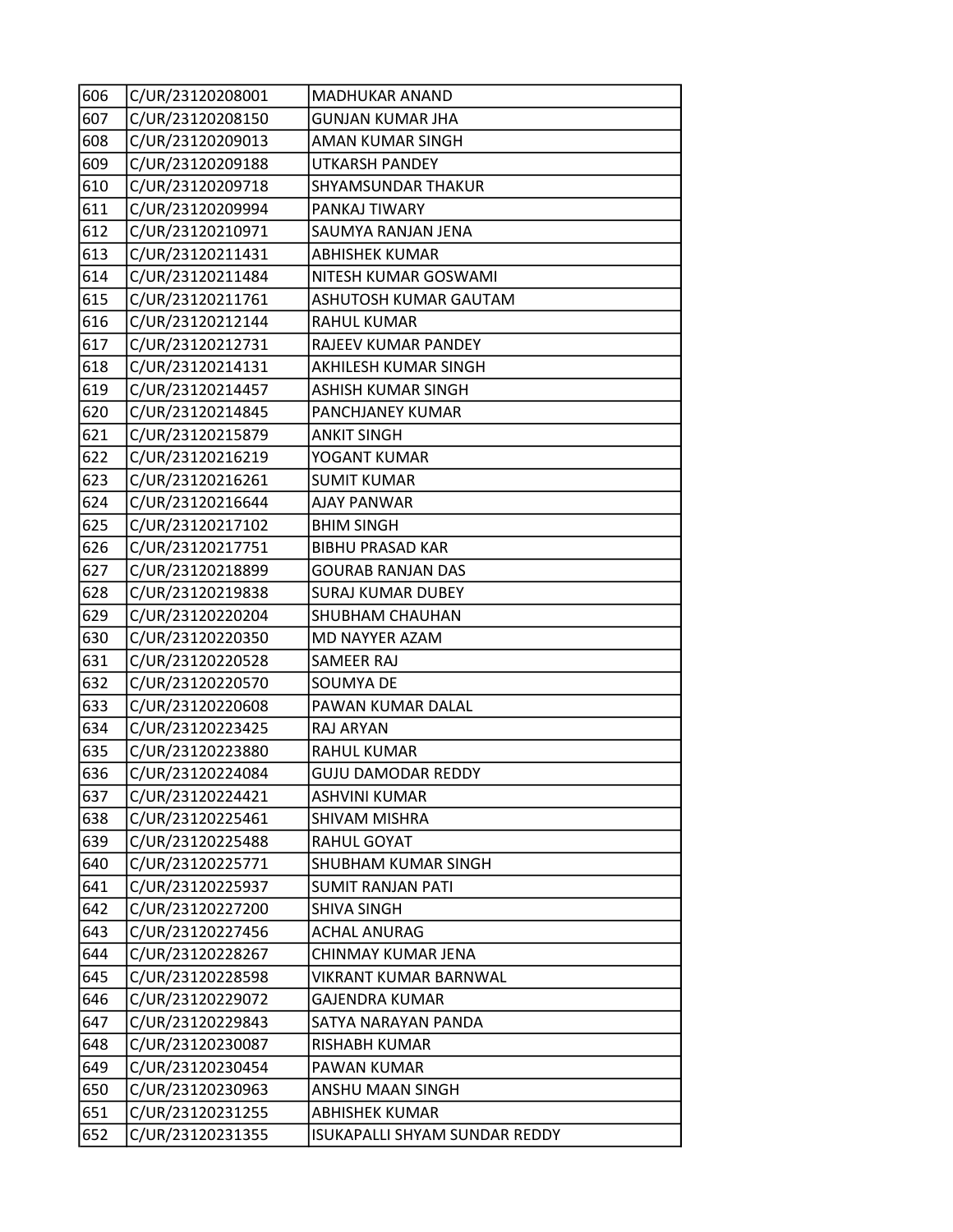| 653 | C/UR/23120231561 | SONU KUMAR YADAV          |
|-----|------------------|---------------------------|
| 654 | C/UR/23120231871 | PINTU KUMAR               |
| 655 | C/UR/23120232230 | <b>VIKAS KUMAR</b>        |
| 656 | C/UR/23120233019 | <b>NIRAJ KUMAR</b>        |
| 657 | C/UR/23120235679 | SANAPATHI SANTOSH         |
| 658 | C/UR/23120236024 | RADHA KRISHNA PRADHAN     |
| 659 | C/UR/23120236709 | <b>ADRASH KUMAR</b>       |
| 660 | C/UR/23120237543 | <b>ANKIT PRIYADARSHI</b>  |
| 661 | C/UR/23120238605 | SHARADA PRASAD DAS        |
| 662 | C/UR/23120238966 | ANAND KUMAR JHA           |
| 663 | C/UR/23120241303 | <b>SAKET KUMAR</b>        |
| 664 | C/UR/23120241647 | <b>GULSHAN KUMAR</b>      |
| 665 | C/UR/23120241969 | <b>VISHWAJEET KUMAR</b>   |
| 666 | C/UR/23120243865 | ROUSHAN KUMAR             |
| 667 | C/UR/23120243900 | <b>AMIT KUMAR</b>         |
| 668 | C/UR/23120244661 | <b>ANKIT KUMAR</b>        |
| 669 | C/UR/23120246422 | <b>VIKAS KUMAR</b>        |
| 670 | C/UR/23120246752 | <b>SAURAV KUMAR</b>       |
| 671 | C/UR/23120246792 | RAJ KUMAR SHAW            |
| 672 | C/UR/23120247145 | HIMANSHU SRIVASTAVA       |
| 673 | C/UR/23120247207 | RATNALA SUJEETH KUMAR     |
| 674 | C/UR/23120247374 | <b>PARDEEP</b>            |
| 675 | C/UR/23120247794 | <b>VIKASH KUMAR</b>       |
| 676 | C/UR/23120248404 | <b>ASHISH KUMAR SINGH</b> |
| 677 | C/UR/23120248445 | <b>SUMIT KUMAR PATHAK</b> |
| 678 | C/UR/23120249111 | MRINAL ANAND              |
| 679 | C/UR/23120250874 | <b>ABHISHEK SHUKLA</b>    |
| 680 | C/UR/23120252462 | <b>ANKIT PRAKASH</b>      |
| 681 | C/UR/23120252947 | <b>SURJIT KUMAR</b>       |
| 682 | C/UR/23120253085 | KARTIK KUMAR JENA         |
| 683 | C/UR/23120255108 | SATYAJIT NAYAK            |
| 684 | C/UR/23120256237 | RAJNISH PARMAR            |
| 685 | C/UR/23120257009 | SHUBHAM                   |
| 686 | C/UR/23120257294 | <b>NISHANT KUMAR</b>      |
| 687 | C/UR/23120258119 | AMIT                      |
| 688 | C/UR/23120258151 | <b>ANMOL SINGH</b>        |
| 689 | C/UR/23120259248 | AMRESH KUMAR              |
| 690 | C/UR/23120260804 | PRAKASH DASH              |
| 691 | C/UR/23120261964 | SNEHAL BALONI             |
| 692 | C/UR/23120264389 | NITYAM KUMAR GAURAV       |
| 693 | C/UR/23120265146 | DHARMENDRA KUMAR          |
| 694 | C/UR/23120265351 | AMAL MATHEW V             |
| 695 | C/UR/23120265950 | MASUM ALAM                |
| 696 | C/UR/23120266522 | KUNAL SHRIVASTAVA         |
| 697 | C/UR/23120268145 | <b>AKSHAY ANISH</b>       |
| 698 | C/UR/23120269686 | <b>ASHISH KUMAR</b>       |
| 699 | C/UR/23120269956 | RAHUL KUMAR SINGH         |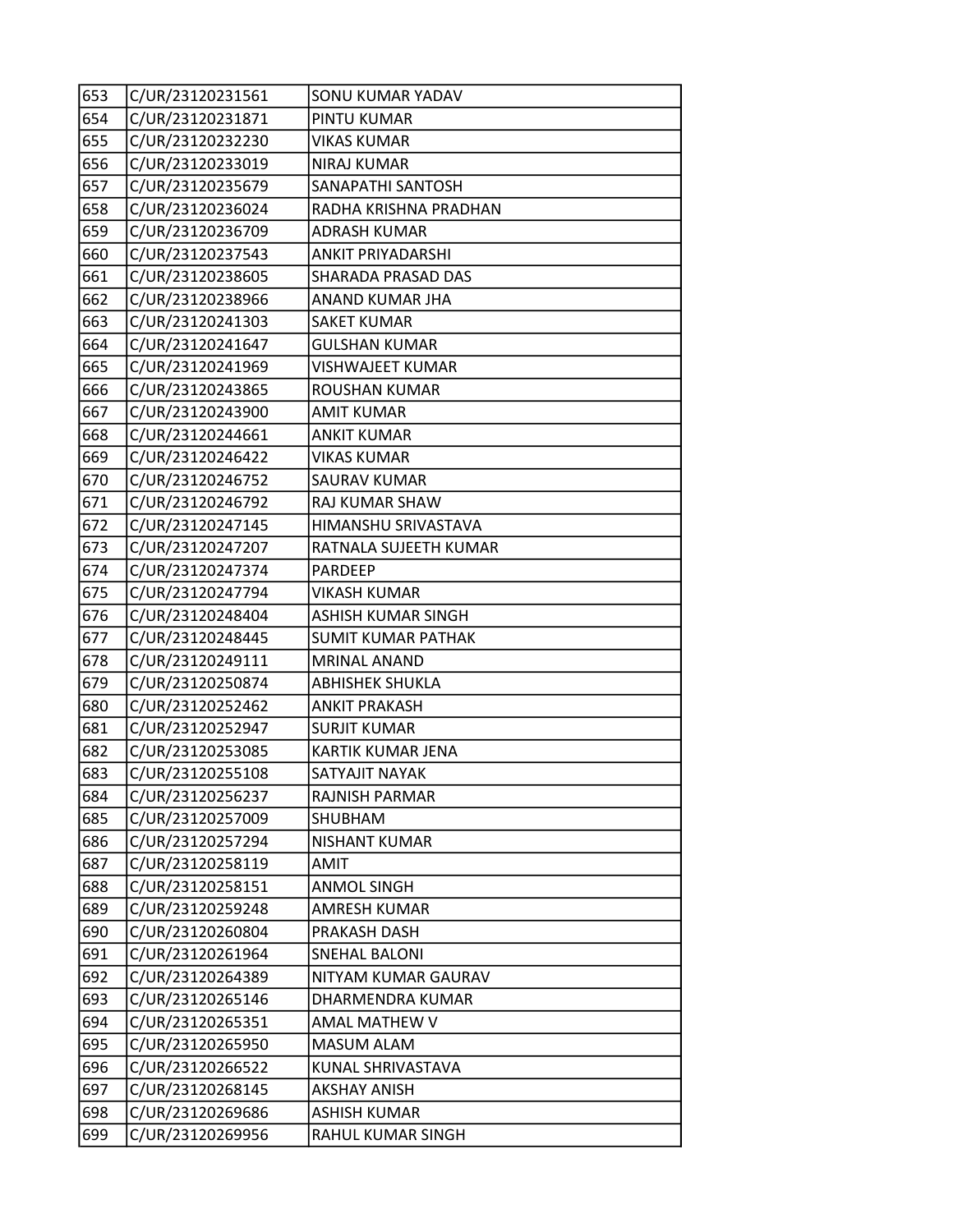| 700 | C/UR/23120271018 | SAURABH KUMAR                    |
|-----|------------------|----------------------------------|
| 701 | C/UR/23120271232 | SHASHIRANJAN                     |
| 702 | C/UR/23120271444 | MANISH KUMAR SINGH               |
| 703 | C/UR/23120271942 | <b>RAHUL THAKUR</b>              |
| 704 | C/UR/23120272146 | RAMIZUL HASAN                    |
| 705 | C/UR/23120272815 | <b>ABHISHEK SHARMA</b>           |
| 706 | C/UR/23120273073 | SANKALPA KESHARI SWAIN           |
| 707 | C/UR/23120275262 | KASHYAP SINGH BAGHEL             |
| 708 | C/UR/23120276955 | HIMANSHU SHEKHAR MANDAL          |
| 709 | C/UR/23120277479 | ADITYA KUMAR SINGH               |
| 710 | C/UR/23120278800 | AMRENDRA UPADHAYAY               |
| 711 | C/UR/23120280285 | <b>NARENDER SINGH</b>            |
| 712 | C/UR/23120280816 | MD JAVED KHAN                    |
| 713 | C/UR/23120280912 | PRASHANT KUMAR                   |
| 714 | C/UR/23120280951 | SIDDHARATH SRIVASTAV             |
| 715 | C/UR/23120281101 | RAGHVENDRA SINGH                 |
| 716 | C/UR/23120281176 | AJEET KUMAR TRIPATHI             |
| 717 | C/UR/23120281698 | DHIRAJ KUMAR                     |
| 718 | C/UR/23120281763 | ASHUTOSH KUMAR JHA               |
| 719 | C/UR/23120282863 | NILAMANI SIDDHARTHA BALABANTARAY |
| 720 | C/UR/23120283738 | <b>BHASHKAR MISHRA</b>           |
| 721 | C/UR/23120286134 | <b>ALEX RAJ PANI</b>             |
| 722 | C/UR/23120286319 | <b>ASHUTOSH TRIPATHY</b>         |
| 723 | C/UR/23120287520 | <b>RANBIR KUMAR</b>              |
| 724 | C/UR/23120287557 | AVINASH CHAUHAN                  |
| 725 | C/UR/23120287886 | <b>MANISH TRIPATHI</b>           |
| 726 | C/UR/23120288761 | <b>AVINASH KUMAR</b>             |
| 727 | C/UR/23120288826 | <b>SUSHANT SHEKHAR</b>           |
| 728 | C/UR/23120290381 | <b>MUSHTAQ SHEAKH</b>            |
| 729 | C/UR/23120292922 | <b>ROHIT KUMAR</b>               |
| 730 | C/UR/23120295337 | SAURABH KUMAR DIXIT              |
| 731 | C/UR/23120296031 | <b>AMAN KUMAR</b>                |
| 732 | C/UR/23120297472 | ABHAY KUMAR GUPTA                |
| 733 | C/UR/23120297669 | SATANAND SAWRAN                  |
| 734 | C/UR/23120297833 | SIDDHARTH ARYA                   |
| 735 | C/UR/23120299123 | <b>SHIVENDRA SINGH</b>           |
| 736 | C/UR/23120299360 | GAURAV KUMAR                     |
| 737 | C/UR/23120300864 | SATYAM SAGAR                     |
| 738 | C/UR/23120301373 | ANIL KUMAR MISHRA                |
| 739 | C/UR/23120302340 | RAVI NANDAN KUMAR                |
| 740 | C/UR/23120303114 | <b>MONU KUMAR</b>                |
| 741 | C/UR/23120303237 | SANDEEP SEKHAR SAHOO             |
| 742 | C/UR/23120303257 | ASHISH SHARMA                    |
| 743 | C/UR/23120306134 | PRABHAT RAI                      |
| 744 | C/UR/23120306269 | SRINIVAS RAUTO                   |
| 745 | C/UR/23120307973 | <b>ANURAG PANDEY</b>             |
| 746 | C/UR/23120309359 | <b>KARAN KUMAR PANDEY</b>        |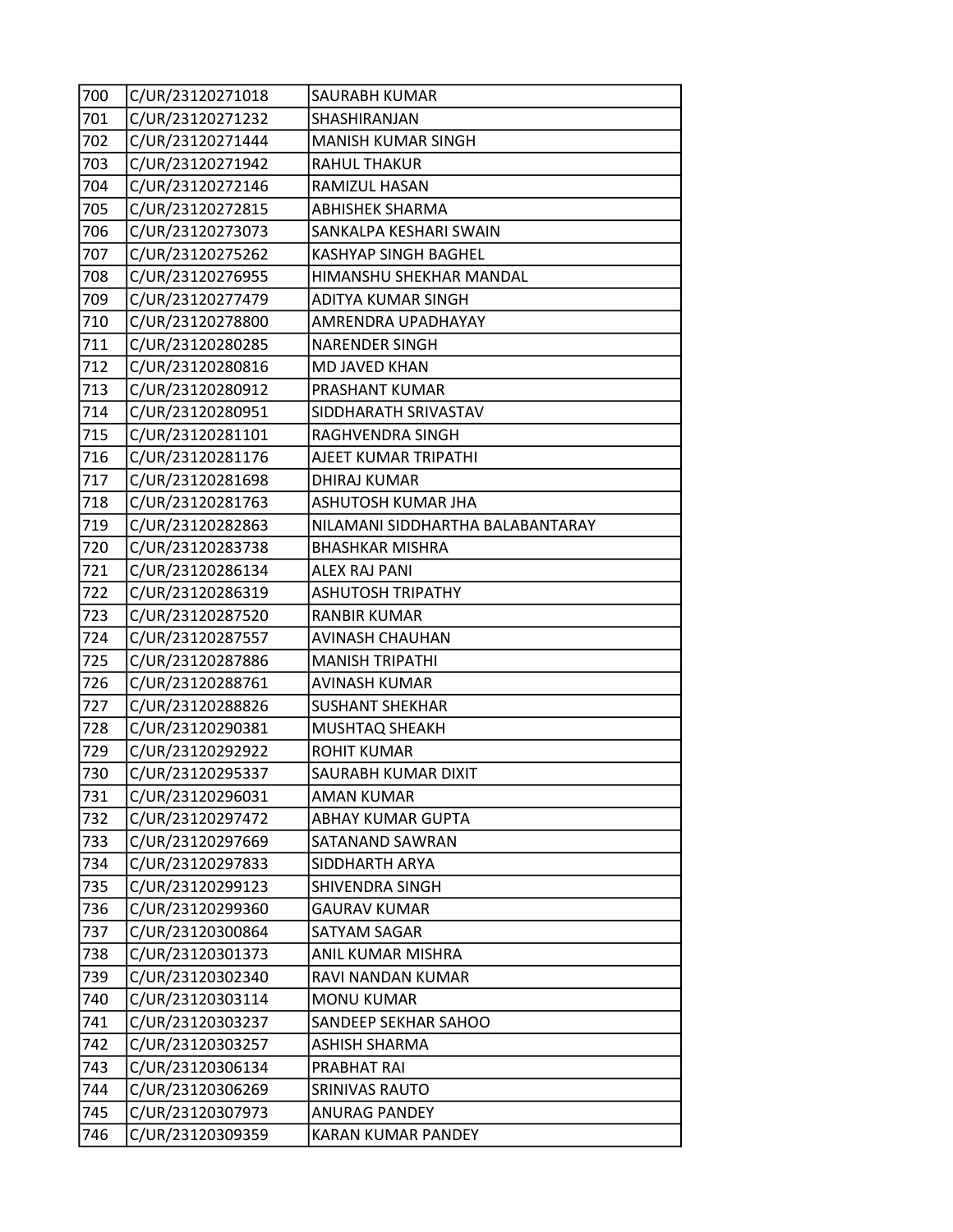| 747 | C/UR/23120309539 | <b>ASHISH KUNDU</b>          |
|-----|------------------|------------------------------|
| 748 | C/UR/23120310996 | <b>GOURAV BOORA</b>          |
| 749 | C/UR/23120311241 | SK MUJIBAR RAHAMAN           |
| 750 | C/UR/23120311294 | <b>SUMAN MOHARANA</b>        |
| 751 | C/UR/23120311599 | DHANANJAY KUMAR PANDEY       |
| 752 | C/UR/23120311853 | <b>SAURAV KUMAR</b>          |
| 753 | C/UR/23120311873 | <b>SONU KUMAR</b>            |
| 754 | C/UR/23120312104 | <b>MOHIT</b>                 |
| 755 | C/UR/23120312335 | <b>NITISH KUMAR</b>          |
| 756 | C/UR/23120312874 | RAVIKESH KUMAR               |
| 757 | C/UR/23120313018 | SAVIN                        |
| 758 | C/UR/23120313026 | <b>SAHEB DUTTA</b>           |
| 759 | C/UR/23120314110 | <b>ANANDA ALOK</b>           |
| 760 | C/UR/23120314517 | PIYUSH KUMAR                 |
| 761 | C/UR/23120314574 | <b>RINKU</b>                 |
| 762 | C/UR/23120314944 | <b>HARENDRA KUMAR</b>        |
| 763 | C/UR/23120315898 | <b>SAVEEN MADOTRA</b>        |
| 764 | C/UR/23120316373 | HRISHITOSH BHATTACHARYYA     |
| 765 | C/UR/23120316494 | <b>ABHISHEK BHARDWAJ</b>     |
| 766 | C/UR/23120316529 | <b>RANJIT KUMAR</b>          |
| 767 | C/UR/23120317320 | NILESH KUMAR RAI             |
| 768 | C/UR/23120318296 | <b>VISHAL KUMAR SINGH</b>    |
| 769 | C/UR/23120318322 | MUKESH KUMAR SINGH           |
| 770 | C/UR/23120318493 | <b>ABHISHEK KUMAR PANDEY</b> |
| 771 | C/UR/23120319079 | RAVINDRA KUMAR               |
| 772 | C/UR/23120319663 | <b>SHIVAM TIWARI</b>         |
| 773 | C/UR/23120320157 | SUDARSHAN BISWAS             |
| 774 | C/UR/23120320287 | <b>DIVYESHWAR</b>            |
| 775 | C/UR/23120320394 | <b>SUPRIY KUMAR SINGH</b>    |
| 776 | C/UR/23120320563 | <b>PAVAN KUMAR</b>           |
| 777 | C/UR/23120322426 | SUJIT KUMAR MOHAPATRA        |
| 778 | C/UR/23120323104 | <b>ANKIT VARSHNEY</b>        |
| 779 | C/UR/23120323827 | <b>SUMAN NANDI</b>           |
| 780 | C/UR/23120323841 | <b>MADHWESH TIWARI</b>       |
| 781 | C/UR/23120324282 | <b>BHASKAR MANDAL</b>        |
| 782 | C/UR/23120324689 | <b>SURAJ KUMAR</b>           |
| 783 | C/UR/23120325133 | <b>SHASHI RANJAN</b>         |
| 784 | C/UR/23120325154 | AAVESH SEHRAWAT              |
| 785 | C/UR/23120326289 | <b>MADHAV KUMAR</b>          |
| 786 | C/UR/23120327429 | <b>ADITYA KUMAR SINGH</b>    |
| 787 | C/UR/23120327474 | <b>VISHNU CHAUHAN</b>        |
| 788 | C/UR/23120327548 | SATYANAND                    |
| 789 | C/UR/23120328438 | <b>ASHISH KUMAR</b>          |
| 790 | C/UR/23120329341 | VIVEK KUMAR SINGH            |
| 791 | C/UR/23120329609 | AKASHDEEP                    |
| 792 | C/UR/23120329789 | PANKAJ KUMAR MISHRA          |
| 793 | C/UR/23120330101 | <b>AMIT KUMAR</b>            |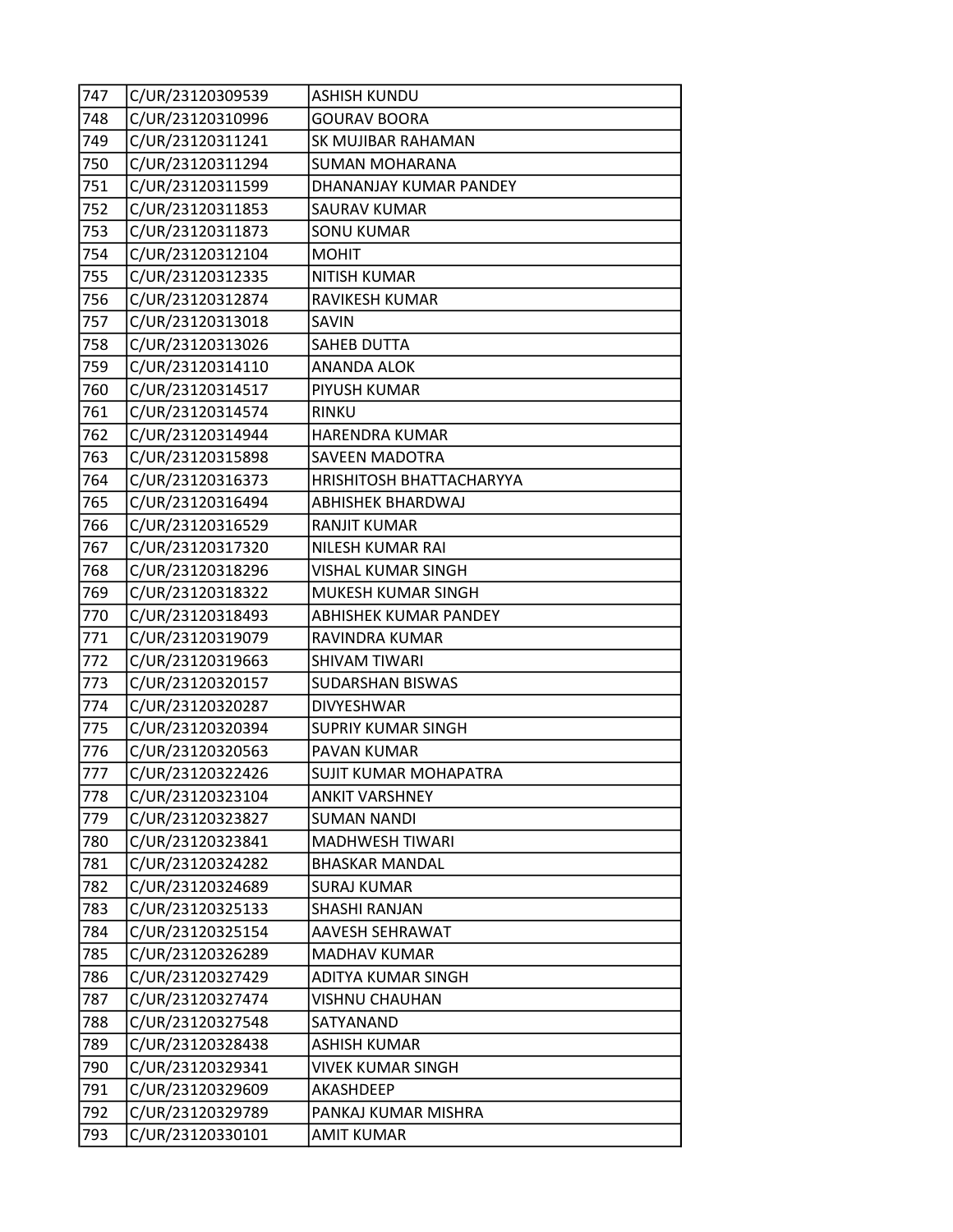| 794 | C/UR/23120330177 | <b>VIKASH KUMAR</b>         |
|-----|------------------|-----------------------------|
| 795 | C/UR/23120330732 | AGRAJ ANSHUMAN PATI         |
| 796 | C/UR/23120331201 | <b>SONU KUMAR</b>           |
| 797 | C/UR/23120331510 | <b>ROHIT</b>                |
| 798 | C/UR/23120331734 | <b>CHANDAN BEHERA</b>       |
| 799 | C/UR/23120332297 | DHIRAJ KUMAR SINGH          |
| 800 | C/UR/23120332489 | RAUSHAN KUMAR               |
| 801 | C/UR/23120333921 | <b>KANISHK RAJ</b>          |
| 802 | C/UR/23120335340 | <b>ABHISHEK KUMAR</b>       |
| 803 | C/UR/23120335757 | RAJEET KUMAR TIWARI         |
| 804 | C/UR/23120337506 | <b>BABLOO SRIVASTAVA</b>    |
| 805 | C/UR/23120337666 | RAVI RAJAN KUMAR            |
| 806 | C/UR/23120337756 | <b>ADITYA RANJAN</b>        |
| 807 | C/UR/23120339207 | <b>VINEET KUMAR SINGH</b>   |
| 808 | C/UR/23120339559 | <b>GAUTAM KUMAR THAKUR</b>  |
| 809 | C/UR/23120339825 | AMAN KUMAR                  |
| 810 | C/UR/23120340941 | <b>RIZWAN KHAN</b>          |
| 811 | C/UR/23120341921 | MOHAMMD WASEEM AKRAM        |
| 812 | C/UR/23120342322 | <b>KUMAR GAURAV</b>         |
| 813 | C/UR/23120342752 | <b>RAHUL KUMAR</b>          |
| 814 | C/UR/23120344697 | SOMNATH PANDA               |
| 815 | C/UR/23120344995 | RAHUL SIKERWAR              |
| 816 | C/UR/23120345260 | RAHUL RANJAN KUMAR          |
| 817 | C/UR/23120345650 | <b>SAIF KHAN</b>            |
| 818 | C/UR/23120346387 | PRASOON KUMAR               |
| 819 | C/UR/23120347100 | VIBHANSHU SHUBHAM MISHRA    |
| 820 | C/UR/23120349096 | <b>VISHAL KAMBOJ</b>        |
| 821 | C/UR/23120349165 | HIMANSHU KUMAR JHA          |
| 822 | C/UR/23120349268 | SANGRAM KUMAR NAYAK         |
| 823 | C/UR/23120350320 | ABHISHEK                    |
| 824 | C/UR/23120350502 | <b>MOHIT SINGH</b>          |
| 825 | C/UR/23120352507 | TRIPURANA SANDEEP CHANDRA   |
| 826 | C/UR/23120353231 | <b>GAURAV SINGH CHANDEL</b> |
| 827 | C/UR/23120353858 | ANAND MOHAN                 |
| 828 | C/UR/23120354059 | <b>MANISH SHARMA</b>        |
| 829 | C/UR/23120354761 | DEEPENDRA SINGH RANAWAT     |
| 830 | C/UR/23120356838 | <b>RINKU</b>                |
| 831 | C/UR/23120357453 | RUPESH KUMAR JHA            |
| 832 | C/UR/23120357587 | AMARESH KUMAR               |
| 833 | C/UR/23120357971 | MILAN KUMAR RAY             |
| 834 | C/UR/23120358696 | <b>SUBHASH KUMAR</b>        |
| 835 | C/UR/23120359707 | <b>BIRENDER SINGH PAWAR</b> |
| 836 | C/UR/23120360269 | <b>SUMAN MUKHERJEE</b>      |
| 837 | C/UR/23120361398 | SOURAV RAJ                  |
| 838 | C/UR/23120361774 | MUKUND MADHAV               |
| 839 | C/UR/23120363039 | <b>VIJIT BALIYAN</b>        |
| 840 | C/UR/23120363161 | SAURABH KUMAR               |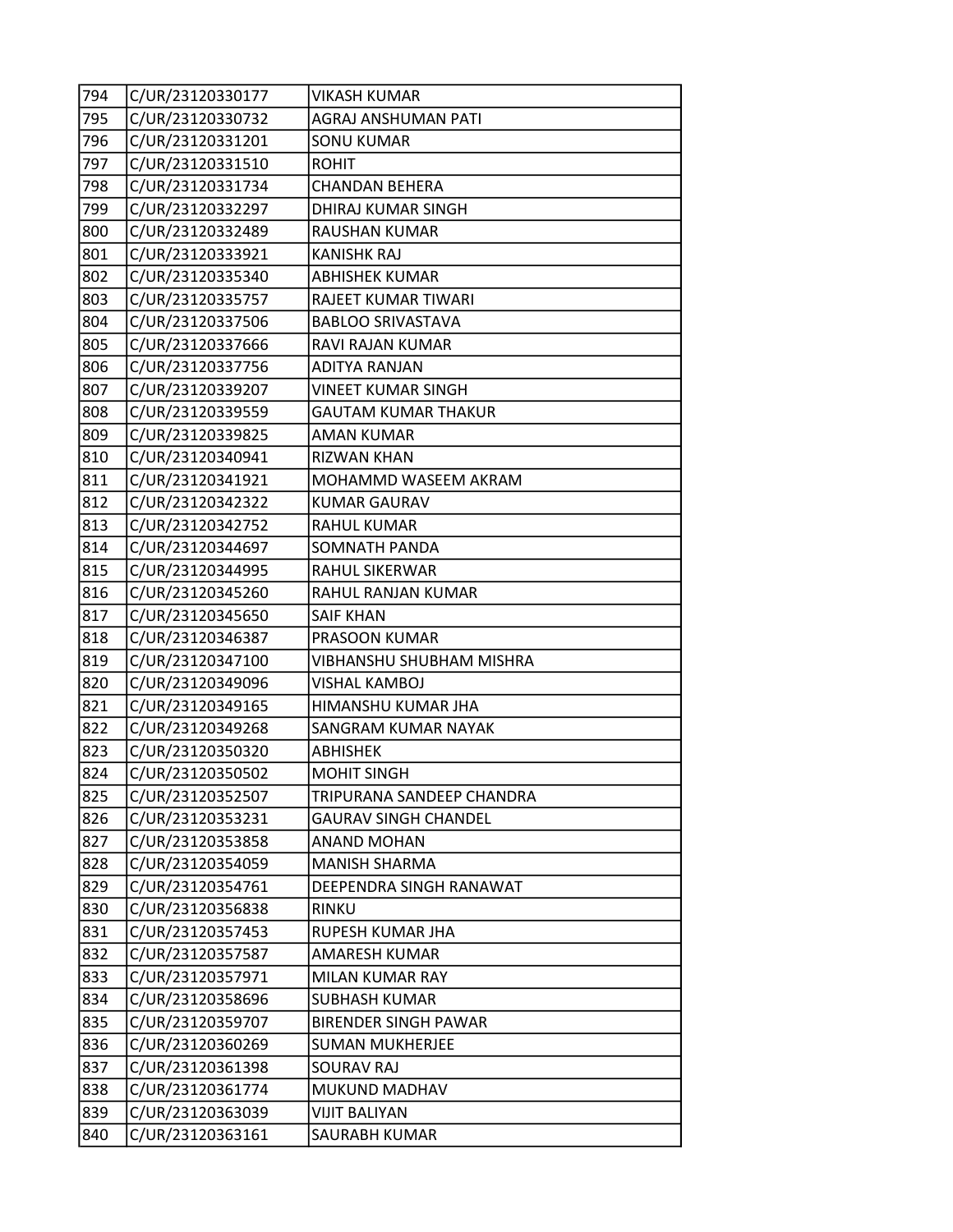| 841 | C/UR/23120363269 | <b>OMPRAKASH SINGH</b>     |
|-----|------------------|----------------------------|
| 842 | C/UR/23120363981 | <b>AMITESH SINGH</b>       |
| 843 | C/UR/23120365127 | HEMANT KUMAR JHA           |
| 844 | C/UR/23120365975 | <b>BITTU KUMAR</b>         |
| 845 | C/UR/23120365983 | <b>KRISHNA KANTA GARAI</b> |
| 846 | C/UR/23120367695 | SHIKHAR KUMAR CHOWDHARY    |
| 847 | C/UR/23120367733 | <b>SANDEEP TRIPATHI</b>    |
| 848 | C/UR/23120368358 | SHUBHAM RAJ                |
| 849 | C/UR/23120368882 | RAJNISH KUMAR RAJAN        |
| 850 | C/UR/23120369257 | KALLOLA KUMAR SWAIN        |
| 851 | C/UR/23120370217 | SACHIN KUMAR               |
| 852 | C/UR/23120370250 | PAWAN SINGH RAJPUT         |
| 853 | C/UR/23120370619 | VISHWAMOHAN KUMAR MISHRA   |
| 854 | C/UR/23120370944 | <b>GAURAV KUMAR PANDEY</b> |
| 855 | C/UR/23120372227 | <b>BITTU SARKAR</b>        |
| 856 | C/UR/23120372534 | KHUSHAL KUMAR SINGH        |
| 857 | C/UR/23120374541 | <b>MRITUNJAY KUMAR</b>     |
| 858 | C/UR/23120376699 | <b>ALOK KUMAR CHAUBEY</b>  |
| 859 | C/UR/23120377355 | NIRANJAN BANERJEE          |
| 860 | C/UR/23120377375 | SHASHANK KUMAR MISHRA      |
| 861 | C/UR/23120378994 | SHUBHAM SAURAV             |
| 862 | C/UR/23120380142 | ANAND PRAKASH ANSHU        |
| 863 | C/UR/23120380593 | RAJESH KUMAR PATRA         |
| 864 | C/UR/23120383278 | SACHIN KUMAR VERMA         |
| 865 | C/UR/23120384350 | <b>DEEPAK KUMAR</b>        |
| 866 | C/UR/23120385566 | <b>GAUTAM KUMAR</b>        |
| 867 | C/UR/23120386141 | SHOVAN SUNDAR CHAKRABORTY  |
| 868 | C/UR/23120386483 | <b>AMIT SAHA</b>           |
| 869 | C/UR/23120387808 | <b>ANKIT KUMAR</b>         |
| 870 | C/UR/23120387935 | RAHUL RANJAN               |
| 871 | C/UR/23120388801 | RISHIKESH KUMAR            |
| 872 | C/UR/23120388915 | <b>AMARJEET KUMAR</b>      |
| 873 | C/UR/23120389153 | KUMAR ANURANJAN VATSA      |
| 874 | C/UR/23120389708 | <b>SUNIL KUMAR</b>         |
| 875 | C/UR/23120390116 | <b>B BALAKRISHNA</b>       |
| 876 | C/UR/23120390278 | VIKASH KUMAR SINGH         |
| 877 | C/UR/23120392203 | SATYAJEET KUMAR SONU       |
| 878 | C/UR/23120392468 | <b>DEEPAK KUMAR</b>        |
| 879 | C/UR/23120392659 | <b>CHANDAN KUMAR</b>       |
| 880 | C/UR/23120392676 | <b>RAJESH MOHAN</b>        |
| 881 | C/UR/23120392781 | RAVI SHANKER RAI           |
| 882 | C/UR/23120392927 | ROSHAN KUMAR SINGH         |
| 883 | C/UR/23120394206 | TEJASVI BHARDWAJ SHRINET   |
| 884 | C/UR/23120394279 | ROHIT KUMAR SINGH          |
| 885 | C/UR/23120394719 | SHYAM BIHARI SINGH         |
| 886 | C/UR/23120395594 | KARTIKESWAR BARIK          |
| 887 | C/UR/23120395618 | <b>ASHISH KUMAR</b>        |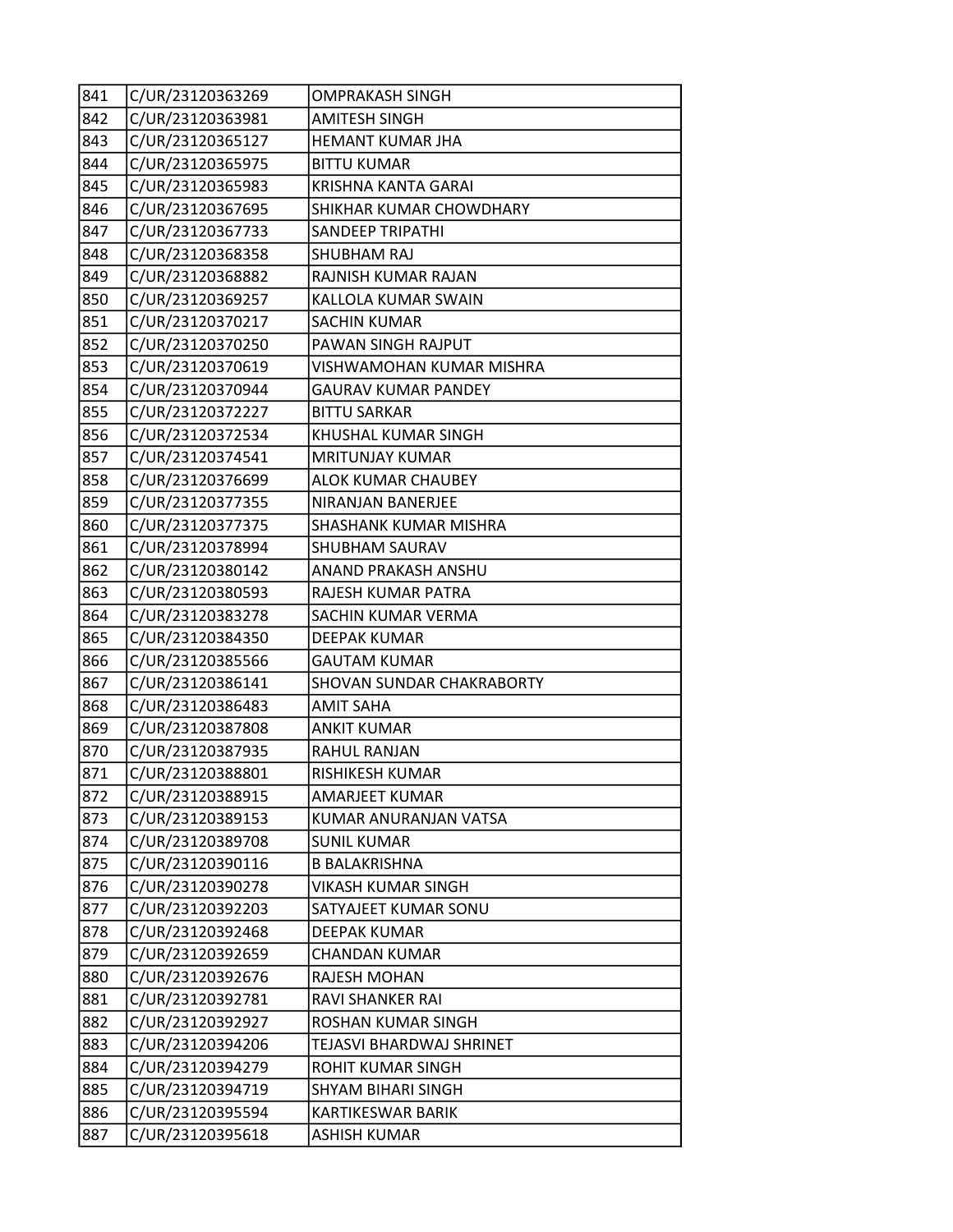| 888 | C/UR/23120396362 | <b>ROHIT MISHRA</b>           |
|-----|------------------|-------------------------------|
| 889 | C/UR/23120396423 | <b>RAMAN BHARTI</b>           |
| 890 | C/UR/23120396694 | <b>PAPPU KUMAR</b>            |
| 891 | C/UR/23120397239 | <b>RAHUL KUMAR</b>            |
| 892 | C/UR/23120399352 | PERICHARLA KISHORE VARMA      |
| 893 | C/UR/23120400002 | <b>ROUSHAN KUMAR</b>          |
| 894 | C/UR/23120402749 | <b>KUNAL KUMAR</b>            |
| 895 | C/UR/23120403299 | MUJTABA NEYAZ                 |
| 896 | C/UR/23120403730 | PRAKASH KUMAR SINGH           |
| 897 | C/UR/23120404647 | <b>SHAILESH KUMAR</b>         |
| 898 | C/UR/23120407918 | <b>AMRIT RANJAN</b>           |
| 899 | C/UR/23120408086 | <b>VIVEK KARN</b>             |
| 900 | C/UR/23120408106 | <b>ASHUTOSH KUMAR</b>         |
| 901 | C/UR/23120408669 | <b>ABHISHEK</b>               |
| 902 | C/UR/23120408930 | <b>GAURAV KUMAR</b>           |
| 903 | C/UR/23120410161 | ABHIMANYU KUMAR               |
| 904 | C/UR/23120410246 | <b>VIPUL SHARMA</b>           |
| 905 | C/UR/23120410406 | <b>ABHISHEK KUMAR</b>         |
| 906 | C/UR/23120410804 | <b>BRAJBHAN SINGH PARIHAR</b> |
| 907 | C/Ex/23130000586 | <b>PRAMOD KUMAR</b>           |
| 908 | C/Ex/23130000636 | CHANDRA BHUSHAN MISHRA        |
| 909 | C/Ex/23130002711 | <b>SHAILESH KUMAR</b>         |
| 910 | C/Ex/23130005463 | SANJIB KUMAR GIRI             |
| 911 | C/Ex/23130006002 | <b>SHAKTI KUMAR</b>           |
| 912 | C/Ex/23130007404 | <b>SURBJIT PRASAD SINGH</b>   |
| 913 | C/Ex/23130007693 | RAJESH JAMUAR                 |
| 914 | C/Ex/23130010464 | <b>SUMANT KUMAR SWAIN</b>     |
| 915 | C/Ex/23130011496 | <b>MD TAHIR RAZA</b>          |
| 916 | C/Ex/23130011981 | <b>CHANDRA PRAKASH SINGH</b>  |
| 917 | C/Ex/23130013967 | AMAR KUMAR                    |
| 918 | C/Ex/23130014076 | <b>VIKASH KUMAR</b>           |
| 919 | C/Ex/23130014814 | SURENDRA KUMAR SAHOO          |
| 920 | C/Ex/23130014818 | KAMAKHYA RAY                  |
| 921 | C/Ex/23130015175 | <b>ANIL KUMAR PANDEY</b>      |
| 922 | C/Ex/23130017660 | RAJEEV KUMAR                  |
| 923 | C/Ex/23130021959 | PRADEEP KUMAR JHA             |
| 924 | C/Ex/23130026105 | SHAILESH KUMAR SINGH          |
| 925 | C/Ex/23130026270 | SURJEET SINGH RAGHAV          |
| 926 | C/Ex/23130030068 | SUNEEL KUMAR SINGH            |
| 927 | C/Ex/23130032367 | <b>BISWAJIT PAL</b>           |
| 928 | C/Ex/23130032423 | ANINDITA MANDAL               |
| 929 | C/Ex/23130032622 | RANJEET SINGH                 |
| 930 | C/Ex/23130032852 | AMAR KUMAR JHA                |
| 931 | C/Ex/23130034395 | SAIKAT KUMAR GHOSH            |
| 932 | C/Ex/23130035410 | SANTOSH KUMAR SINGH           |
| 933 | C/Ex/23130036093 | <b>SURENDRA KUMAR PANDEY</b>  |
| 934 | C/Ex/23130037085 | <b>AMIT PAL</b>               |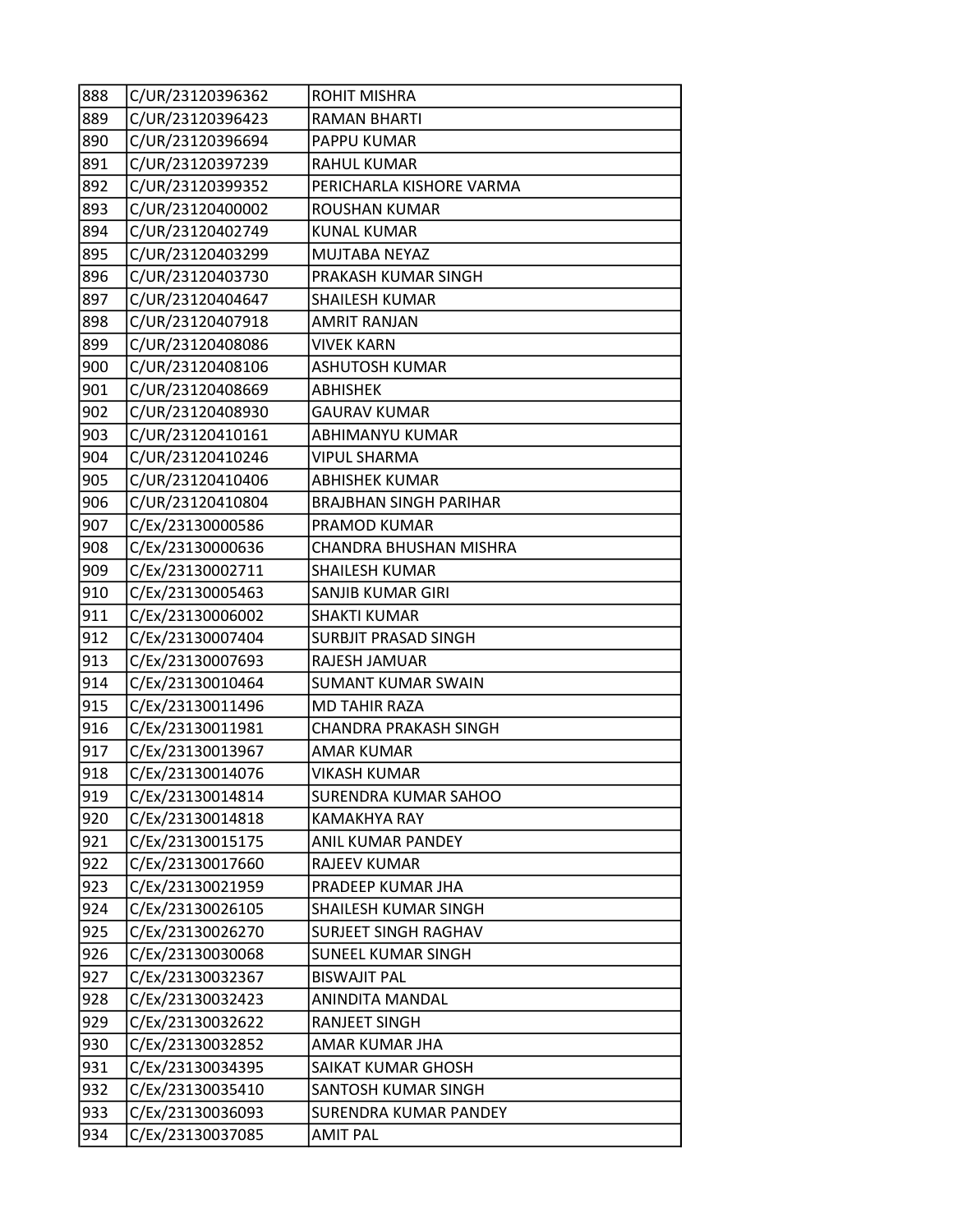| 935 | C/Ex/23130037222 | RAKESH RANJAN               |
|-----|------------------|-----------------------------|
| 936 | C/Ex/23130039370 | PRAMOD KUMAR PANDEY         |
| 937 | C/Ex/23130040354 | SATYA PRIYA BHOWMIK         |
| 938 | C/Ex/23130040754 | <b>KESHAB SUNDARAY</b>      |
| 939 | C/Ex/23130041471 | PRANAYA RANJAN KHATUA       |
| 940 | C/Ex/23130044020 | ABHAY KUMAR                 |
| 941 | C/Ex/23130044905 | <b>NIRAJ KUMAR</b>          |
| 942 | C/Ex/23130045073 | <b>RISHI KANT</b>           |
| 943 | C/Ex/23130046056 | PANKAJ KUMAR                |
| 944 | C/Ex/23130047191 | <b>BIRENDRA PAL</b>         |
| 945 | C/Ex/23130048387 | <b>CHANDAN NEOGI</b>        |
| 946 | C/Ex/23130048811 | <b>MUKESH KUMAR</b>         |
| 947 | C/Ex/23130051853 | LALIT KUMAR SHARMA          |
| 948 | C/Ex/23130052511 | <b>BIDHAN CHANDRA SWAIN</b> |
| 949 | C/Ex/23130056194 | RAVINDRA KUMAR SINGH        |
| 950 | C/Ex/23130058935 | <b>SUBIR KUMAR GHOSH</b>    |
| 951 | C/Ex/23130066424 | <b>MD IRFAN AHSAN</b>       |
| 952 | C/Ex/23130066498 | DEBABRATA BAKSHI            |
| 953 | C/Ex/23130067151 | <b>SUNIL GIRI</b>           |
| 954 | C/Ex/23130067166 | REETESH KUMAR               |
| 955 | C/Ex/23130069590 | ARVIND KUMAR SINGH          |
| 956 | C/Ex/23130071213 | NIRANJAN KUMAR              |
| 957 | C/Ex/23130075700 | ANIL KUMAR PRASAD           |
| 958 | C/Ex/23130076917 | SAGAR KUMAR SWAIN           |
| 959 | C/Ex/23130077256 | DIPTI RANJAN PRADHAN        |
| 960 | C/Ex/23130080081 | ABHISHEK KUMAR PANDEY       |
| 961 | C/Ex/23130080472 | RAVI VRAT RAO               |
| 962 | C/Ex/23130084757 | RAKESH RAMAN KATYAYAN       |
| 963 | C/Ex/23130085558 | <b>BINOD KUMAR SINGH</b>    |
| 964 | C/Ex/23130086366 | RAZA ELLAHI KHAN            |
| 965 | C/Ex/23130086462 | RAMESH PEETAMBARAM          |
| 966 | C/Ex/23130088892 | KAUSHAL KISHOR JHA          |
| 967 | C/Ex/23130091425 | <b>KRISHAN KUMAR SINGH</b>  |
| 968 | C/Ex/23130091525 | RANJAY KUMAR                |
| 969 | C/Ex/23130093657 | NIHAR RANJAN PARIJA         |
| 970 | C/Ex/23130095258 | RAKESH KUMAR SINGH          |
| 971 | C/Ex/23130095753 | PASUPATI KUMAR              |
| 972 | C/Ex/23130096110 | SK MD AMIN                  |
| 973 | C/Ex/23130097764 | <b>ANUJEET TOMAR</b>        |
| 974 | C/Ex/23130098350 | <b>SUNIL KUMAR TIWARI</b>   |
| 975 | C/Ex/23130099275 | MD MERAJ ALAM               |
| 976 | C/Ex/23130100249 | PRAMOD KUMAR                |
| 977 | C/Ex/23130100533 | RAHUL CHAUHAN               |
| 978 | C/Ex/23130101253 | PRAKASH RAVI                |
| 979 | C/Ex/23130101461 | RAJESH KUMAR SINGH          |
| 980 | C/Ex/23130102949 | MANAS KUMAR JANA            |
| 981 | C/Ex/23130103457 | <b>DEEPAK PANDIT</b>        |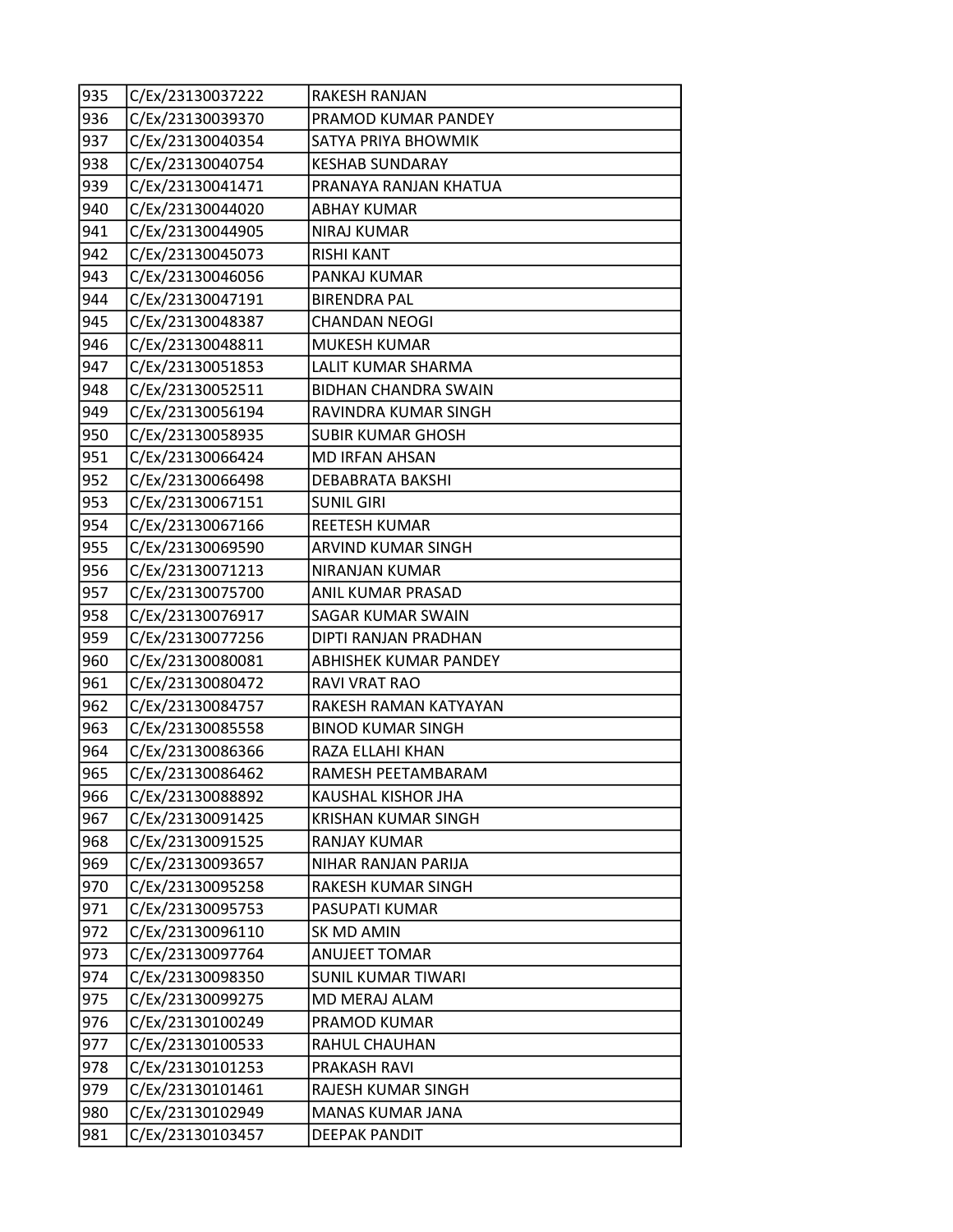| 982  | C/Ex/23130103641 | <b>SUNNY KR BASNET</b>        |
|------|------------------|-------------------------------|
| 983  | C/Ex/23130104204 | <b>JIBANANANDA GHOSAL</b>     |
| 984  | C/Ex/23130106083 | <b>SANT PRAKASH MEHTA</b>     |
| 985  | C/Ex/23130107656 | <b>GAJENDRA PANDA</b>         |
| 986  | C/Ex/23130108709 | <b>MANOJ KUMAR</b>            |
| 987  | C/Ex/23130109041 | <b>RAJEEV KUMAR</b>           |
| 988  | C/Ex/23130110438 | <b>SANTOSH RAUTARAY</b>       |
| 989  | C/Ex/23130111933 | SANJAY KUMAR SINGH            |
| 990  | C/Ex/23130112666 | <b>DHARMENDER KUMAR</b>       |
| 991  | C/Ex/23130118932 | GOWTHAMKUMAR INJAVARAPU       |
| 992  | C/Ex/23130120893 | KAILASH CHANDRA MAHARANA      |
| 993  | C/Ex/23130122219 | <b>RAJEEV KUMAR</b>           |
| 994  | C/Ex/23130124497 | CHANDAN KUMAR                 |
| 995  | C/Ex/23130125058 | <b>SAMIR MONDAL</b>           |
| 996  | C/Ex/23130127492 | <b>DHURUP KUMAR SINGH</b>     |
| 997  | C/Ex/23130128956 | <b>MANOJ KUMAR</b>            |
| 998  | C/Ex/23130130042 | <b>SANTOSH KUMAR</b>          |
| 999  | C/Ex/23130131700 | RANJAN KUMAR DAS              |
| 1000 | C/Ex/23130133253 | <b>CHANDAN DEBNATH</b>        |
| 1001 | C/Ex/23130133651 | UDAYA NARAYAN PARHI           |
| 1002 | C/Ex/23130134135 | <b>PANKAJ SINGH</b>           |
| 1003 | C/Ex/23130134482 | DURYODHAN PRADHAN             |
| 1004 | C/Ex/23130134702 | AMARJEET HARSBARDHAN          |
| 1005 | C/Ex/23130135166 | <b>VISHAL KUMAR</b>           |
| 1006 | C/Ex/23130135241 | <b>MUKESH KUMAR</b>           |
| 1007 | C/Ex/23130135943 | PRASHANT DUTT                 |
| 1008 | C/Ex/23130136513 | RATNAKAR PANDA                |
| 1009 | C/Ex/23130138326 | <b>BISWARANJAN MOHANTY</b>    |
| 1010 | C/Ex/23130141309 | <b>MUKESH KUMAR</b>           |
| 1011 | C/Ex/23130144439 | <b>MOFIZUL SHAIKH</b>         |
| 1012 | C/Ex/23130144706 | <b>ASIT KUMAR SAHU</b>        |
| 1013 | C/Ex/23130145176 | PATITAPABAN BARAL             |
| 1014 | C/Ex/23130145198 | KAILASH SINGH RATHAUR         |
| 1015 | C/Ex/23130146234 | <b>MANGULI SWAIN</b>          |
| 1016 | C/Ex/23130148465 | RAKESH CHANDAN                |
| 1017 | C/Ex/23130151970 | <b>BIPIN BIHARI SINGH</b>     |
| 1018 | C/Ex/23130153155 | MANOJ KUMAR JAISWAL           |
| 1019 | C/Ex/23130154498 | RAJIV KUMAR JHA               |
| 1020 | C/Ex/23130155887 | <b>PAWAN KUMAR</b>            |
| 1021 | C/Ex/23130156032 | <b>BASIR SAIN</b>             |
| 1022 | C/Ex/23130160527 | NIHARSUVRA A ARUNKANTI PALITA |
| 1023 | C/Ex/23130160914 | UMAKANTA SAHOO                |
| 1024 | C/Ex/23130161906 | TANAYA KUMAR RATH             |
| 1025 | C/Ex/23130164867 | <b>SUMIT KUMAR</b>            |
| 1026 | C/Ex/23130166041 | RAJEEV RANJAN                 |
| 1027 | C/Ex/23130168484 | ANIL KUMAR PANDA              |
| 1028 | C/Ex/23130171034 | HEMANT KUMAR SATYARTHY        |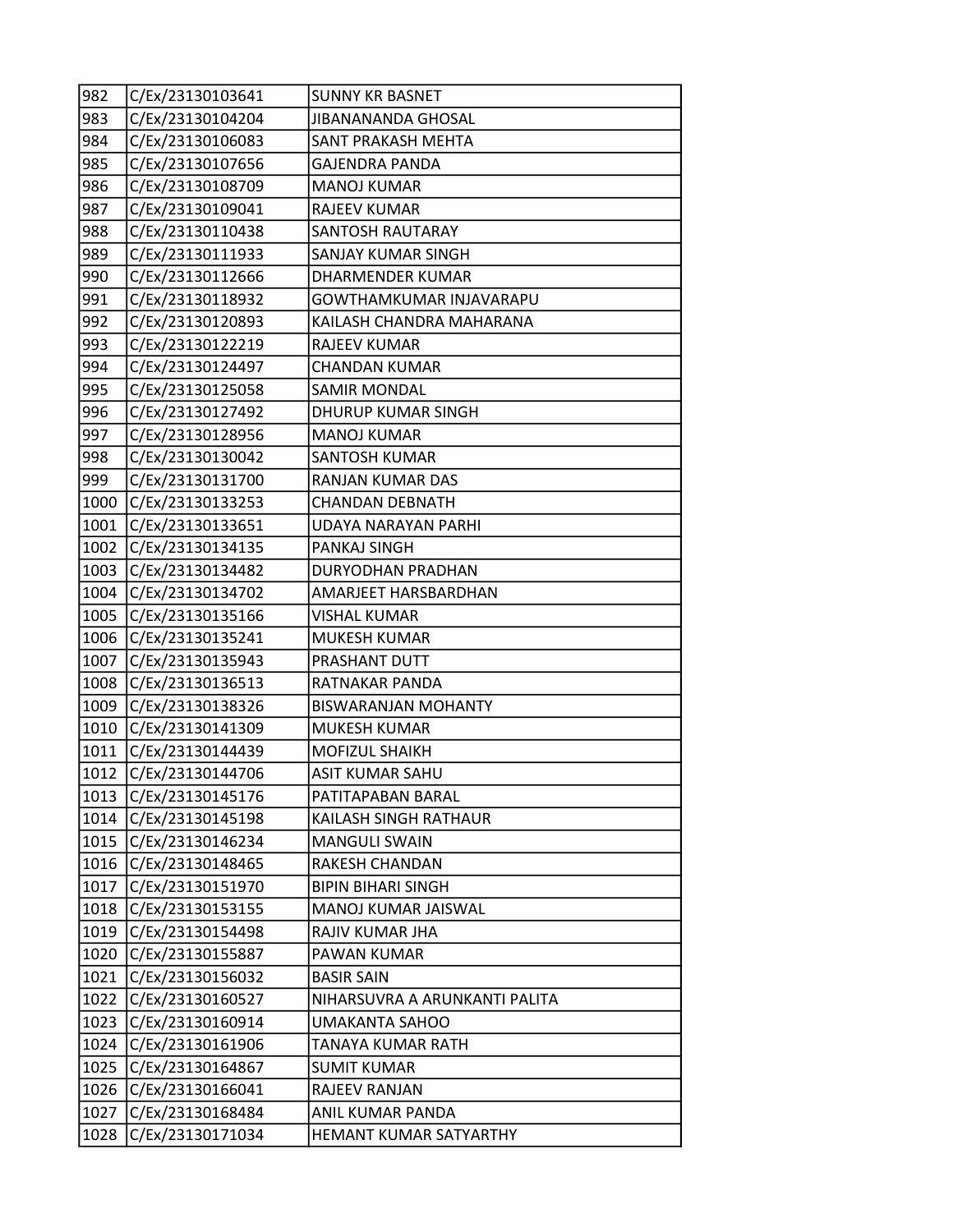| 1029 | C/Ex/23130171200 | <b>NAGMANI</b>             |
|------|------------------|----------------------------|
| 1030 | C/Ex/23130171746 | PRAMOD NARAYAN DWIVEDI     |
| 1031 | C/Ex/23130173506 | <b>SUKHEN KAR</b>          |
| 1032 | C/Ex/23130174071 | <b>VIJAY KUMAR ROY</b>     |
| 1033 | C/Ex/23130177205 | RANJAN KUMAR SARANGI       |
| 1034 | C/Ex/23130180319 | <b>INDRAJIT KAHALI</b>     |
| 1035 | C/Ex/23130181919 | <b>SUPARV PATHAK</b>       |
| 1036 | C/Ex/23130184097 | <b>BHUPAL SINGH</b>        |
| 1037 | C/Ex/23130184775 | KUMAR ACHYUT ANAND         |
| 1038 | C/Ex/23130188678 | NARENDRA KUMAR SINHA       |
| 1039 | C/Ex/23130190458 | <b>AVINASH KUMAR</b>       |
| 1040 | C/Ex/23130193782 | BIRENDRA KUMAR PRADHAN     |
| 1041 | C/Ex/23130193983 | SANDEEP KUMAR              |
| 1042 | C/Ex/23130193984 | <b>RANJEET KUMAR</b>       |
| 1043 | C/Ex/23130198389 | RAKESH KUMAR               |
| 1044 | C/Ex/23130199114 | RAVI BHUSHAN               |
| 1045 | C/Ex/23130202438 | <b>AJIT SINGH</b>          |
| 1046 | C/Ex/23130205175 | NITIS KUMAR DAS            |
| 1047 | C/Ex/23130207607 | <b>LAXMAN ROUT</b>         |
| 1048 | C/Ex/23130208568 | SAURAV RAJ                 |
| 1049 | C/Ex/23130209238 | <b>SUMAN MANNA</b>         |
| 1050 | C/Ex/23130212054 | SHASWATA CHATTERJEE        |
| 1051 | C/Ex/23130214908 | <b>LALIT MOHAN SINGH</b>   |
| 1052 | C/Ex/23130215589 | MAHESH KUMAR SHUKLA        |
| 1053 | C/Ex/23130216907 | SHAILESH KUMAR             |
| 1054 | C/Ex/23130217500 | CHAKRAPANI KUMAR           |
| 1055 | C/Ex/23130218821 | <b>SUKHJIT SINGH</b>       |
| 1056 | C/Ex/23130221211 | AMOD KUMAR PANDEY          |
| 1057 | C/Ex/23130223529 | SHAILESH KUMAR             |
| 1058 | C/Ex/23130223790 | YOGESH KUMAR OJHA          |
| 1059 | C/Ex/23130225544 | LOKENDRA SINGH             |
| 1060 | C/Ex/23130227388 | KUMAR HIMANSHU SHEKHAR     |
| 1061 | C/Ex/23130227842 | <b>AWADHESH PRASAD</b>     |
| 1062 | C/Ex/23130227977 | ARUN KUMAR DASH            |
| 1063 | C/Ex/23130230949 | <b>BHUPESH JEE CHOUBEY</b> |
| 1064 | C/Ex/23130235018 | <b>DEBASISH BISHOYI</b>    |
| 1065 | C/Ex/23130236459 | NAGMANI YADAV              |
| 1066 | C/Ex/23130237812 | <b>RAVI KUMAR</b>          |
| 1067 | C/Ex/23130240618 | AJAYA KUMAR PARIDA         |
| 1068 | C/Ex/23130242110 | RAKESH KUMAR KASHYAP       |
| 1069 | C/Ex/23130242912 | RANJAY KUMAR               |
| 1070 | C/Ex/23130243378 | <b>ABHAY KUMAR</b>         |
| 1071 | C/Ex/23130243463 | <b>MAHAVIR SINGH</b>       |
| 1072 | C/Ex/23130243929 | AMIT KUMAR DAS             |
| 1073 | C/Ex/23130243967 | <b>BHOLANATH MARTHA</b>    |
| 1074 | C/Ex/23130245429 | PRADIPTA KUMAR SAHOO       |
| 1075 | C/Ex/23130246227 | SAUMYA DWIVEDI             |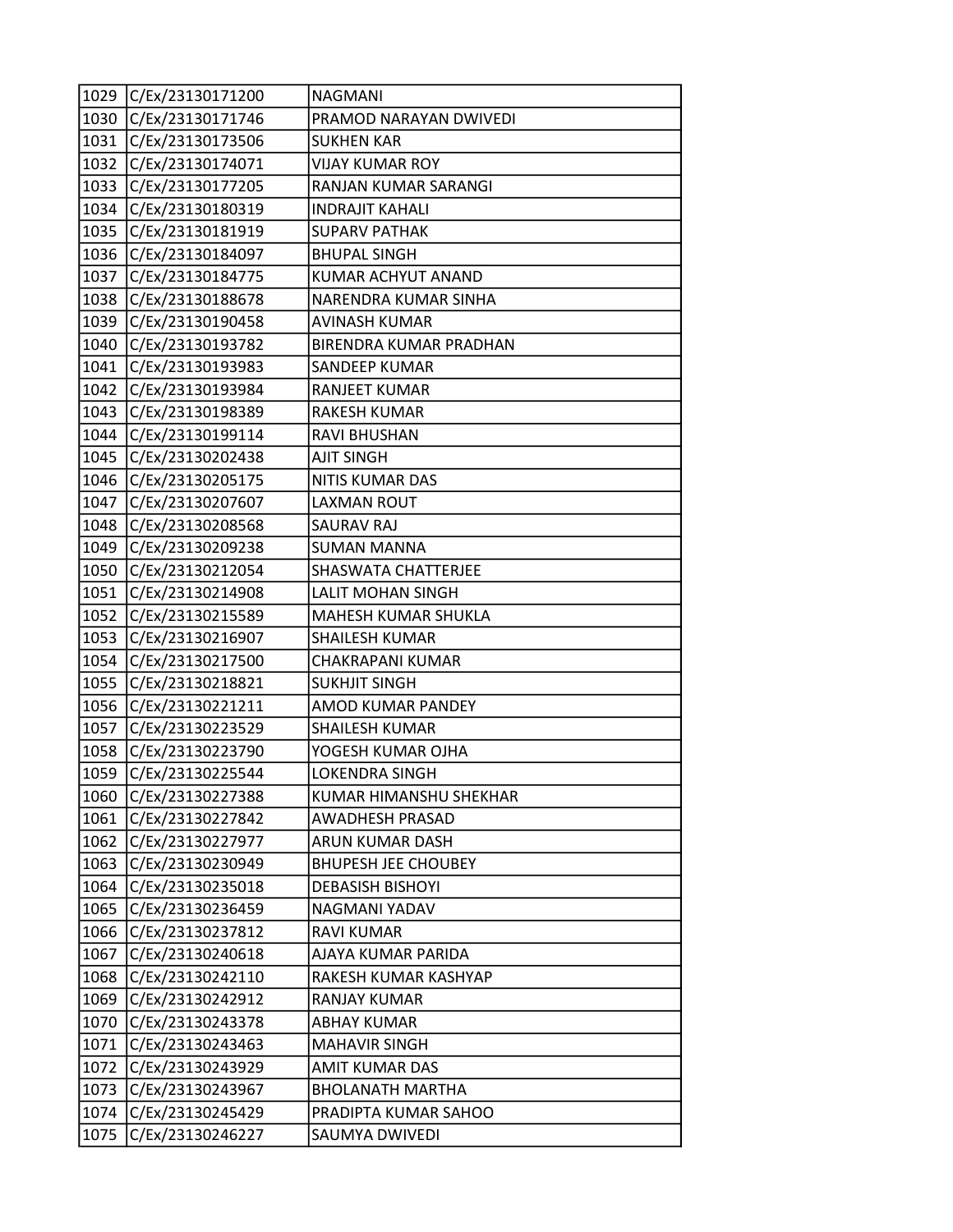|      | 1076 C/Ex/23130251570 | <b>SOM NATH UPADHYAY</b>   |
|------|-----------------------|----------------------------|
| 1077 | C/Ex/23130254263      | APURBA KUMAR MAITI         |
| 1078 | C/Ex/23130256168      | MD AMANUL HAQUE            |
| 1079 | C/Ex/23130258567      | <b>MARKANDEY MISHRA</b>    |
| 1080 | C/Ex/23130265353      | <b>ABHISHEK PRASAD</b>     |
| 1081 | C/Ex/23130267851      | MADHUSUDAN RAI             |
| 1082 | C/Ex/23130269301      | <b>RAM SUNDER SINGH</b>    |
| 1083 | C/Ex/23130270226      | SANTOSH KUMAR SUMAN        |
| 1084 | C/Ex/23130270827      | SHREE BHAGWAN SINGH        |
| 1085 | C/Ex/23130272616      | PRAVIND KUMAR              |
| 1086 | C/Ex/23130273351      | PRAMOD KUMAR SINGH         |
| 1087 | C/Ex/23130273879      | PRAKRITI KUMAR             |
| 1088 | C/Ex/23130274222      | AVINASH KUMAR              |
| 1089 | C/Ex/23130275651      | <b>SHAILESH KUMAR</b>      |
| 1090 | C/Ex/23130279738      | <b>SUMAN KUMAR SINGH</b>   |
| 1091 | C/Ex/23130280440      | SANJAY KUMAR DASH          |
| 1092 | C/Ex/23130281290      | SUDHIR KUMAR SINGH CHAUHAN |
| 1093 | C/Ex/23130281831      | SANJEET KUMAR JHA          |
| 1094 | C/Ex/23130282349      | <b>NAGESH OJHA</b>         |
| 1095 | C/Ex/23130282792      | RANJEET KUMAR PATHAK       |
| 1096 | C/Ex/23130283065      | <b>BIJAY KUMAR PATRA</b>   |
| 1097 | C/Ex/23130284218      | SUJAL KR GHOSH             |
| 1098 | C/Ex/23130285553      | <b>MANOJ KUMAR GUPTA</b>   |
| 1099 | C/Ex/23130285745      | NILENDRA KUMAR             |
| 1100 | C/Ex/23130285849      | <b>HRUSHIKESH PATRA</b>    |
| 1101 | C/Ex/23130289921      | KIRAN KUMAR PYTHYREDDY     |
| 1102 | C/Ex/23130290642      | <b>BABAN ROY</b>           |
| 1103 | C/Ex/23130293073      | NIRBHAY KUMAR SINGH        |
| 1104 | C/Ex/23130293159      | CSD PRASADA RAO SARIPALLI  |
| 1105 | C/Ex/23130294103      | AJAY KUMAR SINGH           |
| 1106 | C/Ex/23130294523      | SARANGDHAR SINGH           |
| 1107 | C/Ex/23130294574      | KUNTILA KUMAR SWAMY        |
| 1108 | C/Ex/23130294890      | SURJEET KUMAR UPADHYAY     |
| 1109 | C/Ex/23130299797      | JITENDRA KUMAR SATAPATHY   |
| 1110 | C/Ex/23130301224      | RAHUL RANJAN SINGH         |
| 1111 | C/Ex/23130301945      | <b>MRITYUNJAY SINGH</b>    |
| 1112 | C/Ex/23130302438      | RAJNISH MAUAR              |
| 1113 | C/Ex/23130304085      | SEBABRATA MAHAPATRA        |
| 1114 | C/Ex/23130304754      | <b>KUNDAN KUMAR</b>        |
| 1115 | C/Ex/23130305274      | DHARMENDRA KUMAR           |
| 1116 | C/Ex/23130305451      | <b>INDRANIL PATRA</b>      |
| 1117 | C/Ex/23130306552      | PRASANTA PATTNAIK          |
| 1118 | C/Ex/23130306613      | AMARDEEP KUMAR             |
| 1119 | C/Ex/23130306876      | RANJITA KUMAR RAUTARAY     |
| 1120 | C/Ex/23130307290      | SANJEEV RANJAN             |
| 1121 | C/Ex/23130308909      | <b>SUBIR SIKDAR</b>        |
| 1122 | C/Ex/23130309847      | <b>BIPRAJIT MISHRA</b>     |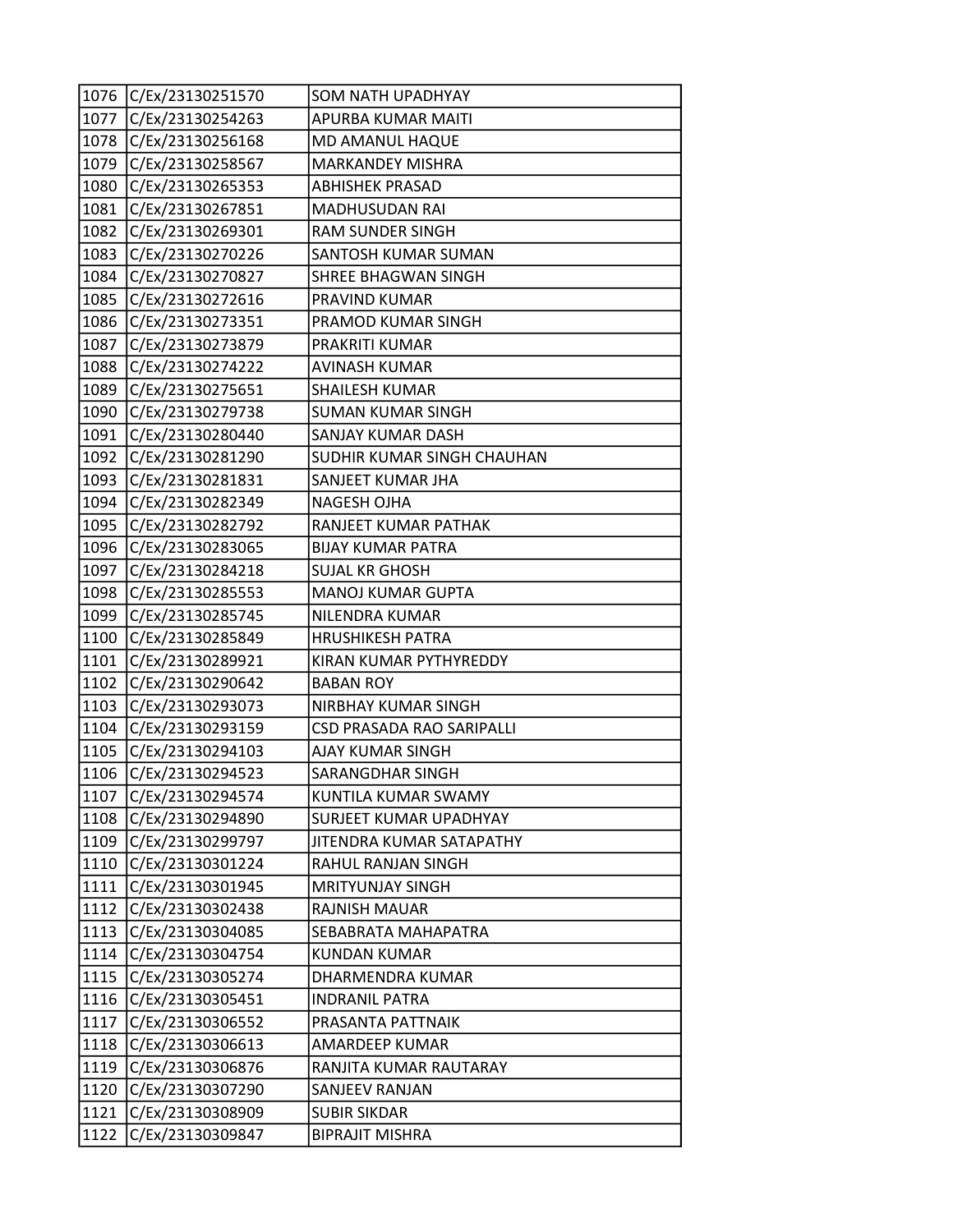|      | 1123 C/Ex/23130312483 | BRAJENDRA PRATAP SINGH       |
|------|-----------------------|------------------------------|
| 1124 | C/Ex/23130313013      | ABAKASHA BEHERA              |
| 1125 | C/Ex/23130314003      | <b>MANAS KUMAR NAYAK</b>     |
| 1126 | C/Ex/23130314512      | SATYENDRA KUMAR VERMA        |
| 1127 | C/Ex/23130323582      | NIRANJAN CHOUDHURY           |
| 1128 | C/Ex/23130324826      | <b>SUBODH KUMAR SINGH</b>    |
| 1129 | C/Ex/23130325490      | <b>DULAL DAS</b>             |
| 1130 | C/Ex/23130325539      | ARUN KUMAR                   |
| 1131 | C/Ex/23130326002      | <b>BRAJ MOHAN PRASAD</b>     |
| 1132 | C/Ex/23130327915      | <b>ALOK KUMAR DAS</b>        |
| 1133 | C/Ex/23130328594      | <b>BATA KRUSHNA SAHOO</b>    |
|      | 1134 C/Ex/23130329394 | DEEPAK KUMAR TIWARY          |
| 1135 | C/Ex/23130333412      | MD SUJAUDDIN AHAMED          |
| 1136 | C/Ex/23130333421      | VADDAMANI MANJUNATH          |
| 1137 | C/Ex/23130333652      | <b>CHANDAN KUMAR</b>         |
| 1138 | C/Ex/23130333874      | PAWAN KUMAR SINGH            |
| 1139 | C/Ex/23130339630      | SANJEEV KUMAR GHOSH          |
| 1140 | C/Ex/23130340457      | <b>MANOJ KUMAR</b>           |
| 1141 | C/Ex/23130341871      | SUMESH KUMAR CHOUDHARY       |
| 1142 | C/Ex/23130348163      | YAJUVENDRA SINGH VERMA       |
| 1143 | C/Ex/23130351924      | ASHIS KUMAR MAJI             |
| 1144 | C/Ex/23130352355      | RAKESH KUMAR SINGH           |
| 1145 | C/Ex/23130353486      | DURGESH KUMAR PANDEY         |
| 1146 | C/Ex/23130356348      | SANJEEV KUMAR                |
| 1147 | C/Ex/23130360251      | <b>ASHISH KUMAR PAN</b>      |
| 1148 | C/Ex/23130362756      | <b>SUDIP PAUL</b>            |
| 1149 | C/Ex/23130363491      | <b>AMIT KUMAR</b>            |
| 1150 | C/Ex/23130366127      | <b>KESHAB MONDAL</b>         |
| 1151 | C/Ex/23130366480      | <b>KAUSHIK BANERJEE</b>      |
| 1152 | C/Ex/23130366859      | <b>SUMAN KUMAR CHOUDHARY</b> |
| 1153 | C/Ex/23130367816      | <b>AVINASH KUMAR</b>         |
|      | 1154 C/Ex/23130371077 | SUDHANSHU KUMAR PANDEY       |
| 1155 | C/Ex/23130371139      | <b>SAMAR KANT</b>            |
| 1156 | C/Ex/23130372667      | RAJNISH KUMAR                |
| 1157 | C/Ex/23130373956      | <b>DUSASAN BALIARSINGH</b>   |
| 1158 | C/Ex/23130374237      | <b>VIVEKA NAND CHOUDHARY</b> |
| 1159 | C/Ex/23130374765      | VIVEK KUMAR                  |
| 1160 | C/Ex/23130376956      | <b>AMIT KUMAR</b>            |
| 1161 | C/Ex/23130378382      | RAJ KUMAR SINGH              |
| 1162 | C/Ex/23130378419      | <b>RAJEEV KUMAR</b>          |
| 1163 | C/Ex/23130378962      | TANVIRUL MASHIH              |
| 1164 | C/Ex/23130379521      | MADHAV KRISHNA DUBEY         |
| 1165 | C/Ex/23130380472      | SANJIV KUMAR SINGH           |
| 1166 | C/Ex/23130381714      | <b>ABHIJIT SHAW</b>          |
| 1167 | C/Ex/23130383809      | SOURISH KUMAR DEY            |
| 1168 | C/Ex/23130384390      | SK NASIM QUADRI              |
| 1169 | C/Ex/23130384705      | PARESH KUMAR RAUL            |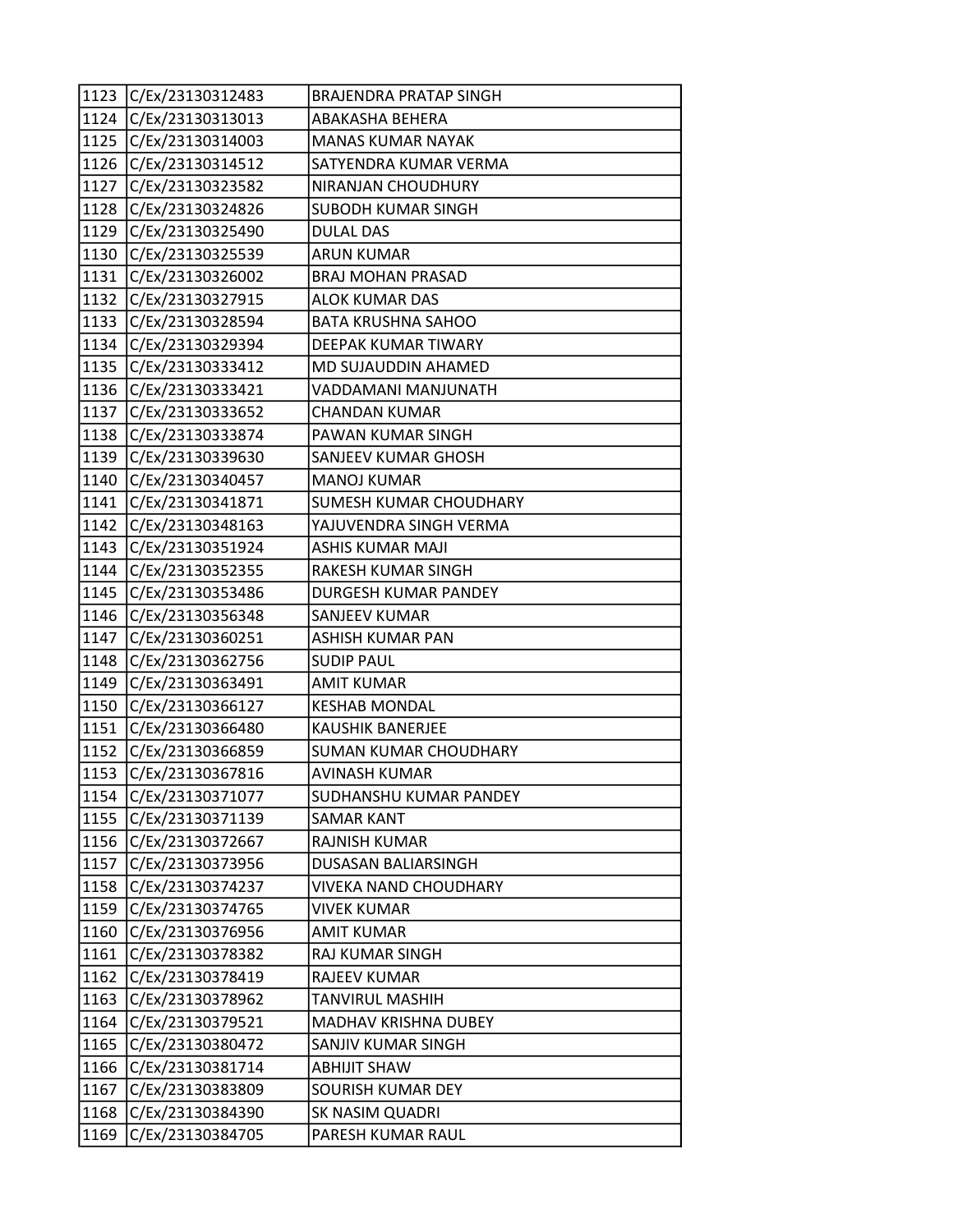|        | 1170 C/Ex/23130389235 | <b>RAJIV KUMAR</b>          |
|--------|-----------------------|-----------------------------|
|        | 1171 C/Ex/23130389909 | SHETANSHU SHEKER JHA        |
|        | 1172 C/Ex/23130391254 | RADHE SHYAM RAI             |
| 1173   | C/Ex/23130392834      | PRASANTA KUMAR NAYAK        |
| 1174   | C/Ex/23130394455      | <b>SUKADEV SAHU</b>         |
| 1175   | C/Ex/23130395511      | <b>GAUTAM PRASAD SINGH</b>  |
| 1176   | C/Ex/23130396690      | SIDDHARTH KUMAR MISHRA      |
| 1177   | C/Ex/23130397141      | NABA KISHOR BEHERA          |
| 1178   | C/Ex/23130397358      | PANKAJ KUMAR SHARMA         |
| 1179   | C/Ex/23130399578      | AFTAB ALAM ANSARI           |
| 1180   | C/Ex/23130399910      | RAJESH KUMAR SINGH          |
| 1181   | C/Ex/23130400040      | <b>SHIV KUMAR SINGH</b>     |
| 1182   | C/Ex/23130400551      | <b>SARVAN KUMAR CHETTRI</b> |
| 1183   | C/Ex/23130401051      | SUDHANSU SEKHAR JENA        |
| 1184   | C/Ex/23130403131      | <b>KUNJ BIHARI SINGH</b>    |
| 1185   | C/Ex/23130403188      | SANTOSH KUMAR SINGH         |
| 1186   | C/Ex/23130403478      | <b>ASHISH SHARMA</b>        |
| 1187   | C/Ex/23130403794      | RAJ KUMAR SAMANTA           |
| 1188   | C/Ex/23130406167      | JAI PRAKASH UPADHYAY        |
| 1189   | C/Ex/23130407645      | <b>UDAYAN M</b>             |
| 1190   | C/Ex/23130409408      | ANEET KUMAR DWEVEDI         |
| 1191   | C/Ex/23130410011      | VIJAY KANT JHA              |
| 1192   | C/Ex/23130410865      | DUNGI K SAMPATH RAJ         |
| 1193   | C/OB/23210001306      | <b>NIKKI KUMARI</b>         |
| 1194   | C/OB/23210002199      | <b>KANCHAN KUMARI</b>       |
| 1195   | C/OB/23210003088      | <b>SONI KUMARI</b>          |
| 1196   | C/OB/23210003388      | <b>ARTI CHAURASIA</b>       |
| 1197   | C/OB/23210003606      | CHINTHA BINDUMADHAVI        |
| 1198   | C/OB/23210003773      | <b>VIBHA KUMARI</b>         |
| 1199   | C/OB/23210004563      | <b>JULI SAHU</b>            |
| 1200   | C/OB/23210005925      | <b>DEEPIKA SHONDIK</b>      |
| $1201$ | C/OB/23210006085      | <b>SUMITRA SINGH</b>        |
| 1202   | C/OB/23210006311      | PUJA KUMARI                 |
| 1203   | C/OB/23210009331      | <b>SWATI PRIYA</b>          |
| 1204   | C/OB/23210010085      | <b>ARCHANA PATEL</b>        |
| 1205   | C/OB/23210011360      | JAVANA DIVYA BHARATHI       |
| 1206   | C/OB/23210011599      | KARAKA VANAJAKUMARI         |
| 1207   | C/OB/23210012461      | <b>TINA RAI</b>             |
| 1208   | C/OB/23210013453      | ANJULI KUMARI               |
| 1209   | C/OB/23210013684      | <b>MONALISA ROUT</b>        |
| 1210   | C/OB/23210013833      | URITI KALYANI               |
| 1211   | C/OB/23210014328      | <b>NABANITA SAHOO</b>       |
| 1212   | C/OB/23210017930      | SHIWANI KUMARI              |
| 1213   | C/OB/23210018708      | <b>MEENA KUMARI</b>         |
| 1214   | C/OB/23210019723      | <b>SURUCHI KUMARI</b>       |
| 1215   | C/OB/23210020553      | <b>RINKU GHOSH</b>          |
| 1216   | C/OB/23210020851      | JAY LAKSHMI KUMARI          |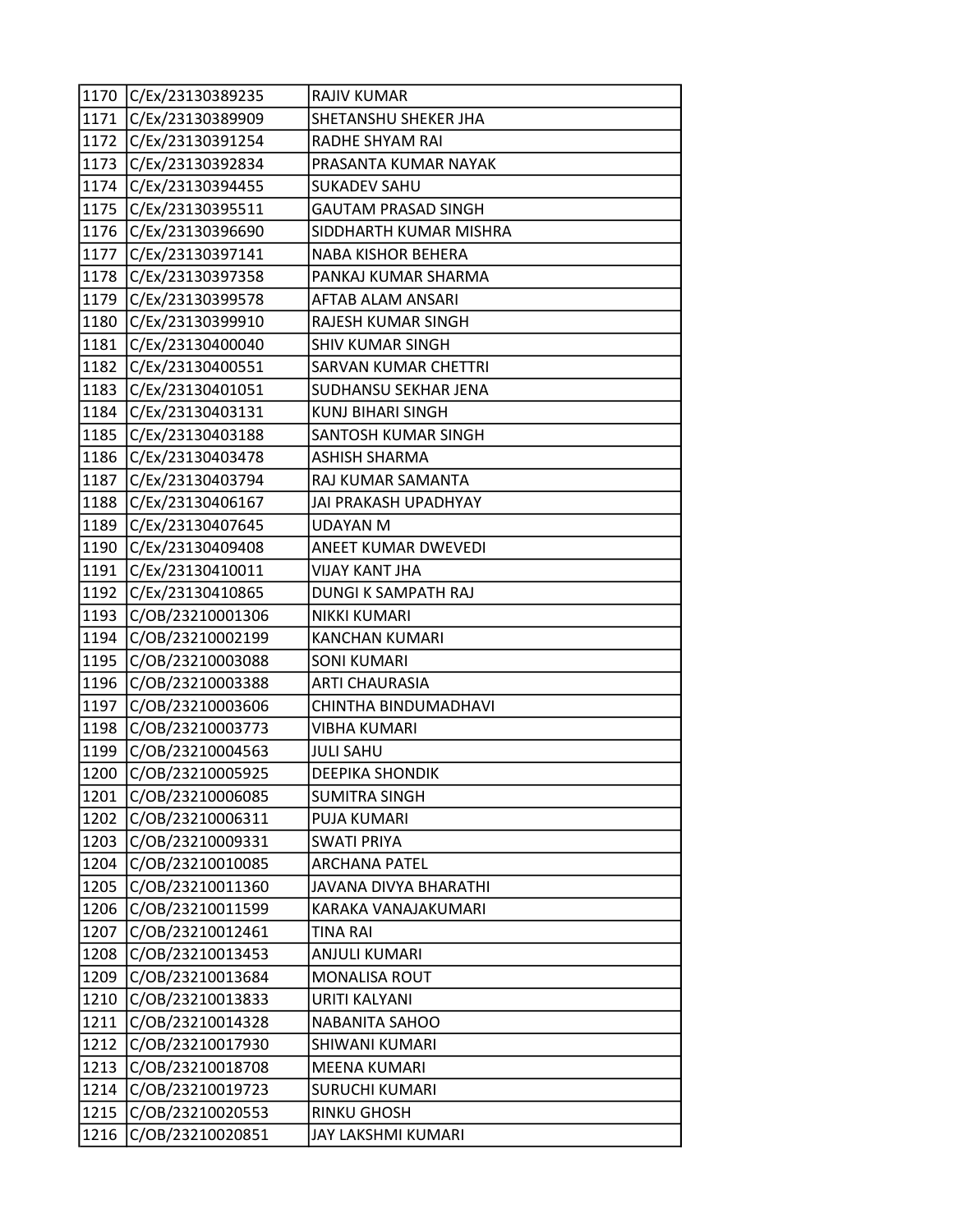| 1217 | C/OB/23210021842 | <b>BABITA KUMARI</b>    |
|------|------------------|-------------------------|
| 1218 | C/OB/23210022764 | POOJA KUMARI            |
| 1219 | C/OB/23210023008 | POONAM KUMARI           |
| 1220 | C/OB/23210023634 | SHILPA SMRUTI PRADHAN   |
| 1221 | C/OB/23210023641 | <b>SHABNAM KUMARI</b>   |
| 1222 | C/OB/23210024119 | ARTI KUMARI GUPTA       |
| 1223 | C/OB/23210024125 | <b>RENU KUMARI</b>      |
| 1224 | C/OB/23210026352 | <b>LALITA YADAV</b>     |
| 1225 | C/OB/23210028254 | <b>KUMARI SUSMITA</b>   |
| 1226 | C/OB/23210028866 | <b>SUJATA KUMARI</b>    |
| 1227 | C/OB/23210029085 | PRIYANKA SINHA          |
| 1228 | C/OB/23210029541 | <b>BISHNU PRIYA</b>     |
| 1229 | C/OB/23210030029 | <b>RINA KUMARI</b>      |
| 1230 | C/OB/23210030056 | <b>GEETA KUMARI</b>     |
| 1231 | C/OB/23210030434 | <b>AMRITA KUMARI</b>    |
| 1232 | C/OB/23210030639 | <b>GOTTAPU PARVATHI</b> |
| 1233 | C/OB/23210031405 | <b>JARINA KHATOON</b>   |
| 1234 | C/OB/23210032313 | <b>KAVITA</b>           |
| 1235 | C/OB/23210032853 | <b>KIRAN DAYAL</b>      |
| 1236 | C/OB/23210033589 | <b>BADE ROJAKUMARI</b>  |
| 1237 | C/OB/23210034191 | DEEPKANSHA LODHI        |
| 1238 | C/OB/23210034255 | RASHMI KUMARI           |
| 1239 | C/OB/23210034495 | <b>PRATITI SINGH</b>    |
| 1240 | C/OB/23210035844 | <b>BHARGAVI BODDU</b>   |
| 1241 | C/OB/23210035898 | KHUSHABOO KUMARI        |
| 1242 | C/OB/23210036126 | SWATI KUMARI ROUTH      |
| 1243 | C/OB/23210037949 | <b>KAJAL KUMARI</b>     |
| 1244 | C/OB/23210038124 | <b>NEHA KUMARI</b>      |
| 1245 | C/OB/23210038505 | <b>SUSHMITA KUNDU</b>   |
| 1246 | C/OB/23210038556 | <b>SHWETA SINHA</b>     |
| 1247 | C/OB/23210038999 | <b>SMITA KUMARI</b>     |
| 1248 | C/OB/23210039146 | MADEM LAKSHMI PRIYANKA  |
| 1249 | C/OB/23210039283 | YERRA DHANALAKSHMI      |
| 1250 | C/OB/23210040590 | <b>SUNITA TARAI</b>     |
| 1251 | C/OB/23210042081 | CHANDANI KUMARI GUPTA   |
| 1252 | C/OB/23210043017 | <b>PUMMY GUPTA</b>      |
| 1253 | C/OB/23210043121 | VANDANA BHARTI          |
| 1254 | C/OB/23210043148 | NEHA KUMARI SHAH        |
| 1255 | C/OB/23210043511 | KUMARI POOJA GUPTA      |
| 1256 | C/OB/23210045240 | PRIYANKA GUPTA          |
| 1257 | C/OB/23210046120 | MADHUSMITA BASANTIA     |
| 1258 | C/OB/23210047736 | DHARMAVARAPU GAOTHAMI   |
| 1259 | C/OB/23210048589 | <b>SHILPI</b>           |
| 1260 | C/OB/23210049377 | SIMRAN KUMARI           |
| 1261 | C/OB/23210049674 | <b>JYOTI KUMARI</b>     |
| 1262 | C/OB/23210052198 | <b>SWAMINI PRIYA</b>    |
| 1263 | C/OB/23210052260 | <b>CHANDA KHATOON</b>   |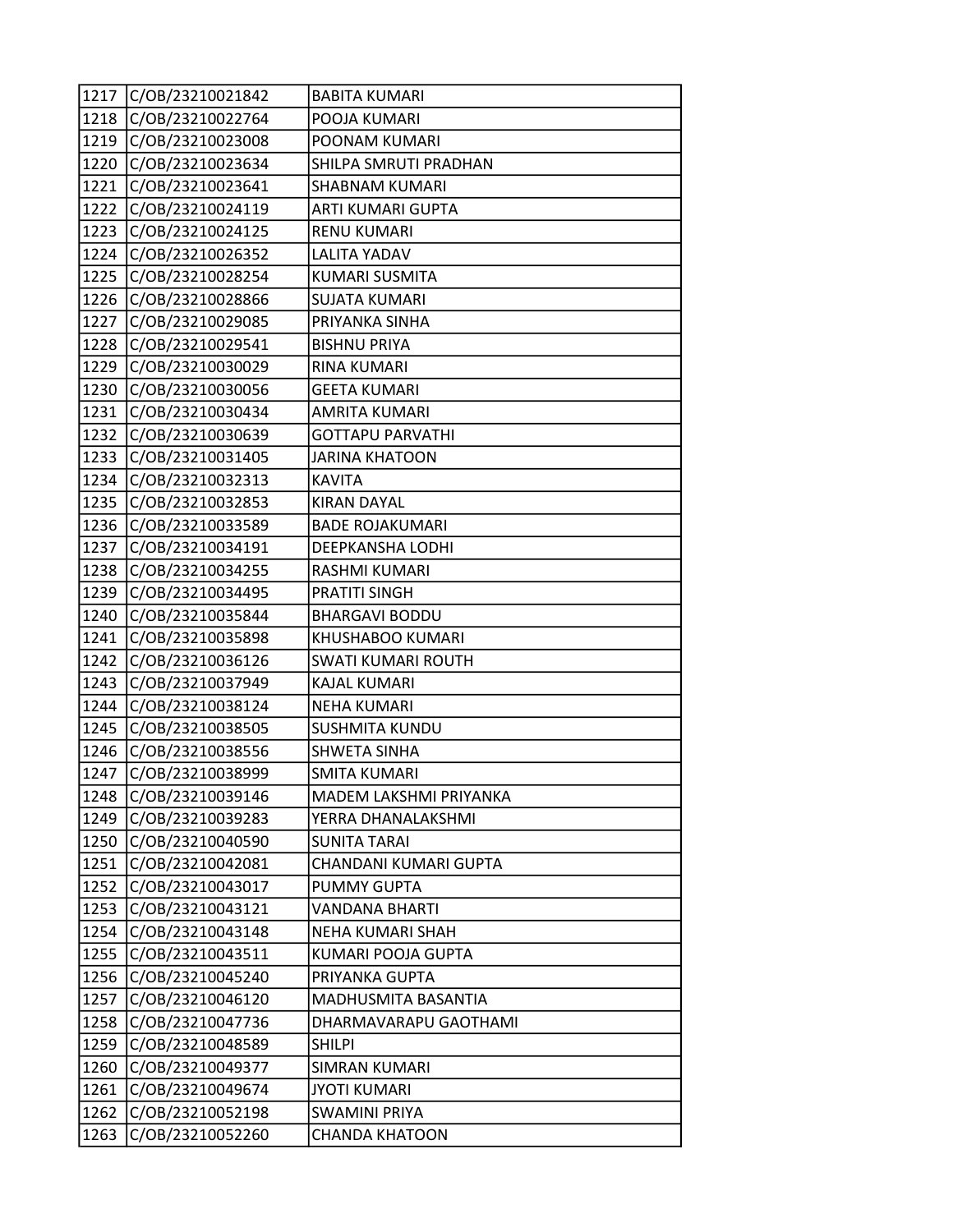| 1264 | C/OB/23210053701 | POOJA VERMA                     |
|------|------------------|---------------------------------|
| 1265 | C/OB/23210053711 | <b>MINU KUMARI</b>              |
| 1266 | C/OB/23210054570 | <b>SHAILU NIRJA</b>             |
| 1267 | C/OB/23210055030 | PRAJNADIPTI DAS                 |
| 1268 | C/OB/23210055634 | SUBHASMITA SAHOO                |
| 1269 | C/OB/23210055657 | POOJA KUMARI                    |
| 1270 | C/OB/23210055829 | PRITY RAJ                       |
| 1271 | C/OB/23210056124 | <b>UMA CHOUDHARY</b>            |
| 1272 | C/OB/23210057618 | PUSHPAM PRIYA                   |
| 1273 | C/OB/23210058906 | <b>SAKSHI KUMARI</b>            |
| 1274 | C/OB/23210059691 | KURIMINENI RAMADEVI             |
| 1275 | C/OB/23210060063 | KUMKUM KUMARI                   |
| 1276 | C/OB/23210060323 | PUJA KUMARI                     |
| 1277 | C/OB/23210061318 | <b>ARPITA SETH</b>              |
| 1278 | C/OB/23210061352 | UPASANA KUMARI                  |
| 1279 | C/OB/23210061359 | <b>KIRAN KUMARI</b>             |
| 1280 | C/OB/23210062238 | <b>SUPRIYA BHARTI</b>           |
| 1281 | C/OB/23210062772 | PAYAL DAS                       |
| 1282 | C/OB/23210063379 | SHEPHALI JENA                   |
| 1283 | C/OB/23210063549 | <b>GUDIYA KUMARI</b>            |
| 1284 | C/OB/23210063980 | <b>KAVITA SIHARE</b>            |
| 1285 | C/OB/23210065552 | <b>MADAKA DEVI</b>              |
| 1286 | C/OB/23210067325 | <b>MADHU KUMARI</b>             |
| 1287 | C/OB/23210069709 | CHINTALA NIHARIKA               |
| 1288 | C/OB/23210071672 | <b>RATNA SAHA</b>               |
| 1289 | C/OB/23210071954 | <b>DIKSHA</b>                   |
| 1290 | C/OB/23210072076 | <b>SAMITA GHOSH</b>             |
| 1291 | C/OB/23210072931 | ROUTHU KRISHNA CHAITANYA KUMARI |
| 1292 | C/OB/23210073480 | <b>BABITA YADAV</b>             |
| 1293 | C/OB/23210074681 | PRITI KUMARI                    |
| 1294 | C/OB/23210076700 | <b>SONI KUMARI</b>              |
| 1295 | C/OB/23210076976 | PRIYA KUMARI                    |
| 1296 | C/OB/23210077429 | <b>KUMKUM KUMARI</b>            |
| 1297 | C/OB/23210077848 | MUSKAN KUMARI                   |
| 1298 | C/OB/23210078483 | <b>ANJALI BEHERA</b>            |
| 1299 | C/OB/23210078753 | <b>KHUSHBOO KUMARI</b>          |
| 1300 | C/OB/23210079592 | <b>SALONI KUMARI</b>            |
| 1301 | C/OB/23210080867 | PRIYANKA KUMARI                 |
| 1302 | C/OB/23210081431 | <b>ALKA YADAV</b>               |
| 1303 | C/OB/23210081655 | <b>KIRAN NAYAK</b>              |
| 1304 | C/OB/23210082316 | <b>VANTAKU KRISHNAVENI</b>      |
| 1305 | C/OB/23210082742 | KM DEEPTI YADAV                 |
| 1306 | C/OB/23210083327 | NALAM PADMAVATHI                |
| 1307 | C/OB/23210083559 | RUPALI PRADHAN                  |
| 1308 | C/OB/23210084923 | <b>NEHA KUMARI</b>              |
| 1309 | C/OB/23210085398 | MAHAZABI PERWEEN                |
| 1310 | C/OB/23210085849 | PRIYA KUMARI                    |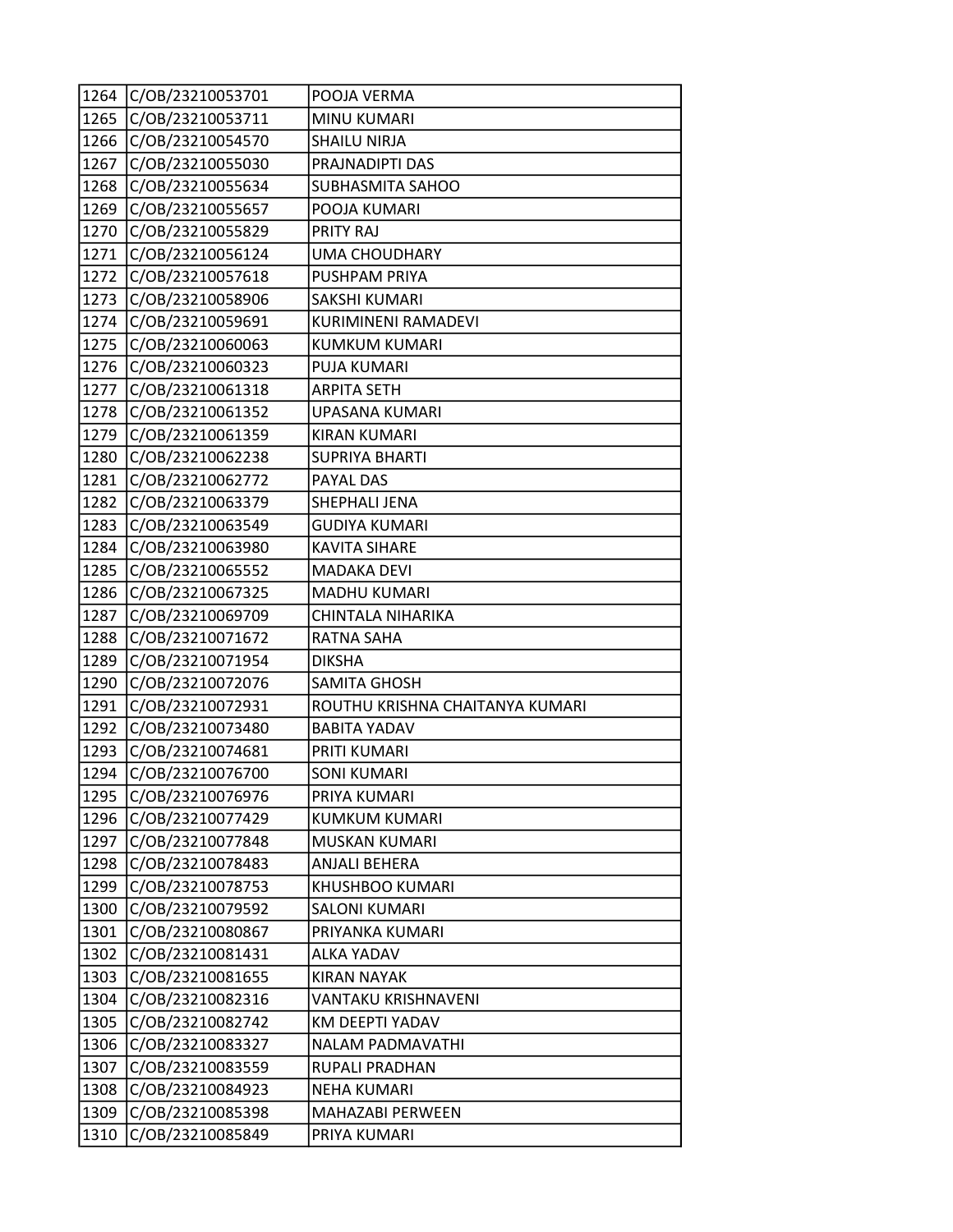| 1311 | C/OB/23210086218 | <b>SONI KUMARI</b>     |
|------|------------------|------------------------|
| 1312 | C/OB/23210087554 | <b>BABY KUMARI</b>     |
| 1313 | C/OB/23210088670 | CHIKU KUMARI           |
| 1314 | C/OB/23210090170 | <b>ROJI KUMARI</b>     |
| 1315 | C/OB/23210090481 | <b>JYOTI KUMARI</b>    |
| 1316 | C/OB/23210090584 | RASMIREKHA SAHOO       |
| 1317 | C/OB/23210090810 | <b>SUGANDHA KUMARI</b> |
| 1318 | C/OB/23210091849 | <b>SIMRAN BHARTI</b>   |
| 1319 | C/OB/23210093543 | PRIYA KUMARI           |
| 1320 | C/OB/23210093662 | <b>MADHURI KUMARI</b>  |
| 1321 | C/OB/23210094023 | POOJA MADHDESHIYA      |
| 1322 | C/OB/23210094108 | <b>ANJALI BHARTI</b>   |
| 1323 | C/OB/23210094804 | <b>KM SHELJA</b>       |
| 1324 | C/OB/23210095408 | <b>BANDANA PALAI</b>   |
| 1325 | C/OB/23210100062 | <b>BARSHA KUMARI</b>   |
| 1326 | C/OB/23210100201 | <b>ITISHREE BEHERA</b> |
| 1327 | C/OB/23210100457 | PRITI KUMARI GUPTA     |
| 1328 | C/OB/23210101277 | <b>SANGITA ROUT</b>    |
| 1329 | C/OB/23210101919 | NIBHA KUMARI           |
| 1330 | C/OB/23210102648 | <b>RESHMA KHATOON</b>  |
| 1331 | C/OB/23210102683 | <b>JYOTI KUMARI</b>    |
| 1332 | C/OB/23210103250 | SHIKSHA KUMARI SAGAR   |
| 1333 | C/OB/23210104611 | <b>DOLI KUMARI</b>     |
| 1334 | C/OB/23210105504 | PINKY KUMARI           |
| 1335 | C/OB/23210106035 | <b>MANPREET KAUR</b>   |
| 1336 | C/OB/23210107175 | <b>SWATI KUMARI</b>    |
| 1337 | C/OB/23210107238 | LUCKY KUMARI           |
| 1338 | C/OB/23210108424 | <b>VIBHA KUMARI</b>    |
| 1339 | C/OB/23210110261 | <b>SUNKARI BHARATI</b> |
| 1340 | C/OB/23210110920 | <b>SONI SHAW</b>       |
| 1341 | C/OB/23210112378 | SAVITA KUMARI          |
| 1342 | C/OB/23210113194 | MANISHA KANSANA        |
| 1343 | C/OB/23210113515 | <b>MONARK RANI</b>     |
| 1344 | C/OB/23210113568 | <b>ANNU RAJ</b>        |
| 1345 | C/OB/23210113825 | PUTCHA SUNEETHA        |
| 1346 | C/OB/23210113833 | <b>KANCHAN KUMARI</b>  |
| 1347 | C/OB/23210115554 | DUPPALA JAMUNA         |
| 1348 | C/OB/23210117932 | SHWETA KUMARI          |
| 1349 | C/OB/23210118357 | PUNAM KUMARI SINHA     |
| 1350 | C/OB/23210118608 | PRABHA KUMARI          |
| 1351 | C/OB/23210119614 | <b>ANJALI KUMARI</b>   |
| 1352 | C/OB/23210121126 | NEHA KUMARI SHARMA     |
| 1353 | C/OB/23210122799 | KHUSHBOO KUMARI        |
| 1354 | C/OB/23210124063 | <b>NEHA KUMARI</b>     |
| 1355 | C/OB/23210124555 | <b>BABY KUMARI</b>     |
| 1356 | C/OB/23210125025 | <b>NEHA KUMARI</b>     |
| 1357 | C/OB/23210125203 | SEPHU KUMARI           |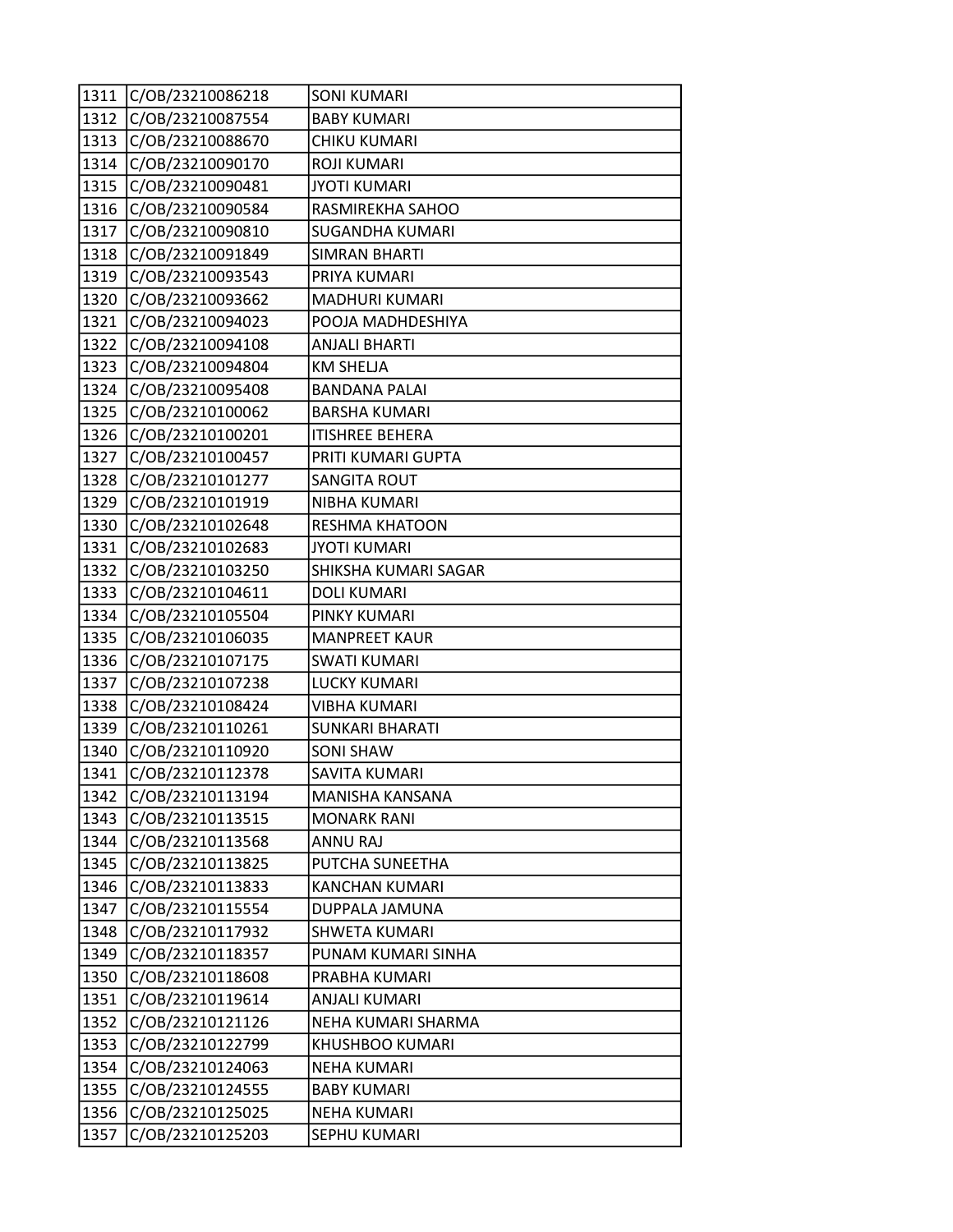| 1358 | C/OB/23210125484 | RAJESHWARI               |
|------|------------------|--------------------------|
| 1359 | C/OB/23210126005 | SHIVANGI KASHYAP         |
| 1360 | C/OB/23210127707 | APEKSHA KUMARI           |
| 1361 | C/OB/23210127865 | <b>HEENA KUMARI</b>      |
| 1362 | C/OB/23210128408 | SHIVANI                  |
| 1363 | C/OB/23210129406 | <b>ALPANA BHARTI</b>     |
| 1364 | C/OB/23210130129 | <b>PUJA</b>              |
| 1365 | C/OB/23210130180 | SUMEDHA KUMARI           |
| 1366 | C/OB/23210131252 | PRIYANKA KUMARI          |
| 1367 | C/OB/23210131534 | <b>MANISHA MAHATA</b>    |
| 1368 | C/OB/23210131694 | <b>SUMAN KUMARI</b>      |
| 1369 | C/OB/23210131927 | <b>SUDHA KUMARI</b>      |
| 1370 | C/OB/23210132066 | POOJA KUMARI MITTAL      |
| 1371 | C/OB/23210132236 | <b>ANSHU PRIYA</b>       |
| 1372 | C/OB/23210132482 | KUMARI NEHA SINHA        |
| 1373 | C/OB/23210134326 | <b>KUMARI NEHA</b>       |
| 1374 | C/OB/23210134354 | AAYUKA VERMA             |
| 1375 | C/OB/23210135424 | <b>SUHANI</b>            |
| 1376 | C/OB/23210135500 | PUNAM KUMARI SAHU        |
| 1377 | C/OB/23210136450 | <b>NISHI KUMARI</b>      |
| 1378 | C/OB/23210137282 | <b>ADITI PRIYA</b>       |
| 1379 | C/OB/23210138986 | ALLU ASHALATHA           |
| 1380 | C/OB/23210139968 | <b>SPRIHA RAJ</b>        |
| 1381 | C/OB/23210142296 | <b>LOVELY KUMARI</b>     |
| 1382 | C/OB/23210143760 | POONAM KUMARI            |
| 1383 | C/OB/23210143842 | ANJALI KUMARI            |
| 1384 | C/OB/23210145234 | RIMJHIM KUMARI           |
| 1385 | C/OB/23210146809 | <b>KANCHAN KUMARI</b>    |
| 1386 | C/OB/23210146853 | PRIYA PANDIT             |
| 1387 | C/OB/23210147169 | PUJA GHOSH               |
| 1388 | C/OB/23210147518 | KHUSHBU KUMARI           |
| 1389 | C/OB/23210148751 | <b>NEELAM KUMARI</b>     |
| 1390 | C/OB/23210150313 | ARCHANA KUMARI           |
| 1391 | C/OB/23210150347 | SONAL KUMARI             |
| 1392 | C/OB/23210152615 | <b>SONY KUMARI</b>       |
| 1393 | C/OB/23210152779 | <b>BIJAYALAXMI SAHOO</b> |
| 1394 | C/OB/23210153279 | CHAPPA MANGA             |
| 1395 | C/OB/23210153438 | <b>PRITY RANI</b>        |
| 1396 | C/OB/23210153691 | <b>TUMPA SHOW</b>        |
| 1397 | C/OB/23210153887 | KM JYOTI YADAV           |
| 1398 | C/OB/23210154244 | PRITI KUMARI             |
| 1399 | C/OB/23210154293 | <b>SUNITA NAYAK</b>      |
| 1400 | C/OB/23210154313 | REKHA KUMARI             |
| 1401 | C/OB/23210155852 | <b>BABITA YADAV</b>      |
| 1402 | C/OB/23210156957 | RASHMI RANI              |
| 1403 | C/OB/23210157484 | POONAM DEVI              |
| 1404 | C/OB/23210157979 | <b>SANGEETA RATHOR</b>   |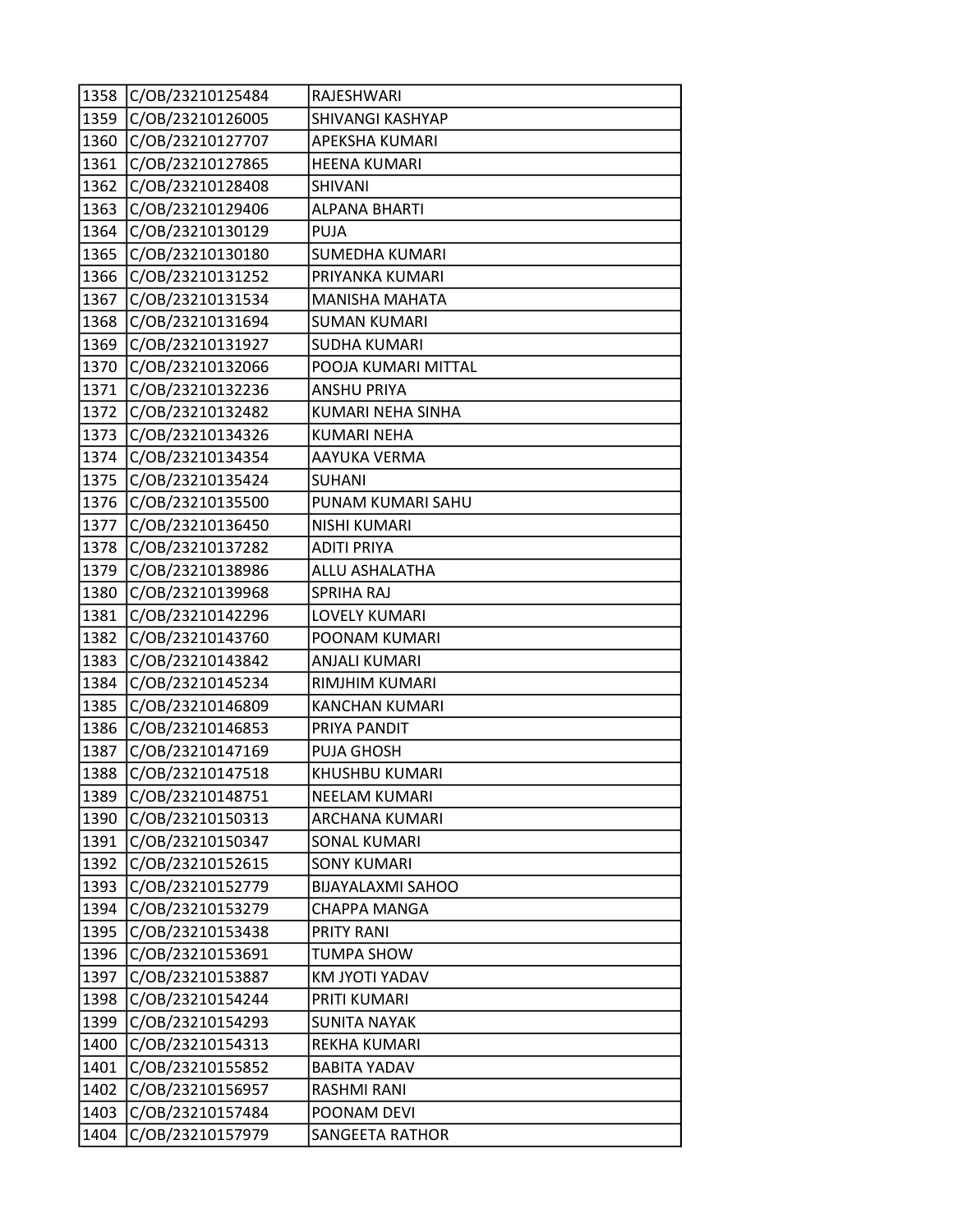| 1405 | C/OB/23210158793 | GYANESWARI BISWAL        |
|------|------------------|--------------------------|
| 1406 | C/OB/23210160253 | SONAM YADAV              |
| 1407 | C/OB/23210160327 | <b>INDU KUMARI</b>       |
| 1408 | C/OB/23210161346 | <b>JYOTI KUMARI</b>      |
| 1409 | C/OB/23210163230 | <b>NIKEE KUMARI</b>      |
| 1410 | C/OB/23210166364 | SHIWANI KUMARI           |
| 1411 | C/OB/23210169644 | <b>RITU KUMARI</b>       |
| 1412 | C/OB/23210170112 | <b>SUNITA SAHOO</b>      |
| 1413 | C/OB/23210170520 | KHUSHBOO ROY             |
| 1414 | C/OB/23210170603 | <b>ANUSHKA GHOSH</b>     |
| 1415 | C/OB/23210171128 | ANUPRIYA KUMARI          |
| 1416 | C/OB/23210171185 | YALLA SWARNA LATHA       |
| 1417 | C/OB/23210172185 | POONAM MAURYA            |
| 1418 | C/OB/23210173789 | <b>RAKHI KUMARI</b>      |
| 1419 | C/OB/23210174044 | <b>MADHU KUMARI</b>      |
| 1420 | C/OB/23210174398 | <b>SUCHITA KUMARI</b>    |
| 1421 | C/OB/23210174409 | <b>KAVITA BHARTI</b>     |
| 1422 | C/OB/23210175531 | <b>ALKA VERMA</b>        |
| 1423 | C/OB/23210176465 | <b>SONY KUMARI</b>       |
| 1424 | C/OB/23210177945 | SAKSHI KUMARI            |
| 1425 | C/OB/23210178418 | PUJA MAHATO              |
| 1426 | C/OB/23210178542 | <b>RUPAM RAJ</b>         |
| 1427 | C/OB/23210180670 | KANCHAN KUMARI PANDIT    |
| 1428 | C/OB/23210182515 | <b>KAJAL KUMARI</b>      |
| 1429 | C/OB/23210182965 | <b>VIDYA BHARTI</b>      |
| 1430 | C/OB/23210183001 | VANDANA KUMARI           |
| 1431 | C/OB/23210186109 | ANUPAMA KUMARI           |
| 1432 | C/OB/23210186713 | <b>DIPTI KUMARI</b>      |
| 1433 | C/OB/23210187070 | PRIYA BHARTI             |
| 1434 | C/OB/23210187126 | <b>ANKITA KUMARI</b>     |
| 1435 | C/OB/23210188051 | <b>SUNITA MAHAPATRA</b>  |
| 1436 | C/OB/23210188996 | PEDDINTI TRIVENI         |
| 1437 | C/OB/23210189121 | <b>RENU KUMARI</b>       |
| 1438 | C/OB/23210190885 | <b>SWEETI KUMARI</b>     |
| 1439 | C/OB/23210191474 | <b>ARPITA SAHOO</b>      |
| 1440 | C/OB/23210192260 | <b>ANJU MAHUR</b>        |
| 1441 | C/OB/23210193340 | PRIYA ANAND              |
| 1442 | C/OB/23210193409 | <b>GEETANJALI KUMARI</b> |
| 1443 | C/OB/23210193735 | <b>JAHIDA KHATOON</b>    |
| 1444 | C/OB/23210194147 | PRIYANKA KUMARI          |
| 1445 | C/OB/23210194171 | <b>GUNJA SINHA</b>       |
| 1446 | C/OB/23210195230 | <b>MONIKA</b>            |
| 1447 | C/OB/23210197146 | MUNNI DHAYAL             |
| 1448 | C/OB/23210199374 | <b>KUMARI SIMRAN</b>     |
| 1449 | C/OB/23210199615 | POOJA VERMA              |
| 1450 | C/OB/23210199716 | MONIKA KUMARI            |
| 1451 | C/OB/23210201113 | <b>VIDYA SHAW</b>        |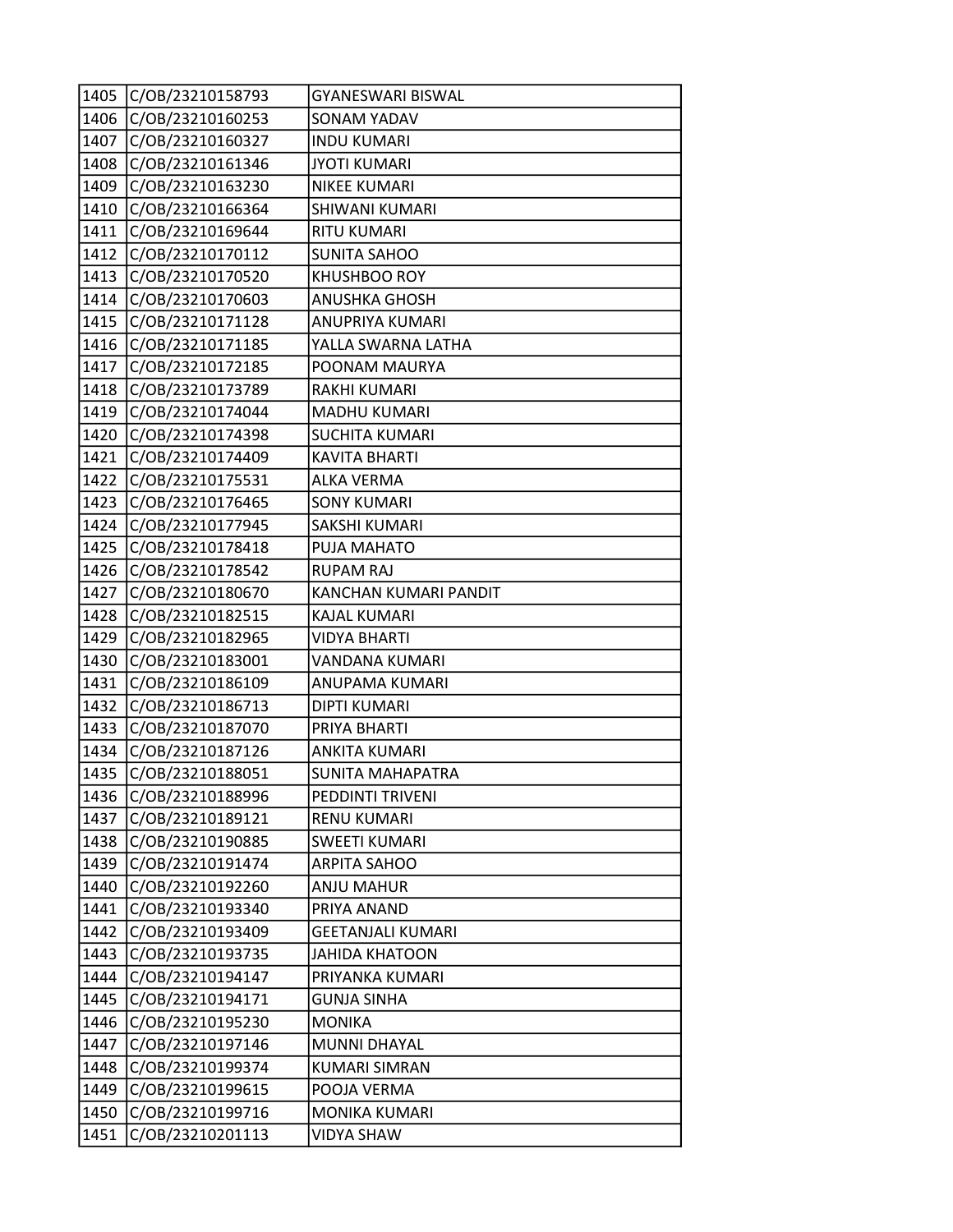| 1452 | C/OB/23210201862 | PRITY KUMARI              |
|------|------------------|---------------------------|
| 1453 | C/OB/23210202464 | SANDHYA RANI APATA        |
| 1454 | C/OB/23210203113 | <b>CHANDINI SAHOO</b>     |
| 1455 | C/OB/23210204830 | SHIWANI YADAV             |
| 1456 | C/OB/23210205802 | <b>ANKITA KUMARI</b>      |
| 1457 | C/OB/23210206120 | <b>AKANKSHA RANI</b>      |
| 1458 | C/OB/23210206749 | <b>NEHA KUMARI</b>        |
| 1459 | C/OB/23210207022 | KUMARI MONALISHA SINHA    |
| 1460 | C/OB/23210207900 | <b>BABITA SAHOO</b>       |
| 1461 | C/OB/23210207903 | PUNPUN KUMARI             |
| 1462 | C/OB/23210209890 | SHILPI KUMARI             |
| 1463 | C/OB/23210210427 | <b>KUMARI VINITA</b>      |
| 1464 | C/OB/23210212047 | POOJA KUMARI              |
| 1465 | C/OB/23210212126 | <b>SUNITA PRASAD</b>      |
| 1466 | C/OB/23210214492 | <b>SILPA SAHU</b>         |
| 1467 | C/OB/23210215436 | REEMA YADAV               |
| 1468 | C/OB/23210215542 | <b>MOU KARMAKAR</b>       |
| 1469 | C/OB/23210216151 | <b>NEHA GUPTA</b>         |
| 1470 | C/OB/23210216169 | POONAM KUMARI             |
| 1471 | C/OB/23210217465 | POOJA KUMARI              |
| 1472 | C/OB/23210217560 | MONIKA KUMARI             |
| 1473 | C/OB/23210217855 | MONIKA KUMARI             |
| 1474 | C/OB/23210218593 | <b>RESHM KUMARI</b>       |
| 1475 | C/OB/23210219871 | <b>NEELAM YADAV</b>       |
| 1476 | C/OB/23210220973 | SHOBHA YADAV              |
| 1477 | C/OB/23210221043 | JOYITA CHOWDHURY          |
| 1478 | C/OB/23210221800 | <b>BABLI KUMARI</b>       |
| 1479 | C/OB/23210221966 | PRIYANKA                  |
| 1480 | C/OB/23210222615 | SHILPI KUMARI             |
| 1481 | C/OB/23210223157 | POOJA KUMARI              |
| 1482 | C/OB/23210224046 | <b>BISHNUPRIYA DEHURY</b> |
| 1483 | C/OB/23210225206 | <b>BANTY KUMARI</b>       |
| 1484 | C/OB/23210226108 | <b>SREYA DUTTA</b>        |
| 1485 | C/OB/23210226827 | POONAM KUMARI             |
| 1486 | C/OB/23210228023 | <b>MEENA KUMARI</b>       |
| 1487 | C/OB/23210228121 | <b>GAYATRI SAHOO</b>      |
| 1488 | C/OB/23210228625 | <b>GAMALA SINGH</b>       |
| 1489 | C/OB/23210229916 | CHANDANI KUMARI           |
| 1490 | C/OB/23210229933 | <b>ARCHANA DAS</b>        |
| 1491 | C/OB/23210230306 | MOUMITA MANDAL            |
| 1492 | C/OB/23210230403 | <b>KHUSHBOO RANI</b>      |
| 1493 | C/OB/23210231160 | MOUSUMI SAHU              |
| 1494 | C/OB/23210231500 | <b>ITISHREE PARIDA</b>    |
| 1495 | C/OB/23210232359 | PALLAVI                   |
| 1496 | C/OB/23210232373 | <b>SIMRAN KUMARI</b>      |
| 1497 | C/OB/23210233596 | <b>ARTI KUMARI</b>        |
| 1498 | C/OB/23210233623 | PREETY KUMARI             |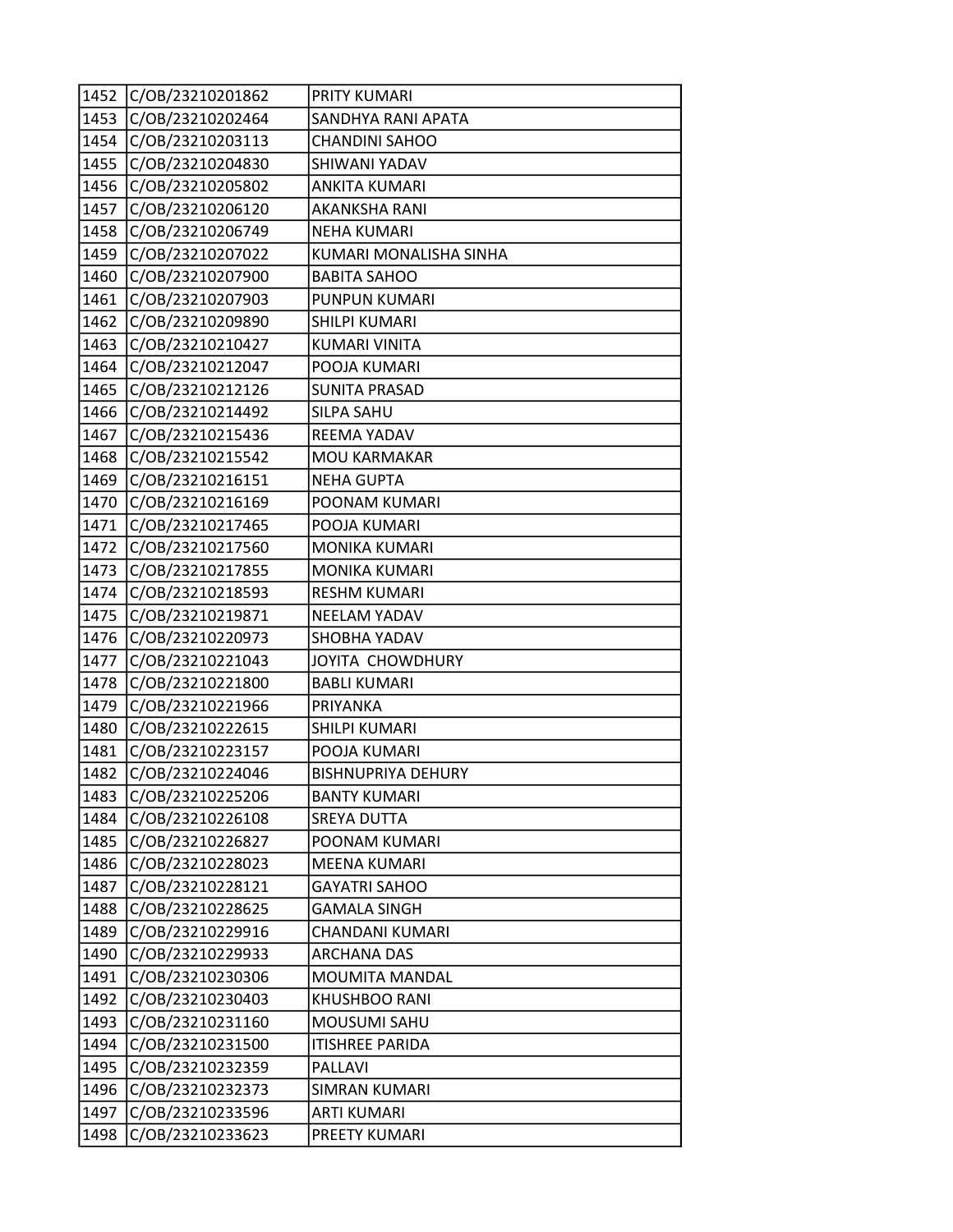| 1499 | C/OB/23210233701 | PRITY KUMARI            |
|------|------------------|-------------------------|
| 1500 | C/OB/23210234099 | <b>KOLLI NEELIMA</b>    |
| 1501 | C/OB/23210235429 | <b>BINITA SHAW</b>      |
| 1502 | C/OB/23210236640 | <b>DIVYA KUMARI</b>     |
| 1503 | C/OB/23210236971 | <b>ACHLA SHARMA</b>     |
| 1504 | C/OB/23210237343 | PRIYANKA AHIR           |
| 1505 | C/OB/23210237919 | RASHMI KUMARI           |
| 1506 | C/OB/23210239405 | <b>NISHA SINGH</b>      |
| 1507 | C/OB/23210239937 | PURAMANENI SANDHYA      |
| 1508 | C/OB/23210240041 | <b>KOMAL SMRITI</b>     |
| 1509 | C/OB/23210242062 | <b>NISHU GUNJAN</b>     |
| 1510 | C/OB/23210242345 | RINKI KUMARI            |
| 1511 | C/OB/23210242363 | PUJA KUMARI             |
| 1512 | C/OB/23210242972 | <b>SUMAN KUMARI</b>     |
| 1513 | C/OB/23210243604 | <b>RUKHSAR NAAZ</b>     |
| 1514 | C/OB/23210244999 | <b>SEEMA KUMARI</b>     |
| 1515 | C/OB/23210245469 | SANDHYA KUMARI SHARMA   |
| 1516 | C/OB/23210245873 | <b>BHAWNA ANKAN</b>     |
| 1517 | C/OB/23210246307 | POOJA SAHU              |
| 1518 | C/OB/23210247542 | PRIYANKA PARMAR         |
| 1519 | C/OB/23210249253 | ANJANA SACHAN           |
| 1520 | C/OB/23210250626 | PRAMILA KUMARI          |
| 1521 | C/OB/23210250719 | PINKY YADAV             |
| 1522 | C/OB/23210251315 | PINKY KUMARI            |
| 1523 | C/OB/23210253142 | <b>SWEETY KUMARI</b>    |
| 1524 | C/OB/23210254625 | SHILPA KUMARI           |
| 1525 | C/OB/23210255042 | <b>SHIPRA SHAW</b>      |
| 1526 | C/OB/23210255672 | <b>JUHI KUMARI</b>      |
| 1527 | C/OB/23210256679 | PRATIMA KUMARI          |
| 1528 | C/OB/23210258752 | <b>SNEHA KUMARI</b>     |
| 1529 | C/OB/23210259590 | SASMITA SAHU            |
| 1530 | C/OB/23210259756 | <b>BHARTI KUMARI</b>    |
| 1531 | C/OB/23210260927 | PUJA ROY                |
| 1532 | C/OB/23210261551 | <b>NIKKI KUMARI</b>     |
| 1533 | C/OB/23210263014 | PRIYANKA KUMARI         |
| 1534 | C/OB/23210264717 | <b>ANITA GODARA</b>     |
| 1535 | C/OB/23210265042 | GANGU MOUNIKA           |
| 1536 | C/OB/23210265297 | <b>USHA KUMARI</b>      |
| 1537 | C/OB/23210265685 | PUSPARANI BISOYI        |
| 1538 | C/OB/23210265964 | ELURU BHAGYALAKSHMI     |
| 1539 | C/OB/23210266650 | SHITTI SUSMITHA         |
| 1540 | C/OB/23210267815 | LEKKALA NAGAMANI        |
| 1541 | C/OB/23210269668 | <b>SUDIPTA DEBNATH</b>  |
| 1542 | C/OB/23210271126 | PRIYANKA KUMARI         |
| 1543 | C/OB/23210271184 | <b>SRUTI PRIYA</b>      |
| 1544 | C/OB/23210271291 | SHWETA KUMARI           |
| 1545 | C/OB/23210271517 | <b>BONU GOWREESWARI</b> |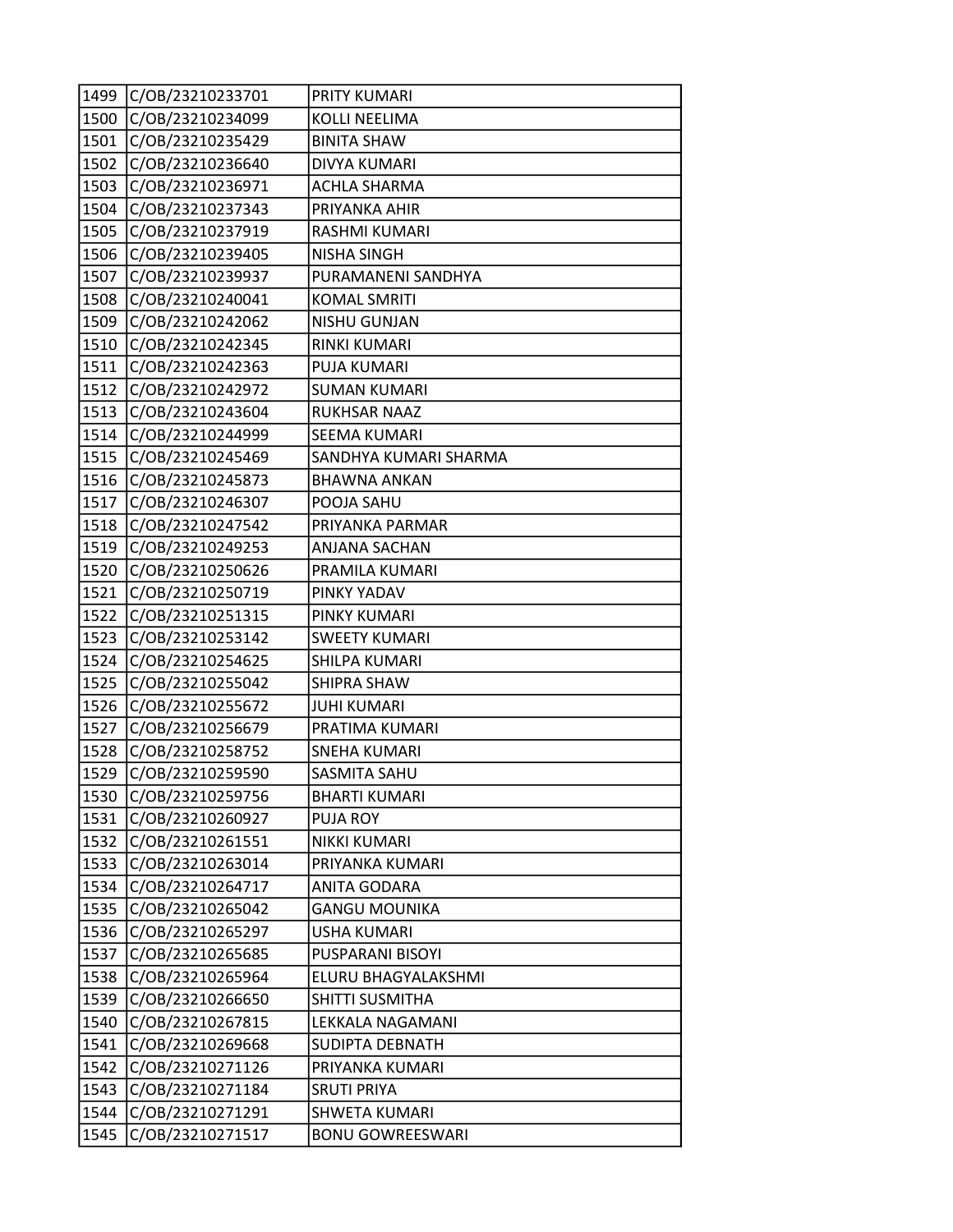| 1546 | C/OB/23210271849 | LIPSA KATIKIA            |
|------|------------------|--------------------------|
| 1547 | C/OB/23210272261 | <b>SIMA BHARTI</b>       |
| 1548 | C/OB/23210272488 | <b>SHWETA KUMARI</b>     |
| 1549 | C/OB/23210272856 | <b>ARPITA KUMARI</b>     |
| 1550 | C/OB/23210273145 | <b>ANJALI KUMARI</b>     |
| 1551 | C/OB/23210273220 | PRIYA JANU               |
| 1552 | C/OB/23210273783 | <b>MANISHA KUMARI</b>    |
| 1553 | C/OB/23210275840 | PRIYA RANJAN             |
| 1554 | C/OB/23210278665 | <b>MS PRIYANKA</b>       |
| 1555 | C/OB/23210278744 | <b>SIMA KUMARI</b>       |
| 1556 | C/OB/23210279002 | RAKHI KUMARI             |
| 1557 | C/OB/23210279182 | <b>SONALI KUMARI</b>     |
| 1558 | C/OB/23210279888 | <b>MONIKA</b>            |
| 1559 | C/OB/23210280036 | SHOBHA KUMARI            |
| 1560 | C/OB/23210280157 | KHUSHBOO KUMARI          |
| 1561 | C/OB/23210280780 | POOJA                    |
| 1562 | C/OB/23210283677 | PAGOTI URMILA            |
| 1563 | C/OB/23210285718 | <b>JULI KUMARI</b>       |
| 1564 | C/OB/23210287389 | RAJNI KUMARI             |
| 1565 | C/OB/23210288140 | SEVIKA KUMARI            |
| 1566 | C/OB/23210288985 | <b>SWAPNA V</b>          |
| 1567 | C/OB/23210289004 | RITA MANDAL              |
| 1568 | C/OB/23210289578 | <b>KENGUVA PADMA</b>     |
| 1569 | C/OB/23210292108 | <b>SONAM KUMARI</b>      |
| 1570 | C/OB/23210292927 | PUSHPANJALI KUMARI       |
| 1571 | C/OB/23210293335 | PRIYANKA SINGH           |
| 1572 | C/OB/23210293981 | <b>RUKMINI KUMARI</b>    |
| 1573 | C/OB/23210294388 | KHUSHBU KUMARI           |
| 1574 | C/OB/23210295370 | <b>ANJLI KUMARI</b>      |
| 1575 | C/OB/23210295603 | <b>SANGAM KUMARI</b>     |
| 1576 | C/OB/23210295759 | PUJA KUMARI GUPTA        |
| 1577 | C/OB/23210296812 | <b>NEHA RAJ</b>          |
| 1578 | C/OB/23210297750 | <b>SUSHMA VERMA</b>      |
| 1579 | C/OB/23210299857 | <b>SUSHMITA KUMARI</b>   |
| 1580 | C/OB/23210301152 | <b>KM VIVEK</b>          |
| 1581 | C/OB/23210301272 | PRITI KUMARI SAIN        |
| 1582 | C/OB/23210302794 | NEELAM MAURYA            |
| 1583 | C/OB/23210302847 | SONAM PRIYADARSHNI       |
| 1584 | C/OB/23210306238 | <b>VARSHA RANI</b>       |
| 1585 | C/OB/23210308233 | POONAM KUMARI            |
| 1586 | C/OB/23210308445 | <b>SUMAN KUMARI</b>      |
| 1587 | C/OB/23210308587 | SMRITI BISWAS            |
| 1588 | C/OB/23210309580 | LIZA JENA                |
| 1589 | C/OB/23210310664 | <b>ISHA KUMARI MEHTA</b> |
| 1590 | C/OB/23210311706 | SANJU KUMARI             |
| 1591 | C/OB/23210311736 | ANJU KUMARI              |
| 1592 | C/OB/23210311836 | <b>SHABNAM ROY</b>       |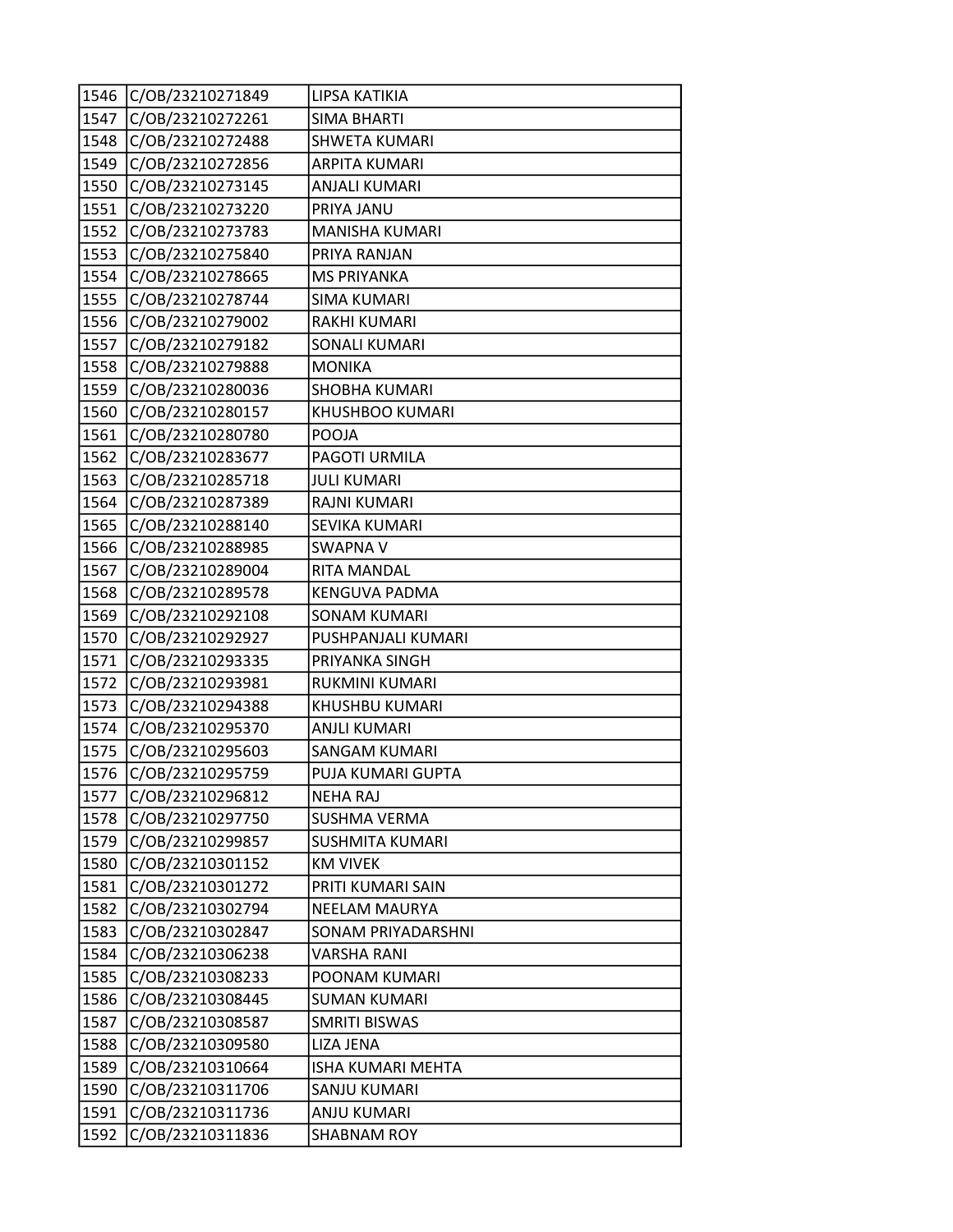| 1593 | C/OB/23210312836 | NIKITA KUMARI           |
|------|------------------|-------------------------|
| 1594 | C/OB/23210314738 | <b>SWATI SUMAN</b>      |
| 1595 | C/OB/23210315524 | MUSKAN KUMARI           |
| 1596 | C/OB/23210316909 | POOJA                   |
| 1597 | C/OB/23210316998 | <b>SHALINI SAIN</b>     |
| 1598 | C/OB/23210317990 | <b>SONAM KUMARI</b>     |
| 1599 | C/OB/23210320208 | <b>SWEETY KUMARI</b>    |
| 1600 | C/OB/23210322378 | <b>ADITI TAMRKAR</b>    |
| 1601 | C/OB/23210323525 | NIRIPA KUMARI           |
| 1602 | C/OB/23210323659 | <b>REETA GOPE</b>       |
| 1603 | C/OB/23210324808 | PUNAM KUMARI            |
| 1604 | C/OB/23210324994 | <b>LUCY KUMARI</b>      |
| 1605 | C/OB/23210325110 | <b>GRACY KUMARI</b>     |
| 1606 | C/OB/23210325556 | <b>JHUMA MAHTO</b>      |
| 1607 | C/OB/23210327166 | TANUJA KUMARI           |
| 1608 | C/OB/23210327396 | CHANDANI KUMARI         |
| 1609 | C/OB/23210328182 | <b>MANALI GUPTA</b>     |
| 1610 | C/OB/23210328419 | <b>GITANJALI KUMARI</b> |
| 1611 | C/OB/23210328472 | <b>NEHA KUMARI</b>      |
| 1612 | C/OB/23210329052 | POOJA KUMARI            |
| 1613 | C/OB/23210329145 | RAJWALA KUMARI          |
| 1614 | C/OB/23210329791 | <b>BEAUTY GORAI</b>     |
| 1615 | C/OB/23210329868 | ARADHNA KUMARI          |
| 1616 | C/OB/23210330145 | <b>NISHA KUMARI</b>     |
| 1617 | C/OB/23210330280 | PRIYANKA KUMARI         |
| 1618 | C/OB/23210331474 | POOJA KUMARI            |
| 1619 | C/OB/23210331770 | <b>JAGRITI KUMARI</b>   |
| 1620 | C/OB/23210333892 | <b>RENU NAGAR</b>       |
| 1621 | C/OB/23210334167 | <b>SUJATA RANI</b>      |
| 1622 | C/OB/23210334534 | <b>SHRUTI SINGH</b>     |
| 1623 | C/OB/23210335273 | PUSHPA KUMARI           |
| 1624 | C/OB/23210335540 | <b>MADHUSMITA SAHU</b>  |
| 1625 | C/OB/23210335787 | <b>NAINCY KUMARI</b>    |
| 1626 | C/OB/23210337078 | <b>JYOTI KUMARI</b>     |
| 1627 | C/OB/23210337152 | <b>LIPIKA PAUL</b>      |
| 1628 | C/OB/23210337159 | <b>MANISHA KUMARI</b>   |
| 1629 | C/OB/23210338927 | RIYA KUMARI             |
| 1630 | C/OB/23210339452 | <b>NITU HALDER</b>      |
| 1631 | C/OB/23210341498 | JYOTI KUMARI BURNWAL    |
| 1632 | C/OB/23210342080 | <b>MANEESHA RATHOUR</b> |
| 1633 | C/OB/23210342377 | <b>MONAM KUMARI</b>     |
| 1634 | C/OB/23210342666 | ANURADHA KUMARI         |
| 1635 | C/OB/23210343344 | <b>NEETU NAGAR</b>      |
| 1636 | C/OB/23210343818 | ANUPAMA                 |
| 1637 | C/OB/23210344359 | PRITY MADESHIYA         |
| 1638 | C/OB/23210344607 | SHEETAL                 |
| 1639 | C/OB/23210344756 | PAULAMI DAS             |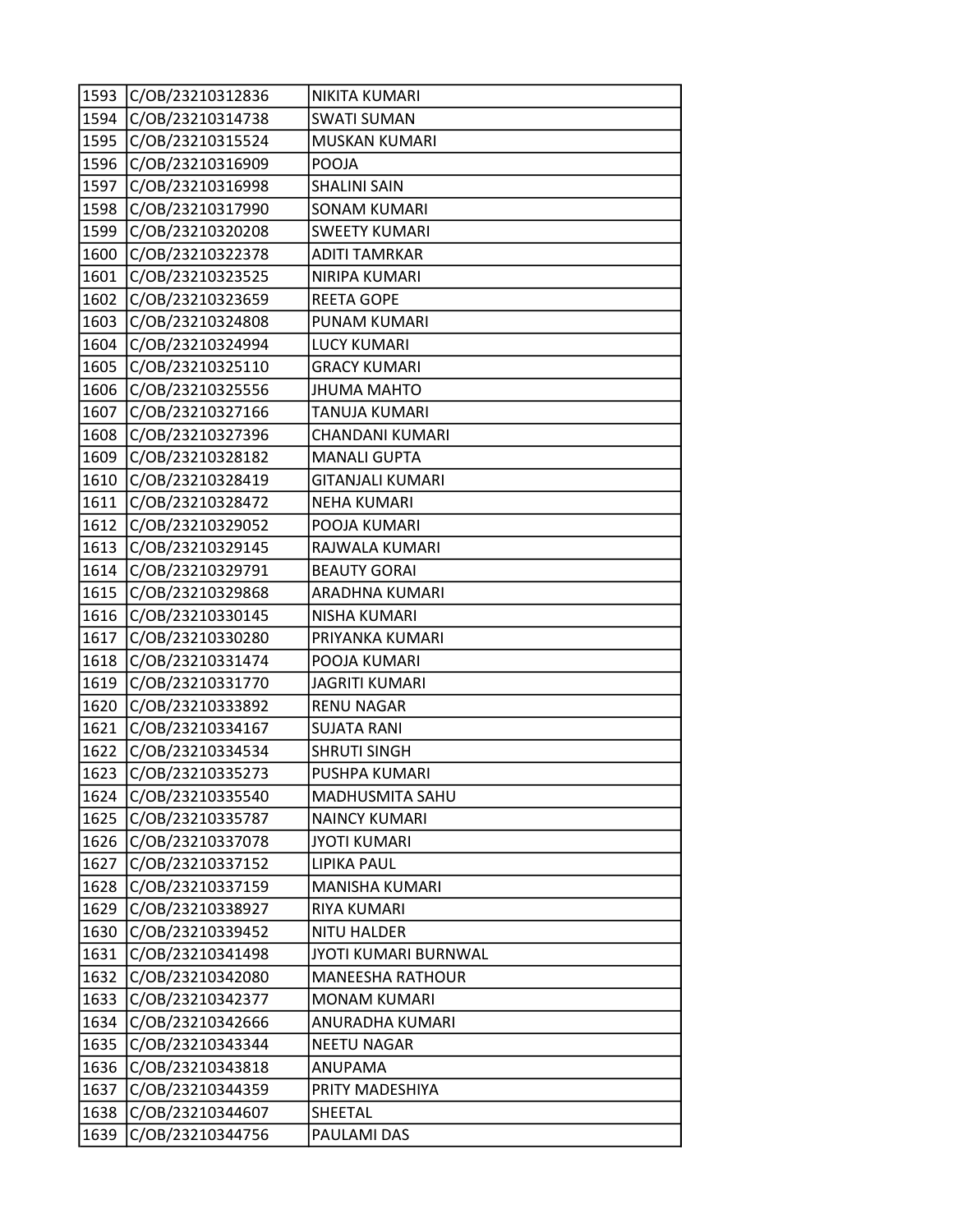| 1640 | C/OB/23210345204 | SEEMA KUMARI           |
|------|------------------|------------------------|
| 1641 | C/OB/23210346737 | <b>HEENA KUMARI</b>    |
| 1642 | C/OB/23210346814 | <b>SHUBHRA BHARTI</b>  |
| 1643 | C/OB/23210347135 | <b>PRIYANKA</b>        |
| 1644 | C/OB/23210347443 | <b>ENAKSHI KUMARI</b>  |
| 1645 | C/OB/23210348680 | <b>NEETU KUMARI</b>    |
| 1646 | C/OB/23210348851 | <b>SARITA GURJAR</b>   |
| 1647 | C/OB/23210349208 | <b>SAROJANI KUMARI</b> |
| 1648 | C/OB/23210350885 | <b>MAMTA KUMARI</b>    |
| 1649 | C/OB/23210353302 | <b>DIKSHA KUMARI</b>   |
| 1650 | C/OB/23210354767 | <b>NIRU KUMARI</b>     |
| 1651 | C/OB/23210355605 | <b>BABITA KUMARI</b>   |
| 1652 | C/OB/23210356448 | PALLAVI KUMARI         |
| 1653 | C/OB/23210356695 | <b>ANJANI KUMARI</b>   |
| 1654 | C/OB/23210358347 | <b>APPY KUMARI</b>     |
| 1655 | C/OB/23210358817 | <b>SONAM KUMARI</b>    |
| 1656 | C/OB/23210359035 | AKANKSHA KUMARI        |
| 1657 | C/OB/23210359647 | PRIYA GUPTA            |
| 1658 | C/OB/23210359787 | PRIYA THAPA            |
| 1659 | C/OB/23210361498 | ANUPAMA SAHOO          |
| 1660 | C/OB/23210362451 | ANJANA KUMARI          |
| 1661 | C/OB/23210362933 | RADHA KUMARI           |
| 1662 | C/OB/23210365464 | <b>SHOBHNA KUMARI</b>  |
| 1663 | C/OB/23210365627 | SARITA KUMARI          |
| 1664 | C/OB/23210366651 | <b>RUBI KUMARI</b>     |
| 1665 | C/OB/23210368534 | <b>BABITA KUMARI</b>   |
| 1666 | C/OB/23210368981 | <b>DUHITA KIRAN</b>    |
| 1667 | C/OB/23210372743 | <b>BIBHA MAHTO</b>     |
| 1668 | C/OB/23210373434 | <b>SONI KUMARI</b>     |
| 1669 | C/OB/23210373938 | KM MANISHI YADAV       |
| 1670 | C/OB/23210374140 | <b>SUSMITA KUNDU</b>   |
| 1671 | C/OB/23210377963 | PALLAVI SONAL          |
| 1672 | C/OB/23210379214 | <b>NEHA TAILOR</b>     |
| 1673 | C/OB/23210380478 | RUCHI KUMARI           |
| 1674 | C/OB/23210381114 | RUMPA BASAK            |
| 1675 | C/OB/23210381879 | <b>JYOTI KUMARI</b>    |
| 1676 | C/OB/23210382331 | MANISHA MANJUL         |
| 1677 | C/OB/23210382790 | <b>MANDIRA DAS</b>     |
| 1678 | C/OB/23210383213 | RITA KUMARI            |
| 1679 | C/OB/23210383558 | LAKSHMI SHARMA         |
| 1680 | C/OB/23210383876 | ROJALIN SAHOO          |
| 1681 | C/OB/23210384228 | NISHA KUMARI           |
| 1682 | C/OB/23210386379 | PRITI SHAW             |
| 1683 | C/OB/23210387638 | <b>NUPUR KUMARI</b>    |
| 1684 | C/OB/23210388054 | MANISHA KUMARI         |
| 1685 | C/OB/23210389766 | <b>SONAM GUPTA</b>     |
| 1686 | C/OB/23210391271 | RASHMI CHAUDHARY       |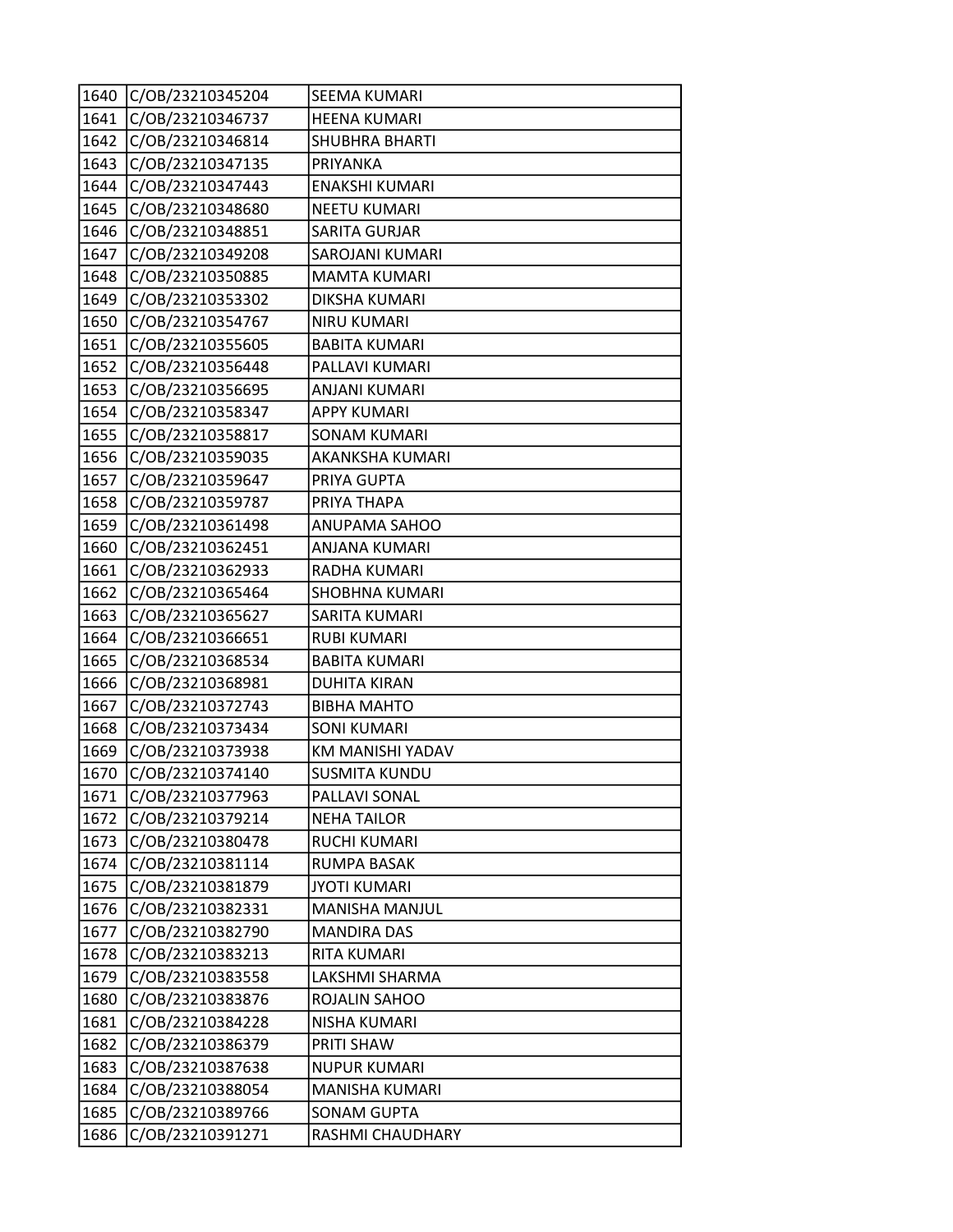| 1687 | C/OB/23210394174 | ARYA PRITHVI NAIDU        |
|------|------------------|---------------------------|
| 1688 | C/OB/23210394443 | <b>ANKITA PAL</b>         |
| 1689 | C/OB/23210396123 | <b>BOBBILI ARUNA</b>      |
| 1690 | C/OB/23210397311 | PRAGYA SHAIL              |
| 1691 | C/OB/23210397360 | <b>MAMATA NAYAK</b>       |
| 1692 | C/OB/23210397416 | SHILPI KUMARI             |
| 1693 | C/OB/23210397570 | <b>SWATI KUMARI</b>       |
| 1694 | C/OB/23210398395 | <b>GURIYA KUMARY</b>      |
| 1695 | C/OB/23210398537 | PIYALI SADHUKHAN          |
| 1696 | C/OB/23210399176 | KADAMBINI MUDULI          |
| 1697 | C/OB/23210399186 | ANAMIKA KUMARI            |
| 1698 | C/OB/23210399584 | <b>JYOTI KUMARI</b>       |
| 1699 | C/OB/23210399744 | EKTA KUMARI GUPTA         |
| 1700 | C/OB/23210400880 | PRIYANKA KUMARI           |
| 1701 | C/OB/23210402154 | <b>RIMA GHOSH</b>         |
| 1702 | C/OB/23210402638 | MOUMITA GHOSH             |
| 1703 | C/OB/23210402752 | <b>RAJNANDINI</b>         |
| 1704 | C/OB/23210402847 | <b>ANKITA RANI</b>        |
| 1705 | C/OB/23210403873 | SAROJ KUSHWAHA            |
| 1706 | C/OB/23210404126 | PRIYA KUMARI              |
| 1707 | C/OB/23210404501 | ANGISHA KUMARI            |
| 1708 | C/OB/23210406069 | PRIYANKA NAHAK            |
| 1709 | C/OB/23210406692 | PUJA KUMARI               |
| 1710 | C/OB/23210406977 | <b>MAMTA KUMARI</b>       |
| 1711 | C/OB/23210407441 | KHUSHBOO YADAV            |
| 1712 | C/OB/23210407798 | NIDHI KUMARI              |
| 1713 | C/OB/23210408453 | <b>ANJUM NISHA</b>        |
| 1714 | C/OB/23210408469 | <b>KONA MADHAVI</b>       |
| 1715 | C/OB/23210408949 | <b>NIKKEE KUMARI</b>      |
| 1716 | C/OB/23210409232 | <b>BABY KUMARI SONI</b>   |
| 1717 | C/OB/23210409379 | <b>LALI KUMARI</b>        |
| 1718 | C/OB/23210409792 | POOJA KUMARI              |
| 1719 | C/OB/23210409922 | <b>SUMAN KUMARI GUPTA</b> |
| 1720 | C/OB/23210409980 | PRIYANKA KUMARI           |
| 1721 | C/OB/23210410777 | ANAMIKA KUMARI            |
| 1722 | C/OB/23210410872 | <b>JYOTI KUMARI</b>       |
| 1723 | C/OB/23220000035 | <b>AMIT KUMAR</b>         |
| 1724 | C/OB/23220002837 | BENDALAM SRINIVASA RAO    |
| 1725 | C/OB/23220003539 | <b>MOHIT SINGH</b>        |
| 1726 | C/OB/23220003895 | PRABHAT RANJAN            |
| 1727 | C/OB/23220004044 | MOHAN LAL CHOUDHARY       |
| 1728 | C/OB/23220004843 | <b>RAVI KUMAR</b>         |
| 1729 | C/OB/23220005513 | DHARMVIR KUMAR            |
| 1730 | C/OB/23220005752 | POGIRI SIVA SANKARA RAO   |
| 1731 | C/OB/23220006051 | TAPESH KUMAR              |
| 1732 | C/OB/23220006530 | SHASHI BHUSHAN KUMAR      |
| 1733 | C/OB/23220006569 | RAJEEV KUMAR              |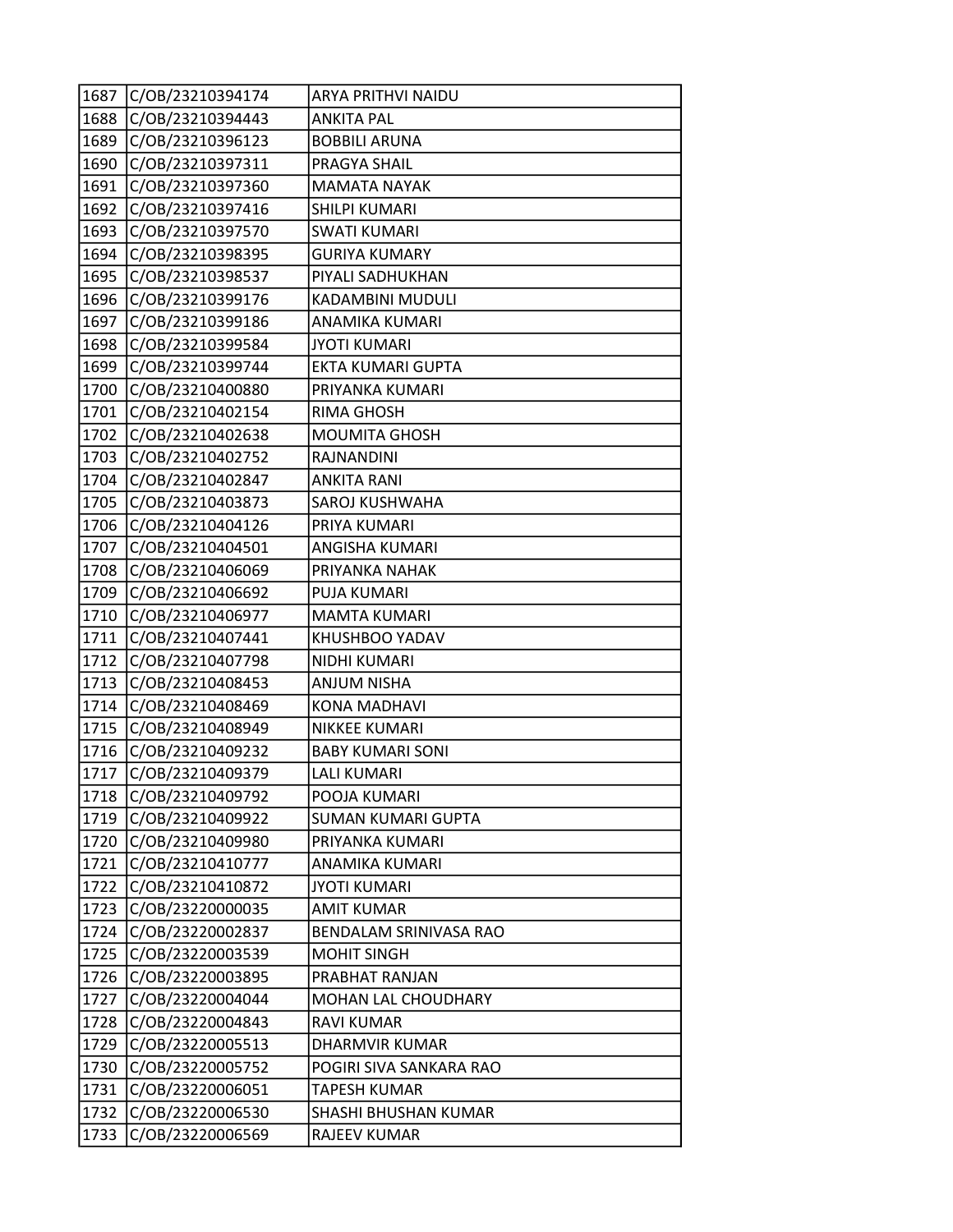| 1734 | C/OB/23220006847 | <b>SUJAY DEY</b>             |
|------|------------------|------------------------------|
| 1735 | C/OB/23220007081 | <b>AMIT KUMAR</b>            |
| 1736 | C/OB/23220007356 | <b>KUMAR BHASKAR</b>         |
| 1737 | C/OB/23220007569 | <b>DEEPAK KUMAR</b>          |
| 1738 | C/OB/23220007852 | RAJENDRA BARIK               |
| 1739 | C/OB/23220008817 | DHARMENDRA KUMAR NISHAD      |
| 1740 | C/OB/23220008913 | PREM PRABHAT                 |
| 1741 | C/OB/23220009528 | DHANANJOY KAR                |
| 1742 | C/OB/23220009740 | <b>CHALLA MAHESH</b>         |
| 1743 | C/OB/23220009923 | <b>VIKAS KUMAR PANDIT</b>    |
| 1744 | C/OB/23220010132 | <b>AJAY KUMAR</b>            |
| 1745 | C/OB/23220011327 | <b>AVINASH KUMAR</b>         |
| 1746 | C/OB/23220011691 | <b>BITTU KUMAR</b>           |
| 1747 | C/OB/23220011922 | <b>KEMBURU RAMMOHAN</b>      |
| 1748 | C/OB/23220011944 | <b>MUNNA KUMAR</b>           |
| 1749 | C/OB/23220012526 | <b>RAJNEESH KUMAR</b>        |
| 1750 | C/OB/23220012602 | <b>RAJENDER KUMAR</b>        |
| 1751 | C/OB/23220012831 | <b>SUBODH KUMAR</b>          |
| 1752 | C/OB/23220012871 | <b>AMIT KUMAR</b>            |
| 1753 | C/OB/23220013187 | <b>ANAND KUMAR</b>           |
| 1754 | C/OB/23220013650 | <b>DURGESH SINGH</b>         |
| 1755 | C/OB/23220013714 | <b>BOLBAM GUPTA</b>          |
| 1756 | C/OB/23220013835 | <b>SURAJ PRASAD</b>          |
| 1757 | C/OB/23220013961 | <b>NITISH KUMAR</b>          |
| 1758 | C/OB/23220014087 | <b>RANJIT KR YADAV</b>       |
| 1759 | C/OB/23220014394 | <b>HEMANT KUMAR</b>          |
| 1760 | C/OB/23220015038 | SUDHANSHU SHEKHAR BEHERA     |
| 1761 | C/OB/23220015046 | RAUSHAN KUMAR KARN           |
| 1762 | C/OB/23220015127 | <b>RAJU KUMAR</b>            |
| 1763 | C/OB/23220015485 | TARKESHVAR KUMAR             |
| 1764 | C/OB/23220015700 | DHANANJAY KUMAR SINGH        |
| 1765 | C/OB/23220015868 | <b>GOLDEN KUMAR</b>          |
| 1766 | C/OB/23220016087 | SANTOSH KUMAR                |
| 1767 | C/OB/23220016683 | CHANDAN KUSHWAHA             |
| 1768 | C/OB/23220016990 | <b>MANOJ KUMAR RISHIKESH</b> |
| 1769 | C/OB/23220017212 | PANKAJ KUMAR                 |
| 1770 | C/OB/23220017327 | ANIL KUMAR SINGH             |
| 1771 | C/OB/23220017442 | RAJESH PRASAD YADAV          |
| 1772 | C/OB/23220017619 | <b>NITISH KUMAR</b>          |
| 1773 | C/OB/23220018453 | RAJEEV KUMAR                 |
| 1774 | C/OB/23220018501 | SANJEEV KUMAR                |
| 1775 | C/OB/23220018864 | <b>DIWAKAR KUMAR</b>         |
| 1776 | C/OB/23220018961 | <b>CHANDAN KUMAR</b>         |
| 1777 | C/OB/23220019122 | <b>SRUTHIN VM</b>            |
| 1778 | C/OB/23220019785 | <b>MANISH ANAND</b>          |
| 1779 | C/OB/23220020381 | <b>SONU KUMAR</b>            |
| 1780 | C/OB/23220020750 | <b>AVINASH KUMAR</b>         |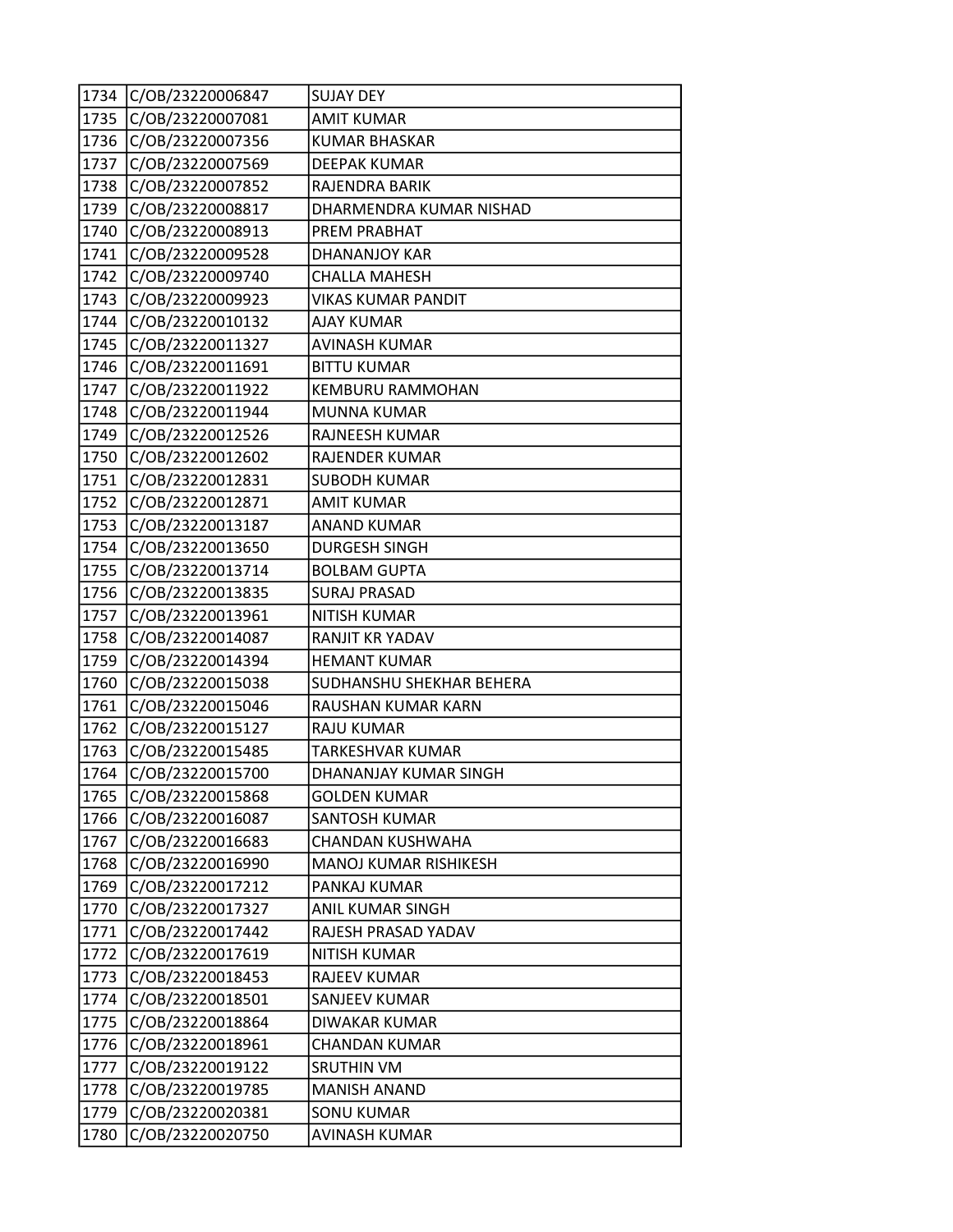| 1781 | C/OB/23220020778 | <b>MANISH KUMAR</b>            |
|------|------------------|--------------------------------|
| 1782 | C/OB/23220021011 | PRASHANT GOURAV                |
| 1783 | C/OB/23220021182 | NARVENDRA KUMAR                |
| 1784 | C/OB/23220021546 | <b>BIKKU KUMAR</b>             |
| 1785 | C/OB/23220021893 | <b>SUJEET KUMAR</b>            |
| 1786 | C/OB/23220022219 | SUBHASH KUMAR BARNWAL          |
| 1787 | C/OB/23220022475 | <b>RAHUL RAJ</b>               |
| 1788 | C/OB/23220022709 | SHASHIKANT KUMAR               |
| 1789 | C/OB/23220022851 | <b>AJAY KUMAR</b>              |
| 1790 | C/OB/23220022870 | RAHUL KUMAR SHARMA             |
| 1791 | C/OB/23220023013 | <b>MAHENDER KUMAR</b>          |
| 1792 | C/OB/23220023359 | SANJEET KUMAR                  |
| 1793 | C/OB/23220023362 | <b>GAURAV KUMAR</b>            |
| 1794 | C/OB/23220023670 | <b>ABHISHEK KUMAR</b>          |
| 1795 | C/OB/23220023981 | TEEDA RAMGOPAL                 |
| 1796 | C/OB/23220024138 | <b>VIKAS YADAV</b>             |
| 1797 | C/OB/23220024295 | RAVINDRA KUMAR RAHI            |
| 1798 | C/OB/23220024996 | <b>NITISH KUMAR</b>            |
| 1799 | C/OB/23220025127 | DHANANJAY KUMAR RAY            |
| 1800 | C/OB/23220025178 | <b>ADITYA PRAKASH</b>          |
| 1801 | C/OB/23220025276 | PRABHAT KUMAR                  |
| 1802 | C/OB/23220025557 | <b>DILIP MANDAL</b>            |
| 1803 | C/OB/23220026190 | <b>RAKESH KUMAR</b>            |
| 1804 | C/OB/23220027292 | <b>SUNNY KUMAR</b>             |
| 1805 | C/OB/23220027313 | AMAN KUMAR SAH                 |
| 1806 | C/OB/23220027361 | <b>VIVEK SINGH</b>             |
| 1807 | C/OB/23220027426 | ZIARUL RAHAMAN HALDER          |
| 1808 | C/OB/23220028159 | AMARKANT YADAV                 |
| 1809 | C/OB/23220028799 | <b>HEMANT KUMAR</b>            |
| 1810 | C/OB/23220029424 | ASHISH KUMAR VISHWAKARMA       |
| 1811 | C/OB/23220029929 | <b>KARANAM MAHESH</b>          |
| 1812 | C/OB/23220030000 | UMESH KUMAR YADAV              |
| 1813 | C/OB/23220030059 | <b>BOTSA SURESH KUMAR</b>      |
| 1814 | C/OB/23220030132 | DHANANJAY KUMAR                |
| 1815 | C/OB/23220030760 | PRAKASH KUMAR                  |
| 1816 | C/OB/23220030804 | MARRAPU RAM NARESH             |
| 1817 | C/OB/23220032068 | <b>HIMANSHU</b>                |
| 1818 | C/OB/23220032255 | <b>SUDHANSHU KUMAR</b>         |
| 1819 | C/OB/23220033325 | ADITYA KUMAR                   |
| 1820 | C/OB/23220033716 | PRAKASH KUMAR JAISWAL          |
| 1821 | C/OB/23220033762 | ASHISH KUMAR SHARMA            |
| 1822 | C/OB/23220034146 | <b>KRISHNA KUMAR</b>           |
| 1823 | C/OB/23220034240 | SAHUL KUMAR                    |
| 1824 | C/OB/23220034683 | <b>MD SHAHID ANSARI</b>        |
| 1825 | C/OB/23220035059 | <b>DEW KUMAR</b>               |
| 1826 | C/OB/23220035210 | <b>MD MIRAJ ANSARI</b>         |
| 1827 | C/OB/23220035243 | <b>BADIREDDY GEYA SUDHAKAR</b> |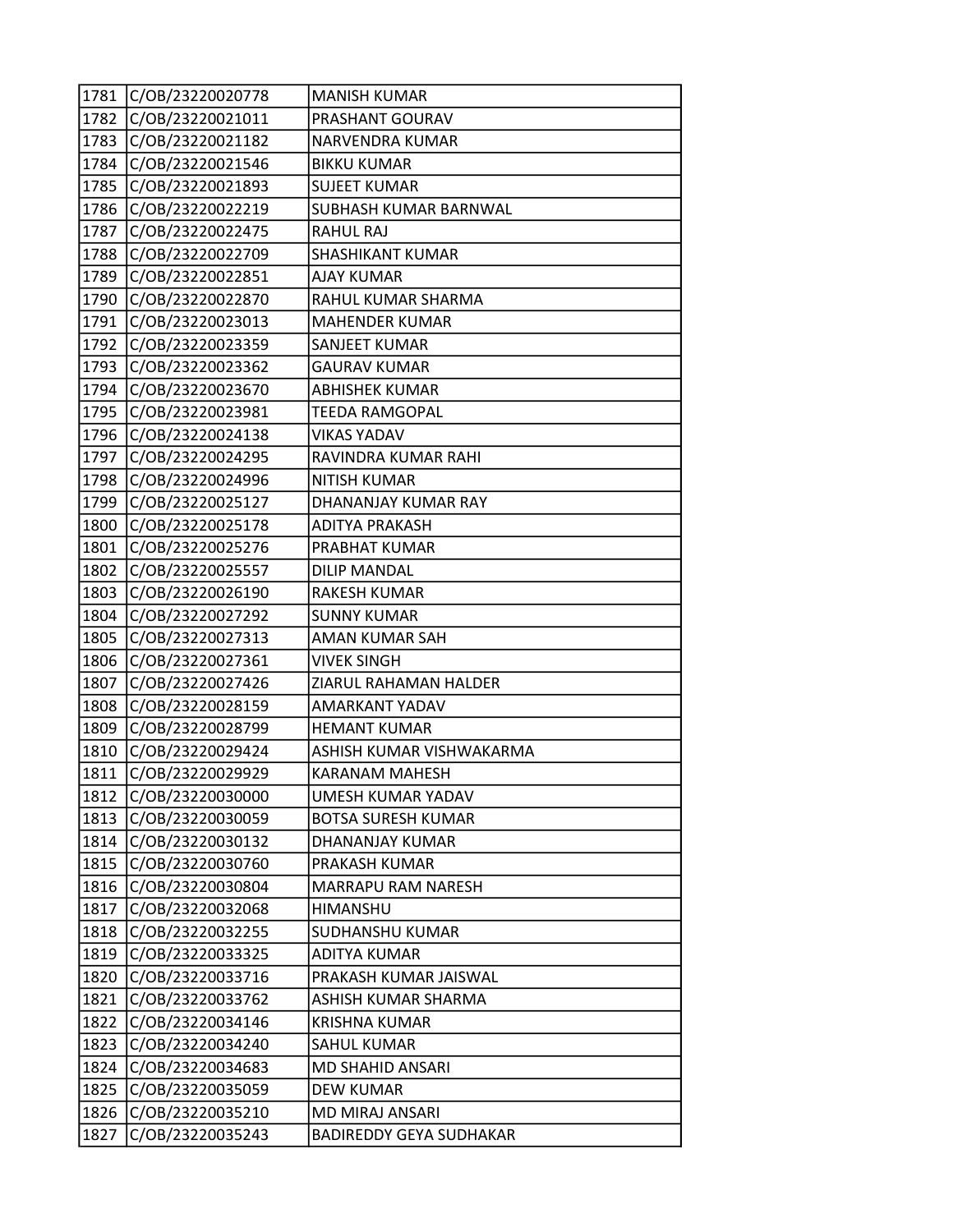| 1828 | C/OB/23220035590 | <b>SUNNY KUMAR</b>        |
|------|------------------|---------------------------|
| 1829 | C/OB/23220035893 | <b>DEEPAK KUMAR GUPTA</b> |
| 1830 | C/OB/23220035956 | <b>AJEET KUMAR</b>        |
| 1831 | C/OB/23220036087 | <b>SUMIT KUMAR</b>        |
| 1832 | C/OB/23220037113 | <b>ANAND MOHAN</b>        |
| 1833 | C/OB/23220037250 | PRADEEP KUMAR KAMPA       |
| 1834 | C/OB/23220037364 | <b>UTTAM</b>              |
| 1835 | C/OB/23220037803 | RANJAN KUMAR MANDAL       |
| 1836 | C/OB/23220037910 | RAJ NATH SINGH            |
| 1837 | C/OB/23220038028 | <b>ARUN KUMAR</b>         |
| 1838 | C/OB/23220038318 | <b>KANDALA RAJU</b>       |
| 1839 | C/OB/23220038824 | <b>MOHIT</b>              |
| 1840 | C/OB/23220039147 | <b>PANKAJ</b>             |
| 1841 | C/OB/23220039918 | <b>BERI APPALARAJU</b>    |
| 1842 | C/OB/23220039921 | <b>ATULESH KUMAR</b>      |
| 1843 | C/OB/23220040716 | <b>NANDAN KUMAR</b>       |
| 1844 | C/OB/23220040920 | NITISH KUMAR PATEL        |
| 1845 | C/OB/23220041081 | <b>SWAGAT KUMAR SAHOO</b> |
| 1846 | C/OB/23220041483 | <b>NEERAJ KUMAR</b>       |
| 1847 | C/OB/23220041630 | PANKAJ KUMAR              |
| 1848 | C/OB/23220041671 | PRANIT KUMAR              |
| 1849 | C/OB/23220041692 | PRABHASH CHANDRA MUKUL    |
| 1850 | C/OB/23220041832 | SIDHARTH KUMAR            |
| 1851 | C/OB/23220042233 | <b>SUMAN KUMAR SAH</b>    |
| 1852 | C/OB/23220042284 | <b>NULU MANIKANTA</b>     |
| 1853 | C/OB/23220042610 | <b>VISHAL KUMAR</b>       |
| 1854 | C/OB/23220043392 | SANDEEP KUMAR             |
| 1855 | C/OB/23220043635 | RITESH KUMAR              |
| 1856 | C/OB/23220043701 | AADARSH KUMAR             |
| 1857 | C/OB/23220043933 | <b>RAJ SINGH</b>          |
| 1858 | C/OB/23220044609 | <b>ADITYA</b>             |
| 1859 | C/OB/23220045744 | DHARMRAJ KUMAR            |
| 1860 | C/OB/23220046009 | VANKA SATEESH             |
| 1861 | C/OB/23220046699 | WASIM AKRAM               |
| 1862 | C/OB/23220046796 | SANJAY KUMAR KUSHWAHA     |
| 1863 | C/OB/23220046897 | MD SHAKIB ALAM            |
| 1864 | C/OB/23220046974 | NAVNISH KUMAR             |
| 1865 | C/OB/23220047264 | RAHUL KUMAR               |
| 1866 | C/OB/23220047450 | <b>MANISH KUMAR</b>       |
| 1867 | C/OB/23220047467 | <b>CHANDAN KUMAR</b>      |
| 1868 | C/OB/23220047681 | <b>DEEPAK KUMAR</b>       |
| 1869 | C/OB/23220047974 | <b>NARESH KUMAR</b>       |
| 1870 | C/OB/23220048663 | <b>INDRA KUMAR</b>        |
| 1871 | C/OB/23220048868 | <b>BIKEE KUMAR</b>        |
| 1872 | C/OB/23220049029 | <b>BITTU KUMAR</b>        |
| 1873 | C/OB/23220049030 | <b>AVINASH KUMAR</b>      |
| 1874 | C/OB/23220049694 | <b>ABINASH ACHARY</b>     |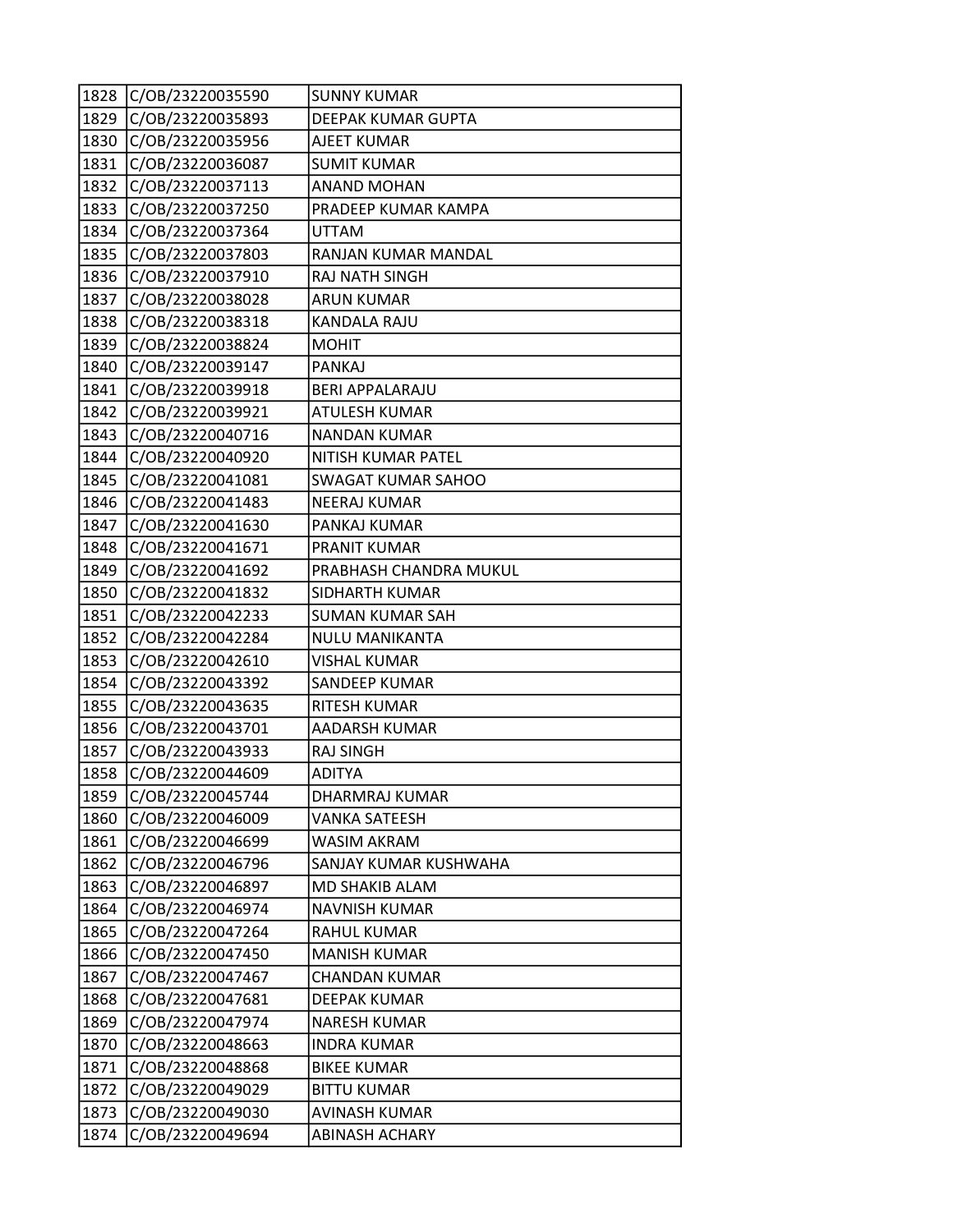| 1875 | C/OB/23220050095 | <b>BIJNA BIBHUDATTA SAHOO</b> |
|------|------------------|-------------------------------|
| 1876 | C/OB/23220050107 | <b>KRISHNA KUMAR</b>          |
| 1877 | C/OB/23220050197 | ANAND VERMA                   |
| 1878 | C/OB/23220050430 | RAMANAND KUMAR                |
| 1879 | C/OB/23220050484 | <b>SURAJ KUMAR MAHATO</b>     |
| 1880 | C/OB/23220050571 | TUNGANA MAHESH                |
| 1881 | C/OB/23220050586 | PRITAM KUMAR                  |
| 1882 | C/OB/23220050893 | AMULYA RANJAN SAHOO           |
| 1883 | C/OB/23220051766 | <b>AMIT RAJ</b>               |
| 1884 | C/OB/23220052076 | <b>SHIV SHANKAR KUMAR</b>     |
| 1885 | C/OB/23220052124 | <b>RUPESH KUMAR</b>           |
| 1886 | C/OB/23220052126 | <b>RAKESH KUMAR</b>           |
| 1887 | C/OB/23220052351 | <b>ABHISHEK KUMAR</b>         |
| 1888 | C/OB/23220052908 | AMIT KUMAR SAHU               |
| 1889 | C/OB/23220053138 | RAVI RANJAN KUMAR             |
| 1890 | C/OB/23220053171 | KUNDAN KUMAR SINGH            |
| 1891 | C/OB/23220053233 | <b>MANITESH BHARTI</b>        |
| 1892 | C/OB/23220053327 | RAM PRAVESH RAJ               |
| 1893 | C/OB/23220053837 | <b>KRISHNA KUMAR</b>          |
| 1894 | C/OB/23220054266 | RAJOO KUMAR                   |
| 1895 | C/OB/23220054399 | RAKESH RANJAN KUMAR           |
| 1896 | C/OB/23220054434 | TATTIKOTA JAGADEESWARARAO     |
| 1897 | C/OB/23220054502 | SATYAM KUMAR SINGH            |
| 1898 | C/OB/23220054994 | MITHLESH KUMAR                |
| 1899 | C/OB/23220055196 | <b>GUFRAN ANSARI</b>          |
| 1900 | C/OB/23220055240 | SHIVSHANKAR KUMAR SINGH       |
| 1901 | C/OB/23220055255 | <b>BRAJESH KUMAR</b>          |
| 1902 | C/OB/23220055316 | <b>SHANKAR KUMAR</b>          |
| 1903 | C/OB/23220055351 | RAJESH BEHERA                 |
| 1904 | C/OB/23220055787 | GAURAV KUMAR JANGIR           |
| 1905 | C/OB/23220056009 | <b>SUNNY KUMAR</b>            |
| 1906 | C/OB/23220056298 | <b>SURYA KANT KUMAR</b>       |
| 1907 | C/OB/23220056578 | <b>SUNIL KUMAR</b>            |
| 1908 | C/OB/23220056612 | <b>DHURVESH KUMAR</b>         |
| 1909 | C/OB/23220056843 | <b>ANIL KUMAR</b>             |
| 1910 | C/OB/23220057166 | AMRITESH KUMAR BHAGAT         |
| 1911 | C/OB/23220057422 | <b>ANKUSH KUMAR</b>           |
| 1912 | C/OB/23220057486 | <b>SANOJ KUMAR</b>            |
| 1913 | C/OB/23220057778 | <b>VIJAY KUMAR YADAV</b>      |
| 1914 | C/OB/23220057817 | <b>KUSH KUMAR</b>             |
| 1915 | C/OB/23220058190 | PANKAJ KUMAR                  |
| 1916 | C/OB/23220058303 | <b>MANISH KUMAR</b>           |
| 1917 | C/OB/23220058996 | <b>VIVEK KUMAR</b>            |
| 1918 | C/OB/23220058997 | <b>SOHAN LAL</b>              |
| 1919 | C/OB/23220059201 | ARVIND KUMAR                  |
| 1920 | C/OB/23220059279 | MUNNA KUMAR YADAV             |
| 1921 | C/OB/23220059308 | SANJAY KUMAR                  |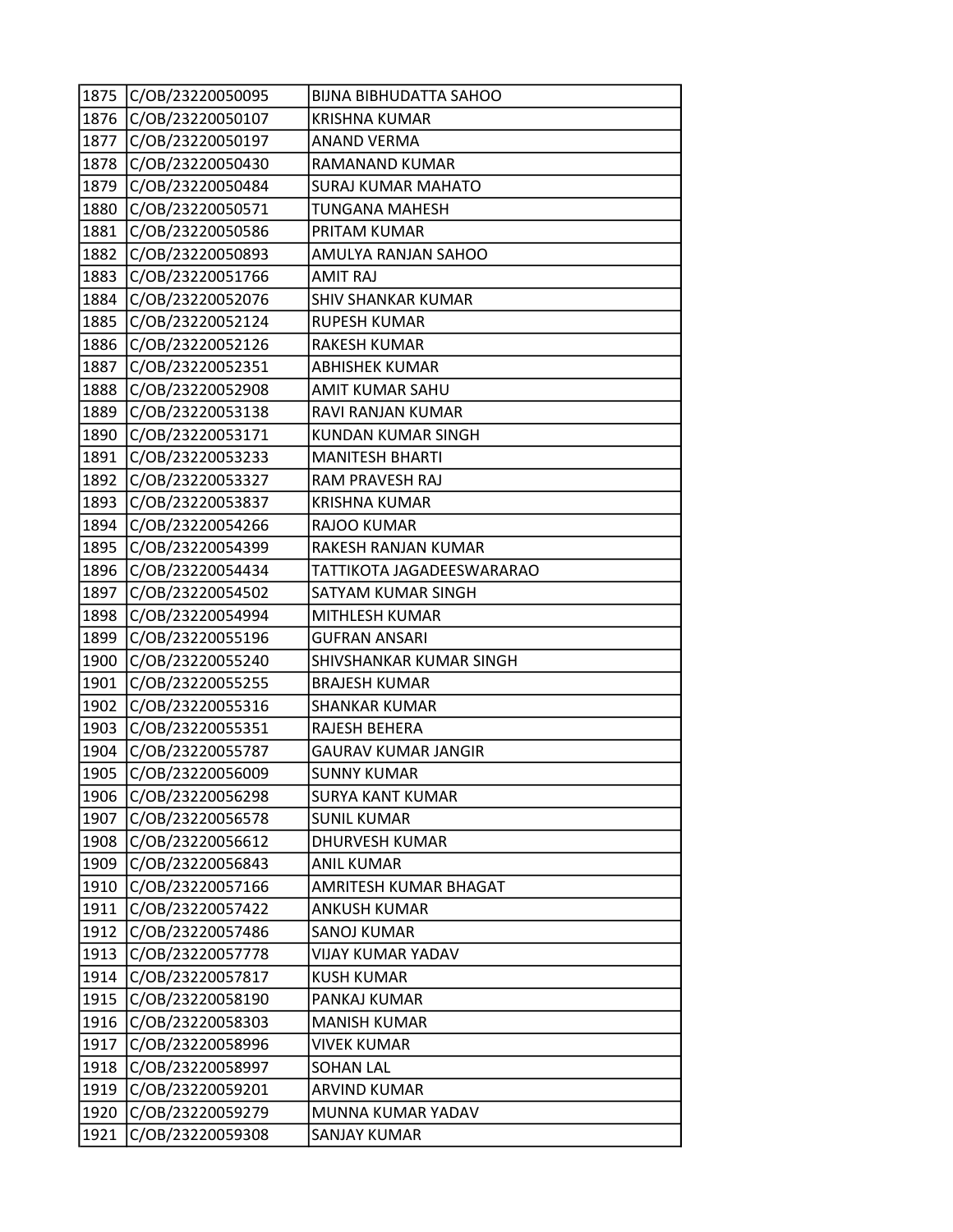| 1922 | C/OB/23220059514 | <b>SUMAN KUMAR</b>        |
|------|------------------|---------------------------|
| 1923 | C/OB/23220059671 | KURITI SANDEEPKUMAR       |
| 1924 | C/OB/23220059704 | <b>INDRESH KUMAR</b>      |
| 1925 | C/OB/23220059729 | <b>VICKY KUMAR</b>        |
| 1926 | C/OB/23220060013 | <b>NIROJ MAL</b>          |
| 1927 | C/OB/23220060524 | <b>SAROJ PRADHAN</b>      |
| 1928 | C/OB/23220060573 | VISHWARANJAN KUMAR        |
| 1929 | C/OB/23220060717 | <b>SUJEET KUMAR</b>       |
| 1930 | C/OB/23220060870 | HARI PRASAD SHARMA        |
| 1931 | C/OB/23220061205 | <b>AMAN KUMAR</b>         |
| 1932 | C/OB/23220061461 | <b>SUSHIL KUMAR SAH</b>   |
| 1933 | C/OB/23220061643 | <b>KRISHN KUMAR YADAV</b> |
| 1934 | C/OB/23220061847 | NITESH KUMAR MODI         |
| 1935 | C/OB/23220061865 | <b>UTTAM KUMAR</b>        |
| 1936 | C/OB/23220062492 | <b>AYUSH RANJAN</b>       |
| 1937 | C/OB/23220063615 | <b>VIKAL KUMAR</b>        |
| 1938 | C/OB/23220063646 | PRAVEEN KUMAR JANGIR      |
| 1939 | C/OB/23220064411 | <b>KUMAR SHIVENDU</b>     |
| 1940 | C/OB/23220065004 | LAKHINDAR YADAV           |
| 1941 | C/OB/23220065377 | <b>SONU KUMAR</b>         |
| 1942 | C/OB/23220065442 | ASHIWANI NAGA             |
| 1943 | C/OB/23220065646 | <b>RAKESH KUMAR</b>       |
| 1944 | C/OB/23220065873 | <b>ASHOK KUMAR</b>        |
| 1945 | C/OB/23220065907 | THOTTHADI LAKSHMU NAIDU   |
| 1946 | C/OB/23220066230 | RAVI RANJAN KUMAR GUPTA   |
| 1947 | C/OB/23220066246 | <b>BITTU KUMAR DAS</b>    |
| 1948 | C/OB/23220066284 | ABHINANDAN KUMAR          |
| 1949 | C/OB/23220066300 | <b>MUNNU KUMAR</b>        |
| 1950 | C/OB/23220066395 | <b>SUNIL</b>              |
| 1951 | C/OB/23220066699 | RANJAN KUMAR              |
| 1952 | C/OB/23220066866 | RAHUL KUMAR DHAKA         |
| 1953 | C/OB/23220066867 | <b>RAHUL KUMAR</b>        |
| 1954 | C/OB/23220067475 | <b>SARVIND KUMAR</b>      |
| 1955 | C/OB/23220068336 | PHIROJ KUMAR SUMAN        |
| 1956 | C/OB/23220068611 | PYARELAL SAHOO            |
| 1957 | C/OB/23220068661 | <b>MANISH KUMAR</b>       |
| 1958 | C/OB/23220068847 | PRABIR MAHATO             |
| 1959 | C/OB/23220069323 | <b>VIKAS SUTHAR</b>       |
| 1960 | C/OB/23220069488 | SUKOMAL                   |
| 1961 | C/OB/23220070697 | <b>ABHISHEK KUMAR</b>     |
| 1962 | C/OB/23220070791 | <b>MUNNA KUMAR</b>        |
| 1963 | C/OB/23220071161 | CHANDAN KUMAR BARNWAL     |
| 1964 | C/OB/23220071346 | RISHU KUMAR MUNNA         |
| 1965 | C/OB/23220071408 | AKHILESH KUMAR            |
| 1966 | C/OB/23220071585 | SHYAM SAURABH RAJ         |
| 1967 | C/OB/23220071833 | <b>VIRENDRA KUMAR</b>     |
| 1968 | C/OB/23220072600 | <b>RISHISHEK</b>          |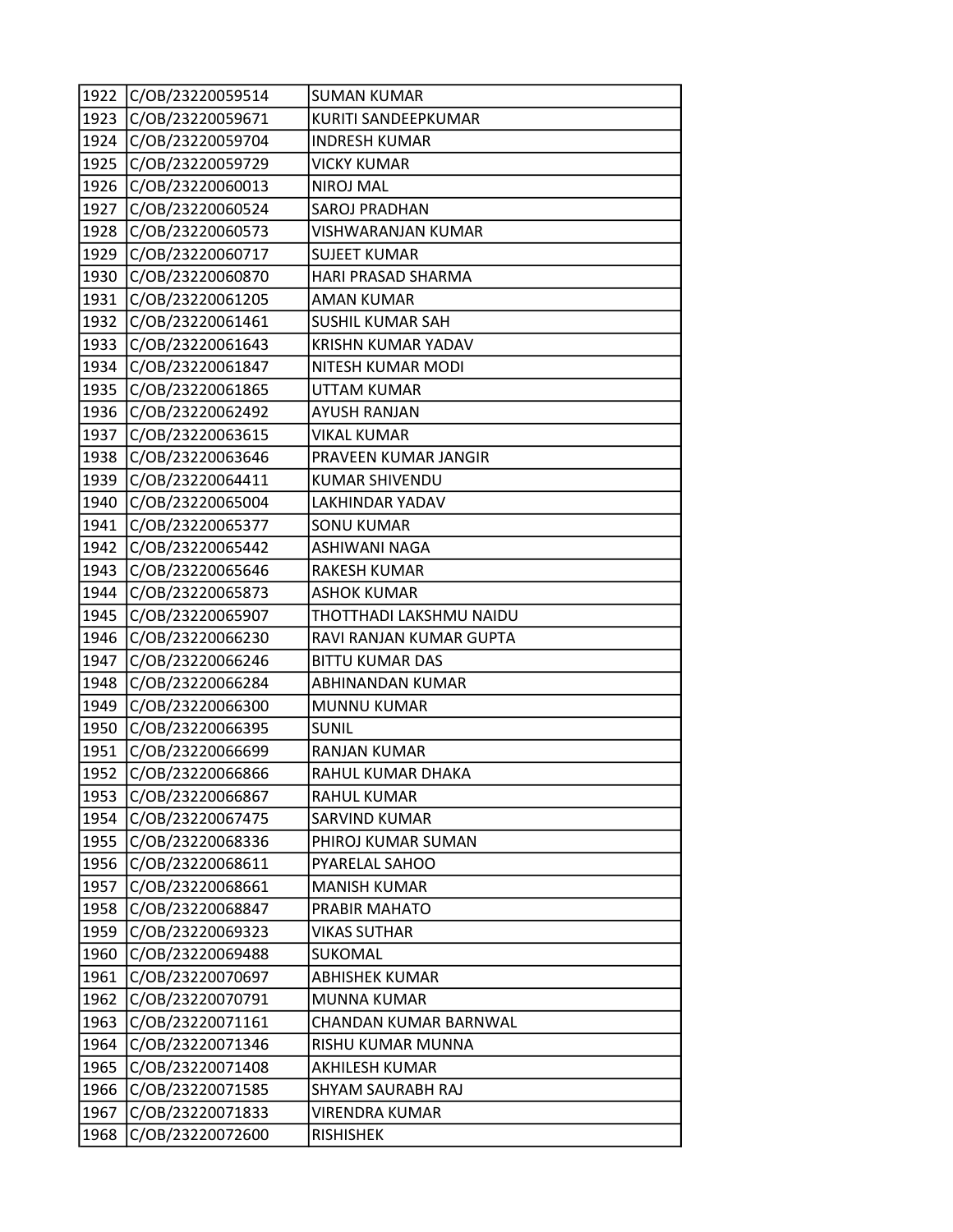| 1969 | C/OB/23220072601 | <b>INUMULA SRIKANTH</b>   |
|------|------------------|---------------------------|
| 1970 | C/OB/23220072705 | <b>SANTOSH KUMAR</b>      |
| 1971 | C/OB/23220073329 | <b>NITISH KUMAR</b>       |
| 1972 | C/OB/23220073566 | <b>NISHANT KUMAR</b>      |
| 1973 | C/OB/23220073766 | AMAN KUMAR PANDIT         |
| 1974 | C/OB/23220073908 | <b>SUJEET KUMAR</b>       |
| 1975 | C/OB/23220073978 | <b>ANURAG SINGH</b>       |
| 1976 | C/OB/23220074439 | <b>SHIV KISHOR KUMAR</b>  |
| 1977 | C/OB/23220074595 | SURESH KUMAR BHAGAT       |
| 1978 | C/OB/23220075023 | <b>SONU SAHGAL</b>        |
| 1979 | C/OB/23220075317 | <b>VINEET KUMAR</b>       |
| 1980 | C/OB/23220075793 | PANKAJ KUMAR MAHATO       |
| 1981 | C/OB/23220075929 | <b>AVINASH KUMAR</b>      |
| 1982 | C/OB/23220076298 | <b>BABLU SINGH</b>        |
| 1983 | C/OB/23220076300 | <b>GULSHAN</b>            |
| 1984 | C/OB/23220076746 | SACHIN KUMAR YADAV        |
| 1985 | C/OB/23220077244 | DHARMENDRA KUMAR          |
| 1986 | C/OB/23220077326 | <b>ABHISHEK KUMAR</b>     |
| 1987 | C/OB/23220077473 | <b>RAKESH CHAUHAN</b>     |
| 1988 | C/OB/23220077646 | SANTOSH KUMAR YADAV       |
| 1989 | C/OB/23220077872 | <b>ABHAY KUMAR</b>        |
| 1990 | C/OB/23220078088 | DHARMENDRA KUMAR          |
| 1991 | C/OB/23220078328 | PRAMOD KUMAR              |
| 1992 | C/OB/23220078468 | SANJEET KUMAR             |
| 1993 | C/OB/23220078512 | ABHIMANYU SAINI           |
| 1994 | C/OB/23220080211 | POTNURU VENKATESH         |
| 1995 | C/OB/23220080233 | <b>AVINASH KUMAR</b>      |
| 1996 | C/OB/23220080328 | PAPPALA DILEEP KUMAR      |
| 1997 | C/OB/23220080748 | <b>SANTOSH YADAV</b>      |
| 1998 | C/OB/23220081250 | <b>SUNIL KUMAR YADAV</b>  |
| 1999 | C/OB/23220081379 | <b>BHOLA KUMAR</b>        |
| 2000 | C/OB/23220081715 | SAHEB DEBNATH             |
| 2001 | C/OB/23220081775 | <b>ASIF ALAM</b>          |
| 2002 | C/OB/23220081930 | <b>RITESH</b>             |
| 2003 | C/OB/23220082051 | <b>ASHWINI PRAKASH</b>    |
| 2004 | C/OB/23220082251 | <b>GUDDU KUMAR</b>        |
| 2005 | C/OB/23220082876 | SURYAMANI KUMAR           |
| 2006 | C/OB/23220083170 | <b>MANISH KUMAR</b>       |
| 2007 | C/OB/23220083588 | <b>SHUVAM KUMAR SINGH</b> |
| 2008 | C/OB/23220083886 | DIGVIJAY YADAV            |
| 2009 | C/OB/23220083911 | <b>MASHKUR ALAM</b>       |
| 2010 | C/OB/23220084068 | <b>SUBHASH KUMAR</b>      |
| 2011 | C/OB/23220084433 | NITISH KUMAR              |
| 2012 | C/OB/23220084651 | MANOJ KUMAR CHAUDHARY     |
| 2013 | C/OB/23220084813 | <b>SUNIL KUMAR</b>        |
| 2014 | C/OB/23220084978 | <b>SUMIT YADAV</b>        |
| 2015 | C/OB/23220085456 | <b>BIPIN KUMAR</b>        |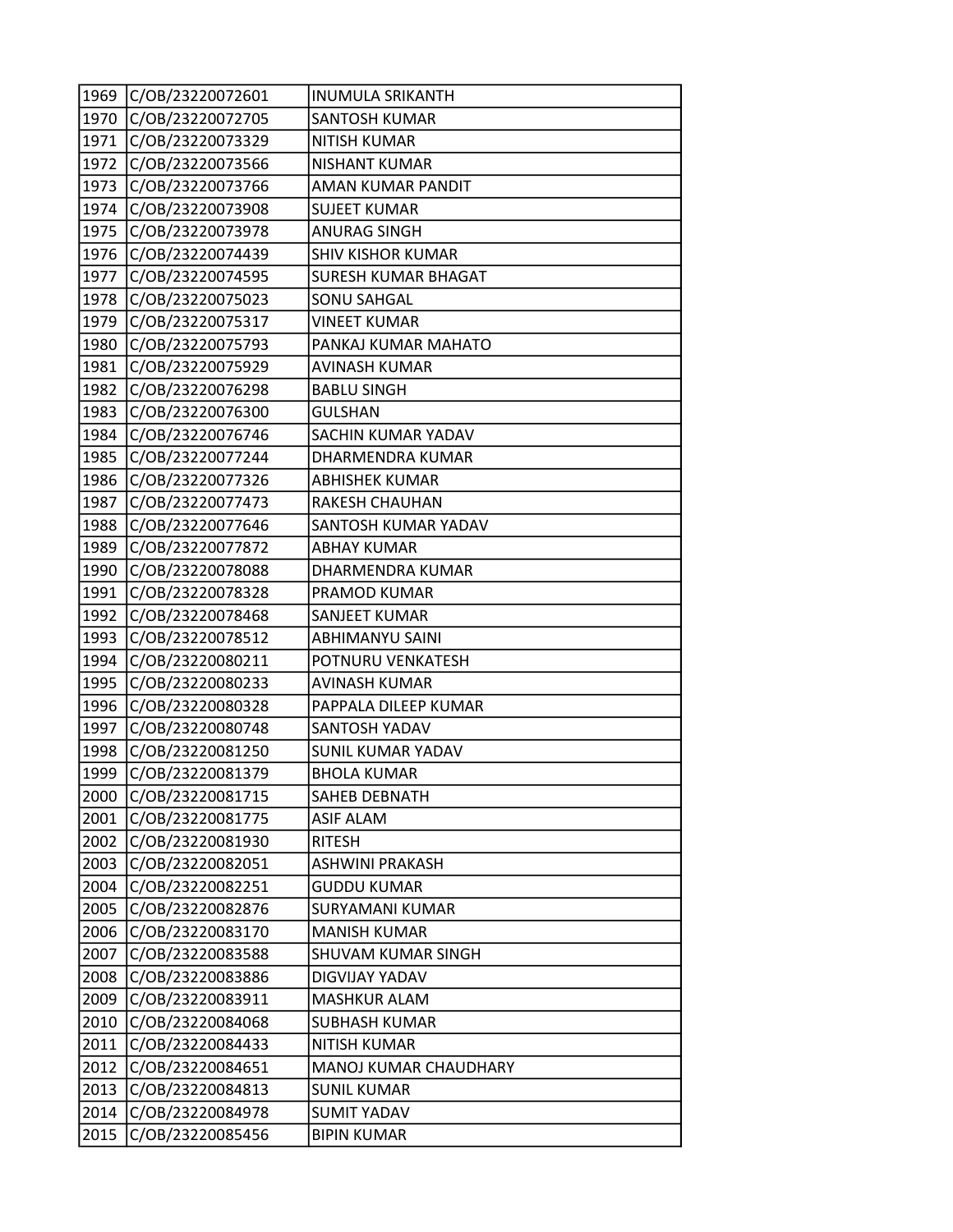| 2016 | C/OB/23220085484 | <b>ATUL YADAV</b>              |
|------|------------------|--------------------------------|
| 2017 | C/OB/23220085560 | <b>KUMAR LAWKESH</b>           |
| 2018 | C/OB/23220086501 | SOUMYA RANJAN SAHOO            |
| 2019 | C/OB/23220086529 | SHITANSHU KUMAR                |
| 2020 | C/OB/23220086820 | AJAY KUMAR YADAV               |
| 2021 | C/OB/23220086876 | ANIRUDDHA RAI                  |
| 2022 | C/OB/23220086936 | <b>AMIT KUMAR</b>              |
| 2023 | C/OB/23220086990 | <b>MD NOOR ALAM</b>            |
| 2024 | C/OB/23220087113 | <b>DEEPAK KUMAR</b>            |
| 2025 | C/OB/23220087425 | HITESH KUMAR DOE               |
| 2026 | C/OB/23220087549 | LAKSHMI RAMAN                  |
| 2027 | C/OB/23220087869 | <b>MD SARFUDDIN</b>            |
| 2028 | C/OB/23220087893 | ROHIT KUMAR SHAW               |
| 2029 | C/OB/23220088027 | <b>RAVI YADAV</b>              |
| 2030 | C/OB/23220088245 | <b>GUDDU KUMAR</b>             |
| 2031 | C/OB/23220088488 | SIYARAM SAHANI                 |
| 2032 | C/OB/23220088708 | <b>DHIRAJ PRAJAPATI</b>        |
| 2033 | C/OB/23220088836 | VISHAL KUMAR KESHRI            |
| 2034 | C/OB/23220088907 | <b>BIKASH KUMAR RANA</b>       |
| 2035 | C/OB/23220088938 | AJIT KUMAR DANGI               |
| 2036 | C/OB/23220089150 | PANKAJ KUMAR YADAV             |
| 2037 | C/OB/23220089334 | <b>DHIRENDRA KUMAR</b>         |
| 2038 | C/OB/23220089785 | PIYUSH KUMAR                   |
| 2039 | C/OB/23220089877 | <b>ABHISHEK KUMAR</b>          |
| 2040 | C/OB/23220089939 | RAHUL KUMAR GUPTA              |
| 2041 | C/OB/23220090339 | <b>ABHIJEET SHAW</b>           |
| 2042 | C/OB/23220090407 | <b>KRISHAN MOHAN KUMAR</b>     |
| 2043 | C/OB/23220090410 | MANOJ KUMAR YADAV              |
| 2044 | C/OB/23220090677 | <b>AMIT KUMAR</b>              |
| 2045 | C/OB/23220091074 | VEMPADAPU ESWARA RAO           |
| 2046 | C/OB/23220091116 | <b>CHINTU KUMAR PANDIT</b>     |
| 2047 | C/OB/23220091221 | <b>KAMLESH KUMAR</b>           |
| 2048 | C/OB/23220091291 | RAKESH KUMAR                   |
| 2049 | C/OB/23220091779 | MITHILESH KUMAR                |
| 2050 | C/OB/23220091918 | PRADEEP KUMAR                  |
| 2051 | C/OB/23220092091 | MAHESH KUMAR CHAUDHARY         |
| 2052 | C/OB/23220092168 | <b>DILIP MAHTO</b>             |
| 2053 | C/OB/23220092292 | <b>BANTEE</b>                  |
| 2054 | C/OB/23220092295 | <b>MANTU RAY</b>               |
| 2055 | C/OB/23220092299 | AMBAST KUMAR YADAV             |
| 2056 | C/OB/23220092416 | <b>RAHUL KUMAR</b>             |
| 2057 | C/OB/23220093229 | DATTI MANIKANTA NAIDU          |
| 2058 | C/OB/23220093302 | <b>BABLU KUMAR PRIYEDARSHY</b> |
| 2059 | C/OB/23220093667 | AMALESH KUMAR                  |
| 2060 | C/OB/23220093760 | <b>ANURAG KUMAR</b>            |
| 2061 | C/OB/23220094142 | SANDEEP KUMAR                  |
| 2062 | C/OB/23220094260 | <b>SHAN ALAM</b>               |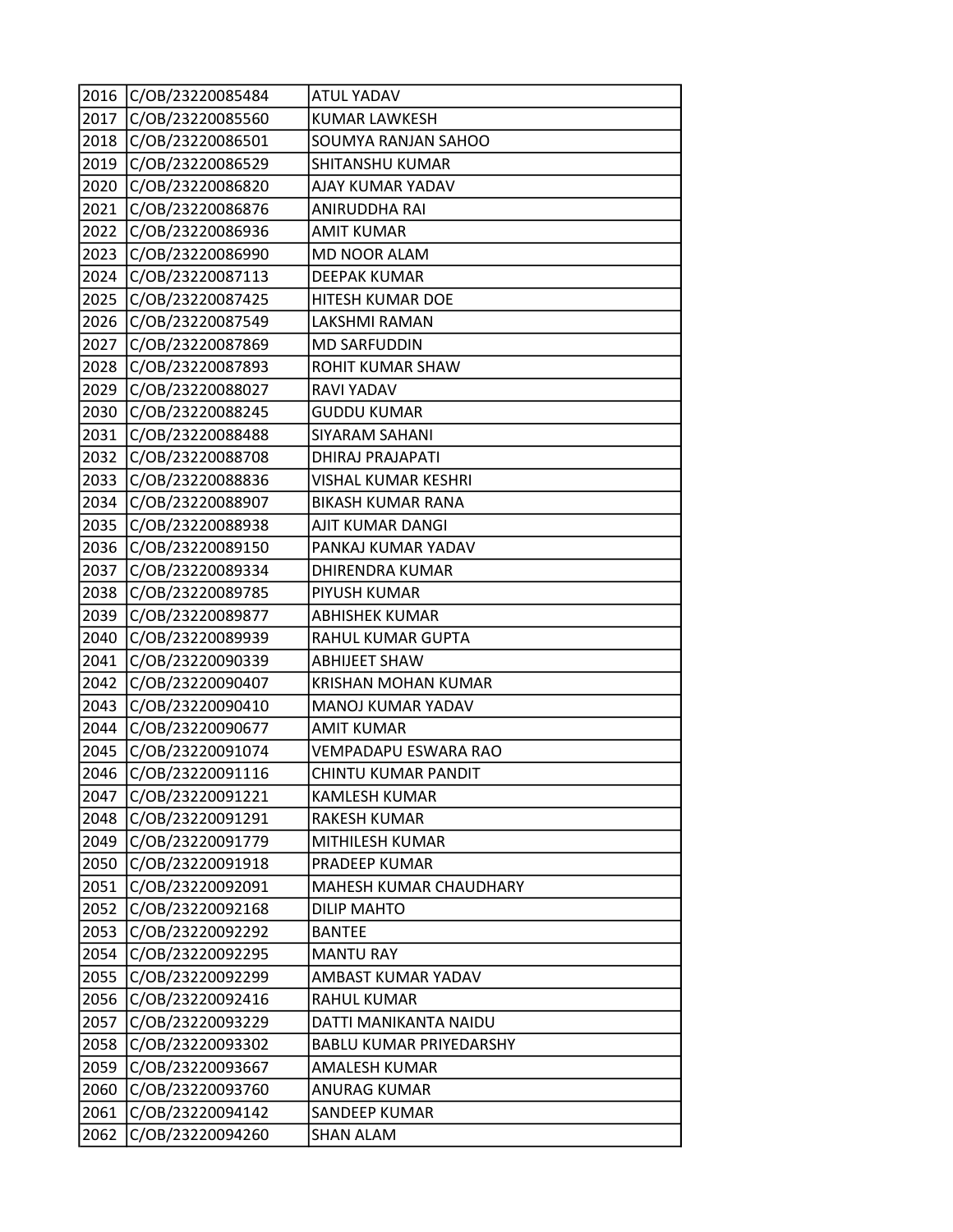| 2063 | C/OB/23220095306 | <b>ABHINAV KUMAR</b>      |
|------|------------------|---------------------------|
| 2064 | C/OB/23220095448 | <b>RAVI KUMAR</b>         |
| 2065 | C/OB/23220095572 | <b>SUNNY KUMAR</b>        |
| 2066 | C/OB/23220095658 | SURLA LAKSHMI NARAYANA    |
| 2067 | C/OB/23220095660 | <b>MUKESH KUMAR</b>       |
| 2068 | C/OB/23220095748 | <b>RAKESH KUMAR</b>       |
| 2069 | C/OB/23220095751 | <b>SHIV SHANKAR KUMAR</b> |
| 2070 | C/OB/23220095845 | SHAKTI NATH SHARMA        |
| 2071 | C/OB/23220096449 | CHANDAN KUMAR PODDAR      |
| 2072 | C/OB/23220096678 | <b>SUMAN SAURABH</b>      |
| 2073 | C/OB/23220097080 | MUKESH KUMAR YADAV        |
| 2074 | C/OB/23220097187 | <b>CHANDAN KUMAR</b>      |
| 2075 | C/OB/23220097279 | SANJEET KUMAR             |
| 2076 | C/OB/23220097558 | <b>ALOK KUMAR</b>         |
| 2077 | C/OB/23220097676 | <b>GAUTAM KUMAR</b>       |
| 2078 | C/OB/23220098006 | <b>NEERAJ RAWAT</b>       |
| 2079 | C/OB/23220098081 | <b>BHARAT BHUSHAN</b>     |
| 2080 | C/OB/23220098193 | <b>ADARSH KUMAR</b>       |
| 2081 | C/OB/23220098303 | <b>AMAN RAJ</b>           |
| 2082 | C/OB/23220098489 | RAJESH KUMAR BHAGAT       |
| 2083 | C/OB/23220099356 | VINDHYACHAL KUMAR         |
| 2084 | C/OB/23220099580 | <b>VISHAL KUMAR</b>       |
| 2085 | C/OB/23220099819 | BASANTA KUMAR MOHAPATRA   |
| 2086 | C/OB/23220099821 | <b>DEEPAK KUMAR</b>       |
| 2087 | C/OB/23220100077 | <b>PREM PRAKASH</b>       |
| 2088 | C/OB/23220100252 | AJAY KUMAR YADAV          |
| 2089 | C/OB/23220100346 | <b>SUJEET KUMAR</b>       |
| 2090 | C/OB/23220101017 | <b>VIKAS PRASAD</b>       |
| 2091 | C/OB/23220101333 | <b>REETU RANJAN</b>       |
| 2092 | C/OB/23220101351 | <b>VISHVNATH KUMAR</b>    |
| 2093 | C/OB/23220101635 | <b>GANESH KUMAR GOPE</b>  |
| 2094 | C/OB/23220102050 | <b>NAVEEN KUMAR</b>       |
| 2095 | C/OB/23220102298 | SHASHIKANT KUMAR          |
| 2096 | C/OB/23220102385 | <b>ATISH KUMAR</b>        |
| 2097 | C/OB/23220102661 | <b>SIKANDAR KUMAR</b>     |
| 2098 | C/OB/23220102834 | <b>DEEPAK KUMAR</b>       |
| 2099 | C/OB/23220102894 | <b>RUPESH KUMAR</b>       |
| 2100 | C/OB/23220103022 | <b>SONU KUMAR</b>         |
| 2101 | C/OB/23220103050 | <b>NEERAJ KUMAR</b>       |
| 2102 | C/OB/23220103461 | MD ALI HUSSAIN            |
| 2103 | C/OB/23220103654 | <b>ALOK ANAND</b>         |
| 2104 | C/OB/23220103694 | <b>KAPIL YADAV</b>        |
| 2105 | C/OB/23220104612 | <b>KARTIK RAI</b>         |
| 2106 | C/OB/23220104724 | SHASHIKANT KUMAR          |
| 2107 | C/OB/23220105399 | SHATRUDHN KUMAR PANDIT    |
| 2108 | C/OB/23220105519 | RAJA BABU                 |
| 2109 | C/OB/23220105753 | RAM JI PATEL              |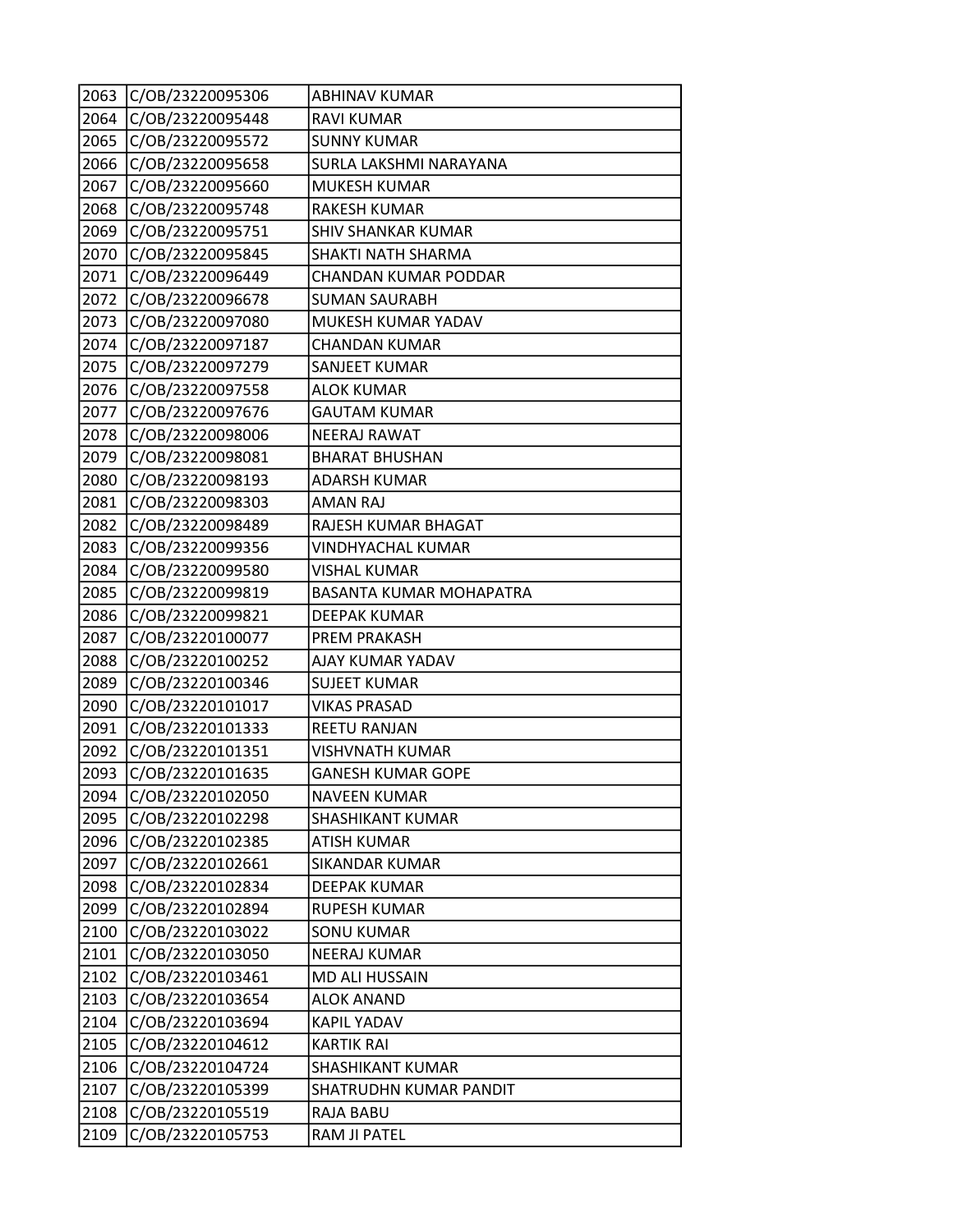| 2110 | C/OB/23220106184 | <b>ABHISHEK KUMAR</b>      |
|------|------------------|----------------------------|
| 2111 | C/OB/23220106711 | PRITAM PATEL               |
| 2112 | C/OB/23220106792 | <b>SUNIL KUMAR</b>         |
| 2113 | C/OB/23220106912 | ABHISHEK KUMAR SHARMA      |
| 2114 | C/OB/23220107501 | <b>SONU KUMAR</b>          |
| 2115 | C/OB/23220107848 | <b>VIKAS KUMAR</b>         |
| 2116 | C/OB/23220107923 | MITHILESH KUMAR SINGH      |
| 2117 | C/OB/23220108586 | <b>KANHAIYA KUMAR</b>      |
| 2118 | C/OB/23220108665 | <b>SUSHANT KUMAR PATEL</b> |
| 2119 | C/OB/23220108913 | HITESH KUMAR BARAJ         |
| 2120 | C/OB/23220109000 | <b>BAJIGAR KUMAR</b>       |
| 2121 | C/OB/23220109086 | <b>AMAN KUMAR</b>          |
| 2122 | C/OB/23220109696 | RAVI SHANKAR KUMAR         |
| 2123 | C/OB/23220110495 | DHANANJAY KUMAR            |
| 2124 | C/OB/23220111299 | <b>JIYANAND KUMAR</b>      |
| 2125 | C/OB/23220111350 | <b>BARUN KUMAR YADAV</b>   |
| 2126 | C/OB/23220111467 | PRAMOD KUMAR               |
| 2127 | C/OB/23220112466 | SANJEET KUMAR              |
| 2128 | C/OB/23220112956 | RAJESH KUMAR PATEL         |
| 2129 | C/OB/23220112969 | TAPAN KUMAR NAYAK          |
| 2130 | C/OB/23220112995 | SAURABH KUMAR              |
| 2131 | C/OB/23220113304 | RAJANISH PATEL             |
| 2132 | C/OB/23220113671 | <b>ASHUTOSH KUMAR</b>      |
| 2133 | C/OB/23220113759 | <b>AMIT KUMAR</b>          |
| 2134 | C/OB/23220113835 | <b>DILIP KUMAR</b>         |
| 2135 | C/OB/23220114102 | NAVENDRA KUMAR NAWAL       |
| 2136 | C/OB/23220114103 | <b>SUSHEEL KUMAR</b>       |
| 2137 | C/OB/23220114192 | <b>AVINASH KUMAR</b>       |
| 2138 | C/OB/23220114298 | <b>DEVENDRA SINGH</b>      |
| 2139 | C/OB/23220114309 | MITHLESH KUMAR             |
| 2140 | C/OB/23220114903 | DEELIP KUMAR CHAUDHARY     |
| 2141 | C/OB/23220115000 | <b>SONU YADAV</b>          |
| 2142 | C/OB/23220115213 | SHASHI BHUSHAN KUMAR       |
| 2143 | C/OB/23220115533 | DHARMA RAM KULARIYA        |
| 2144 | C/OB/23220115619 | RAKESH RANJAN              |
| 2145 | C/OB/23220116062 | <b>CHHOTU KUMAR</b>        |
| 2146 | C/OB/23220116140 | <b>SUNNY SHARMA</b>        |
| 2147 | C/OB/23220116167 | MANDAL AMIT SUKHDEV        |
| 2148 | C/OB/23220116195 | PAPPU KUMAR PAL            |
| 2149 | C/OB/23220116837 | SAHZADA AHMAD              |
| 2150 | C/OB/23220117197 | AVINASH KUMAR SINGH        |
| 2151 | C/OB/23220117367 | ABHISHEK                   |
| 2152 | C/OB/23220117763 | SHUBHAM ANAND              |
| 2153 | C/OB/23220117875 | <b>VIMAL KUMAR</b>         |
| 2154 | C/OB/23220118046 | SANTOSH KUMAR              |
| 2155 | C/OB/23220118209 | SANJEET KUMAR              |
| 2156 | C/OB/23220118474 | AJEET KUMAR                |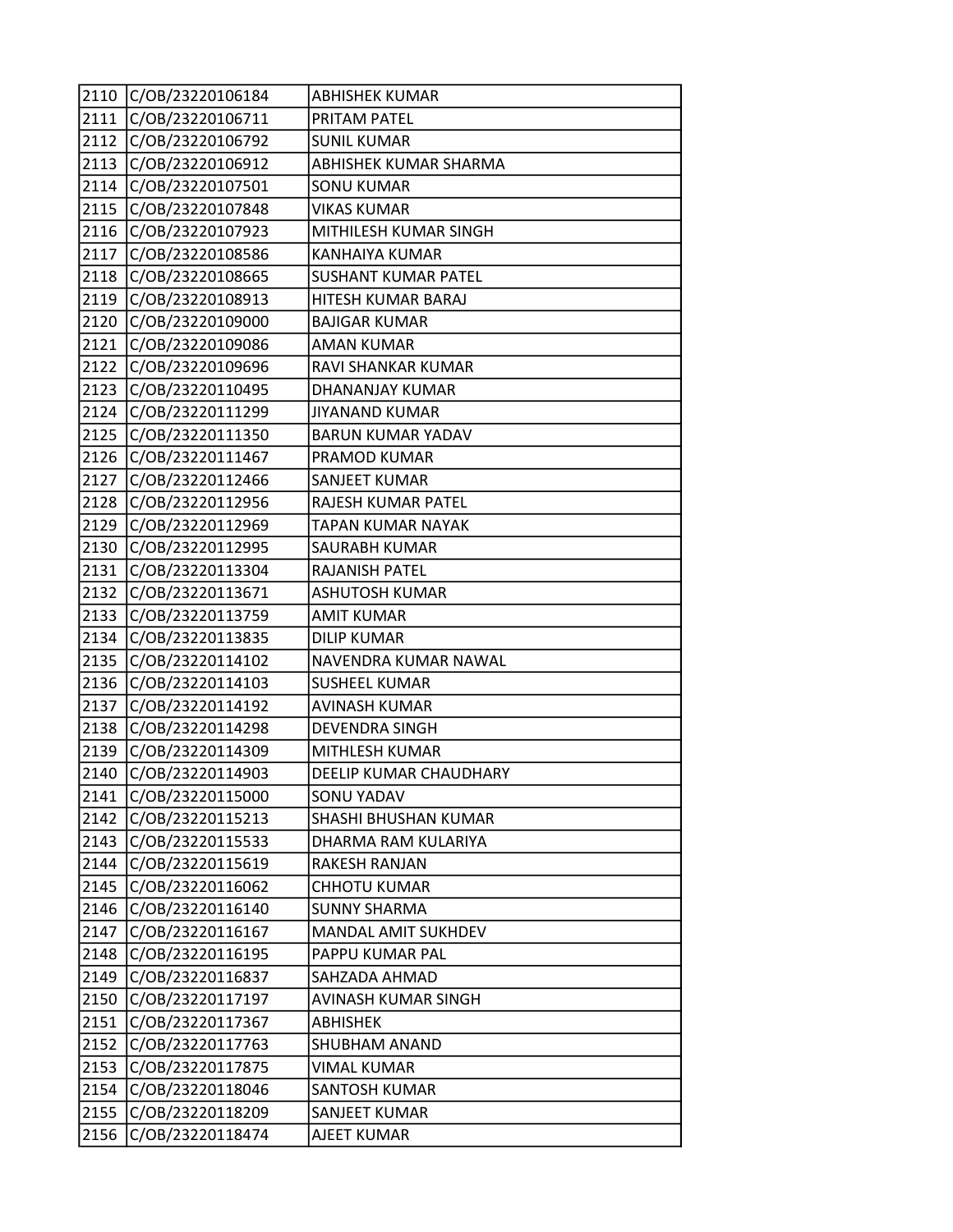| 2157 | C/OB/23220118597 | <b>GAUTAM KUMAR</b>      |
|------|------------------|--------------------------|
| 2158 | C/OB/23220118720 | <b>ROHIT KUMAR</b>       |
| 2159 | C/OB/23220118892 | NAND GOPAL VERMA         |
| 2160 | C/OB/23220119064 | <b>SHIV SHANKAR PAL</b>  |
| 2161 | C/OB/23220119076 | HANSRAJ BADHALA          |
| 2162 | C/OB/23220119383 | <b>ASIF ALIYAR</b>       |
| 2163 | C/OB/23220120092 | <b>GYAN RANJAN KUMAR</b> |
| 2164 | C/OB/23220120170 | MUKESH RANJAN            |
| 2165 | C/OB/23220120288 | RAKESH KUMAR SINGH       |
| 2166 | C/OB/23220120299 | <b>ADHIK KUMAR</b>       |
| 2167 | C/OB/23220120558 | <b>OMKAR PALAI</b>       |
| 2168 | C/OB/23220120769 | <b>CHINTU KUMAR</b>      |
| 2169 | C/OB/23220120858 | <b>RAKESH KUMAR</b>      |
| 2170 | C/OB/23220121014 | <b>SOMDATT KUMAR</b>     |
| 2171 | C/OB/23220121015 | CHANDAKA PRAVEEN KUMAR   |
| 2172 | C/OB/23220121904 | AMARJEET                 |
| 2173 | C/OB/23220122204 | <b>MANISH KUMAR</b>      |
| 2174 | C/OB/23220122338 | <b>RAM KUMAR</b>         |
| 2175 | C/OB/23220122457 | <b>DILEEP KUMAR</b>      |
| 2176 | C/OB/23220122616 | <b>RANJIT KUMAR</b>      |
| 2177 | C/OB/23220122700 | MEESALA BHARATH YADAV    |
| 2178 | C/OB/23220122788 | <b>MAHESH KUMAR</b>      |
| 2179 | C/OB/23220123065 | RAHUL BHAGAT             |
| 2180 | C/OB/23220123409 | <b>RATAN KUMAR</b>       |
| 2181 | C/OB/23220123636 | LALMOHAN KUMAR           |
| 2182 | C/OB/23220123791 | NILESH KUMAR YADAV       |
| 2183 | C/OB/23220123932 | <b>RUPESH KUMAR</b>      |
| 2184 | C/OB/23220123940 | <b>ABHINAV KUMAR</b>     |
| 2185 | C/OB/23220124234 | SATYENDRA KR YADAV       |
| 2186 | C/OB/23220124507 | <b>SUNNY DEVAL</b>       |
| 2187 | C/OB/23220124522 | SAMRESH KUMAR CHANCHAL   |
| 2188 | C/OB/23220124649 | PRAVIN KUMAR             |
| 2189 | C/OB/23220124664 | <b>HEMANT SAHU</b>       |
| 2190 | C/OB/23220124695 | PRAMOD KUMAR YADAV       |
| 2191 | C/OB/23220124884 | PRABHAT KUMAR YADAV      |
| 2192 | C/OB/23220125926 | SUNKARI GANESH KUMAR     |
| 2193 | C/OB/23220125987 | GIDIJALA GANESH          |
| 2194 | C/OB/23220126162 | MITHILESH KUMAR          |
| 2195 | C/OB/23220126897 | RANJAN KUMAR             |
| 2196 | C/OB/23220127675 | <b>AKASH DEEP</b>        |
| 2197 | C/OB/23220127984 | <b>SUDAMA PRASAD</b>     |
| 2198 | C/OB/23220128181 | SIDHANT ADARSH           |
| 2199 | C/OB/23220128674 | <b>GUDDU KUMAR</b>       |
| 2200 | C/OB/23220129473 | RAKESH KUMAR             |
| 2201 | C/OB/23220129641 | <b>MANISH KUMAR</b>      |
| 2202 | C/OB/23220129795 | <b>MANISH KUMAR</b>      |
| 2203 | C/OB/23220130014 | PINTU KUMAR              |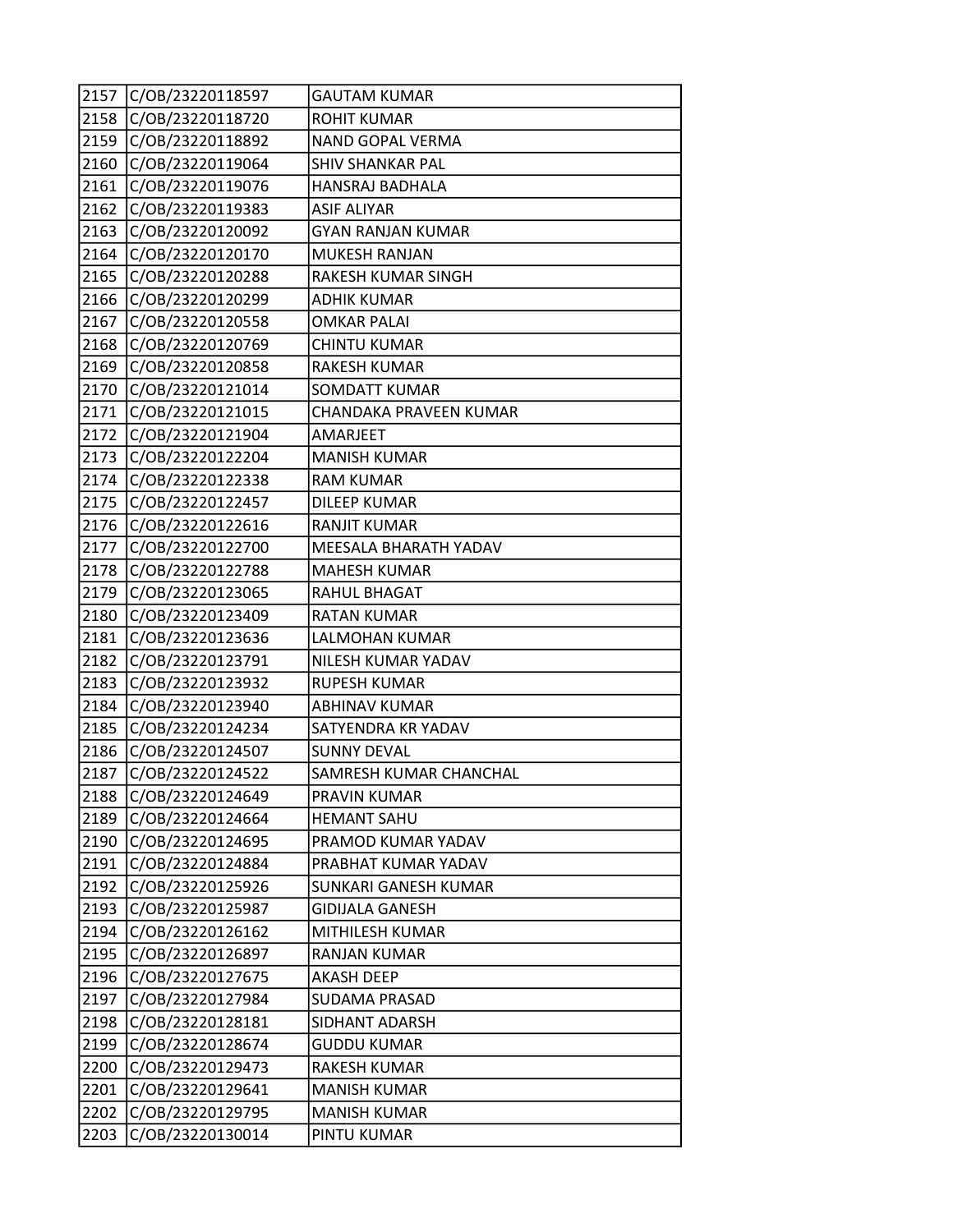| 2204 | C/OB/23220130459 | MITHILESH KUMAR            |
|------|------------------|----------------------------|
| 2205 | C/OB/23220130685 | <b>CHITRANJAN SINGH</b>    |
| 2206 | C/OB/23220131312 | AKHILESH KUMAR             |
| 2207 | C/OB/23220131315 | <b>ALOK KUMAR</b>          |
| 2208 | C/OB/23220131697 | VANA RUSIKESWARARAO        |
| 2209 | C/OB/23220131909 | <b>BISWAJIT SAHU</b>       |
| 2210 | C/OB/23220132035 | <b>IMMANDI SRI HARSHA</b>  |
| 2211 | C/OB/23220132345 | MITHUN PRASAD GUPTA        |
| 2212 | C/OB/23220132692 | <b>BHUVAN BHASKAR</b>      |
| 2213 | C/OB/23220132775 | <b>NITISH KUMAR</b>        |
| 2214 | C/OB/23220132793 | <b>MUKESH KUMAR</b>        |
| 2215 | C/OB/23220132829 | <b>SACHIN KUMAR</b>        |
| 2216 | C/OB/23220133156 | SHASHWAT JAISWAL           |
| 2217 | C/OB/23220133443 | SANTOSH KUMAR SUMAN        |
| 2218 | C/OB/23220133587 | SANTOSH KUMAR              |
| 2219 | C/OB/23220133659 | <b>JITENDRA YADAV</b>      |
| 2220 | C/OB/23220134046 | PIYUSH KUMAR               |
| 2221 | C/OB/23220134515 | <b>ARVIND KUMAR</b>        |
| 2222 | C/OB/23220134799 | <b>JAGARAPU MOHAN</b>      |
| 2223 | C/OB/23220135003 | <b>SURENDRA KUMAR</b>      |
| 2224 | C/OB/23220135401 | KAILASH CHANDRA PADHAN     |
| 2225 | C/OB/23220135942 | <b>GAUTAM SAGAR</b>        |
| 2226 | C/OB/23220136208 | KAMLESH KUMAR SAINI        |
| 2227 | C/OB/23220136230 | <b>BOYEN KUMAR BEHERA</b>  |
| 2228 | C/OB/23220136954 | <b>ASHISH KUMAR</b>        |
| 2229 | C/OB/23220137063 | <b>SURAJ KUMAR</b>         |
| 2230 | C/OB/23220137783 | <b>AMIT KUMAR</b>          |
| 2231 | C/OB/23220137950 | DHANNANA APPALA MOHANA RAO |
| 2232 | C/OB/23220137955 | NARENDRA KUMAR             |
| 2233 | C/OB/23220138183 | <b>VARUN KUMAR</b>         |
| 2234 | C/OB/23220139422 | RAJAT KUMAR CHAURSIYA      |
| 2235 | C/OB/23220139426 | <b>BHRAMARAJ PATEL</b>     |
| 2236 | C/OB/23220139547 | <b>MANOJ KUMAR</b>         |
| 2237 | C/OB/23220139901 | PRINCE KUMAR GUPTA         |
| 2238 | C/OB/23220139989 | <b>HEMANT RAJ</b>          |
| 2239 | C/OB/23220140368 | PRADEEP KUMAR              |
| 2240 | C/OB/23220140625 | LAV KUSH KUMAR VERMA       |
| 2241 | C/OB/23220140889 | <b>GIRISH KUMAR BEHERA</b> |
| 2242 | C/OB/23220140991 | <b>RAHUL KUMAR</b>         |
| 2243 | C/OB/23220141018 | <b>SURAAJ NANDAN</b>       |
| 2244 | C/OB/23220141078 | <b>SUBODH KUMAR</b>        |
| 2245 | C/OB/23220141462 | AMIT KUMAR RATHORE         |
| 2246 | C/OB/23220141649 | SIRIPURAPU ATCHUM NAIDU    |
| 2247 | C/OB/23220141763 | SANJAY KUMAR YADAV         |
| 2248 | C/OB/23220141913 | <b>NITISH KUMAR</b>        |
| 2249 | C/OB/23220142009 | SHIVAM KUSHWAHA            |
| 2250 | C/OB/23220142180 | ABHIMANYU KUMAR            |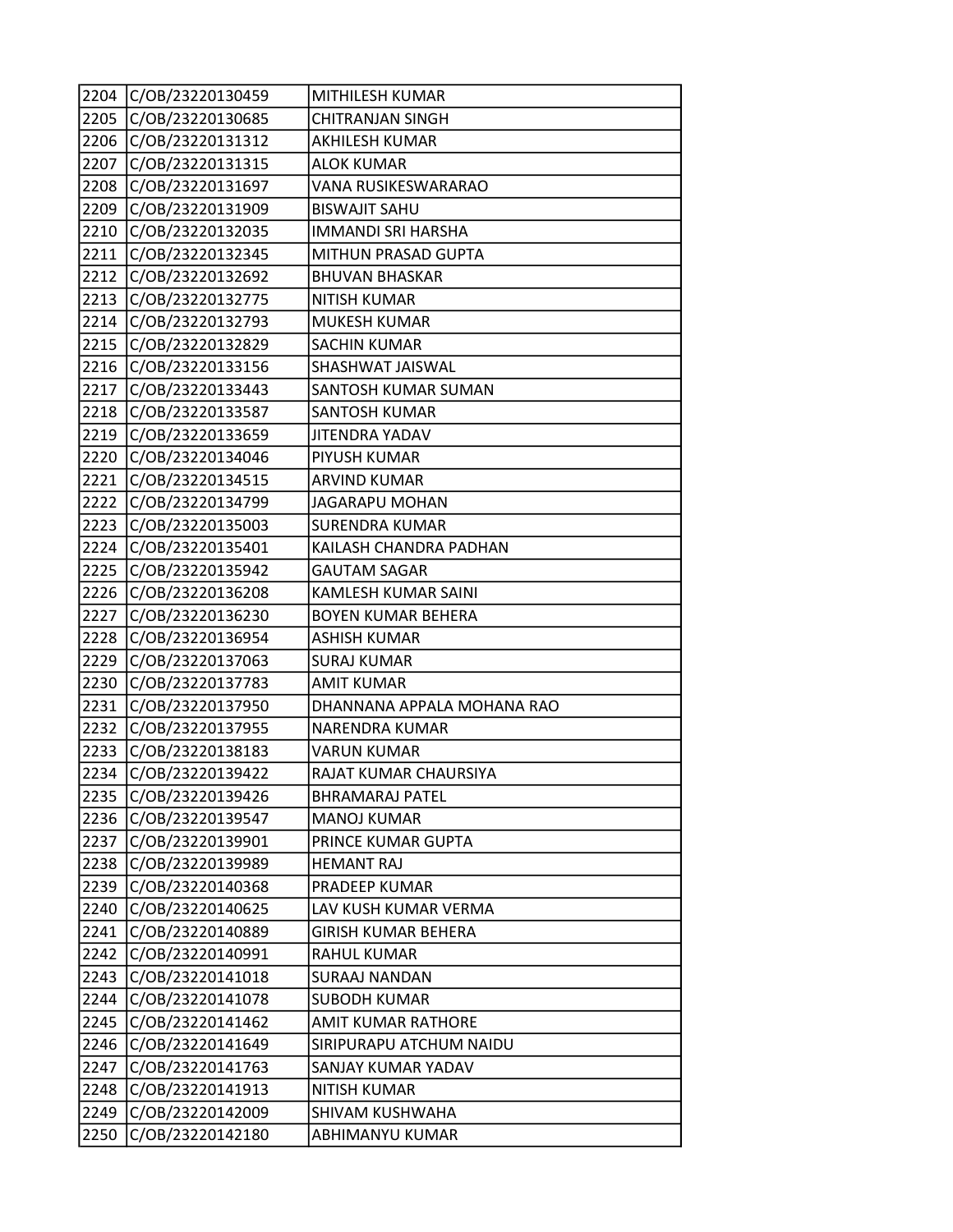| 2251 | C/OB/23220142613 | RASMIRANJAN DAS           |
|------|------------------|---------------------------|
| 2252 | C/OB/23220142687 | RAJKARAN KUMAR            |
| 2253 | C/OB/23220143230 | ROBIN RANJAN KATIYAR      |
| 2254 | C/OB/23220143807 | <b>SACHIN KUMAR</b>       |
| 2255 | C/OB/23220143988 | <b>ABHISHEK KUMAR</b>     |
| 2256 | C/OB/23220144367 | EDIBILLI SANYASINAIDU     |
| 2257 | C/OB/23220144615 | <b>ANKIT KUMAR</b>        |
| 2258 | C/OB/23220145004 | <b>NILESH KUMAR</b>       |
| 2259 | C/OB/23220145737 | <b>RAHUL KUMAR</b>        |
| 2260 | C/OB/23220146241 | <b>VIKASH KUMAR SINGH</b> |
| 2261 | C/OB/23220146461 | <b>GANESH KUMAR</b>       |
| 2262 | C/OB/23220146800 | <b>NIRAJ KUMAR</b>        |
| 2263 | C/OB/23220146973 | ANIL KUMAR MODI           |
| 2264 | C/OB/23220147005 | <b>VISHWAJEET KUMAR</b>   |
| 2265 | C/OB/23220147057 | ANURAG VERMA              |
| 2266 | C/OB/23220147444 | <b>NISHANT KUMAR</b>      |
| 2267 | C/OB/23220148514 | PRAMOD KUMAR              |
| 2268 | C/OB/23220148528 | <b>AADIT RANJAN</b>       |
| 2269 | C/OB/23220148859 | <b>RITIN RAJ</b>          |
| 2270 | C/OB/23220149133 | SATYAM RAJ                |
| 2271 | C/OB/23220149461 | RAVINDRA KUMAR            |
| 2272 | C/OB/23220149703 | SONU SINGH KASHYAP        |
| 2273 | C/OB/23220149847 | GUNTA VASUDEVA RAO        |
| 2274 | C/OB/23220150010 | <b>DASHRATH KUMAR</b>     |
| 2275 | C/OB/23220150237 | <b>SAKET KUMAR</b>        |
| 2276 | C/OB/23220150440 | PRAMOD KUMAR YADAV        |
| 2277 | C/OB/23220150687 | <b>MD SIRAJUDDIN</b>      |
| 2278 | C/OB/23220150883 | <b>ANKIT KUMAR</b>        |
| 2279 | C/OB/23220151701 | <b>SANTOSH KUMAR</b>      |
| 2280 | C/OB/23220151806 | RAJENDRA                  |
| 2281 | C/OB/23220151845 | <b>JITENDRA KUMAR</b>     |
| 2282 | C/OB/23220152065 | JITENDRA KUMAR            |
| 2283 | C/OB/23220152068 | <b>GOUTAM KUMAR</b>       |
| 2284 | C/OB/23220152085 | MADHUKAR KUMAR            |
| 2285 | C/OB/23220152088 | <b>ABHAY KUMAR</b>        |
| 2286 | C/OB/23220152168 | <b>BISWAJIT SAHOO</b>     |
| 2287 | C/OB/23220152587 | SURYAMANI KUMAR           |
| 2288 | C/OB/23220154049 | HARI PRASAD YADAV         |
| 2289 | C/OB/23220154665 | ANKIT SHARMA              |
| 2290 | C/OB/23220154827 | MD SAHIDUL ISLAM          |
| 2291 | C/OB/23220155269 | DEVENDRA KUMAR SAHU       |
| 2292 | C/OB/23220155478 | RAVI KUMAR SONI           |
| 2293 | C/OB/23220156698 | SHIVAM BABU               |
| 2294 | C/OB/23220156876 | RAMANAND KUMAR            |
| 2295 | C/OB/23220157580 | <b>BRAJESH KUMAR</b>      |
| 2296 | C/OB/23220157620 | RAJU KUMAR SINGH          |
| 2297 | C/OB/23220157669 | <b>AMAN SONI</b>          |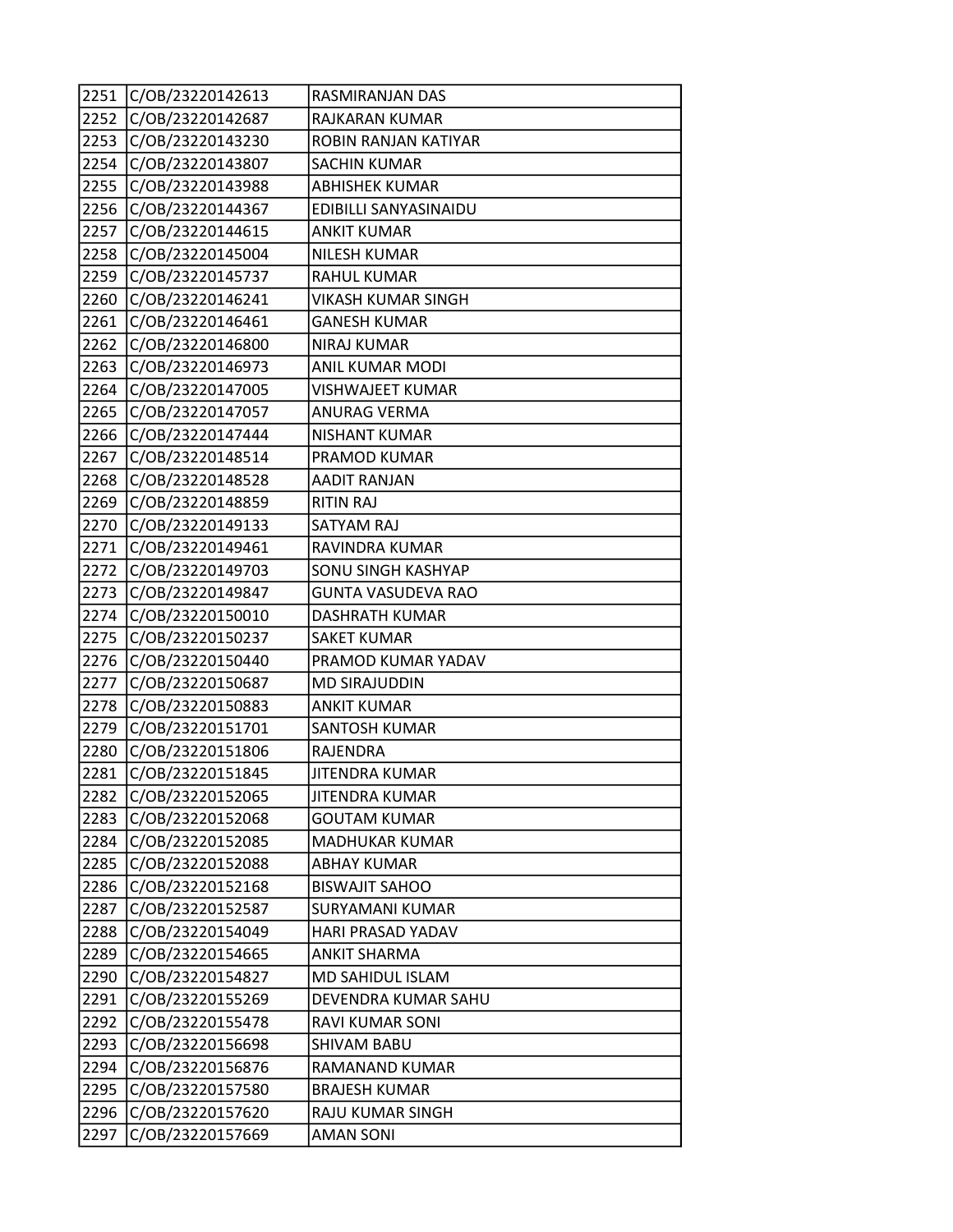| 2298 | C/OB/23220157745 | <b>NIRAJ KUMAR</b>         |
|------|------------------|----------------------------|
| 2299 | C/OB/23220157912 | <b>AMITESH KUMAR GUPTA</b> |
| 2300 | C/OB/23220158421 | RAHUL PRAKASH              |
| 2301 | C/OB/23220158991 | <b>BINOD KUMAR</b>         |
| 2302 | C/OB/23220159581 | <b>GAUTAM KUMAR</b>        |
| 2303 | C/OB/23220159667 | <b>VISHAL KUMAR</b>        |
| 2304 | C/OB/23220159775 | SHAMBHU YADAV              |
| 2305 | C/OB/23220160239 | <b>HEMENDRA KUMAR</b>      |
| 2306 | C/OB/23220160324 | ARUN KUMAR YADAV           |
| 2307 | C/OB/23220160642 | MOHAMMAD SHUAIB KHAN       |
| 2308 | C/OB/23220161035 | <b>AKASH KUMAR</b>         |
| 2309 | C/OB/23220161037 | PALLAW KUMAR               |
| 2310 | C/OB/23220161252 | RAJEEV KUMAR YADAV         |
| 2311 | C/OB/23220161291 | <b>BARUN KUMAR</b>         |
| 2312 | C/OB/23220161555 | SHATRUGHAN KUMAR           |
| 2313 | C/OB/23220161790 | <b>ANKIT VERMA</b>         |
| 2314 | C/OB/23220161908 | <b>ATAL ASMIT ROY</b>      |
| 2315 | C/OB/23220162023 | <b>DEEPAK KUMAR</b>        |
| 2316 | C/OB/23220162337 | SAURAV KUMAR               |
| 2317 | C/OB/23220162714 | <b>BISWARANJAN SAHU</b>    |
| 2318 | C/OB/23220162717 | ALOKA KUMAR SAHU           |
| 2319 | C/OB/23220163214 | AVINASH KUMAR SINHA        |
| 2320 | C/OB/23220163259 | NIRMAL KUMAR SAHU          |
| 2321 | C/OB/23220163304 | DHIRANJAN KUMAR            |
| 2322 | C/OB/23220163388 | <b>HEMANT KUMAR</b>        |
| 2323 | C/OB/23220163965 | SAGAR KUMAR                |
| 2324 | C/OB/23220164305 | DINESH KUMAR SAINI         |
| 2325 | C/OB/23220164533 | MAJID AJAZ ANSARI          |
| 2326 | C/OB/23220165345 | ANUJ KUMAR                 |
| 2327 | C/OB/23220165482 | PANKAJ KUMAR DAS           |
| 2328 | C/OB/23220165653 | UPENDER SAW                |
| 2329 | C/OB/23220166344 | MANOJ KUMAR PRASAD         |
| 2330 | C/OB/23220167161 | <b>AJIT KUMAR</b>          |
| 2331 | C/OB/23220167404 | <b>AVANISH KUMAR</b>       |
| 2332 | C/OB/23220167740 | SIVA BODASINGI             |
| 2333 | C/OB/23220168424 | SHASHI BHUSHAN KUMAR       |
| 2334 | C/OB/23220168495 | RANJEET KUMAR              |
| 2335 | C/OB/23220169008 | ADITYA KUMAR               |
| 2336 | C/OB/23220169036 | RAVEENDRA KUMAR YADAV      |
| 2337 | C/OB/23220169063 | <b>BITTU KUMAR</b>         |
| 2338 | C/OB/23220169684 | AMIT KUMAR                 |
| 2339 | C/OB/23220169819 | VARRI SRINUVASA RAO        |
| 2340 | C/OB/23220169822 | PANKAJ KUMAR               |
| 2341 | C/OB/23220170067 | <b>JAGJEET KUMAR</b>       |
| 2342 | C/OB/23220170507 | RAJESH KUMAR RAUSHAN       |
| 2343 | C/OB/23220171274 | <b>SUSHIL KUMAR</b>        |
| 2344 | C/OB/23220171301 | PRAHALAD KUMAR             |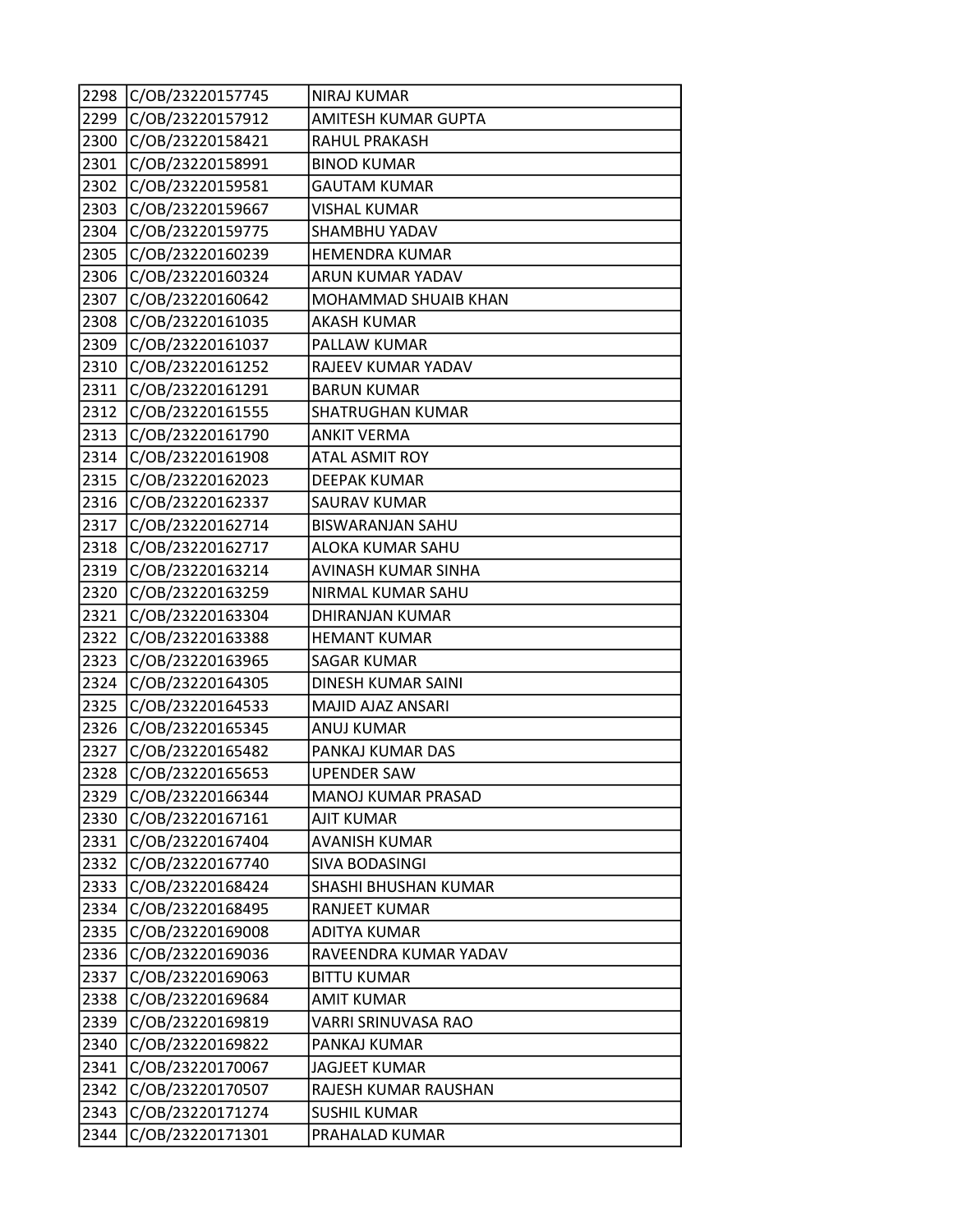| 2345 | C/OB/23220171316 | SANDEEP KUMAR RAWANI      |
|------|------------------|---------------------------|
| 2346 | C/OB/23220171643 | <b>AMIT KUMAR</b>         |
| 2347 | C/OB/23220171823 | <b>ASHISH KUMAR</b>       |
| 2348 | C/OB/23220172357 | MD MOHTASHAM ANSARI       |
| 2349 | C/OB/23220172670 | SHAMBHU KUMAR             |
| 2350 | C/OB/23220172790 | <b>DEEPAK PRASAD</b>      |
| 2351 | C/OB/23220173225 | TRIPURARI LAL SONI        |
| 2352 | C/OB/23220173391 | <b>NIKHIL KUMAR</b>       |
| 2353 | C/OB/23220173560 | PRAMOD KUMAR              |
| 2354 | C/OB/23220173884 | <b>DILKHUSH KUMAR</b>     |
| 2355 | C/OB/23220174166 | <b>BIPIN GOPE</b>         |
| 2356 | C/OB/23220174352 | <b>SHINI MOHANTY</b>      |
| 2357 | C/OB/23220174388 | DHANRAJ KUMAR             |
| 2358 | C/OB/23220174475 | RAJ RAUSHAN KUMAR         |
| 2359 | C/OB/23220175178 | <b>VIKAS KUMAR</b>        |
| 2360 | C/OB/23220175347 | <b>KANHAIYA KUMAR</b>     |
| 2361 | C/OB/23220175557 | DHARMENDRA SINGH GURJAR   |
| 2362 | C/OB/23220176046 | ASHIF IQBAL ANSARI        |
| 2363 | C/OB/23220176112 | RISHAV KUMAR              |
| 2364 | C/OB/23220176174 | <b>BIKASH KUMAR YADAV</b> |
| 2365 | C/OB/23220176376 | <b>SANDIP PAL</b>         |
| 2366 | C/OB/23220176829 | <b>SUMIT KUMAR</b>        |
| 2367 | C/OB/23220177157 | <b>NAVEEN KUMAR</b>       |
| 2368 | C/OB/23220177218 | <b>VISHWAJEET KUMAR</b>   |
| 2369 | C/OB/23220178205 | <b>AQUIB JAWED</b>        |
| 2370 | C/OB/23220178259 | <b>SANKET KUMAR</b>       |
| 2371 | C/OB/23220178272 | SAHIL KUMAR SINGH         |
| 2372 | C/OB/23220178386 | <b>ARJUN KUMAR</b>        |
| 2373 | C/OB/23220179543 | <b>GANESH KUMAR</b>       |
| 2374 | C/OB/23220179828 | KAMLESH YADAV             |
| 2375 | C/OB/23220179850 | <b>VIDYANAND KUMAR</b>    |
| 2376 | C/OB/23220180035 | <b>RAVI RAJ</b>           |
| 2377 | C/OB/23220180296 | NITESH KUMAR              |
| 2378 | C/OB/23220180330 | <b>SUBODH KUMAR</b>       |
| 2379 | C/OB/23220181261 | <b>AMIT KUMAR</b>         |
| 2380 | C/OB/23220181941 | <b>DEEPESH KUMAR</b>      |
| 2381 | C/OB/23220182278 | <b>BABLU KUMAR</b>        |
| 2382 | C/OB/23220182342 | MD SAFI ULLA              |
| 2383 | C/OB/23220182562 | <b>KAFIL AZHAR</b>        |
| 2384 | C/OB/23220182640 | PRAVEEN KUMAR             |
| 2385 | C/OB/23220182837 | <b>KARAN KUMAR SAW</b>    |
| 2386 | C/OB/23220182981 | RAUSHAN KUMAR             |
| 2387 | C/OB/23220183045 | MUNNA KUMAR               |
| 2388 | C/OB/23220183315 | RISHIKESH ABINASHI        |
| 2389 | C/OB/23220183606 | <b>ABHISHEK KUMAR</b>     |
| 2390 | C/OB/23220184052 | RAHUL KUMAR               |
| 2391 | C/OB/23220184324 | <b>LALIT KUMAR</b>        |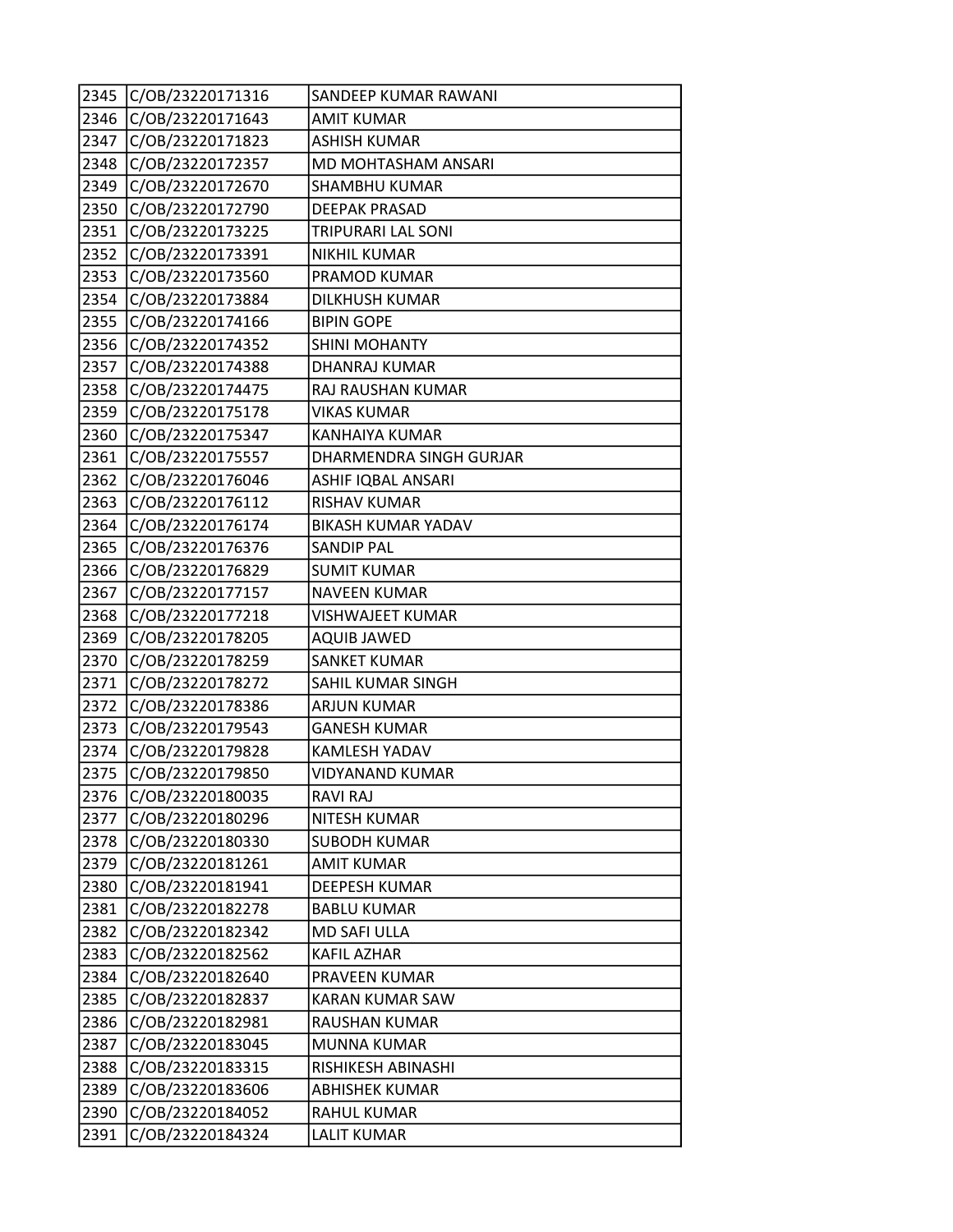| 2392 | C/OB/23220184651 | NISHANT KUMAR             |
|------|------------------|---------------------------|
| 2393 | C/OB/23220184868 | PINNINTI HARIKRISHNA      |
| 2394 | C/OB/23220185089 | <b>SURAJ KUMAR</b>        |
| 2395 | C/OB/23220186412 | PANKAJ KUMAR              |
| 2396 | C/OB/23220186430 | <b>TAPAS BANGAL</b>       |
| 2397 | C/OB/23220186574 | <b>AMIT RAJ</b>           |
| 2398 | C/OB/23220186906 | SATYANARAYAN KUMAR SHARMA |
| 2399 | C/OB/23220186931 | <b>MUKESH KUMAR</b>       |
| 2400 | C/OB/23220187222 | KAILASH CHANDRA SAHU      |
| 2401 | C/OB/23220187321 | <b>VIKASH KUMAR</b>       |
| 2402 | C/OB/23220187357 | <b>SUNNY RAJPOOT</b>      |
| 2403 | C/OB/23220187498 | <b>SUNEEL</b>             |
| 2404 | C/OB/23220187572 | <b>ASHARPHEE KUMAR</b>    |
| 2405 | C/OB/23220187949 | JITENDRA KUMAR JIGYASU    |
| 2406 | C/OB/23220188921 | <b>SURAJ KUMAR</b>        |
| 2407 | C/OB/23220189559 | PANKAJ KUMAR              |
| 2408 | C/OB/23220189781 | <b>GOLAGANA SANTOSH</b>   |
| 2409 | C/OB/23220189843 | <b>ABHINAY KUMAR</b>      |
| 2410 | C/OB/23220189858 | RAKESH PRADHAN            |
| 2411 | C/OB/23220189952 | SATISH KUMAR              |
| 2412 | C/OB/23220190173 | <b>SONU KUMAR</b>         |
| 2413 | C/OB/23220190753 | <b>RAJVIR KUMAR</b>       |
| 2414 | C/OB/23220190838 | <b>SURAJ KUMAR</b>        |
| 2415 | C/OB/23220191280 | <b>NILESH KUMAR</b>       |
| 2416 | C/OB/23220191681 | RONGALI SUDHEER KUMAR     |
| 2417 | C/OB/23220191906 | <b>LOKESH KUMAR</b>       |
| 2418 | C/OB/23220192020 | RAUSHAN KUMAR             |
| 2419 | C/OB/23220192295 | VANA SIMHACHALAM          |
| 2420 | C/OB/23220192754 | SONU KUMAR BARNWAL        |
| 2421 | C/OB/23220192804 | <b>ANGESH KUMAR</b>       |
| 2422 | C/OB/23220192969 | <b>CHANDAN KUMAR</b>      |
| 2423 | C/OB/23220193377 | <b>ABHAY ANAND</b>        |
| 2424 | C/OB/23220193706 | <b>MANOHAR KUMAR</b>      |
| 2425 | C/OB/23220193890 | <b>KONCHADA SURESH</b>    |
| 2426 | C/OB/23220193953 | SAKET KUMAR SINHA         |
| 2427 | C/OB/23220194120 | <b>CHANDAN KUMAR</b>      |
| 2428 | C/OB/23220194349 | SUMIT KUMAR SUMAN         |
| 2429 | C/OB/23220194605 | <b>MOHIT KUMAR</b>        |
| 2430 | C/OB/23220194933 | <b>MAHENDRA KUMAR</b>     |
| 2431 | C/OB/23220195240 | SANDEEP YADAV             |
| 2432 | C/OB/23220195265 | <b>RAVI KUMAR</b>         |
| 2433 | C/OB/23220195419 | <b>BABLOO NAYAR</b>       |
| 2434 | C/OB/23220195597 | PYDINAIDU GULIVINDALA     |
| 2435 | C/OB/23220195727 | <b>BIPIN KUMAR YADAV</b>  |
| 2436 | C/OB/23220195755 | <b>SHASHANK PATEL</b>     |
| 2437 | C/OB/23220196330 | SACHIN SANU               |
| 2438 | C/OB/23220196367 | SANJAY PAL                |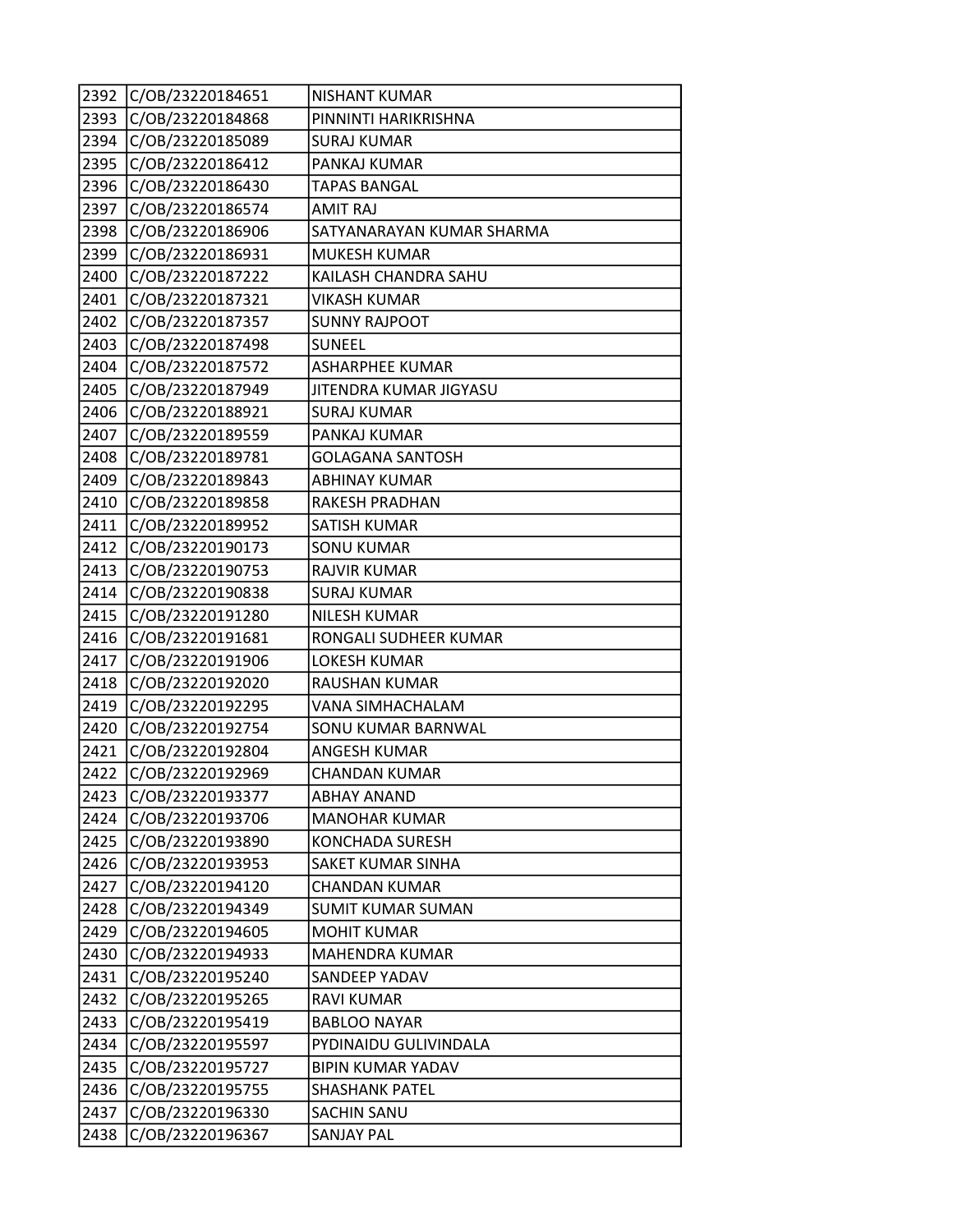| 2439 | C/OB/23220196523 | <b>AMAN RAJ</b>          |
|------|------------------|--------------------------|
| 2440 | C/OB/23220197217 | <b>SAMIRAN GHOSH</b>     |
| 2441 | C/OB/23220197368 | <b>SUNNY KUMAR</b>       |
| 2442 | C/OB/23220197630 | <b>AJEET KUMAR</b>       |
| 2443 | C/OB/23220198157 | JAY PARKASH SAHU         |
| 2444 | C/OB/23220198960 | <b>ANKIT SINGH</b>       |
| 2445 | C/OB/23220199035 | <b>GAURAV KUMAR</b>      |
| 2446 | C/OB/23220199042 | <b>RITIK RAJ</b>         |
| 2447 | C/OB/23220199187 | RISHIKESH RANJAN         |
| 2448 | C/OB/23220200781 | <b>SWARAJ PRAMANIK</b>   |
| 2449 | C/OB/23220200848 | <b>SHUBHAM KUMAR</b>     |
| 2450 | C/OB/23220200857 | <b>TINKU KUMAR</b>       |
| 2451 | C/OB/23220200903 | SHASHI BHUSHAN KUMAR     |
| 2452 | C/OB/23220201242 | <b>NITESH KUMAR</b>      |
| 2453 | C/OB/23220201384 | <b>MANOJ KUMAR</b>       |
| 2454 | C/OB/23220201515 | <b>SURAJ KUMAR</b>       |
| 2455 | C/OB/23220201523 | <b>UDDESHYA PATEL</b>    |
| 2456 | C/OB/23220201934 | <b>SHIVAKANT KAUSHAL</b> |
| 2457 | C/OB/23220202062 | <b>AMIT KUMAR</b>        |
| 2458 | C/OB/23220202066 | <b>RAHUL KUMAR</b>       |
| 2459 | C/OB/23220202076 | <b>AMARDIP KUMAR</b>     |
| 2460 | C/OB/23220202518 | PRINCE KUMAR SAH         |
| 2461 | C/OB/23220203066 | <b>DHIRENDRA KUMAR</b>   |
| 2462 | C/OB/23220203440 | <b>GAUTAM KUMAR</b>      |
| 2463 | C/OB/23220203632 | <b>HRUSHIKESH SAHOO</b>  |
| 2464 | C/OB/23220203723 | <b>AMARJEET KUMAR</b>    |
| 2465 | C/OB/23220203870 | <b>ROUSHAN RAJ</b>       |
| 2466 | C/OB/23220204645 | <b>ABHISHEK KUMAR</b>    |
| 2467 | C/OB/23220205309 | <b>SANDIP GHOSH</b>      |
| 2468 | C/OB/23220205678 | ROHIT KUMAR MODI         |
| 2469 | C/OB/23220205852 | <b>TAPAS KUMAR DEY</b>   |
| 2470 | C/OB/23220206374 | <b>ANTONY SAVIO CJ</b>   |
| 2471 | C/OB/23220206471 | SONU                     |
| 2472 | C/OB/23220206554 | KADALI BHARAT KUMAR      |
| 2473 | C/OB/23220206656 | <b>VIKASH KUMAR</b>      |
| 2474 | C/OB/23220206774 | <b>VIVEK KUMAR GUPTA</b> |
| 2475 | C/OB/23220206885 | PAWAN KUMAR YADAV        |
| 2476 | C/OB/23220207454 | YOGENDRA KUMAR           |
| 2477 | C/OB/23220207461 | CHANDAN KUMAR MANDAL     |
| 2478 | C/OB/23220207540 | RAJU                     |
| 2479 | C/OB/23220207884 | RAKESH RANJAN            |
| 2480 | C/OB/23220207950 | SANJEET KUMAR SINGH      |
| 2481 | C/OB/23220208216 | <b>KAMAL SINGH</b>       |
| 2482 | C/OB/23220208542 | <b>SUMAN RAJ</b>         |
| 2483 | C/OB/23220208777 | SANGEET KUMAR SANGAM     |
| 2484 | C/OB/23220209029 | GEDELA LEELA PRASAD      |
| 2485 | C/OB/23220209614 | PRIYANSHU SHEKHAR        |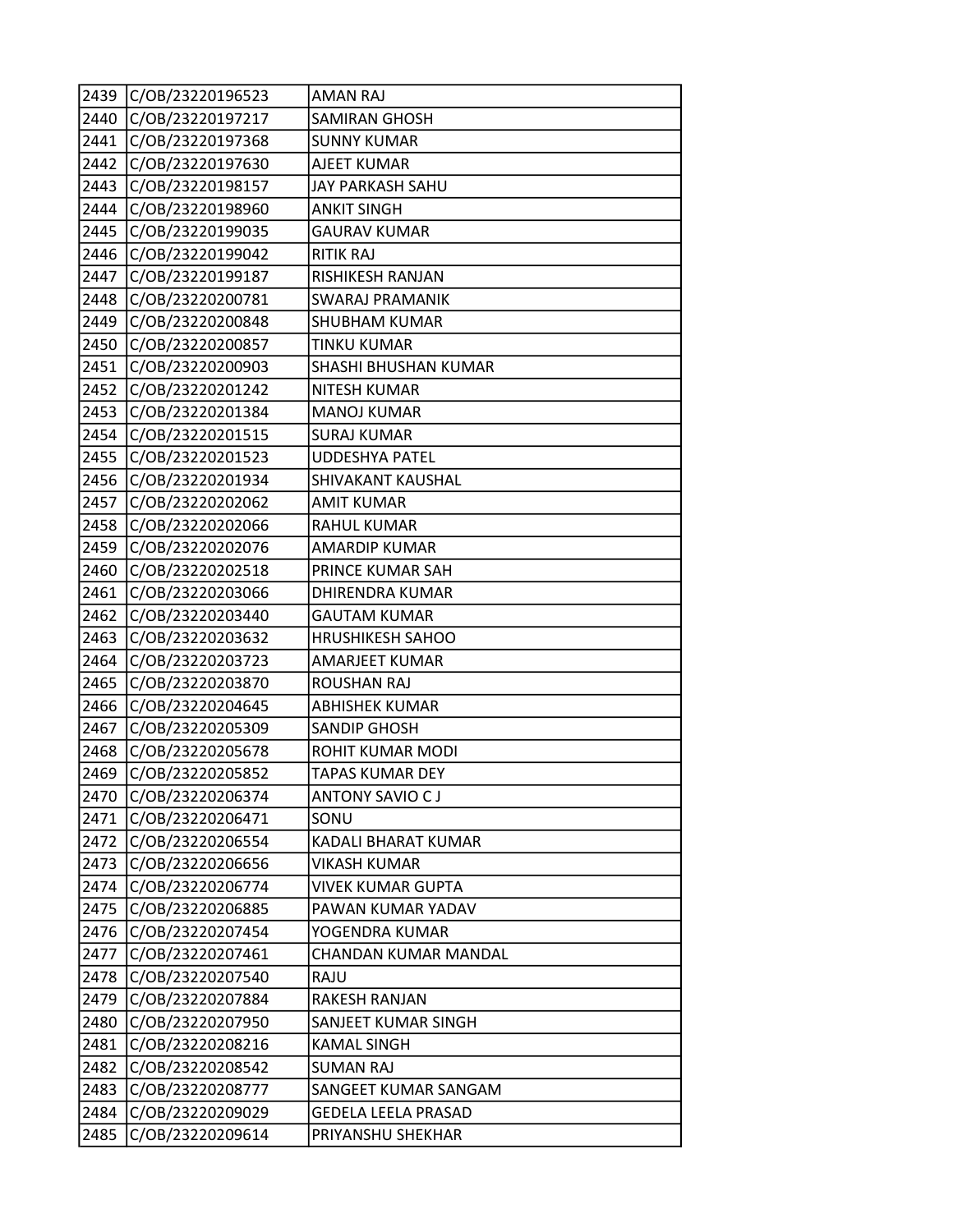| 2486 | C/OB/23220209765 | <b>NILESH KUMAR</b>       |
|------|------------------|---------------------------|
| 2487 | C/OB/23220209849 | <b>BHASKAR KUMAR</b>      |
| 2488 | C/OB/23220209920 | <b>RAHUL KUMAR</b>        |
| 2489 | C/OB/23220209948 | <b>GUNJAN GAURAV</b>      |
| 2490 | C/OB/23220210198 | PARAMJEET KUMAR           |
| 2491 | C/OB/23220211308 | RAJNEESH KUMAR            |
| 2492 | C/OB/23220211356 | SANGEET PAL               |
| 2493 | C/OB/23220211838 | <b>SANDEEP KUMAR</b>      |
| 2494 | C/OB/23220211903 | <b>AKSHAY KUMAR GUPTA</b> |
| 2495 | C/OB/23220212227 | <b>KAUSHAL KISHORE</b>    |
| 2496 | C/OB/23220212309 | <b>ASHISH KUMAR</b>       |
| 2497 | C/OB/23220212382 | RAJESH CHOUDHARY          |
| 2498 | C/OB/23220212671 | SATISH KUMAR              |
| 2499 | C/OB/23220212957 | <b>ABHISHEK K R</b>       |
| 2500 | C/OB/23220213392 | <b>MANISH KUMAR SINGH</b> |
| 2501 | C/OB/23220213417 | ACHYUTANAND               |
| 2502 | C/OB/23220213819 | <b>ROHIT KUMAR</b>        |
| 2503 | C/OB/23220213885 | <b>AMIT KUMAR</b>         |
| 2504 | C/OB/23220214129 | <b>VIKAS KUMAR</b>        |
| 2505 | C/OB/23220214436 | TRILOKI NATH              |
| 2506 | C/OB/23220214679 | AMRESH KUMAR SINGH        |
| 2507 | C/OB/23220214775 | <b>CHAPPA VENKATESH</b>   |
| 2508 | C/OB/23220215186 | NOWGATLA SRINU            |
| 2509 | C/OB/23220215431 | SAMIR KUMAR SAHU          |
| 2510 | C/OB/23220215646 | SHUBHAM KUMRAWAT          |
| 2511 | C/OB/23220216495 | <b>RATAN KUMAR</b>        |
| 2512 | C/OB/23220216881 | <b>ALOK KUMAR</b>         |
| 2513 | C/OB/23220217228 | SANAGALA RAMINAIDU        |
| 2514 | C/OB/23220217268 | SUBHASH KUMAR BURNWAL     |
| 2515 | C/OB/23220217439 | <b>RANDHIR KUMAR</b>      |
| 2516 | C/OB/23220217484 | YOGENDRA KUMAR YADAV      |
| 2517 | C/OB/23220217733 | <b>SHANI RAJPUT</b>       |
| 2518 | C/OB/23220218777 | ANAND SHANKAR KUMAR       |
| 2519 | C/OB/23220219500 | AJIT KUMAR SINGH          |
| 2520 | C/OB/23220219716 | NIRANJAN KUMAR SAHANI     |
| 2521 | C/OB/23220219887 | <b>AVISHEK KUMAR</b>      |
| 2522 | C/OB/23220220230 | RAJEEV RANJAN             |
| 2523 | C/OB/23220220326 | SANDEEP KUMAR             |
| 2524 | C/OB/23220220365 | <b>RUPESH NAYAN</b>       |
| 2525 | C/OB/23220220603 | RAJ RAUSHAN               |
| 2526 | C/OB/23220220633 | PRABHAKAR KASHYAP         |
| 2527 | C/OB/23220221052 | MITHUN KUMAR RAWANI       |
| 2528 | C/OB/23220221198 | PALLA VANI PRATAP         |
| 2529 | C/OB/23220221737 | RAKESH KUMAR              |
| 2530 | C/OB/23220222272 | <b>BISHAL KUMAR SINGH</b> |
| 2531 | C/OB/23220222503 | <b>VIVEK KUMAR</b>        |
| 2532 | C/OB/23220222861 | <b>NITISH KUMAR</b>       |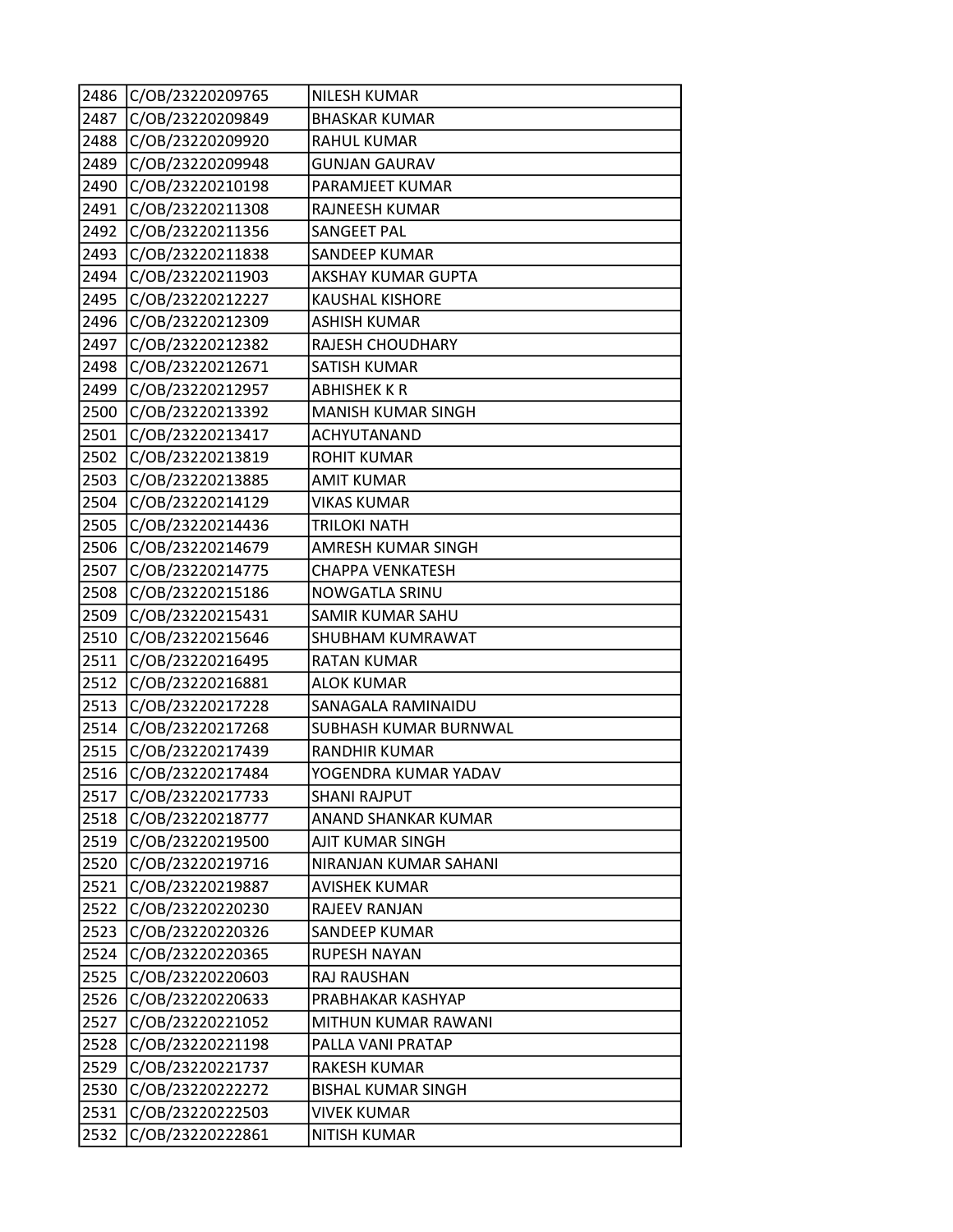| 2533 | C/OB/23220223510 | SAROJ KUMAR JENA                |
|------|------------------|---------------------------------|
| 2534 | C/OB/23220223519 | MITHILESH KUMAR                 |
| 2535 | C/OB/23220223795 | DEVENDRA KUMAR                  |
| 2536 | C/OB/23220223912 | RANJAN KUMAR RAJ                |
| 2537 | C/OB/23220224131 | <b>AZHAR ALI</b>                |
| 2538 | C/OB/23220224137 | <b>SURESH KUMAR</b>             |
| 2539 | C/OB/23220224260 | <b>DHARMJEET KUMAR</b>          |
| 2540 | C/OB/23220224531 | AMRENDRA KUMAR                  |
| 2541 | C/OB/23220224881 | <b>SMARAJIT MODAK</b>           |
| 2542 | C/OB/23220225017 | <b>MANEESH KUMAR PANDIT</b>     |
| 2543 | C/OB/23220225161 | <b>SUDHIR DEBNATH</b>           |
| 2544 | C/OB/23220225196 | <b>SUNNY KUMAR GUPTA</b>        |
| 2545 | C/OB/23220225529 | SUBHASH KUMAR VERMA             |
| 2546 | C/OB/23220225911 | <b>BHAVESH KUMAR</b>            |
| 2547 | C/OB/23220225963 | <b>MAYARAM GURJAR</b>           |
| 2548 | C/OB/23220226732 | RAHUL KUMAR GUPTA               |
| 2549 | C/OB/23220227232 | PRASHENJIT KUMAR                |
| 2550 | C/OB/23220227330 | <b>KAWARPAL SINGH</b>           |
| 2551 | C/OB/23220227543 | RAJESH KUMAR MAHATO             |
| 2552 | C/OB/23220228042 | <b>SOHAN LAL</b>                |
| 2553 | C/OB/23220228381 | <b>VEERMANI BHUSHAN</b>         |
| 2554 | C/OB/23220228474 | <b>VIKASH KUMAR</b>             |
| 2555 | C/OB/23220228759 | <b>MANTOSH KUMAR</b>            |
| 2556 | C/OB/23220229186 | <b>BUDDHA NAVEEN KUMAR</b>      |
| 2557 | C/OB/23220229524 | <b>VIVEK KUMAR</b>              |
| 2558 | C/OB/23220229627 | <b>NAVNIT KUMAR</b>             |
| 2559 | C/OB/23220229839 | <b>KUNA BARIK</b>               |
| 2560 | C/OB/23220230023 | PARDEEP KUMAR                   |
| 2561 | C/OB/23220230191 | <b>ASHOK KUMAR</b>              |
| 2562 | C/OB/23220230584 | PRASHANT KUMAR                  |
| 2563 | C/OB/23220230627 | <b>UDAY KUMAR BHANU</b>         |
| 2564 | C/OB/23220230937 | RAMESH MITHARWAL                |
| 2565 | C/OB/23220231332 | AJIT KUMAR                      |
| 2566 | C/OB/23220231746 | RAMAKANT KUMAR                  |
| 2567 | C/OB/23220232468 | VIJAY KUMAR MEHTA               |
| 2568 | C/OB/23220233653 | <b>RAJAN SAH</b>                |
| 2569 | C/OB/23220234437 | SANJEEV KUMAR                   |
| 2570 | C/OB/23220234711 | ANUJ KUMAR                      |
| 2571 | C/OB/23220236221 | <b>SONAM KUMAR RAY</b>          |
| 2572 | C/OB/23220236293 | RAUSHAN KUMAR                   |
| 2573 | C/OB/23220236988 | <b>BABLU KUMAR</b>              |
| 2574 | C/OB/23220237585 | SHAILESH KUMAR YADAV            |
| 2575 | C/OB/23220237838 | YEGIREDDY CHAKRADHAR            |
| 2576 | C/OB/23220237926 | PRATAP KUMAR SAHOO              |
| 2577 | C/OB/23220237984 | <b>ASHISH SWAMI</b>             |
| 2578 | C/OB/23220238065 | <b>VICKY KUMAR CHANDRABANSI</b> |
| 2579 | C/OB/23220238103 | <b>ABHAY CHAURASIYA</b>         |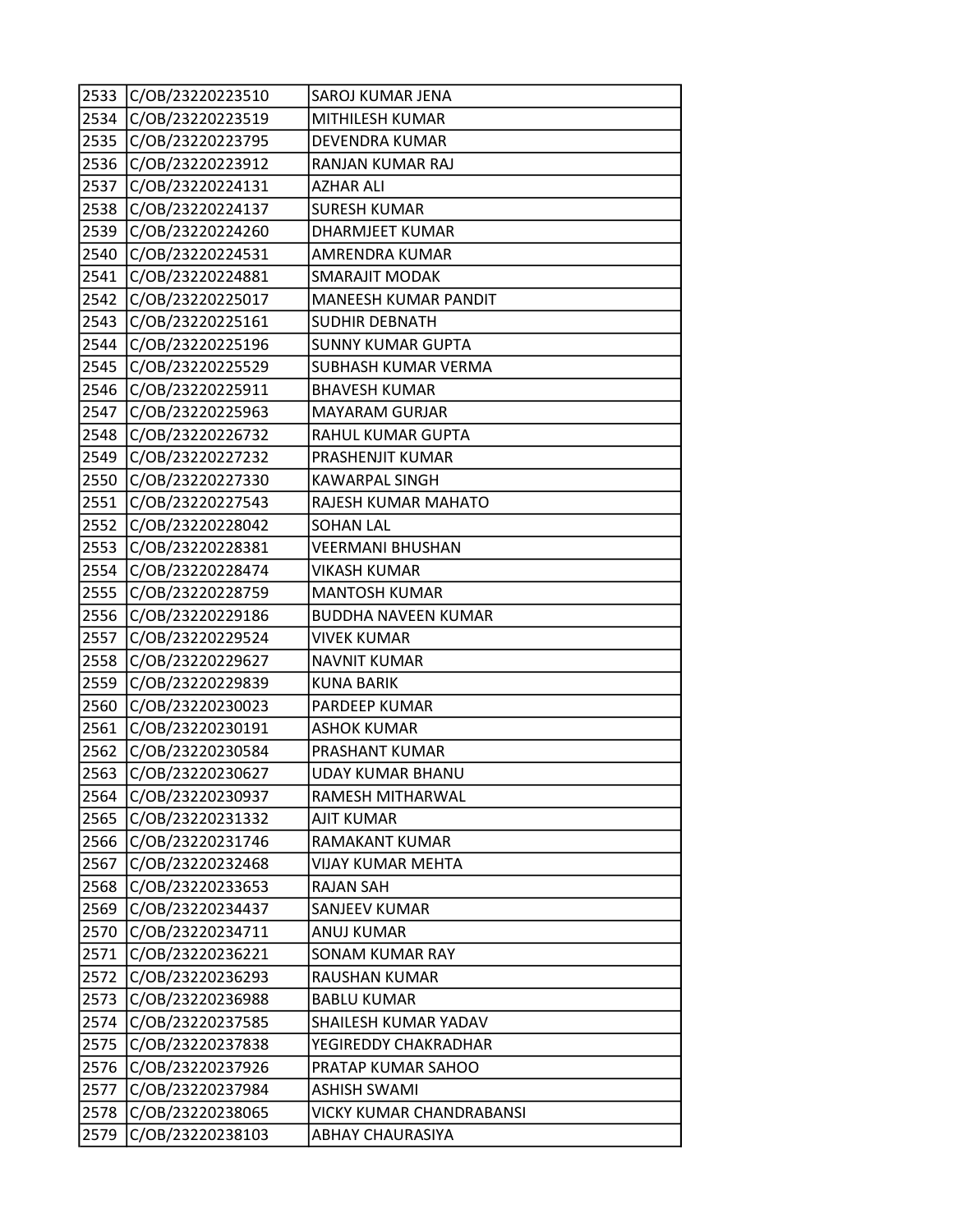| 2580 | C/OB/23220238259 | <b>SUDHEER KUMAR</b>   |
|------|------------------|------------------------|
| 2581 | C/OB/23220238437 | MANTU KUMAR MANJHI     |
| 2582 | C/OB/23220239530 | <b>JAYANTA MONDAL</b>  |
| 2583 | C/OB/23220239598 | KUSHAGRA KUSHWAHA      |
| 2584 | C/OB/23220239740 | PARVINDAR SINGH        |
| 2585 | C/OB/23220240102 | <b>ROHIT KUMAR</b>     |
| 2586 | C/OB/23220240341 | <b>RAMESH THAKUR</b>   |
| 2587 | C/OB/23220240555 | <b>ROHIT KUMAR</b>     |
| 2588 | C/OB/23220240762 | <b>SOURAV DEY</b>      |
| 2589 | C/OB/23220240849 | SHASHI KANT KUMAR      |
| 2590 | C/OB/23220240909 | SHAILENDRA KUMAR       |
| 2591 | C/OB/23220241478 | <b>NITISH KUMAR</b>    |
| 2592 | C/OB/23220241569 | OMPRKASH KUMAR         |
| 2593 | C/OB/23220241988 | <b>AJIT KUMAR</b>      |
| 2594 | C/OB/23220243292 | <b>MOHIT YADAV</b>     |
| 2595 | C/OB/23220243335 | <b>AKSHAY KUMAR</b>    |
| 2596 | C/OB/23220243670 | <b>CHANDAN KUMAR</b>   |
| 2597 | C/OB/23220244454 | <b>NIRAJ KUMAR</b>     |
| 2598 | C/OB/23220245323 | NIRAJAN KUMAR SINGH    |
| 2599 | C/OB/23220245602 | <b>CHANDAN KUMAR</b>   |
| 2600 | C/OB/23220245833 | <b>MD SHAHROZE</b>     |
| 2601 | C/OB/23220245992 | DUDEKULA MOULALI       |
| 2602 | C/OB/23220246344 | <b>VIMAL KUMAR</b>     |
| 2603 | C/OB/23220246506 | <b>INDRA KUMAR</b>     |
| 2604 | C/OB/23220247225 | <b>RAVISH KUMAR</b>    |
| 2605 | C/OB/23220247694 | PANKAJ KUMAR           |
| 2606 | C/OB/23220248463 | <b>SUMIT KUMAR</b>     |
| 2607 | C/OB/23220248687 | PRINCE KUMAR           |
| 2608 | C/OB/23220248819 | AKSHAY KUMAR YADAV     |
| 2609 | C/OB/23220249108 | <b>MANISH KUMAR</b>    |
| 2610 | C/OB/23220249544 | <b>OMPRAKASH MAHTO</b> |
| 2611 | C/OB/23220249573 | NEERAJ KUMAR SINGH     |
| 2612 | C/OB/23220249871 | <b>HARI OM KUMAR</b>   |
| 2613 | C/OB/23220249893 | RAJEEV RANJAN KUMAR    |
| 2614 | C/OB/23220250455 | <b>JAIKISHOR KUMAR</b> |
| 2615 | C/OB/23220250567 | <b>NANDAN KUMAR</b>    |
| 2616 | C/OB/23220250730 | <b>SUMANT SEN</b>      |
| 2617 | C/OB/23220251060 | RAHUL RAJ              |
| 2618 | C/OB/23220251143 | ABHIMANYU KUMAR        |
| 2619 | C/OB/23220251332 | <b>DEV KUMAR</b>       |
| 2620 | C/OB/23220251635 | <b>RAHUL KUMAR</b>     |
| 2621 | C/OB/23220251969 | SADDAM HUSSAIN         |
| 2622 | C/OB/23220252176 | RAHUL KUMAR            |
| 2623 | C/OB/23220252656 | <b>MANISH KUMAR</b>    |
| 2624 | C/OB/23220252786 | <b>MANISH KUMAR</b>    |
| 2625 | C/OB/23220252919 | MUKESH KUMAR SAHU      |
| 2626 | C/OB/23220253201 | VISHAL KUMAR YADAV     |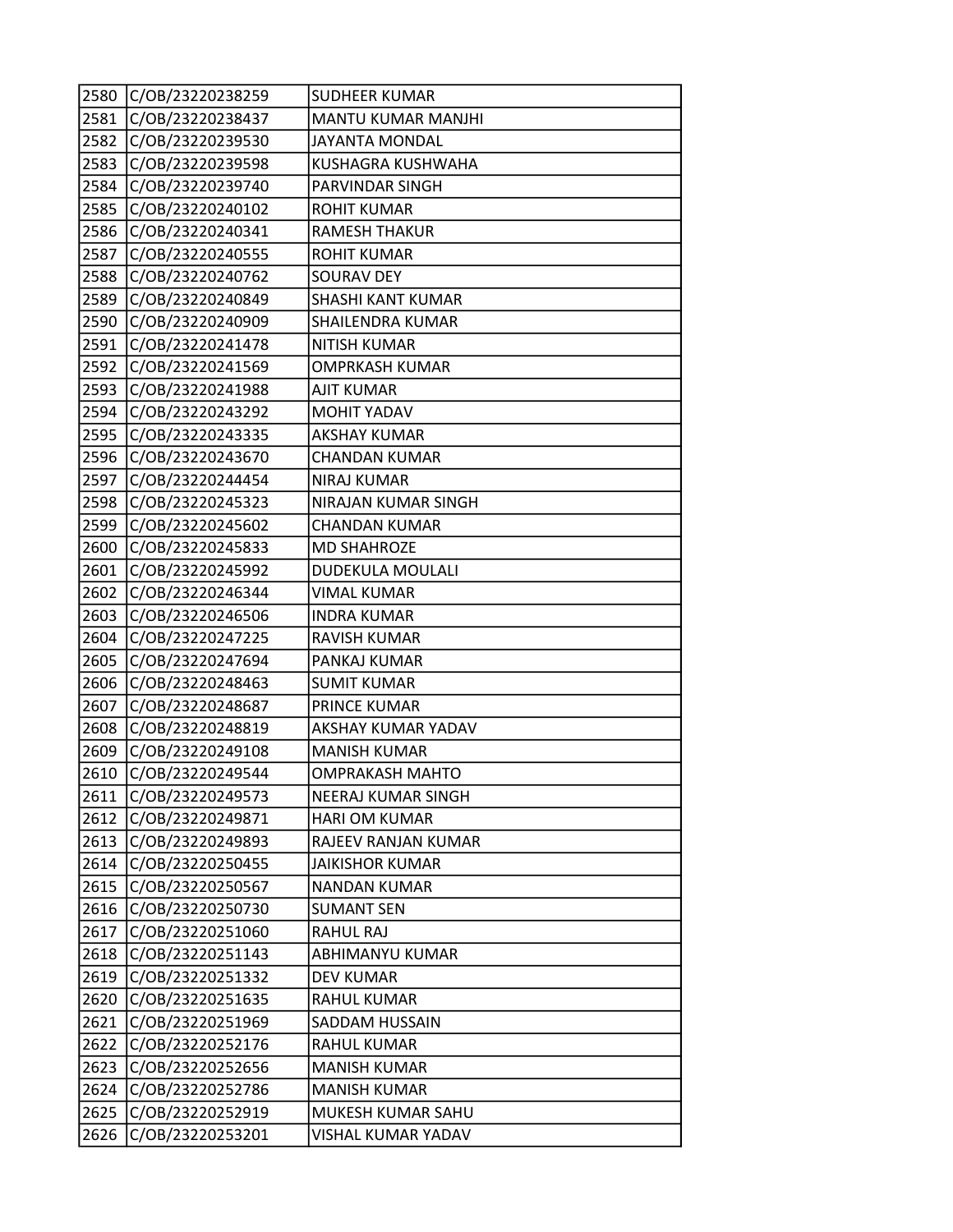| 2627 | C/OB/23220253298 | DINESH KUMAR KUSHWAHA      |
|------|------------------|----------------------------|
| 2628 | C/OB/23220253337 | DHARMENDRA KUMAR           |
| 2629 | C/OB/23220253551 | <b>BHUSHAN KUMAR GUPTA</b> |
| 2630 | C/OB/23220253623 | <b>AMIT RANJAN</b>         |
| 2631 | C/OB/23220253720 | <b>NITISH KUMAR</b>        |
| 2632 | C/OB/23220253808 | <b>ZEESHAN ALI</b>         |
| 2633 | C/OB/23220254014 | <b>BALRAM</b>              |
| 2634 | C/OB/23220254291 | YERRA DHARMA RAO           |
| 2635 | C/OB/23220255126 | SHUBHAM KUMAR SAH          |
| 2636 | C/OB/23220255286 | <b>SUMIT KUMAR THAKUR</b>  |
| 2637 | C/OB/23220255954 | <b>SANDIP BISWAS</b>       |
| 2638 | C/OB/23220256053 | RAM PUKAR KUMAR            |
| 2639 | C/OB/23220256110 | PRAKASH KUMAR              |
| 2640 | C/OB/23220256683 | <b>SHUBHAM KUMAR</b>       |
| 2641 | C/OB/23220256867 | <b>RAVI KUMAR</b>          |
| 2642 | C/OB/23220257082 | <b>RANJAN KUMAR</b>        |
| 2643 | C/OB/23220257238 | <b>HEMANT GADTIA</b>       |
| 2644 | C/OB/23220257313 | <b>FARMAN AHAMD</b>        |
| 2645 | C/OB/23220257593 | PAPPU KUMAR                |
| 2646 | C/OB/23220257729 | <b>NAVEEN KUMAR</b>        |
| 2647 | C/OB/23220257899 | SHASHI KANT CHAUHAN        |
| 2648 | C/OB/23220258187 | <b>CHHOTU KUMAR</b>        |
| 2649 | C/OB/23220258523 | <b>SHISHU PAL</b>          |
| 2650 | C/OB/23220258768 | <b>UTTAM KUMAR</b>         |
| 2651 | C/OB/23220259005 | <b>SUMIT BIJARNIYA</b>     |
| 2652 | C/OB/23220259180 | PRABHASH KUMAR SINGH       |
| 2653 | C/OB/23220259207 | PIUSH KUMAR                |
| 2654 | C/OB/23220259366 | <b>SUJIT KUMAR</b>         |
| 2655 | C/OB/23220259603 | <b>MANEESH SACHAN</b>      |
| 2656 | C/OB/23220259824 | <b>MANNU KUMAR</b>         |
| 2657 | C/OB/23220259870 | <b>RAKESH KUMAR</b>        |
| 2658 | C/OB/23220260062 | <b>MADAN KUMAR</b>         |
| 2659 | C/OB/23220260506 | <b>GUNURU KARTHIK</b>      |
| 2660 | C/OB/23220260622 | <b>VIVEK PATEL</b>         |
| 2661 | C/OB/23220261011 | SHAMBHU KUMAR              |
| 2662 | C/OB/23220261225 | <b>JAY KUMAR</b>           |
| 2663 | C/OB/23220261462 | <b>VIVEK KUMAR</b>         |
| 2664 | C/OB/23220261579 | <b>BALRAM KUMAR</b>        |
| 2665 | C/OB/23220261638 | <b>NITISH KUMAR</b>        |
| 2666 | C/OB/23220262123 | PREM KUMAR                 |
| 2667 | C/OB/23220262600 | <b>VIVEK KUMAR</b>         |
| 2668 | C/OB/23220263409 | <b>GUNJAN SHARMA</b>       |
| 2669 | C/OB/23220263551 | PIYUSH KUMAR               |
| 2670 | C/OB/23220263858 | AJAY PAL                   |
| 2671 | C/OB/23220263954 | YENDA KIRAN KISHORE        |
| 2672 | C/OB/23220264237 | DESHKAR TUSHAR RAVISHANKAR |
| 2673 | C/OB/23220264506 | <b>RAJEEV KUMAR</b>        |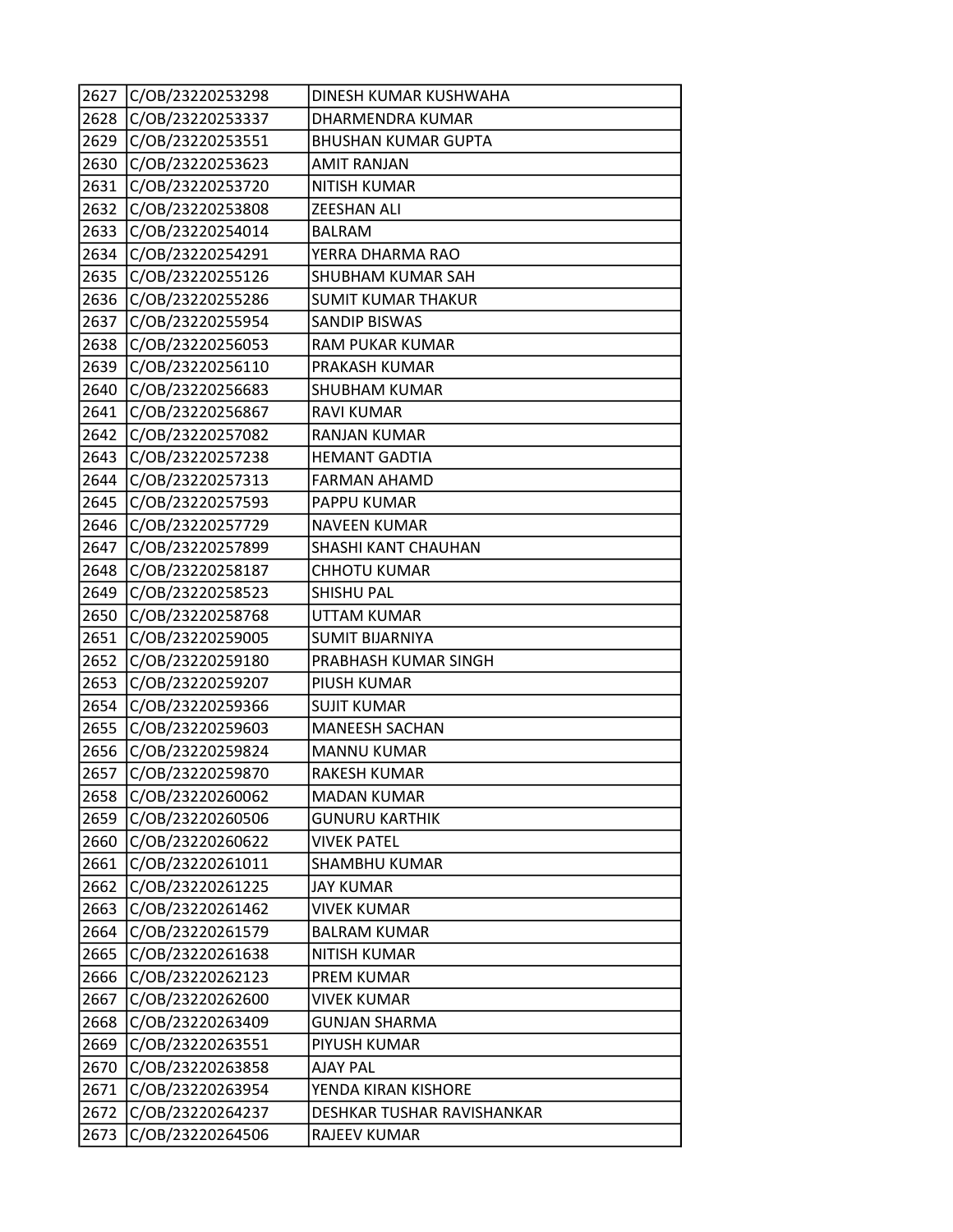| 2674 | C/OB/23220265116 | SAURAW KUMAR             |
|------|------------------|--------------------------|
| 2675 | C/OB/23220265690 | <b>JYOTI PRAKASH</b>     |
| 2676 | C/OB/23220266325 | <b>ARINDAM GHOSH</b>     |
| 2677 | C/OB/23220266365 | <b>MANTU KUMAR</b>       |
| 2678 | C/OB/23220266479 | SANDEEP KUMAR GUPTA      |
| 2679 | C/OB/23220266714 | PANKAJ KUMAR             |
| 2680 | C/OB/23220266836 | PRASHANT KUMAR CHAUDHRY  |
| 2681 | C/OB/23220266922 | <b>AJAY KUMAR</b>        |
| 2682 | C/OB/23220266977 | <b>ASHUTOSH KUMAR</b>    |
| 2683 | C/OB/23220267260 | <b>KUNDAN KUMAR</b>      |
| 2684 | C/OB/23220267340 | SUDHANSHU RANJAN         |
| 2685 | C/OB/23220267652 | <b>RAUSHAN KUMAR</b>     |
| 2686 | C/OB/23220267847 | PANKAJ KUMAR             |
| 2687 | C/OB/23220268595 | <b>SUMAN GHOSH</b>       |
| 2688 | C/OB/23220268607 | CHEEKATI MOHANA RAO      |
| 2689 | C/OB/23220268708 | PAWAN KUMAR              |
| 2690 | C/OB/23220268890 | PINTU KUMAR              |
| 2691 | C/OB/23220269015 | <b>BASUDEB GHOSH</b>     |
| 2692 | C/OB/23220269099 | RAVIRANJAN KUMAR         |
| 2693 | C/OB/23220269158 | PRAVESH KUMAR            |
| 2694 | C/OB/23220269476 | <b>MANISH KUMAR</b>      |
| 2695 | C/OB/23220269506 | <b>BIPIN KUMAR GUPTA</b> |
| 2696 | C/OB/23220269508 | CHETAN PRAKASH YADAV     |
| 2697 | C/OB/23220269699 | <b>RAHUL KUMAR</b>       |
| 2698 | C/OB/23220270223 | <b>DILIP KUMAR</b>       |
| 2699 | C/OB/23220270650 | KRISHNA KUMAR AGARWAL    |
| 2700 | C/OB/23220271251 | MITESH KUMAR             |
| 2701 | C/OB/23220271641 | PRAMOD KUMAR             |
| 2702 | C/OB/23220271838 | VISHWAJEET YADAV         |
| 2703 | C/OB/23220271881 | <b>AMAR SAHOO</b>        |
| 2704 | C/OB/23220271966 | <b>HARIKANT</b>          |
| 2705 | C/OB/23220272214 | UPENDRA KUMAR            |
| 2706 | C/OB/23220272755 | KAMALAKANTA SAHOO        |
| 2707 | C/OB/23220273122 | RAVI BHUSHAN KUMAR       |
| 2708 | C/OB/23220273377 | <b>RAJEEV RANJAN</b>     |
| 2709 | C/OB/23220274000 | <b>MUKESH KUMAR</b>      |
| 2710 | C/OB/23220275278 | <b>ABHISHEK RAJ</b>      |
| 2711 | C/OB/23220275900 | HARENDRA CHAUHAN         |
| 2712 | C/OB/23220276287 | <b>DEEPAK RAJ</b>        |
| 2713 | C/OB/23220276407 | SIDDHARTHA SAHOO         |
| 2714 | C/OB/23220276533 | <b>VICKY KUMAR VIKAS</b> |
| 2715 | C/OB/23220276564 | <b>ANKIT KUMAR GUPTA</b> |
| 2716 | C/OB/23220277053 | RAKESH KUMAR             |
| 2717 | C/OB/23220277503 | SIDHANTA KUMAR SAHOO     |
| 2718 | C/OB/23220277783 | <b>ANISH KUMAR</b>       |
| 2719 | C/OB/23220277827 | <b>VIKASH KUMAR</b>      |
| 2720 | C/OB/23220278590 | MD ZAMIL AKHTAR          |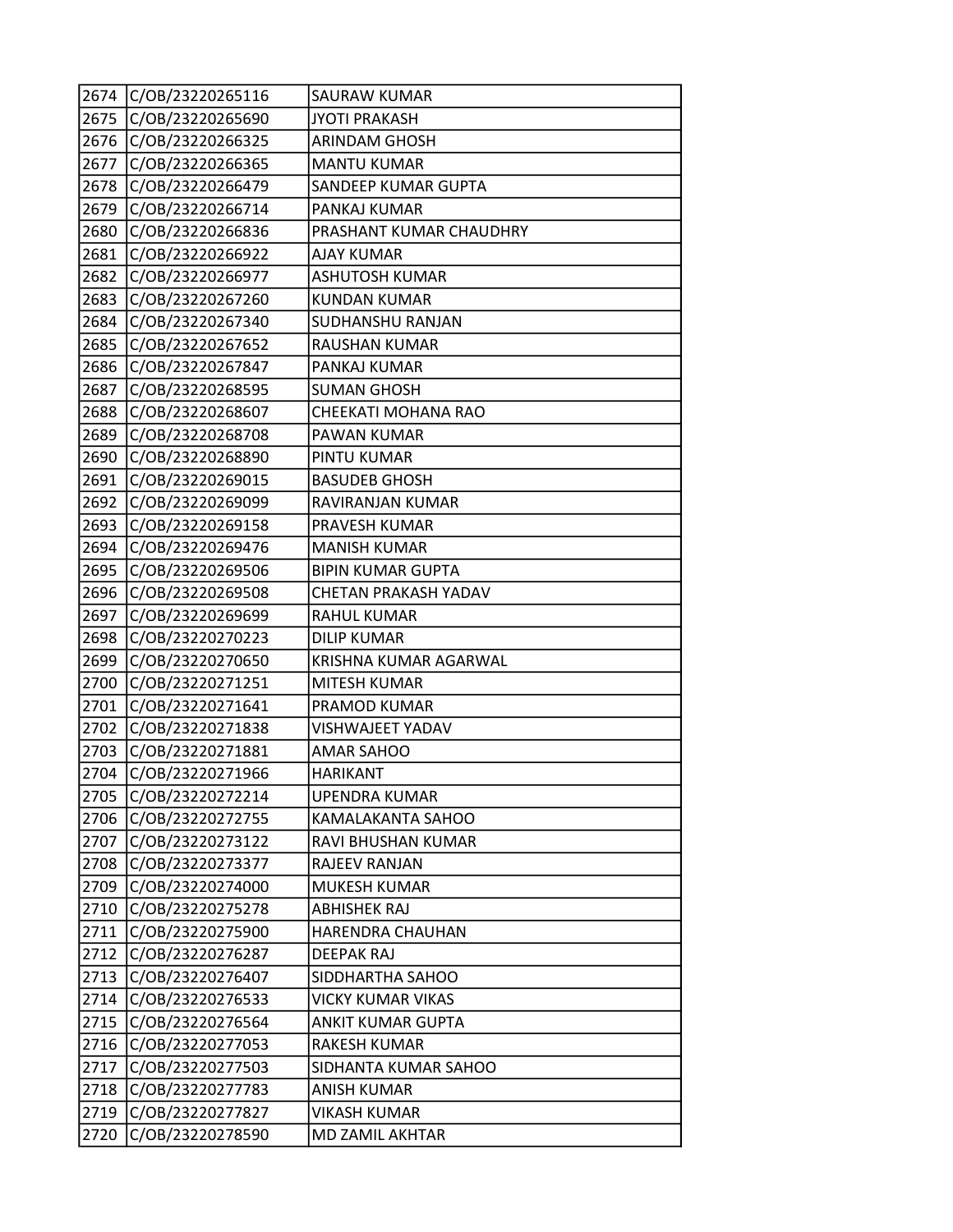| 2721 | C/OB/23220278655 | <b>AMIT KUMAR</b>         |
|------|------------------|---------------------------|
| 2722 | C/OB/23220278828 | PRAVEEN KUMAR BHARATI     |
| 2723 | C/OB/23220279008 | NEERAJ YADAV              |
| 2724 | C/OB/23220279047 | <b>ABHISHEK ANAND</b>     |
| 2725 | C/OB/23220279297 | <b>ISHTIYAQUE AHMAD</b>   |
| 2726 | C/OB/23220279871 | <b>MANJIT KUMAR</b>       |
| 2727 | C/OB/23220280066 | <b>RAUSHAN KUMAR</b>      |
| 2728 | C/OB/23220280115 | KONDAPALLI APPALA SURI    |
| 2729 | C/OB/23220280216 | <b>ABHISHEK KUMAR</b>     |
| 2730 | C/OB/23220280639 | <b>SHASHI BHUSHAN</b>     |
| 2731 | C/OB/23220281225 | <b>HEMANT KUMAR</b>       |
| 2732 | C/OB/23220281313 | PAPPU KUMAR               |
| 2733 | C/OB/23220281477 | AMIT KUMAR SINGH          |
| 2734 | C/OB/23220281552 | <b>DHIRAJ KUMAR</b>       |
| 2735 | C/OB/23220281651 | <b>ARUN KUMAR MANDAL</b>  |
| 2736 | C/OB/23220281929 | <b>SHASHANK SHEKHAR</b>   |
| 2737 | C/OB/23220281963 | MEHUL KUMAR SINGH         |
| 2738 | C/OB/23220282025 | RAMANAND MANDAL           |
| 2739 | C/OB/23220282046 | <b>RAVIKANT KUMAR</b>     |
| 2740 | C/OB/23220282059 | <b>AVINASH KUMAR</b>      |
| 2741 | C/OB/23220282854 | SOURABH KUMAR ROY         |
| 2742 | C/OB/23220282915 | <b>DINESH KUMAR</b>       |
| 2743 | C/OB/23220283057 | DHANANJAY KUMAR ROY       |
| 2744 | C/OB/23220283133 | <b>ROUSHAN KUMAR</b>      |
| 2745 | C/OB/23220283413 | SHUBHAM SHARMA            |
| 2746 | C/OB/23220283902 | SHAILENDRA KUMAR          |
| 2747 | C/OB/23220284147 | <b>NAND KUMAR</b>         |
| 2748 | C/OB/23220284801 | <b>RAHUL KUMAR</b>        |
| 2749 | C/OB/23220285237 | <b>JAY KUMAR</b>          |
| 2750 | C/OB/23220286288 | <b>KUMAR RAVI RAUSHAN</b> |
| 2751 | C/OB/23220286856 | ABHISHEK KUMAR CHOUDHARY  |
| 2752 | C/OB/23220287438 | <b>SAURAV KUMAR</b>       |
| 2753 | C/OB/23220287449 | DHARMENDRA KUMAR ROY      |
| 2754 | C/OB/23220287882 | DIVYA JYOTI KUMAR SAH     |
| 2755 | C/OB/23220288026 | <b>SUNKARI PRASHANTH</b>  |
| 2756 | C/OB/23220288385 | MANISH KUMAR BARNWAL      |
| 2757 | C/OB/23220288532 | <b>SUJEET KUMAR</b>       |
| 2758 | C/OB/23220288953 | RAM SHARAN SAH            |
| 2759 | C/OB/23220289242 | KORNU SRINIVASA RAO       |
| 2760 | C/OB/23220289723 | <b>RANJEET KUMAR</b>      |
| 2761 | C/OB/23220290295 | PIYUSH KUMAR              |
| 2762 | C/OB/23220291572 | <b>ABHISHEK KUMAR</b>     |
| 2763 | C/OB/23220291837 | KURACHA APPARAO           |
| 2764 | C/OB/23220292287 | JAYRAM KUMAR              |
| 2765 | C/OB/23220292435 | PRINCE SHUBHAM            |
| 2766 | C/OB/23220292835 | PINTU KUMAR               |
| 2767 | C/OB/23220293000 | RAVI YADAV                |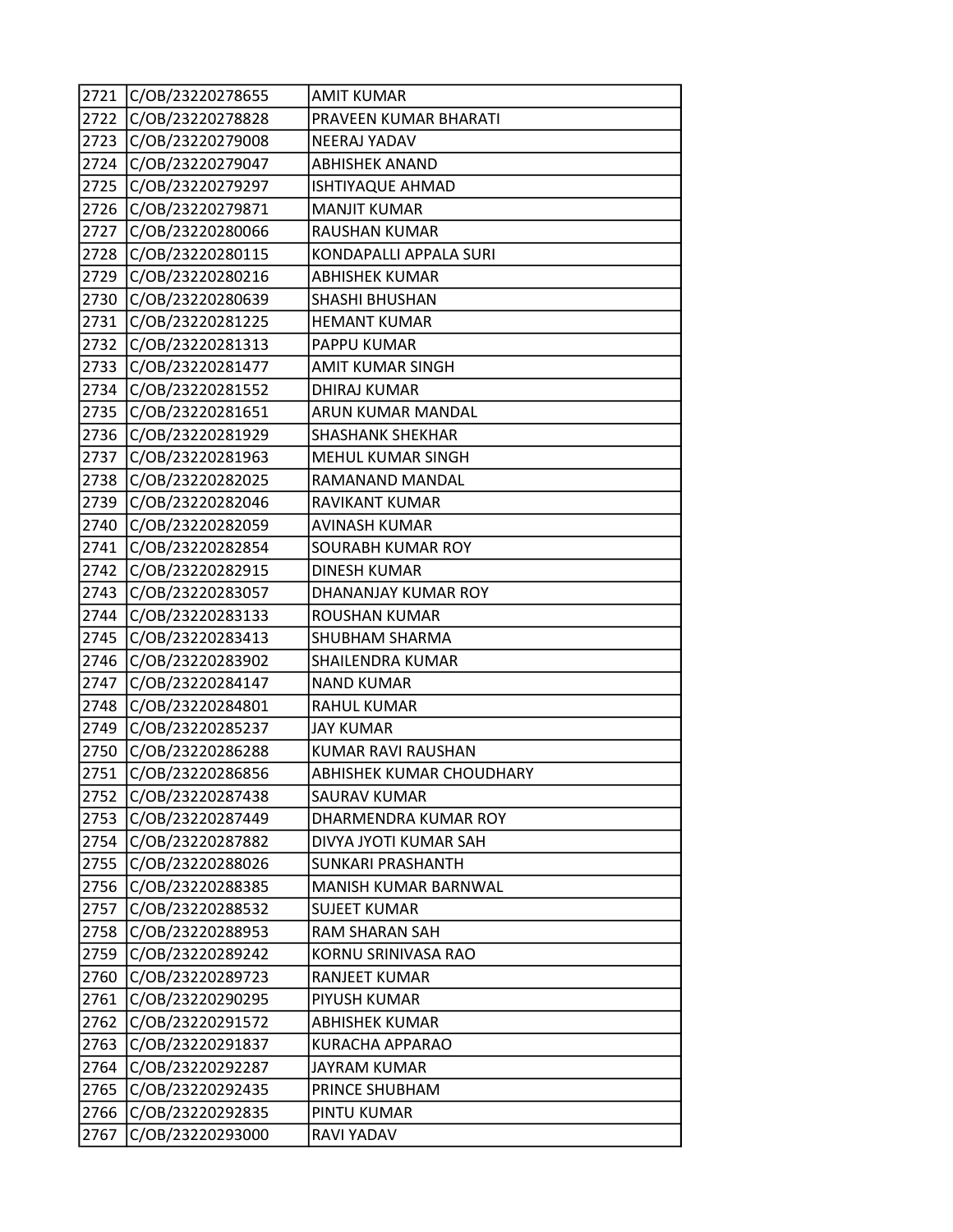| 2768 | C/OB/23220293089 | <b>ANMOL SINGH</b>          |
|------|------------------|-----------------------------|
| 2769 | C/OB/23220293957 | <b>NAVIN KUMAR</b>          |
| 2770 | C/OB/23220293976 | <b>CHOKKAKULA GIRISH</b>    |
| 2771 | C/OB/23220294376 | <b>SAMEER MAHATO</b>        |
| 2772 | C/OB/23220294389 | PURUSHOTTAM KUMAR           |
| 2773 | C/OB/23220294595 | PRABIR MAHATO               |
| 2774 | C/OB/23220294767 | <b>ROHIT KUMAR</b>          |
| 2775 | C/OB/23220294818 | <b>AMIT KUMAR</b>           |
| 2776 | C/OB/23220295430 | <b>ATUL KUMAR CHOUDHARY</b> |
| 2777 | C/OB/23220295525 | <b>MUNNA KUMAR SAH</b>      |
| 2778 | C/OB/23220295610 | MUKALA SAI DURGA RAJESH     |
| 2779 | C/OB/23220295659 | PRADEEP KUMAR               |
| 2780 | C/OB/23220295670 | <b>PRAMOD BAGHEL</b>        |
| 2781 | C/OB/23220295733 | <b>CHINMOY BISWAS</b>       |
| 2782 | C/OB/23220295842 | YENNI SATYANARAYANA         |
| 2783 | C/OB/23220296180 | MITHILESH KUMAR             |
| 2784 | C/OB/23220296254 | <b>DEEPAK KUMAR</b>         |
| 2785 | C/OB/23220296411 | <b>AMULYA PRADHAN</b>       |
| 2786 | C/OB/23220296784 | <b>MANISH KUMAR</b>         |
| 2787 | C/OB/23220296938 | NAGENDRA KUMAR              |
| 2788 | C/OB/23220297462 | <b>VISHAL KUMAR</b>         |
| 2789 | C/OB/23220297661 | <b>MD INTAF ALI</b>         |
| 2790 | C/OB/23220297723 | JAYPRAKASH KUMAR            |
| 2791 | C/OB/23220297888 | <b>NEEL MANI KESHAV</b>     |
| 2792 | C/OB/23220298164 | <b>VIKAS KUMAR</b>          |
| 2793 | C/OB/23220298491 | <b>MD HASIM KHAN</b>        |
| 2794 | C/OB/23220298629 | <b>AMIT KUMAR</b>           |
| 2795 | C/OB/23220298762 | <b>NIRBHAY KUMAR</b>        |
| 2796 | C/OB/23220298881 | <b>SHRIRAJ YADAV</b>        |
| 2797 | C/OB/23220299149 | <b>VINIT KUMAR</b>          |
| 2798 | C/OB/23220299358 | <b>SHASHI KUMAR</b>         |
| 2799 | C/OB/23220299546 | <b>PRANAV KUMAR</b>         |
| 2800 | C/OB/23220299858 | <b>ALOK KUMAR</b>           |
| 2801 | C/OB/23220299865 | <b>CHARAN SINGH</b>         |
| 2802 | C/OB/23220299923 | PRAKASH KUMAR               |
| 2803 | C/OB/23220299994 | <b>BIDYADHAR SAHOO</b>      |
| 2804 | C/OB/23220300145 | RAJEEV KUMAR                |
| 2805 | C/OB/23220300434 | ABHIMANYU KUMAR             |
| 2806 | C/OB/23220300482 | RAJ SHAW                    |
| 2807 | C/OB/23220300513 | <b>SUNIL PAL</b>            |
| 2808 | C/OB/23220300537 | PRASHANT KUMAR              |
| 2809 | C/OB/23220300764 | <b>ABHINAV YADAV</b>        |
| 2810 | C/OB/23220300828 | SANTOSH KUMAR               |
| 2811 | C/OB/23220300996 | YADDANAPUDI SRIKANTH KUMAR  |
| 2812 | C/OB/23220301438 | <b>VIPEEN SOLANKI</b>       |
| 2813 | C/OB/23220301849 | <b>SHAINKI</b>              |
| 2814 | C/OB/23220301883 | RAJNEESH KUMAR              |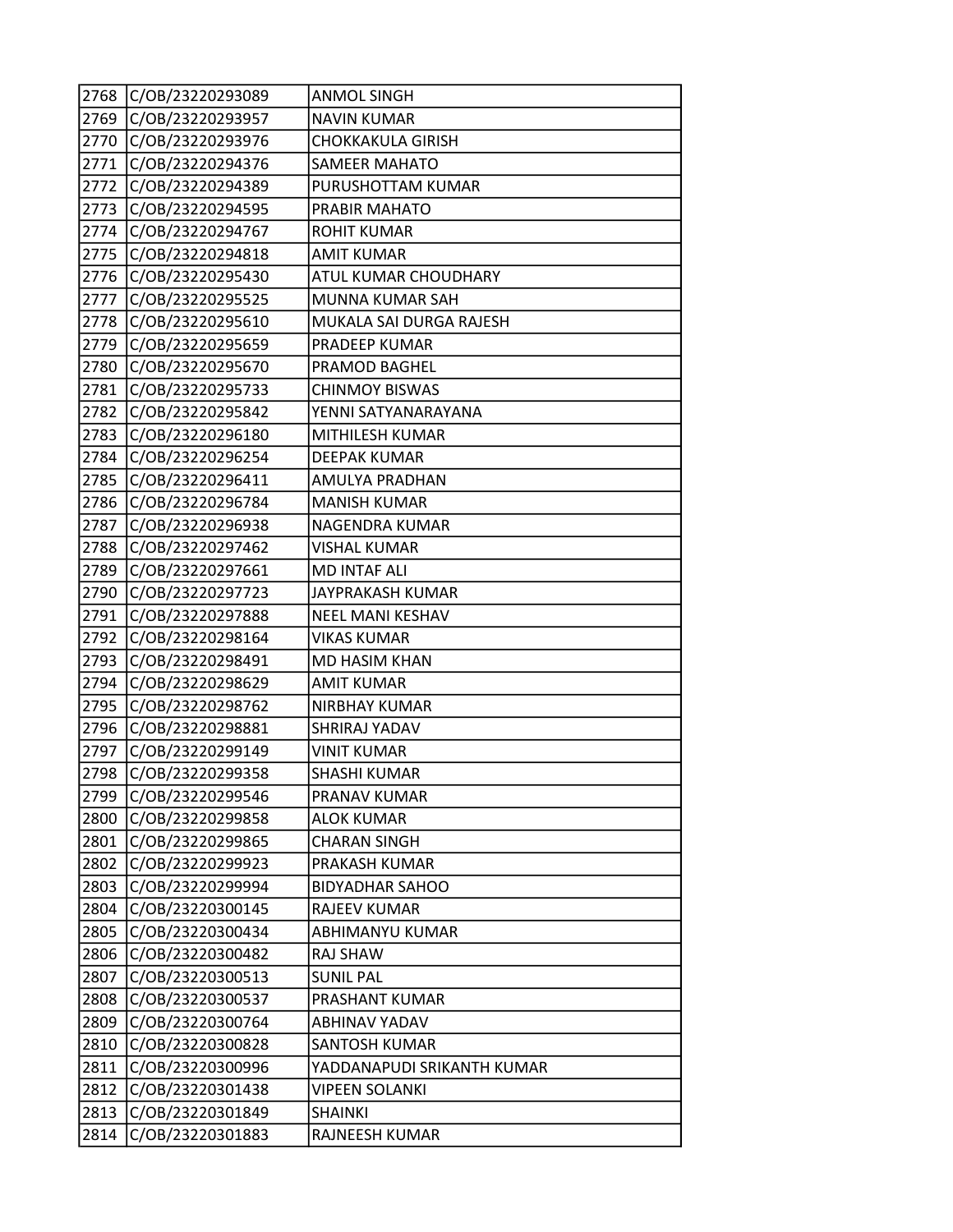| 2815 | C/OB/23220301957 | PANKAJ KUMAR PANDIT      |
|------|------------------|--------------------------|
| 2816 | C/OB/23220301987 | <b>DEEPAK KUMAR</b>      |
| 2817 | C/OB/23220302085 | DEVASHEESH SACHAN        |
| 2818 | C/OB/23220302210 | <b>DHURUV KUMAR</b>      |
| 2819 | C/OB/23220302363 | <b>UMESH KUMAR</b>       |
| 2820 | C/OB/23220302508 | <b>MANOJ PRASAD</b>      |
| 2821 | C/OB/23220302691 | MANORANJAN AMANTA        |
| 2822 | C/OB/23220303167 | SAJID IQBAL              |
| 2823 | C/OB/23220303973 | <b>ABHISHEK KUMAR</b>    |
| 2824 | C/OB/23220304304 | PANKAJ KUMAR             |
| 2825 | C/OB/23220304617 | <b>VIVEK ANAND</b>       |
| 2826 | C/OB/23220304818 | RINTU PRAMANICK          |
| 2827 | C/OB/23220304884 | ALTHI SRINUVASARAO       |
| 2828 | C/OB/23220305359 | SUDHANSU SEKHAR GOUDA    |
| 2829 | C/OB/23220305476 | <b>SUDHIR KUMAR</b>      |
| 2830 | C/OB/23220305743 | <b>AKSHAY KUMAR</b>      |
| 2831 | C/OB/23220305780 | MUKESH KUMAR YADAV       |
| 2832 | C/OB/23220306224 | <b>MANISH KUMAR</b>      |
| 2833 | C/OB/23220306314 | <b>ASHISH YADAV</b>      |
| 2834 | C/OB/23220306529 | <b>BITTU KUMAR</b>       |
| 2835 | C/OB/23220306591 | PONNADA AMMANNAIDU       |
| 2836 | C/OB/23220306595 | <b>VIKASH KUMAR</b>      |
| 2837 | C/OB/23220306922 | ABHISHEK KUMAR SHARMA    |
| 2838 | C/OB/23220307206 | <b>DEEPAK KUMAR</b>      |
| 2839 | C/OB/23220307859 | <b>AMIT KUMAR</b>        |
| 2840 | C/OB/23220308477 | SALMAN SHEKH             |
| 2841 | C/OB/23220308711 | DEEPAK KUMAR SINGH       |
| 2842 | C/OB/23220309173 | <b>RAHUL KUMAR</b>       |
| 2843 | C/OB/23220309610 | <b>SANTOSH KUMAR</b>     |
| 2844 | C/OB/23220309821 | AMAN KUMAR               |
| 2845 | C/OB/23220309881 | <b>ANKIT GUPTA</b>       |
| 2846 | C/OB/23220309882 | RAKESH KUMAR             |
| 2847 | C/OB/23220309985 | SMRUTIPIYUSA SAHOO       |
| 2848 | C/OB/23220310180 | <b>RUPESH KUMAR</b>      |
| 2849 | C/OB/23220310307 | <b>INDRAJEET KUMAR</b>   |
| 2850 | C/OB/23220310456 | <b>ARVIND KUMAR</b>      |
| 2851 | C/OB/23220310570 | KUNAL KUMAR              |
| 2852 | C/OB/23220310606 | KARAGANA RAVI TEJA       |
| 2853 | C/OB/23220310794 | <b>NITISH KUMAR</b>      |
| 2854 | C/OB/23220310825 | PRADEEP KUMAR BEHERA     |
| 2855 | C/OB/23220310900 | <b>RAMAKANT SINGH</b>    |
| 2856 | C/OB/23220311169 | SAGAR KUMAR              |
| 2857 | C/OB/23220311374 | <b>SUBHANSHU SHEKHAR</b> |
| 2858 | C/OB/23220311539 | MD JAWED                 |
| 2859 | C/OB/23220312099 | AJIT BHAGAUR             |
| 2860 | C/OB/23220312423 | MUKESH KUMAR AGRAWAL     |
| 2861 | C/OB/23220312752 | REDDI BHASKARA RAO       |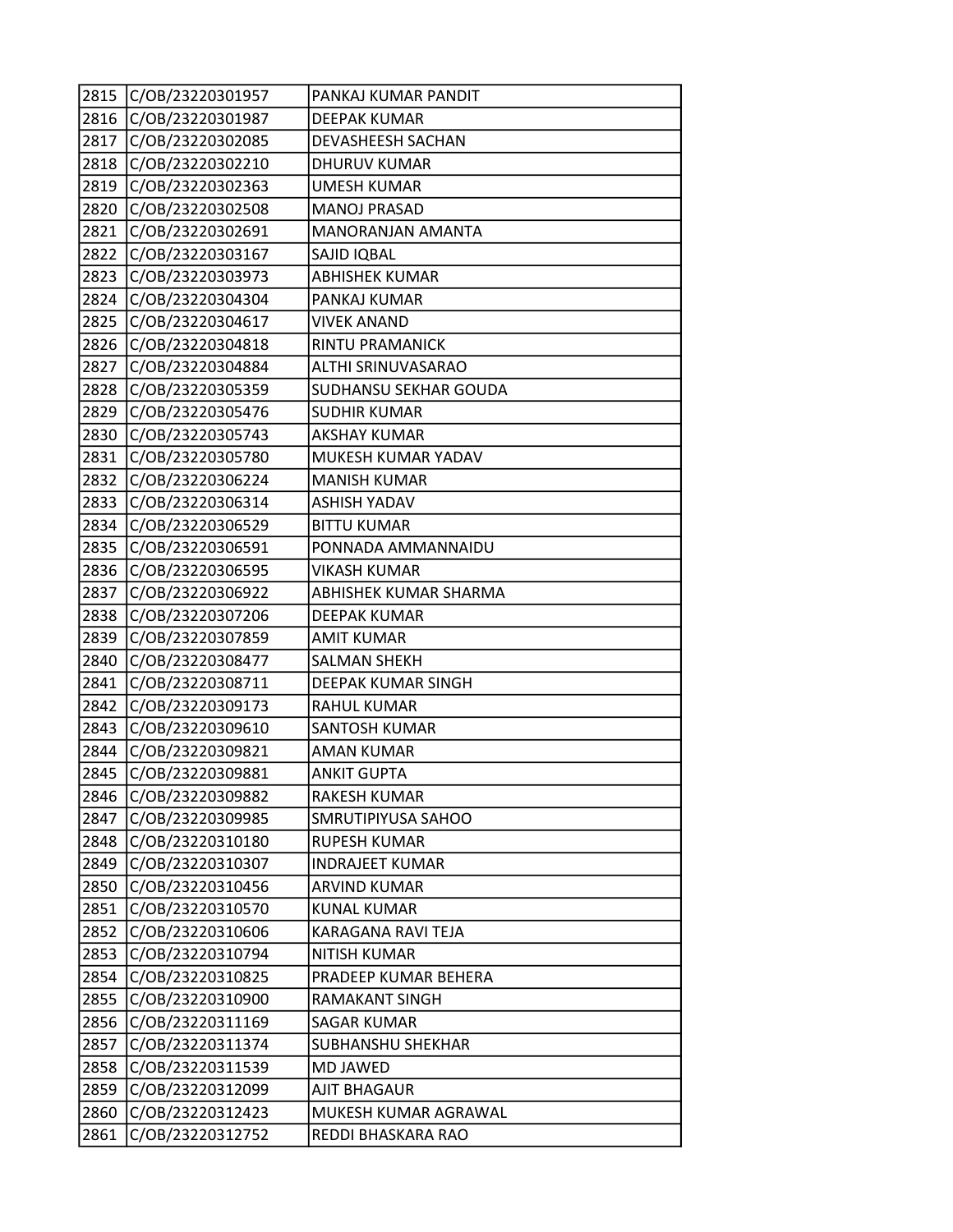| 2862 | C/OB/23220313027 | HEMANTA KUMAR MAHARANA     |
|------|------------------|----------------------------|
| 2863 | C/OB/23220313190 | <b>RITESH KUMAR</b>        |
| 2864 | C/OB/23220313337 | <b>SANJAY KUMAR</b>        |
| 2865 | C/OB/23220313429 | <b>RISHIKESH SINGH</b>     |
| 2866 | C/OB/23220313435 | <b>VIJAY KUMAR MAURYA</b>  |
| 2867 | C/OB/23220314150 | <b>JAVED AHMAD</b>         |
| 2868 | C/OB/23220314298 | <b>BONGU NARASIMHA RAO</b> |
| 2869 | C/OB/23220314740 | <b>SANTU KUMAR</b>         |
| 2870 | C/OB/23220314994 | RAJKISHORE DAS             |
| 2871 | C/OB/23220315181 | <b>BIKAS KUMAR YADAV</b>   |
| 2872 | C/OB/23220315896 | <b>RAJ KUMAR</b>           |
| 2873 | C/OB/23220316065 | PRAMOD PRASAD KUSHWAHA     |
| 2874 | C/OB/23220316092 | <b>RAJU KUMAR</b>          |
| 2875 | C/OB/23220316247 | <b>KRISHNENDU DAS</b>      |
| 2876 | C/OB/23220317051 | <b>VIKAS KUMAR SINGH</b>   |
| 2877 | C/OB/23220317262 | ANSHU                      |
| 2878 | C/OB/23220317299 | PILAKA VIJAYA KUMAR        |
| 2879 | C/OB/23220317610 | SUBRATA GARAI              |
| 2880 | C/OB/23220317811 | HARBEER SINGH DANGI        |
| 2881 | C/OB/23220318665 | SANDIP KUMAR KHUNTIA       |
| 2882 | C/OB/23220318876 | <b>ABHISHEK KUMAR</b>      |
| 2883 | C/OB/23220318994 | <b>INDRAMANI</b>           |
| 2884 | C/OB/23220319085 | <b>SUDHIR KUMAR</b>        |
| 2885 | C/OB/23220319170 | SANDEEP YADAV              |
| 2886 | C/OB/23220319237 | <b>MANAS KUMAR PRADHAN</b> |
| 2887 | C/OB/23220319398 | MUTTA ANIL KUMAR           |
| 2888 | C/OB/23220319777 | RAMUDAY KUMAR              |
| 2889 | C/OB/23220320107 | <b>AMAN RAJ</b>            |
| 2890 | C/OB/23220320302 | <b>AMIT RANJAN</b>         |
| 2891 | C/OB/23220320337 | RAHUL DHARMASHYA           |
| 2892 | C/OB/23220320494 | <b>BABLU KUMAR</b>         |
| 2893 | C/OB/23220320639 | PRAKASH KUMAR              |
| 2894 | C/OB/23220321099 | CHANDRA JEET MAURYA        |
| 2895 | C/OB/23220321536 | RAJURANJAN KUMAR           |
| 2896 | C/OB/23220321666 | <b>BITTU KUMAR</b>         |
| 2897 | C/OB/23220322001 | <b>AMIT KUMAR JAINER</b>   |
| 2898 | C/OB/23220322377 | SUSHIL KUMAR               |
| 2899 | C/OB/23220322739 | KUNDAN KUMAR BARNWAL       |
| 2900 | C/OB/23220322795 | <b>ASHUTOSH KUMAR</b>      |
| 2901 | C/OB/23220322941 | <b>SUNIL KUMAR SHAW</b>    |
| 2902 | C/OB/23220323213 | AMARJEET KUMAR             |
| 2903 | C/OB/23220323260 | RAJ KUMAR SANTOSHI         |
| 2904 | C/OB/23220323542 | <b>SUNNY KUMAR</b>         |
| 2905 | C/OB/23220323573 | DHARMRAJ KUMAR             |
| 2906 | C/OB/23220324225 | RAVI RANJAN                |
| 2907 | C/OB/23220324229 | KAMLESH KUMAR              |
| 2908 | C/OB/23220324289 | <b>ABHISHEK KUMAR</b>      |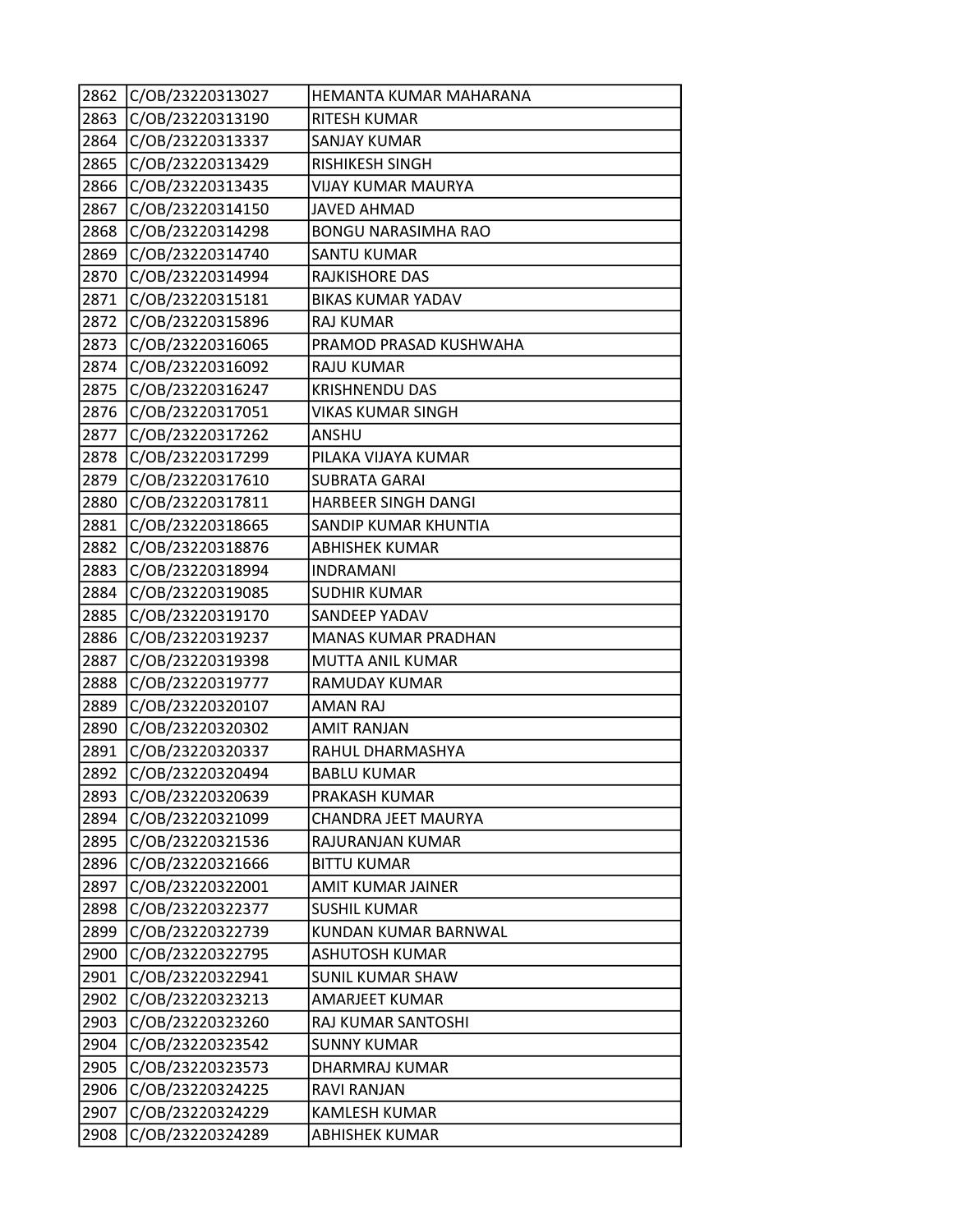| 2909 | C/OB/23220324867 | <b>SUBHASH KUMAR</b>      |
|------|------------------|---------------------------|
| 2910 | C/OB/23220325069 | <b>AMIT ANAND</b>         |
| 2911 | C/OB/23220325604 | RAJKAPOOR KUMAR           |
| 2912 | C/OB/23220325727 | <b>ANKIT KUMAR</b>        |
| 2913 | C/OB/23220325920 | <b>VIKASH KUMAR</b>       |
| 2914 | C/OB/23220325957 | <b>RITU RAJ</b>           |
| 2915 | C/OB/23220325972 | <b>ABHISHEK VERMA</b>     |
| 2916 | C/OB/23220326303 | SHANTANU KUMAR RAWAT      |
| 2917 | C/OB/23220326830 | NIRUJOGI JAGAN            |
| 2918 | C/OB/23220326935 | ARJUN KUMAR RAY           |
| 2919 | C/OB/23220327472 | SHASHIKANT YADAV          |
| 2920 | C/OB/23220327515 | PARVEEN KUMAR VIDYARTHI   |
| 2921 | C/OB/23220327851 | SANDEEP KUMAR             |
| 2922 | C/OB/23220328137 | RAJU RANJAN PAL           |
| 2923 | C/OB/23220329116 | ARUN YADAV                |
| 2924 | C/OB/23220329213 | <b>VINEET KUMAR</b>       |
| 2925 | C/OB/23220329289 | PRADEEP KUMAR             |
| 2926 | C/OB/23220329553 | RAMESH KUMAR              |
| 2927 | C/OB/23220329694 | <b>ADITYA KUMAR</b>       |
| 2928 | C/OB/23220330037 | PALLI VENKATA SIVA KUMAR  |
| 2929 | C/OB/23220330094 | RAMA CHANDRA MEHER        |
| 2930 | C/OB/23220330118 | <b>ANKIT SONI</b>         |
| 2931 | C/OB/23220330225 | ASHUTOSH KUMAR GAUTAM     |
| 2932 | C/OB/23220330428 | <b>NAVIN KUMAR</b>        |
| 2933 | C/OB/23220330451 | <b>NIWAS KUMAR</b>        |
| 2934 | C/OB/23220330536 | NARENDRA KUMAR            |
| 2935 | C/OB/23220330548 | CHANDAN KUMAR MEHTA       |
| 2936 | C/OB/23220330878 | PRAMOD KUMAR              |
| 2937 | C/OB/23220331634 | ASHWANI KUMAR GUPTA       |
| 2938 | C/OB/23220332180 | <b>DHRUV KUMAR</b>        |
| 2939 | C/OB/23220332505 | RAHUL KUMAR               |
| 2940 | C/OB/23220332821 | DHARMENDRA KUMAR PRAJAPAT |
| 2941 | C/OB/23220332873 | MINTU KUMAR               |
| 2942 | C/OB/23220332885 | SHASHI KUMAR SAXENA       |
| 2943 | C/OB/23220333035 | <b>RAJA KUMAR</b>         |
| 2944 | C/OB/23220333522 | RANJIT KUMAR              |
| 2945 | C/OB/23220333623 | PINTU KUMAR               |
| 2946 | C/OB/23220333754 | <b>SUMAN KUMAR</b>        |
| 2947 | C/OB/23220333948 | <b>DEEPAK RAJ</b>         |
| 2948 | C/OB/23220334149 | SOUMYAKANT BISWAL         |
| 2949 | C/OB/23220334192 | NIKHIL KUMAR DAHIYA       |
| 2950 | C/OB/23220334236 | SHIRAJ AHMAD              |
| 2951 | C/OB/23220334276 | SHAILESH KUMAR            |
| 2952 | C/OB/23220334841 | KILLANI BHAVANISHANKAR    |
| 2953 | C/OB/23220334974 | MANIK CHAND SHAW          |
| 2954 | C/OB/23220335276 | <b>BITTU KUMAR</b>        |
| 2955 | C/OB/23220335318 | <b>SUMIT KUMAR</b>        |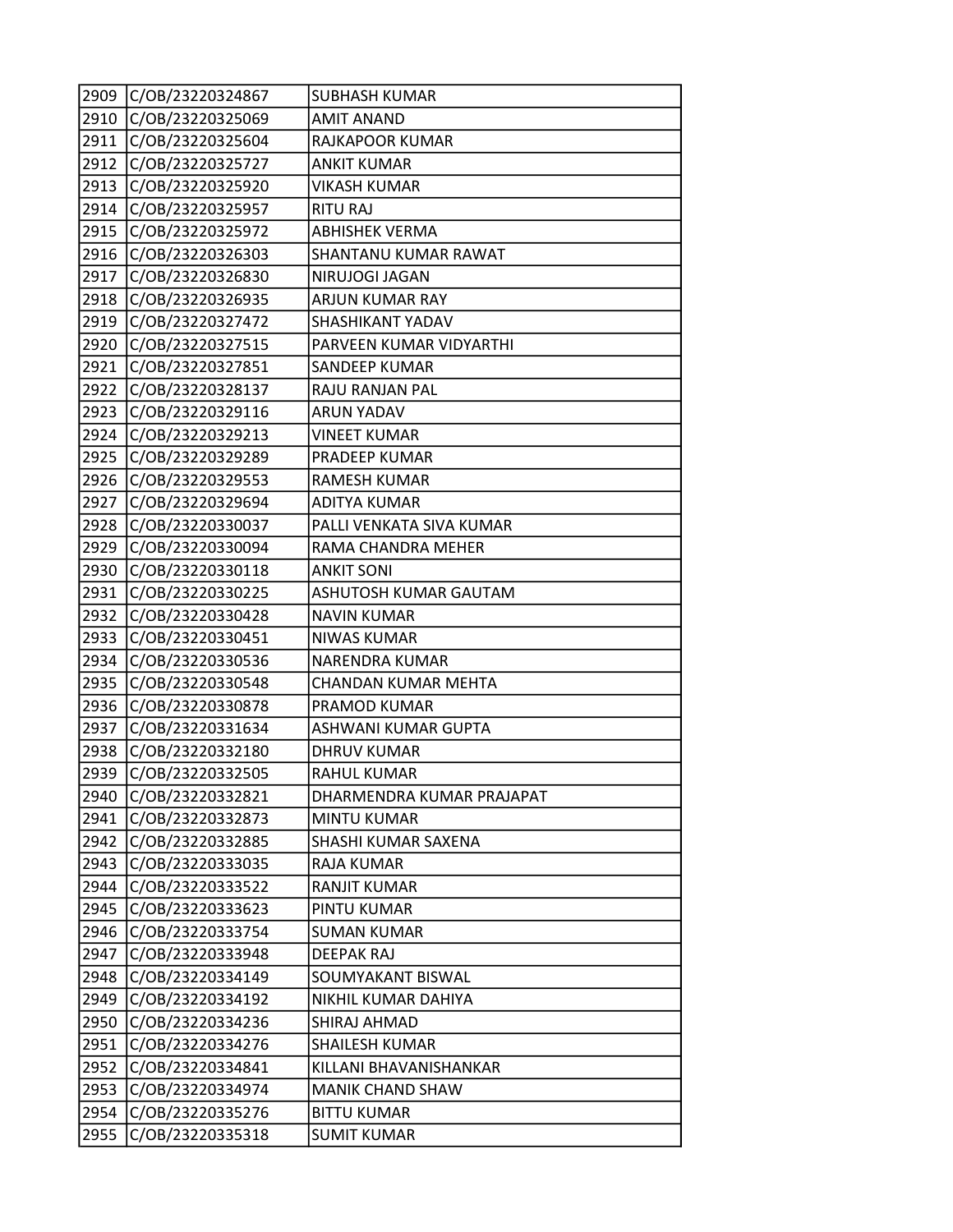| 2956 | C/OB/23220335661 | DHARMENDRA KUMAR               |
|------|------------------|--------------------------------|
| 2957 | C/OB/23220336039 | <b>ANIRUDHA KUMAR</b>          |
| 2958 | C/OB/23220336149 | <b>AMIT KUMAR</b>              |
| 2959 | C/OB/23220337340 | <b>BIPIN KUMAR</b>             |
| 2960 | C/OB/23220337405 | <b>ABHISHEK KUMAR</b>          |
| 2961 | C/OB/23220337471 | <b>BIROJA KANTA SWAIN</b>      |
| 2962 | C/OB/23220337540 | PRASANJEET KUMAR MAHTO         |
| 2963 | C/OB/23220338369 | NETHETI UMA MAHESWARA RAO      |
| 2964 | C/OB/23220338407 | NEERAJ KUMAR GUPTA             |
| 2965 | C/OB/23220338596 | <b>VINAY KUMAR</b>             |
| 2966 | C/OB/23220339013 | <b>KAMLESH KUMAR</b>           |
| 2967 | C/OB/23220339400 | <b>AMIT KUMAR</b>              |
| 2968 | C/OB/23220339471 | <b>HITESH KUMAR</b>            |
| 2969 | C/OB/23220339495 | PRASHURAM KUMAR                |
| 2970 | C/OB/23220339519 | RAJKIRAN KUMAR PATEL           |
| 2971 | C/OB/23220340628 | <b>CHANDAN KUMAR</b>           |
| 2972 | C/OB/23220340692 | SHASHI RANJAN KUMAR            |
| 2973 | C/OB/23220341795 | <b>BIPIN KUMAR</b>             |
| 2974 | C/OB/23220341824 | SANDEEP KUMAR                  |
| 2975 | C/OB/23220342067 | SADANAND SINGH                 |
| 2976 | C/OB/23220342268 | NIRAJ KUMAR RAWAT              |
| 2977 | C/OB/23220342766 | <b>ASHISH RAWAT</b>            |
| 2978 | C/OB/23220343640 | <b>ROHIT KUMAR</b>             |
| 2979 | C/OB/23220343644 | <b>AKASH PRADHAN</b>           |
| 2980 | C/OB/23220343658 | <b>ASMIT VERMA</b>             |
| 2981 | C/OB/23220343797 | RISHABH KUMAR CHHATR           |
| 2982 | C/OB/23220343945 | <b>AKHILESH KUMAR</b>          |
| 2983 | C/OB/23220344943 | <b>KUNDAN KUMAR</b>            |
| 2984 | C/OB/23220344960 | <b>KAMLESH KUMAR</b>           |
| 2985 | C/OB/23220345596 | <b>SHUBHAM KUMAR</b>           |
| 2986 | C/OB/23220345671 | SATISH KUMAR                   |
| 2987 | C/OB/23220345763 | <b>SANJAY KUMAR</b>            |
| 2988 | C/OB/23220346287 | <b>GOLIVI SURYAPRAKASA RAO</b> |
| 2989 | C/OB/23220346849 | <b>BISHNU PRASAD NAYAK</b>     |
| 2990 | C/OB/23220347162 | AWANISH KUMAR GUPTA            |
| 2991 | C/OB/23220347192 | <b>VIDYASAGAR RAWAT</b>        |
| 2992 | C/OB/23220347464 | PRANABA HARI SAHU              |
| 2993 | C/OB/23220347869 | <b>SAKET KUMAR</b>             |
| 2994 | C/OB/23220348711 | <b>MITHUN KUMAR</b>            |
| 2995 | C/OB/23220348801 | <b>INDRAJEET SHARMA</b>        |
| 2996 | C/OB/23220349016 | RAVI KUMAR AKASH NAYAN         |
| 2997 | C/OB/23220349438 | AMARJEET KUMAR                 |
| 2998 | C/OB/23220349575 | <b>ADITYA KUMAR</b>            |
| 2999 | C/OB/23220350022 | <b>GAJADHAR SAHANI</b>         |
| 3000 | C/OB/23220350306 | ARJUN KUMAR YADAV              |
| 3001 | C/OB/23220350497 | GIDIJALA NARASINGA RAO         |
| 3002 | C/OB/23220350651 | SUDHEER SINGH                  |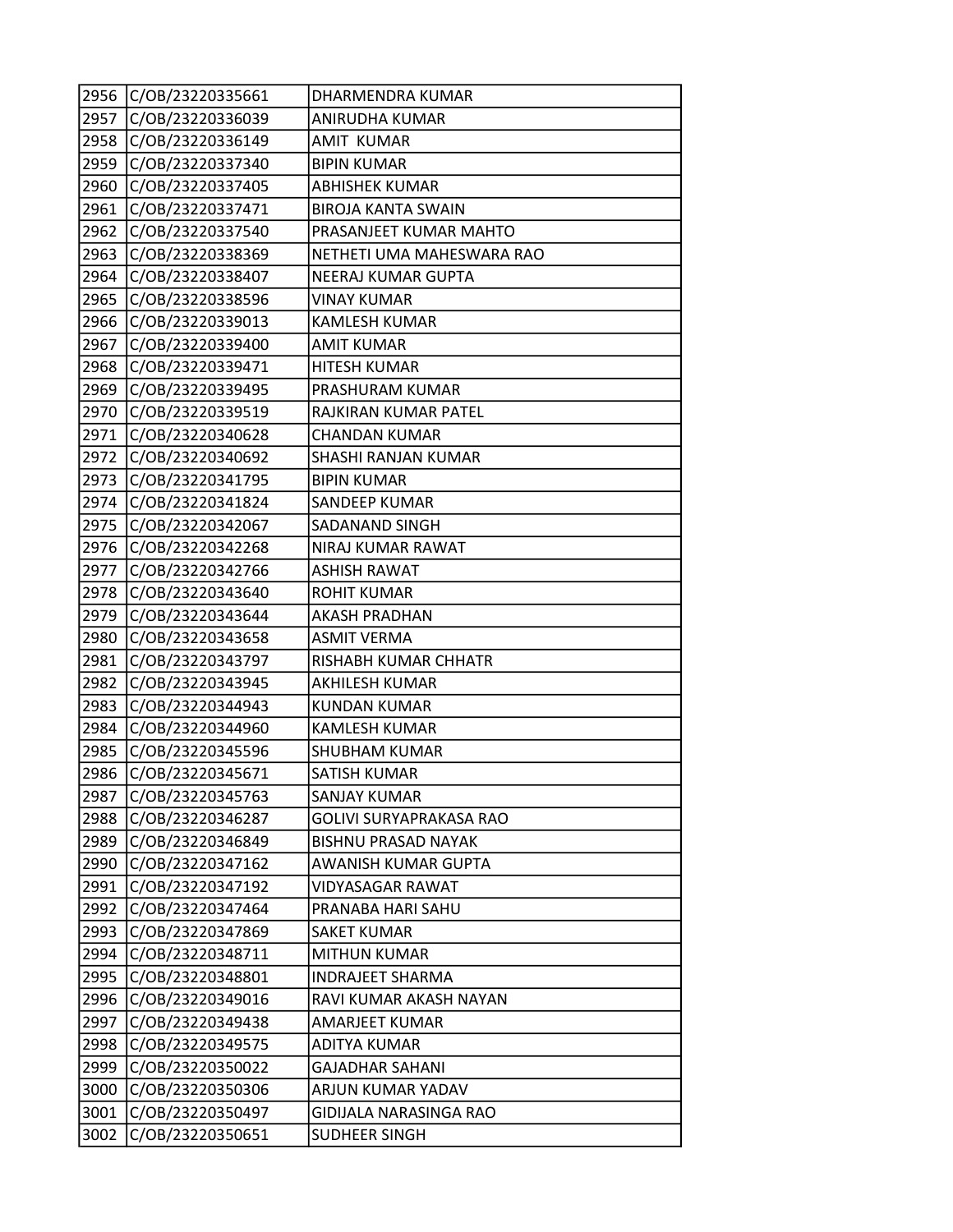| 3003 | C/OB/23220350664 | <b>RANJAN KUMAR</b>    |
|------|------------------|------------------------|
| 3004 | C/OB/23220350692 | <b>SACHIN KUMAR</b>    |
| 3005 | C/OB/23220350895 | <b>ASGAR KHAN</b>      |
| 3006 | C/OB/23220351175 | <b>VIKASH KUMAR</b>    |
| 3007 | C/OB/23220351605 | <b>HEMANT KUMAR</b>    |
| 3008 | C/OB/23220351843 | ANIL KUMAR DAS         |
| 3009 | C/OB/23220352249 | RAJ KUMAR              |
| 3010 | C/OB/23220352524 | <b>SHEKHAR PRASAD</b>  |
| 3011 | C/OB/23220353210 | AMIT KUMAR CHOUDHARY   |
| 3012 | C/OB/23220353354 | <b>VIKAS KUMAR</b>     |
| 3013 | C/OB/23220353601 | <b>KAMLESH KUMAR</b>   |
| 3014 | C/OB/23220353634 | RAKESH KUMAR           |
| 3015 | C/OB/23220353846 | <b>ABHISHEK KUMAR</b>  |
| 3016 | C/OB/23220353924 | <b>SUNNY KUMAR</b>     |
| 3017 | C/OB/23220354013 | <b>MAHESH KUMAR</b>    |
| 3018 | C/OB/23220354120 | <b>RAJARAM KUMAR</b>   |
| 3019 | C/OB/23220354198 | <b>KUNDAN KUMAR</b>    |
| 3020 | C/OB/23220354238 | <b>BISWAJIT SAHU</b>   |
| 3021 | C/OB/23220354600 | <b>RAKESH KUMAR</b>    |
| 3022 | C/OB/23220354883 | SHIVANAND KUMAR        |
| 3023 | C/OB/23220355039 | PYARE LAL VERMA        |
| 3024 | C/OB/23220355244 | RITESH KUMAR           |
| 3025 | C/OB/23220355315 | <b>MOHIT KUMAR</b>     |
| 3026 | C/OB/23220355339 | <b>ANIL YADAV</b>      |
| 3027 | C/OB/23220355423 | <b>ANKIT VERMA</b>     |
| 3028 | C/OB/23220356018 | <b>NIKESH KUMAR</b>    |
| 3029 | C/OB/23220356127 | AKHILESH KUMAR         |
| 3030 | C/OB/23220356759 | <b>VISHAL KUMAR</b>    |
| 3031 | C/OB/23220357030 | <b>ANAND RAJ</b>       |
| 3032 | C/OB/23220357144 | MAHENDRA KUMAR SHAW    |
| 3033 | C/OB/23220357674 | <b>ANUJ KUMAR</b>      |
| 3034 | C/OB/23220357854 | <b>DEEPAK KUMAR</b>    |
| 3035 | C/OB/23220357856 | <b>RAMNARESH KHARY</b> |
| 3036 | C/OB/23220358276 | ADITYA                 |
| 3037 | C/OB/23220358388 | <b>VIVEK KUMAR</b>     |
| 3038 | C/OB/23220358972 | <b>VISHAL KUMAR</b>    |
| 3039 | C/OB/23220359410 | <b>SHUBHAM KUMAR</b>   |
| 3040 | C/OB/23220359474 | <b>AMIT KUMAR</b>      |
| 3041 | C/OB/23220359758 | <b>ABHIMANYU KUMAR</b> |
| 3042 | C/OB/23220361238 | <b>ANAND KUMAR</b>     |
| 3043 | C/OB/23220361442 | <b>MANMOHAN SHARAN</b> |
| 3044 | C/OB/23220361649 | AMRIT KUMAR ROUTRAY    |
| 3045 | C/OB/23220361664 | JITENDRA KUMAR SAH     |
| 3046 | C/OB/23220361690 | MANOJ KUMAR YADAV      |
| 3047 | C/OB/23220361997 | RAUSHAN KUMAR          |
| 3048 | C/OB/23220362185 | SHYAMAL KUMAR          |
| 3049 | C/OB/23220362207 | RAHUL KUMAR            |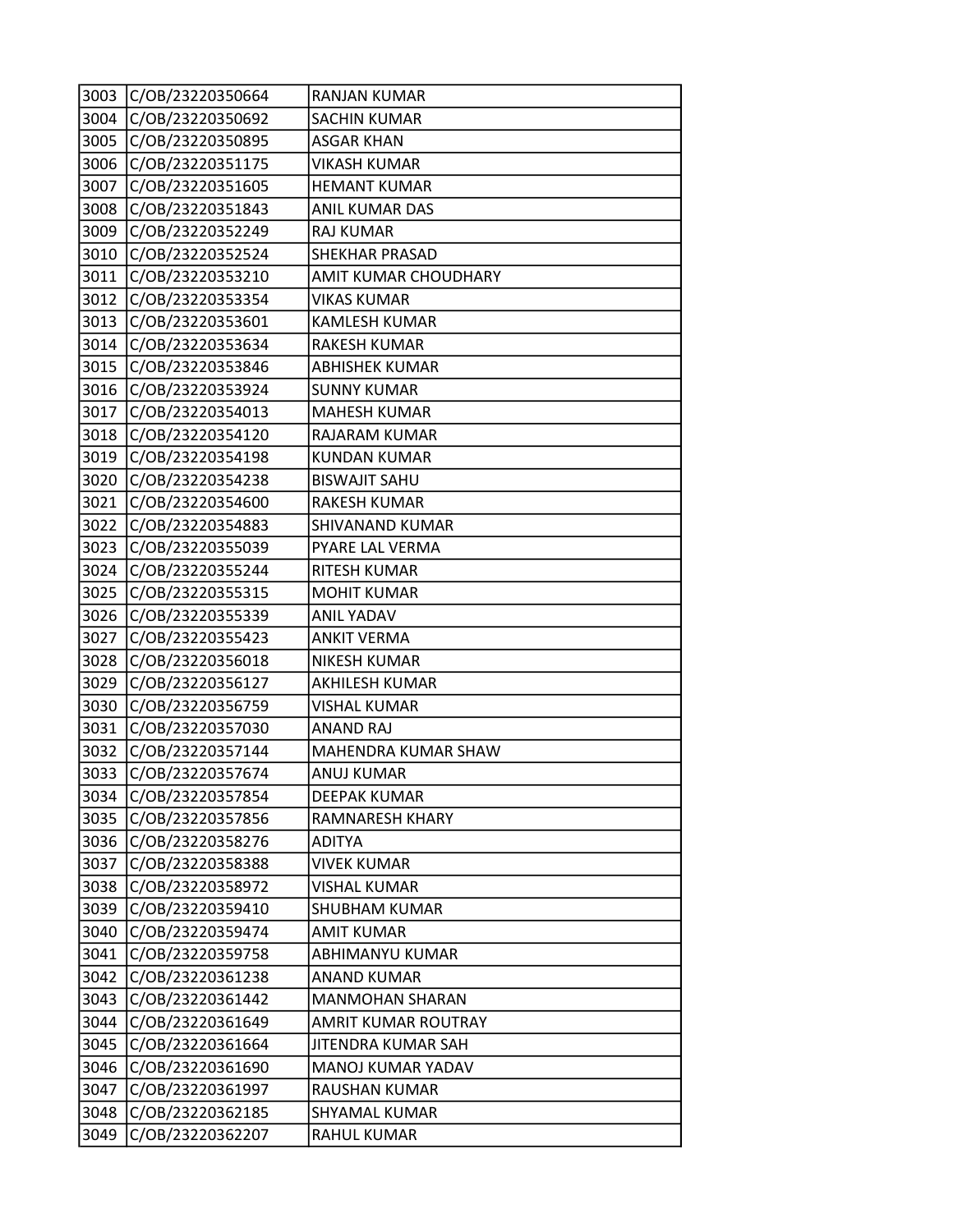| 3050 | C/OB/23220362646 | PUDI HARISH KUMAR        |
|------|------------------|--------------------------|
| 3051 | C/OB/23220362894 | <b>SUBHASH KUMAR</b>     |
| 3052 | C/OB/23220363152 | <b>MANJI KUMAR SINGH</b> |
| 3053 | C/OB/23220363382 | YASHWANT RAJ             |
| 3054 | C/OB/23220363847 | CHANDAN KUMAR BISWAL     |
| 3055 | C/OB/23220364072 | <b>BARUN KUMAR</b>       |
| 3056 | C/OB/23220364133 | <b>GAURAV KUMAR</b>      |
| 3057 | C/OB/23220364172 | <b>MANISH KUMAR</b>      |
| 3058 | C/OB/23220364339 | SHIVDANI KUMAR           |
| 3059 | C/OB/23220364473 | <b>SHEKH RAJA</b>        |
| 3060 | C/OB/23220364683 | RAVI KUMAR DUTTA         |
| 3061 | C/OB/23220365265 | <b>TIPPU KUMAR</b>       |
| 3062 | C/OB/23220365488 | PRINCE KUMAR PATEL       |
| 3063 | C/OB/23220365543 | PRADEEP KUMAR GUPTA      |
| 3064 | C/OB/23220365621 | <b>CHANDAN KUMAR</b>     |
| 3065 | C/OB/23220365955 | <b>ABHAY KUMAR</b>       |
| 3066 | C/OB/23220365987 | <b>RAHUL BHAGAT</b>      |
| 3067 | C/OB/23220366131 | AMAR UJALA               |
| 3068 | C/OB/23220366388 | <b>NISHANT KUMAR</b>     |
| 3069 | C/OB/23220366645 | <b>NITESH KUMAR</b>      |
| 3070 | C/OB/23220367004 | <b>NIRAJ KUMAR</b>       |
| 3071 | C/OB/23220367025 | NIRANJAN KUMAR SHARMA    |
| 3072 | C/OB/23220367042 | <b>RAJESH KUMAR</b>      |
| 3073 | C/OB/23220367596 | <b>RAVI KUMAR</b>        |
| 3074 | C/OB/23220367989 | MADHUCHAND               |
| 3075 | C/OB/23220368022 | <b>BHUSHAN KUMAR</b>     |
| 3076 | C/OB/23220368483 | <b>AJAY KUMAR</b>        |
| 3077 | C/OB/23220368633 | UPENDRA KUMAR SINGH      |
| 3078 | C/OB/23220368677 | <b>SONU KUMAR</b>        |
| 3079 | C/OB/23220368888 | HIMANSHU KUMAR           |
| 3080 | C/OB/23220369062 | PARVEEN KUMAR            |
| 3081 | C/OB/23220369139 | DEEPAK KUMAR             |
| 3082 | C/OB/23220369604 | SAMARJEET KUMAR          |
| 3083 | C/OB/23220369700 | <b>RAHUL KUMAR</b>       |
| 3084 | C/OB/23220369721 | <b>GUNUPURU PRASAD</b>   |
| 3085 | C/OB/23220370243 | <b>KUNDAN KUMAR</b>      |
| 3086 | C/OB/23220370276 | <b>BALRAM KUMAR</b>      |
| 3087 | C/OB/23220370741 | <b>DHIRAJ KUMAR</b>      |
| 3088 | C/OB/23220370922 | <b>UMESH KUMAR</b>       |
| 3089 | C/OB/23220371043 | SANJEET KUMAR            |
| 3090 | C/OB/23220371316 | SHAHNAWAZ                |
| 3091 | C/OB/23220371543 | VISHAL KUMAR SINGH       |
| 3092 | C/OB/23220371648 | <b>BIPIN KUMAR</b>       |
| 3093 | C/OB/23220371901 | DAYANAND KUMAR           |
| 3094 | C/OB/23220372028 | <b>RAMAN RAJ</b>         |
| 3095 | C/OB/23220372361 | <b>DIPESH KUMAR</b>      |
| 3096 | C/OB/23220373246 | TERLI RAVI KUMAR         |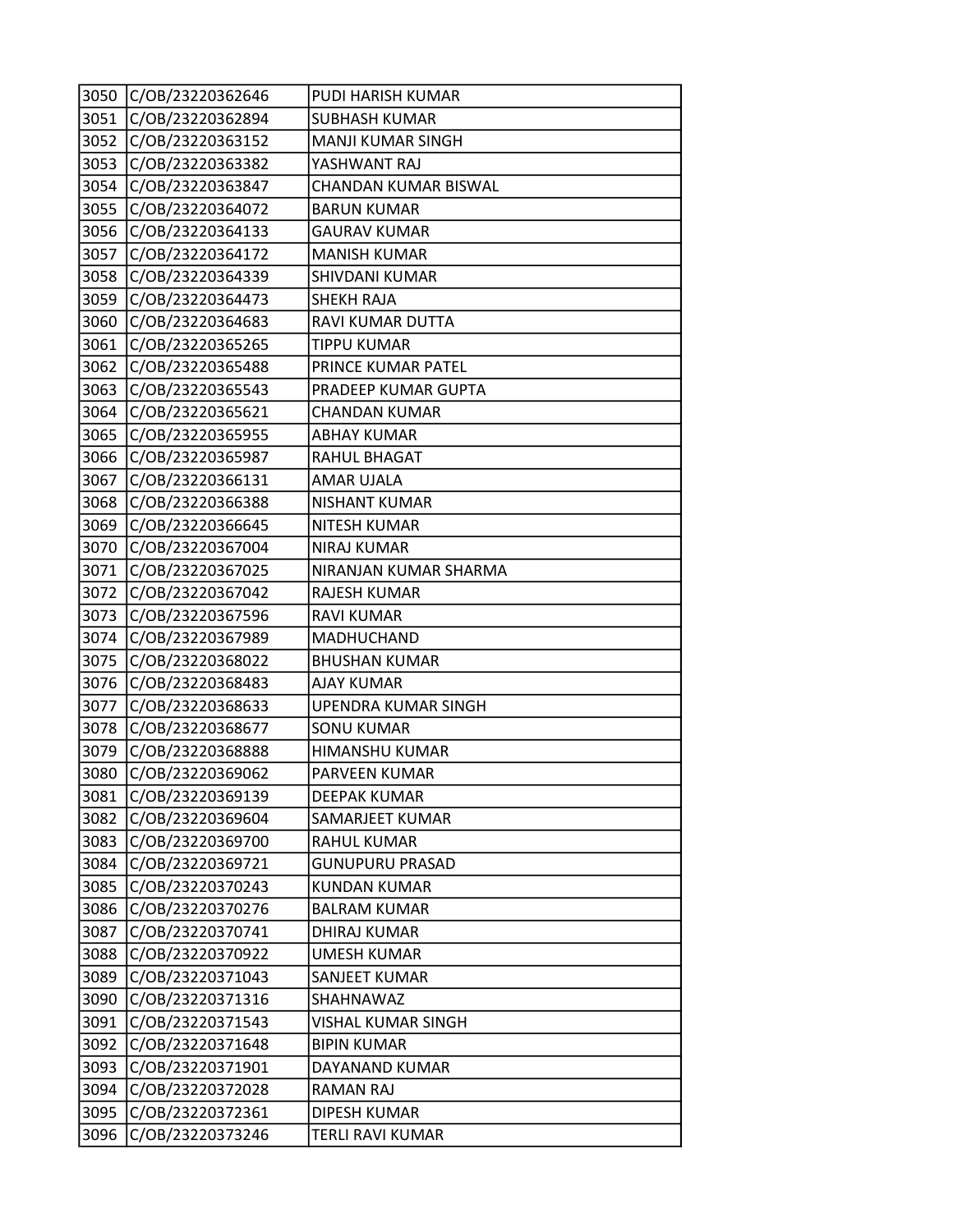| 3097 | C/OB/23220373718 | SOHAN KUMAR PRADHAN        |
|------|------------------|----------------------------|
| 3098 | C/OB/23220374028 | PRANAV KUMAR               |
| 3099 | C/OB/23220374855 | RAJU KUMAR SINGH           |
| 3100 | C/OB/23220375253 | <b>BABLU KUMAR DHAKER</b>  |
| 3101 | C/OB/23220375730 | MODALAVALASA RAJASEKHAR    |
| 3102 | C/OB/23220375810 | VINIT KUMAR                |
| 3103 | C/OB/23220375856 | <b>BISWAJIT GHOSH</b>      |
| 3104 | C/OB/23220376367 | <b>ANKIT SAHU</b>          |
| 3105 | C/OB/23220376382 | <b>MANIKANT KUMAR</b>      |
| 3106 | C/OB/23220377139 | MUKESH KUMAR GUPTA         |
| 3107 | C/OB/23220377675 | <b>AMRIT LAL</b>           |
| 3108 | C/OB/23220377902 | <b>JAY PRAKASH RAY</b>     |
| 3109 | C/OB/23220378023 | <b>RAHUL PATEL</b>         |
| 3110 | C/OB/23220378128 | AKHILESH KUMAR             |
| 3111 | C/OB/23220378785 | <b>MANISH KUMAR</b>        |
| 3112 | C/OB/23220378869 | <b>RAJU KUMAR</b>          |
| 3113 | C/OB/23220379881 | <b>SAMIR ANAND</b>         |
| 3114 | C/OB/23220379908 | <b>CHANDAN KUMAR SINGH</b> |
| 3115 | C/OB/23220381294 | <b>SONU KUMAR</b>          |
| 3116 | C/OB/23220381334 | <b>DEEPAK KUMAR</b>        |
| 3117 | C/OB/23220381408 | SANDEEP KUMAR              |
| 3118 | C/OB/23220381726 | AJIT KUMAR PATEL           |
| 3119 | C/OB/23220382477 | SANJEET KUMAR              |
| 3120 | C/OB/23220382617 | <b>MANOJ KUMAR</b>         |
| 3121 | C/OB/23220382881 | PAWAN KUMAR                |
| 3122 | C/OB/23220383020 | <b>SIRIKI PRATAP</b>       |
| 3123 | C/OB/23220383041 | <b>UDIT KUMAR MANDAL</b>   |
| 3124 | C/OB/23220383759 | PINTU KUMAR                |
| 3125 | C/OB/23220384774 | <b>DEEPAK KUMAR</b>        |
| 3126 | C/OB/23220385647 | <b>VIKASH KUMAR</b>        |
| 3127 | C/OB/23220385664 | <b>ABHISHEK KUMAR</b>      |
| 3128 | C/OB/23220385824 | SANTU KUMAR                |
| 3129 | C/OB/23220386079 | <b>ASHWANI KUMAR</b>       |
| 3130 | C/OB/23220386142 | SARVJEET KUMAR             |
| 3131 | C/OB/23220386417 | <b>RAHUL KUMAR</b>         |
| 3132 | C/OB/23220386571 | <b>NITISH KUMAR</b>        |
| 3133 | C/OB/23220386575 | OM PRAKASH SINGH           |
| 3134 | C/OB/23220386577 | <b>DEBJIT PAUL</b>         |
| 3135 | C/OB/23220386897 | <b>RAVI KUMAR</b>          |
| 3136 | C/OB/23220387043 | PINTU KUMAR                |
| 3137 | C/OB/23220387045 | NIRANJAN KUMAR             |
| 3138 | C/OB/23220387113 | <b>RAMESH KUMAR</b>        |
| 3139 | C/OB/23220387188 | <b>G KUMAR SWAMY</b>       |
| 3140 | C/OB/23220387220 | <b>VIJU PATNAYAK</b>       |
| 3141 | C/OB/23220387255 | <b>ROHIT KUMAR</b>         |
| 3142 | C/OB/23220387296 | SADDAMUL HAQUE             |
| 3143 | C/OB/23220387397 | <b>SONU KUMAR</b>          |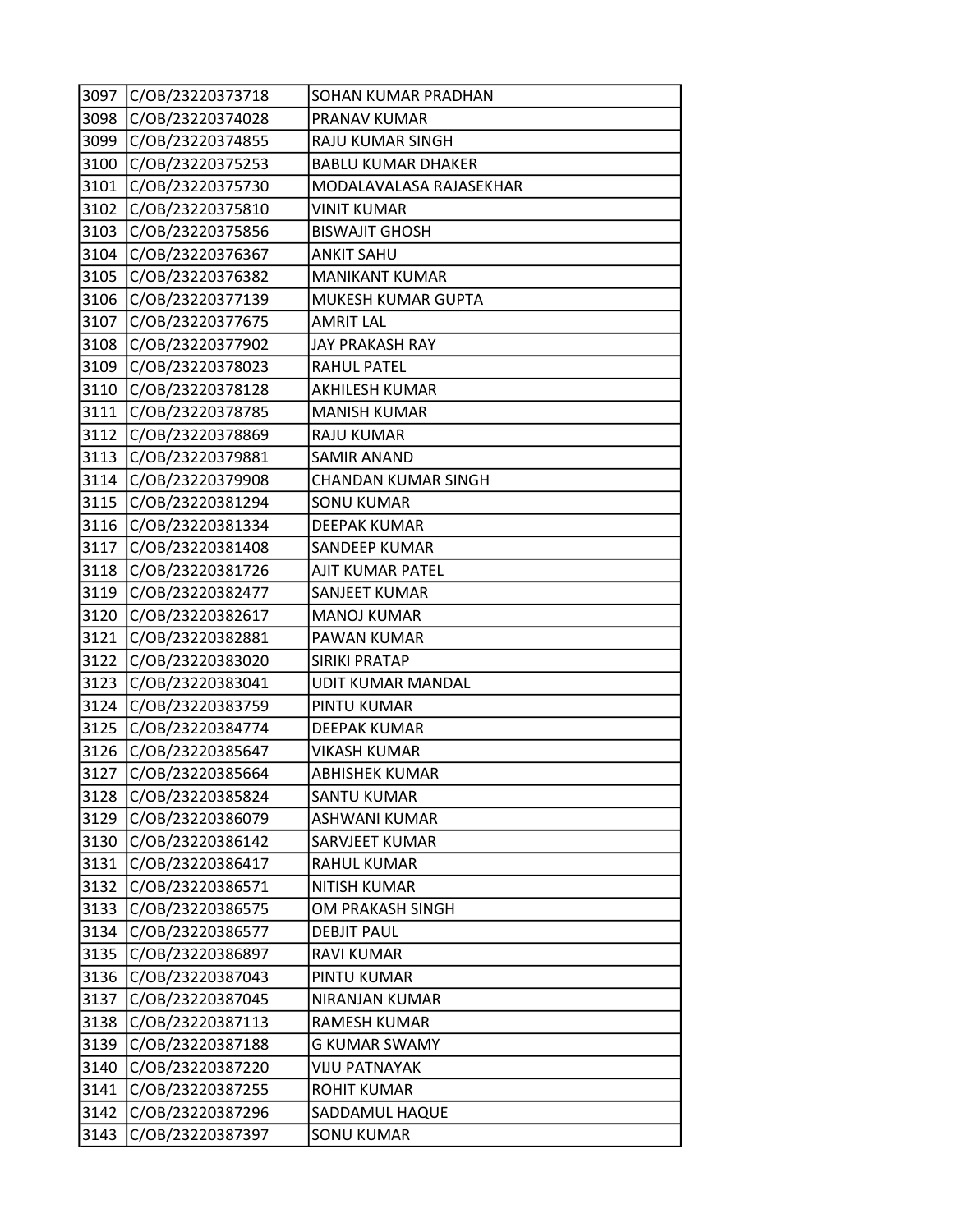| 3144 | C/OB/23220388079 | DEEPAK PRAKASH             |
|------|------------------|----------------------------|
| 3145 | C/OB/23220388103 | <b>SUJEET KUMAR SAHOO</b>  |
| 3146 | C/OB/23220388329 | <b>NIRAJ KUMAR</b>         |
| 3147 | C/OB/23220388497 | AKKISETTI CHANDRA MOULY    |
| 3148 | C/OB/23220388664 | <b>TINKU KUMAR</b>         |
| 3149 | C/OB/23220388873 | DHARMENDRA KUMAR           |
| 3150 | C/OB/23220388945 | <b>MANOHAR PRASAD</b>      |
| 3151 | C/OB/23220389060 | <b>RANJEET KUMAR</b>       |
| 3152 | C/OB/23220389089 | <b>VIVEK KUMAR</b>         |
| 3153 | C/OB/23220389150 | <b>SUNIL KUMAR</b>         |
| 3154 | C/OB/23220389307 | <b>MANAS KUMAR PARIDA</b>  |
| 3155 | C/OB/23220390230 | <b>CHANDAN KUMAR GUPTA</b> |
| 3156 | C/OB/23220390259 | <b>TARUN KUMAR</b>         |
| 3157 | C/OB/23220390555 | RAVIKANT KUMAR             |
| 3158 | C/OB/23220390713 | <b>SUBODH KUMAR</b>        |
| 3159 | C/OB/23220390950 | <b>SUMIT KUMAR</b>         |
| 3160 | C/OB/23220391043 | <b>ADITYA KUMAR</b>        |
| 3161 | C/OB/23220391122 | SANTOSH KUMAR BEHERA       |
| 3162 | C/OB/23220391159 | <b>BIKASH PRASAD GUPTA</b> |
| 3163 | C/OB/23220391354 | <b>JASOBANTA BHUYAN</b>    |
| 3164 | C/OB/23220391379 | RANDHEER KUMAR             |
| 3165 | C/OB/23220391385 | PINTU KUMAR                |
| 3166 | C/OB/23220391840 | NEYIGAPUPRUTHVIRAJ         |
| 3167 | C/OB/23220392744 | <b>AMIT KUMAR PANDIT</b>   |
| 3168 | C/OB/23220392813 | UTTAM CHAND                |
| 3169 | C/OB/23220392924 | NAGENDRA KUMAR             |
| 3170 | C/OB/23220392974 | <b>SURENDRA SINGAR</b>     |
| 3171 | C/OB/23220393410 | RAMAN KUMAR SHARMA         |
| 3172 | C/OB/23220393954 | <b>VIKASH KUMAR</b>        |
| 3173 | C/OB/23220394044 | DHANANJAY KUMAR            |
| 3174 | C/OB/23220394210 | PRANJEET PRAKASH           |
| 3175 | C/OB/23220394480 | <b>RAVI KUMAR</b>          |
| 3176 | C/OB/23220394588 | ASHWANI KUMAR CHAUDHARY    |
| 3177 | C/OB/23220394720 | <b>HEMRAJ SINGH</b>        |
| 3178 | C/OB/23220394910 | <b>SHUBHAM KUMAR</b>       |
| 3179 | C/OB/23220395051 | <b>GAUTAM KUMAR</b>        |
| 3180 | C/OB/23220395768 | <b>MANOJ KUMAR</b>         |
| 3181 | C/OB/23220395824 | <b>AJAY PRASAD</b>         |
| 3182 | C/OB/23220395858 | SUDHAKAR SUMAN             |
| 3183 | C/OB/23220395920 | KALYANAM NAGARAJU          |
| 3184 | C/OB/23220396462 | <b>NIRAJ KUMAR</b>         |
| 3185 | C/OB/23220396540 | CHANDAN KUMAR              |
| 3186 | C/OB/23220397037 | <b>NARDEV KUMAR</b>        |
| 3187 | C/OB/23220397943 | KUNDAN KUMAR               |
| 3188 | C/OB/23220398049 | SAROJ KUMAR SINGH          |
| 3189 | C/OB/23220398218 | <b>SUNIL KUMAR</b>         |
| 3190 | C/OB/23220398249 | MD SADDAM HUSAIN           |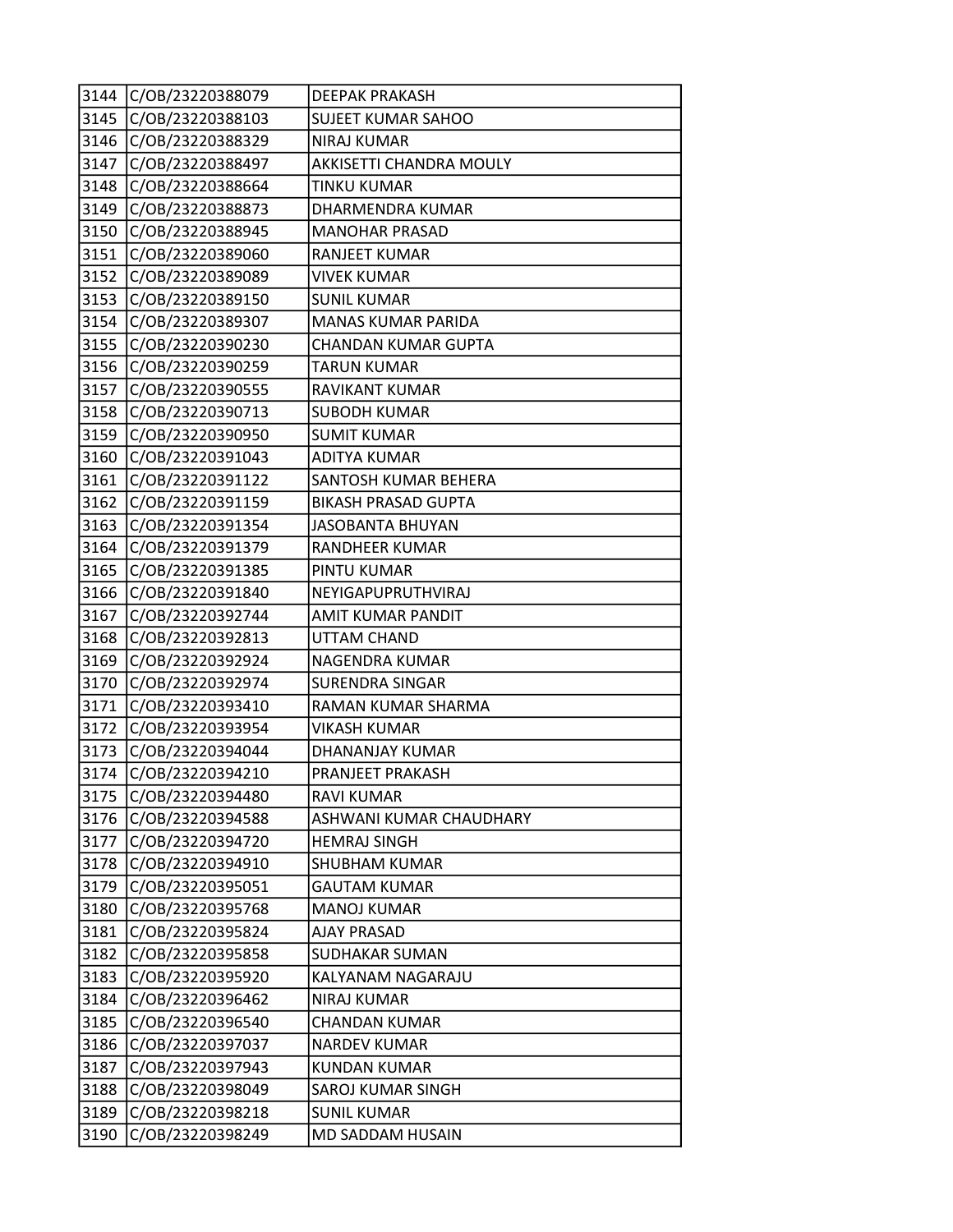| 3191 | C/OB/23220398266 | <b>UJJWAL KUMAR</b>       |
|------|------------------|---------------------------|
| 3192 | C/OB/23220398724 | <b>JAWED IQBAL</b>        |
| 3193 | C/OB/23220398945 | DHARMENDRA KUMAR          |
| 3194 | C/OB/23220399034 | <b>ASHWINI KUMAR</b>      |
| 3195 | C/OB/23220399121 | PRASHANT KUMAR            |
| 3196 | C/OB/23220399172 | <b>RUPESH KUMAR</b>       |
| 3197 | C/OB/23220399282 | <b>DIPANKAR GHOSH</b>     |
| 3198 | C/OB/23220399973 | <b>MANISH KUMAR</b>       |
| 3199 | C/OB/23220401261 | <b>KUNDAN KUMAR</b>       |
| 3200 | C/OB/23220401312 | <b>ABHAY KUMAR</b>        |
| 3201 | C/OB/23220401887 | <b>AJAY KUMAR</b>         |
| 3202 | C/OB/23220402696 | <b>VIJENDRA MUWAL</b>     |
| 3203 | C/OB/23220403460 | <b>SUMIT KUMAR</b>        |
| 3204 | C/OB/23220403623 | <b>BHANU KUMAR</b>        |
| 3205 | C/OB/23220403984 | <b>SURYAMANI KUMAR</b>    |
| 3206 | C/OB/23220404598 | <b>PALLI SUDHEER</b>      |
| 3207 | C/OB/23220405251 | SAUMYA RANJAN NAYAK       |
| 3208 | C/OB/23220405352 | DAYANANDA SAHU            |
| 3209 | C/OB/23220405361 | PAPPU KUMAR               |
| 3210 | C/OB/23220405612 | SUDHANSU KUMAR BARIK      |
| 3211 | C/OB/23220405627 | DHANANJAY KUMAR           |
| 3212 | C/OB/23220405830 | <b>AVINASH KUMAR</b>      |
| 3213 | C/OB/23220405963 | <b>AVINASH KUMAR</b>      |
| 3214 | C/OB/23220406032 | <b>ANIL KUMAR</b>         |
| 3215 | C/OB/23220406647 | PAPPALA LOKESH            |
| 3216 | C/OB/23220406955 | CHANDAN KUMAR CHOURASIA   |
| 3217 | C/OB/23220407118 | SAILADA SURESH            |
| 3218 | C/OB/23220407168 | <b>KONDROTU GANESH</b>    |
| 3219 | C/OB/23220407800 | <b>VARUN KUMAR</b>        |
| 3220 | C/OB/23220407849 | RAVI KANT KUMAR           |
| 3221 | C/OB/23220408554 | <b>MOHIT KUMAR</b>        |
| 3222 | C/OB/23220408740 | RABINDRA KUMAR RAM        |
| 3223 | C/OB/23220409674 | MANISH KUMAR PANKAJ       |
| 3224 | C/OB/23220409809 | RAVINDRA KUMAR            |
| 3225 | C/OB/23220410085 | SEBAKA MEHER              |
| 3226 | C/OB/23220410435 | <b>MANISH KUMAR</b>       |
| 3227 | C/OB/23220410486 | AJIT KUMAR                |
| 3228 | C/OB/23220410618 | RAJESH KUMAR MAHARIA      |
| 3229 | C/OB/23220410656 | <b>RAKESH KUMAR</b>       |
| 3230 | C/OB/23220410687 | <b>SUDHIR KUMAR SINGH</b> |
| 3231 | C/OB/23220410742 | <b>SURAJ KUMAR</b>        |
| 3232 | C/OB/23220411030 | P PRITHVI RAJ             |
| 3233 | C/Ex/23230002279 | MD MUKHTAR ANSARI         |
| 3234 | C/Ex/23230004566 | RANJIT KUMAR THAKUR       |
| 3235 | C/Ex/23230006953 | MANIKESHWAR KUMAR         |
| 3236 | C/Ex/23230013276 | <b>KAMAL KISHORE</b>      |
| 3237 | C/Ex/23230013624 | <b>DEWESH KUMAR</b>       |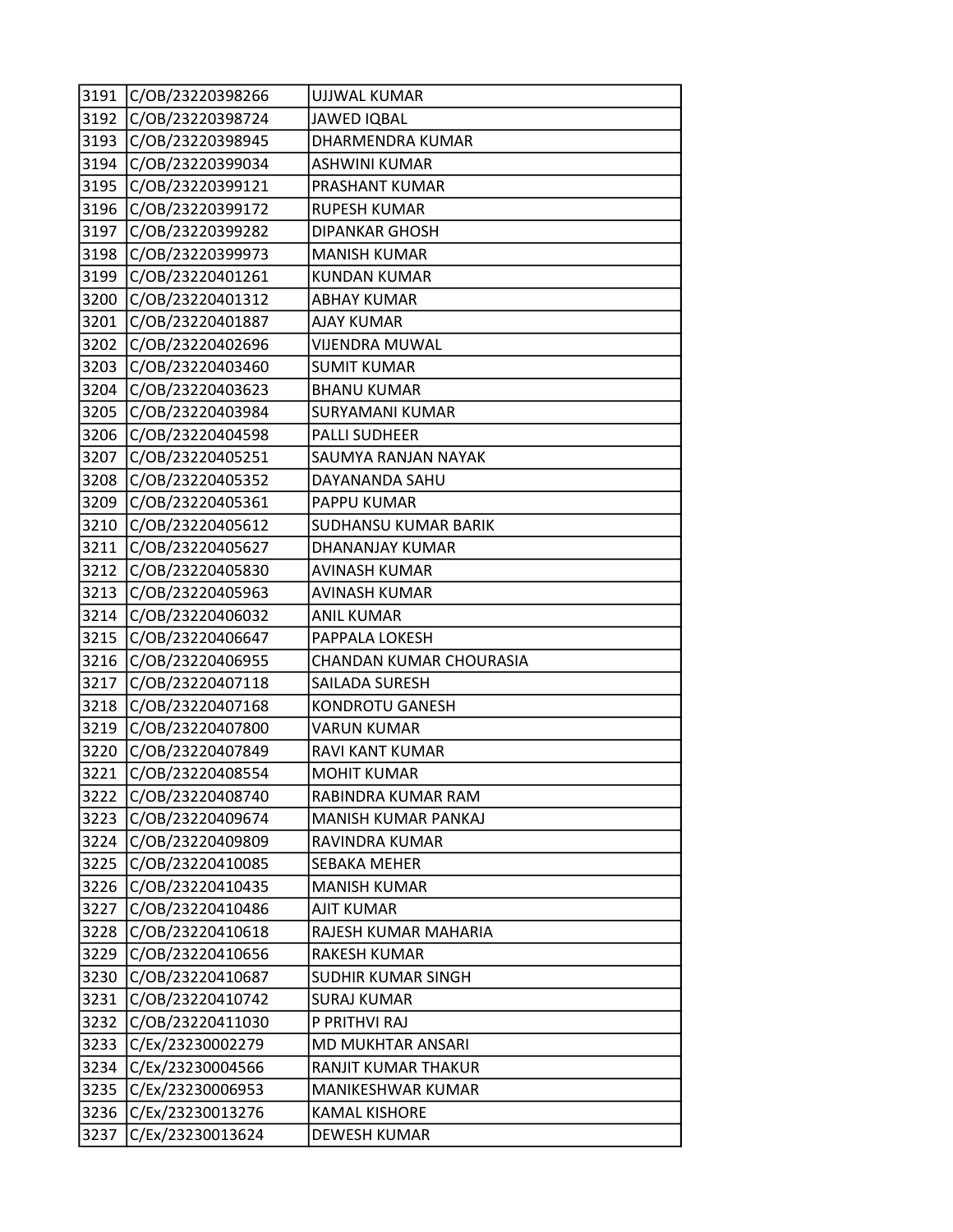| 3238 | C/Ex/23230015638 | ANUP KUMAR PANKAJ        |
|------|------------------|--------------------------|
| 3239 | C/Ex/23230022149 | <b>MANOJ KUMAR</b>       |
| 3240 | C/Ex/23230024357 | <b>SWADHIN BEHERA</b>    |
| 3241 | C/Ex/23230024826 | <b>NITEESH KUMAR</b>     |
| 3242 | C/Ex/23230030427 | AJEET KUMAR              |
| 3243 | C/Ex/23230032920 | RAMA SHISH SINGH         |
| 3244 | C/Ex/23230040837 | <b>ASHOK KUMAR</b>       |
| 3245 | C/Ex/23230047171 | PRANAY KUMAR SINGH       |
| 3246 | C/Ex/23230049405 | <b>BINOD KUMAR SINGH</b> |
| 3247 | C/Ex/23230052120 | PRASAN KUMAR ROUT        |
| 3248 | C/Ex/23230053543 | RAJEEV KUMAR             |
| 3249 | C/Ex/23230055327 | <b>NIROJ KUMAR</b>       |
| 3250 | C/Ex/23230055359 | JAY SHANKAR YADAV        |
| 3251 | C/Ex/23230059307 | PREM CHAND KUMAR         |
| 3252 | C/Ex/23230062353 | JAGANNADHARAO HANUMANTU  |
| 3253 | C/Ex/23230070030 | MOHAMAD TAJ ANSARI       |
| 3254 | C/Ex/23230074994 | <b>SUNIL KUMAR MEHTA</b> |
| 3255 | C/Ex/23230083473 | SAMSHER KUMAR            |
| 3256 | C/Ex/23230093827 | <b>DEBASHIS SEN</b>      |
| 3257 | C/Ex/23230101590 | AJAY KUMAR SINGH         |
| 3258 | C/Ex/23230105655 | SATISH CHOUHAN           |
| 3259 | C/Ex/23230106667 | AMRENDRA KUMAR           |
| 3260 | C/Ex/23230108254 | <b>RAHUL RAVI</b>        |
| 3261 | C/Ex/23230108605 | ARUNA KUMAR KAASARAPU    |
| 3262 | C/Ex/23230112062 | RAM NANDAN KUMAR         |
| 3263 | C/Ex/23230114252 | PRADEEP KUMAR POTHAL     |
| 3264 | C/Ex/23230116150 | <b>MANOJ KUMAR</b>       |
| 3265 | C/Ex/23230117383 | SHAMBHU SHARAN SINGH     |
| 3266 | C/Ex/23230118585 | KAHNU CHARAN PARIDA      |
| 3267 | C/Ex/23230120250 | ANIMI RAMAKRISHNA        |
| 3268 | C/Ex/23230120590 | ANANT KUMAR              |
| 3269 | C/Ex/23230125801 | PRAPESH KUMAR SAHU       |
| 3270 | C/Ex/23230126911 | TEJOMURTY SANAPALA       |
| 3271 | C/Ex/23230127646 | RAMESH MALICHETLA        |
| 3272 | C/Ex/23230127986 | RAJESH KUMAR PRASAD      |
| 3273 | C/Ex/23230132010 | PITAMBAR MAHTO           |
| 3274 | C/Ex/23230134007 | <b>UMESH KUMAR</b>       |
| 3275 | C/Ex/23230135699 | <b>KAMLENDRA KUMAR</b>   |
| 3276 | C/Ex/23230145818 | ASHWINI KUMAR SAHU       |
| 3277 | C/Ex/23230147547 | TRIVENI PRASAD           |
| 3278 | C/Ex/23230155247 | SUDHANSHU KUMAR SAHOO    |
| 3279 | C/Ex/23230168140 | OM PRAKASH GODARA        |
| 3280 | C/Ex/23230168507 | <b>GIRJESH SINGH</b>     |
| 3281 | C/Ex/23230171690 | AKHILESH KUMAR           |
| 3282 | C/Ex/23230173951 | PALASH KANTI PAL         |
| 3283 | C/Ex/23230174426 | <b>RAJ KUMAR</b>         |
| 3284 | C/Ex/23230174890 | V SANYASIRAO MEESALA     |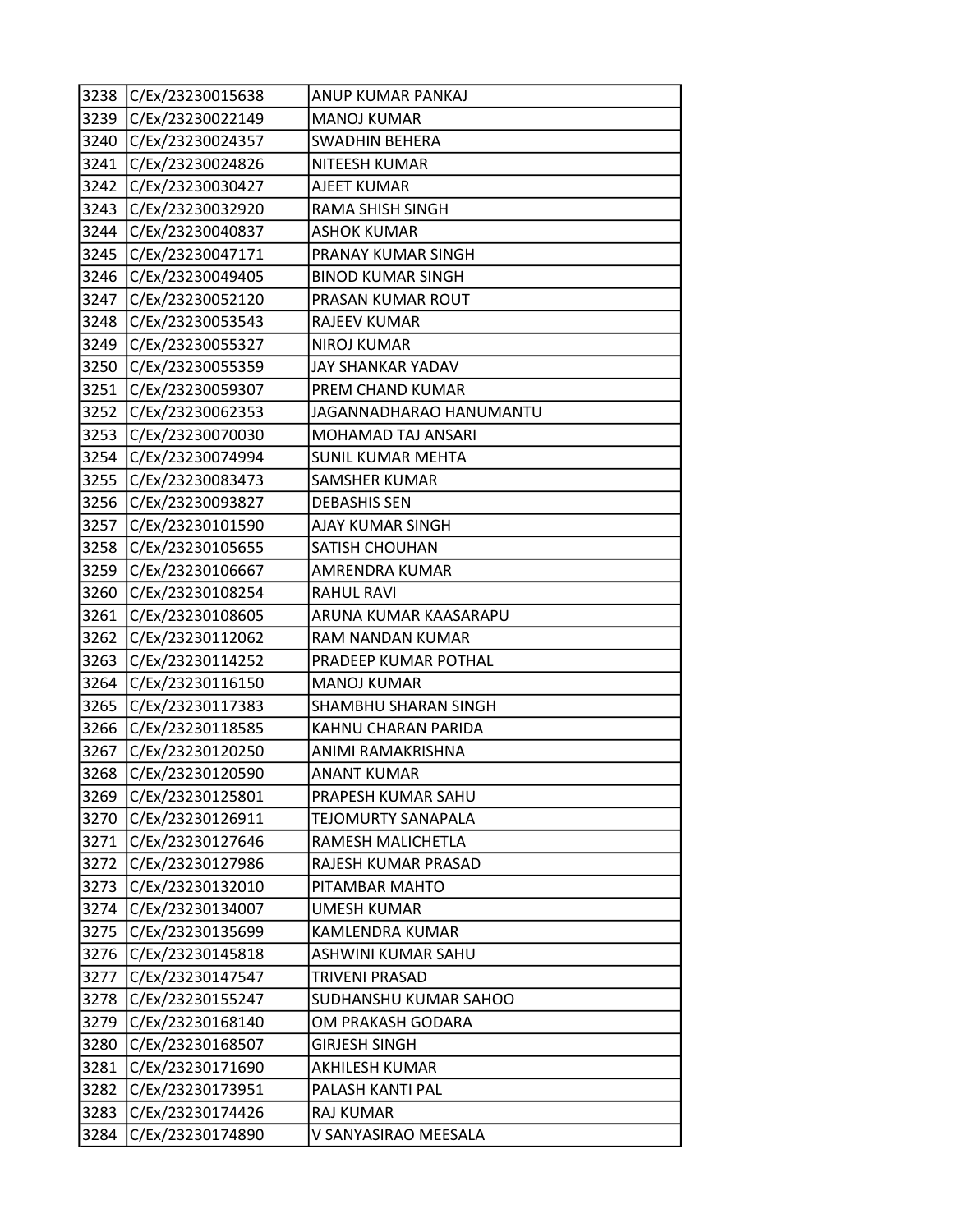| 3285 | C/Ex/23230182263 | SANJAY KUMAR CHOWDHARI    |
|------|------------------|---------------------------|
| 3286 | C/Ex/23230182320 | <b>RAM SHANKAR KUMAR</b>  |
| 3287 | C/Ex/23230183625 | MUNA KUMAR SINGH          |
| 3288 | C/Ex/23230187052 | YERUPILLI JAGADEESH KUMAR |
| 3289 | C/Ex/23230190025 | <b>SUJIT KUMAR</b>        |
| 3290 | C/Ex/23230190958 | PRIYAM RANJAN             |
| 3291 | C/Ex/23230192220 | CHINABABU VELAMALA        |
| 3292 | C/Ex/23230202749 | SUBODH KUMAR PAL          |
| 3293 | C/Ex/23230208383 | <b>MANOJ KUMAR</b>        |
| 3294 | C/Ex/23230209420 | <b>SRINU MADEM</b>        |
| 3295 | C/Ex/23230215757 | RAKESH KUMAR SINGH        |
| 3296 | C/Ex/23230218474 | SHASHI KUMAR              |
| 3297 | C/Ex/23230219039 | SANJAY RAI                |
| 3298 | C/Ex/23230219957 | SIVA SANKAR TALADA        |
| 3299 | C/Ex/23230221640 | AMAR NATH SINGH           |
| 3300 | C/Ex/23230223909 | MANISH KUMAR              |
| 3301 | C/Ex/23230226420 | <b>BRIJENDRA YADAV</b>    |
| 3302 | C/Ex/23230226559 | <b>BIKASH MANDAL</b>      |
| 3303 | C/Ex/23230233630 | RAMAKRISHNA KORATANA      |
| 3304 | C/Ex/23230235421 | <b>HITESH KUMAR</b>       |
| 3305 | C/Ex/23230254017 | PANKAJ KUMAR              |
| 3306 | C/Ex/23230254489 | AMRESH KUMAR              |
| 3307 | C/Ex/23230269833 | RAM SHANKAR SAHANI        |
| 3308 | C/Ex/23230277667 | MANOJ KUMAR CHOUDHARI     |
| 3309 | C/Ex/23230280684 | <b>BRAJ KISHOR PRASAD</b> |
| 3310 | C/Ex/23230303435 | PRADEEP KUMAR BARIK       |
| 3311 | C/Ex/23230307677 | KRISHNA KUMAR SWARNKAR    |
| 3312 | C/Ex/23230310370 | KAUSHAL KISHOR PRASAD     |
| 3313 | C/Ex/23230310628 | <b>AJIT KUMAR</b>         |
| 3314 | C/Ex/23230310674 | MUKESH KUMAR SINGH        |
| 3315 | C/Ex/23230317238 | <b>KUMAR SHUBHENDU</b>    |
| 3316 | C/Ex/23230320719 | RANJAN KUMAR BEHERA       |
| 3317 | C/Ex/23230323648 | SUMAN PRASAD SINGH        |
| 3318 | C/Ex/23230325451 | <b>BHUBAN GHOSH</b>       |
| 3319 | C/Ex/23230328010 | YOGESHWAR NAND SINGH      |
| 3320 | C/Ex/23230332981 | <b>KAMLESH KUMAR</b>      |
| 3321 | C/Ex/23230335942 | JAGADISH MAHATO           |
| 3322 | C/Ex/23230340763 | <b>SREENU KILAPARTHI</b>  |
| 3323 | C/Ex/23230342284 | SUSHIL KUMAR SINHA        |
| 3324 | C/Ex/23230344989 | <b>MANOJ KUMAR</b>        |
| 3325 | C/Ex/23230350768 | RAJEEV RANJAN             |
| 3326 | C/Ex/23230363118 | AMIT KUMAR                |
| 3327 | C/Ex/23230367849 | DEVANAND SINGH            |
| 3328 | C/Ex/23230367902 | RAJESH KUMAR              |
| 3329 | C/Ex/23230368460 | KAMLESH KANT PRASAD       |
| 3330 | C/Ex/23230368613 | <b>MANOJ KUMAR DAS</b>    |
| 3331 | C/Ex/23230387319 | YASHOBANTA MOHANTA        |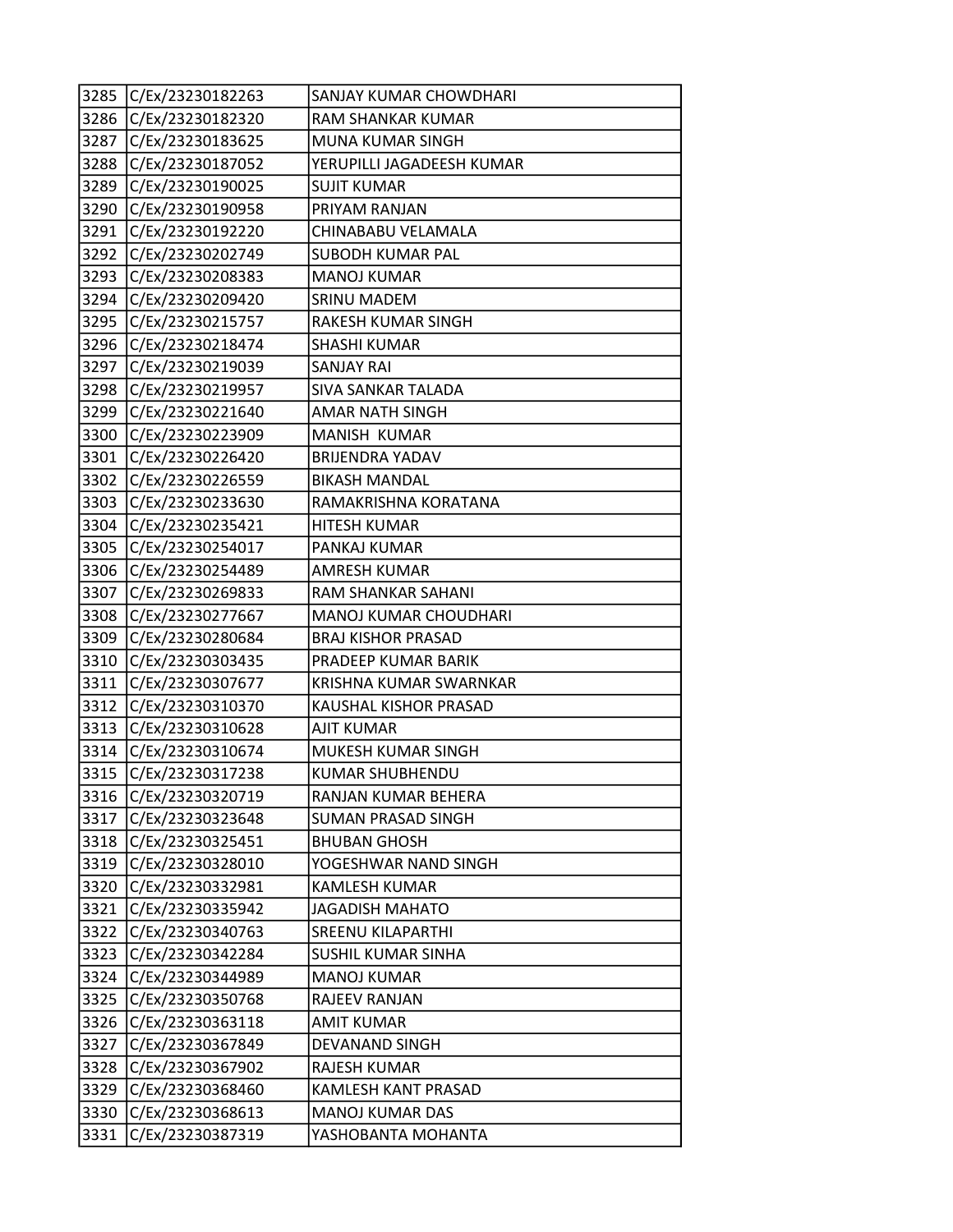|      | 3332 C/Ex/23230387688 | <b>ANKESH KUMAR</b>        |
|------|-----------------------|----------------------------|
| 3333 | C/Ex/23230389046      | <b>DHIRENDRA KUMAR</b>     |
|      | 3334 C/Ex/23230390519 | <b>JAYANT KUMAR</b>        |
| 3335 | C/Ex/23230396551      | <b>NARENDRA NALLA</b>      |
| 3336 | C/Ex/23230401787      | <b>HARIHAR SAHOO</b>       |
| 3337 | C/Ex/23230405662      | <b>CHANDRA SEKHAR SHAW</b> |
|      | 3338 C/SC/23310000933 | <b>LIPSA SETHY</b>         |
| 3339 | C/SC/23310003521      | PRATIVA BISWAS             |
| 3340 | C/SC/23310004008      | PRITI KUMARI               |
| 3341 | C/SC/23310006012      | <b>TANUSREE DEY</b>        |
|      | 3342 C/SC/23310008354 | ALKESHA ARUN FULZELE       |
| 3343 | C/SC/23310009703      | SUTAPA SINGH               |
| 3344 | C/SC/23310010967      | KAVITA KUMARI              |
| 3345 | C/SC/23310013435      | JAYAPRAVA PATRA            |
|      | 3346 C/SC/23310014164 | ARCHANA KUMARI             |
|      | 3347 C/SC/23310014371 | <b>GARIMA MALADHARE</b>    |
| 3348 | C/SC/23310014654      | <b>SRABANI BISWAS</b>      |
| 3349 | C/SC/23310017086      | <b>SWATHI ROY</b>          |
| 3350 | C/SC/23310018717      | <b>SONI KUMARI</b>         |
|      | 3351 C/SC/23310020230 | SHIMA SARKAR               |
|      | 3352 C/SC/23310021794 | ROHINI KUMARI BEHERA       |
| 3353 | C/SC/23310022391      | <b>ILA ROY</b>             |
| 3354 | C/SC/23310023880      | KARISHMA BHARATI           |
| 3355 | C/SC/23310024584      | <b>DIPTI MONDAL</b>        |
|      | 3356 C/SC/23310028353 | <b>SUSMITA HALDAR</b>      |
| 3357 | C/SC/23310034730      | JAYSHRI BIRDHAIYA          |
| 3358 | C/SC/23310035240      | LIPIKA SARKAR              |
| 3359 | C/SC/23310036329      | <b>VANDANA SINGH</b>       |
| 3360 | C/SC/23310037483      | <b>NEHA RAJ</b>            |
| 3361 | C/SC/23310039364      | UPASANA KUMARI             |
| 3362 | C/SC/23310041740      | PUJA PASWAN                |
| 3363 | C/SC/23310046145      | LAXMI TANWAR               |
| 3364 | C/SC/23310046177      | DEEKSHA RAJORIYA           |
| 3365 | C/SC/23310046976      | TRIPTI BISWAS              |
| 3366 | C/SC/23310051262      | <b>SUPRIYA SIKDAR</b>      |
| 3367 | C/SC/23310055722      | PUJA KUMARI                |
| 3368 | C/SC/23310056498      | LAKSHMI BARURI             |
| 3369 | C/SC/23310056572      | NEHA KUMARI MAHATO         |
| 3370 | C/SC/23310056987      | <b>AMITA SARKAR</b>        |
| 3371 | C/SC/23310058280      | <b>HEMLATA SUNHARE</b>     |
| 3372 | C/SC/23310058440      | PALLABI BISWAS             |
| 3373 | C/SC/23310062983      | AKANKSHA ARYA              |
| 3374 | C/SC/23310063184      | DALIA SARKAR               |
| 3375 | C/SC/23310063555      | DIPIKA BARMAN              |
| 3376 | C/SC/23310067878      | <b>SHIMPY KUMARI</b>       |
| 3377 | C/SC/23310070023      | RINKU DHALI                |
| 3378 | C/SC/23310075945      | RINKI KUMARI               |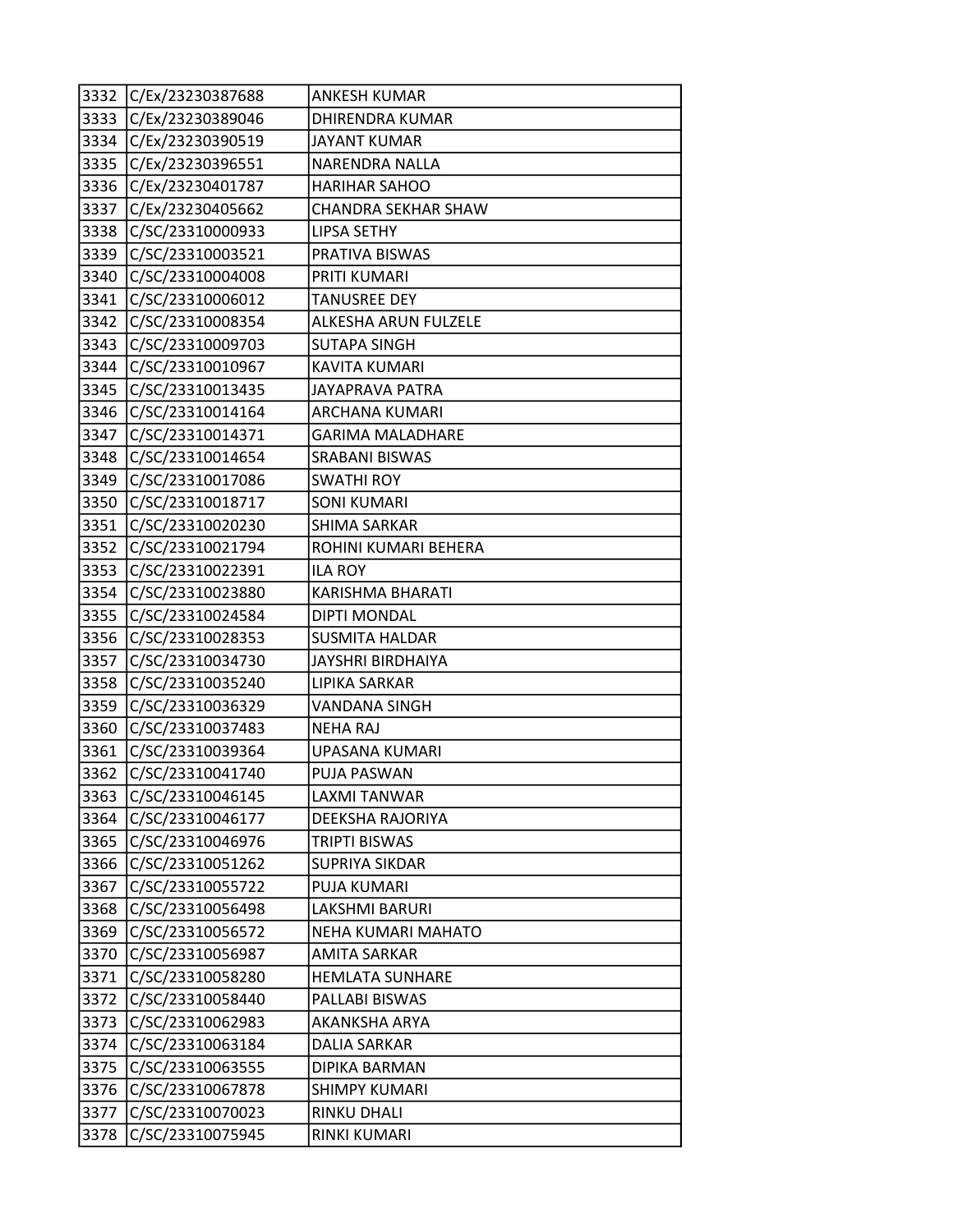| 3379 | C/SC/23310080512 | <b>NEETU</b>            |
|------|------------------|-------------------------|
| 3380 | C/SC/23310081560 | <b>ANITA MINOTE</b>     |
| 3381 | C/SC/23310081734 | DEBASHREE SARKAR        |
| 3382 | C/SC/23310082456 | <b>RUPA DAS</b>         |
| 3383 | C/SC/23310082757 | <b>LINA BISWAS</b>      |
| 3384 | C/SC/23310088886 | PATHI MANASA            |
| 3385 | C/SC/23310090631 | PARAMITA BISWAS         |
| 3386 | C/SC/23310092141 | <b>NEHA KUMARI</b>      |
| 3387 | C/SC/23310093322 | <b>AMRITA DAS</b>       |
| 3388 | C/SC/23310094057 | <b>JUHI SHAW</b>        |
| 3389 | C/SC/23310097432 | DEEPSHIKA BAR           |
| 3390 | C/SC/23310098216 | PRIYANKA KUMARI         |
| 3391 | C/SC/23310100195 | PRITILEKHA HALDER       |
| 3392 | C/SC/23310101101 | RADHIKA KUMARI NAYAK    |
| 3393 | C/SC/23310103027 | RINA MAJI               |
| 3394 | C/SC/23310107975 | <b>NISHA SUNA</b>       |
| 3395 | C/SC/23310109827 | SONALI                  |
| 3396 | C/SC/23310111499 | REENA KUMARI            |
| 3397 | C/SC/23310113746 | <b>SILY BEHERA</b>      |
| 3398 | C/SC/23310117863 | <b>MOUMITA MISTRY</b>   |
| 3399 | C/SC/23310119579 | <b>AARTI KUMARI</b>     |
| 3400 | C/SC/23310120301 | <b>DURGA DEVI</b>       |
| 3401 | C/SC/23310122261 | PREMLATA KUMARI         |
| 3402 | C/SC/23310123051 | <b>SHIPU BISWAS</b>     |
| 3403 | C/SC/23310123787 | RANJITA SIKDAR          |
| 3404 | C/SC/23310126108 | <b>JAYANTI KUMARI</b>   |
| 3405 | C/SC/23310126792 | <b>SUBHASHREE MAJHI</b> |
| 3406 | C/SC/23310132532 | NISHA KUMARI            |
| 3407 | C/SC/23310135237 | SIMI BISWAS             |
| 3408 | C/SC/23310135622 | <b>ISHANI BISWAS</b>    |
| 3409 | C/SC/23310139181 | KHUSHBU KUMARI          |
| 3410 | C/SC/23310144944 | <b>NANDITA ROY</b>      |
| 3411 | C/SC/23310145543 | <b>SONI KUMARI</b>      |
| 3412 | C/SC/23310148954 | AMRITA RANI             |
| 3413 | C/SC/23310150080 | <b>ALOK AHIRWAR</b>     |
| 3414 | C/SC/23310150462 | <b>ANJALY RAJAPPAN</b>  |
| 3415 | C/SC/23310150769 | ANUPAM KUMARI           |
| 3416 | C/SC/23310153100 | KM JYOTI                |
| 3417 | C/SC/23310154004 | PURVA TYAGI             |
| 3418 | C/SC/23310154604 | <b>SUDHA KUMARI</b>     |
| 3419 | C/SC/23310154799 | SONI BHARTI             |
| 3420 | C/SC/23310157720 | KUPARALA ANUPAMA        |
| 3421 | C/SC/23310157996 | DOLA PAIK               |
| 3422 | C/SC/23310159762 | SAYANI BISWAS           |
| 3423 | C/SC/23310160422 | RADHA KUMARI            |
| 3424 | C/SC/23310162583 | MARY JOSHITA CHINTALA   |
| 3425 | C/SC/23310165560 | PRIYANKA BARIK          |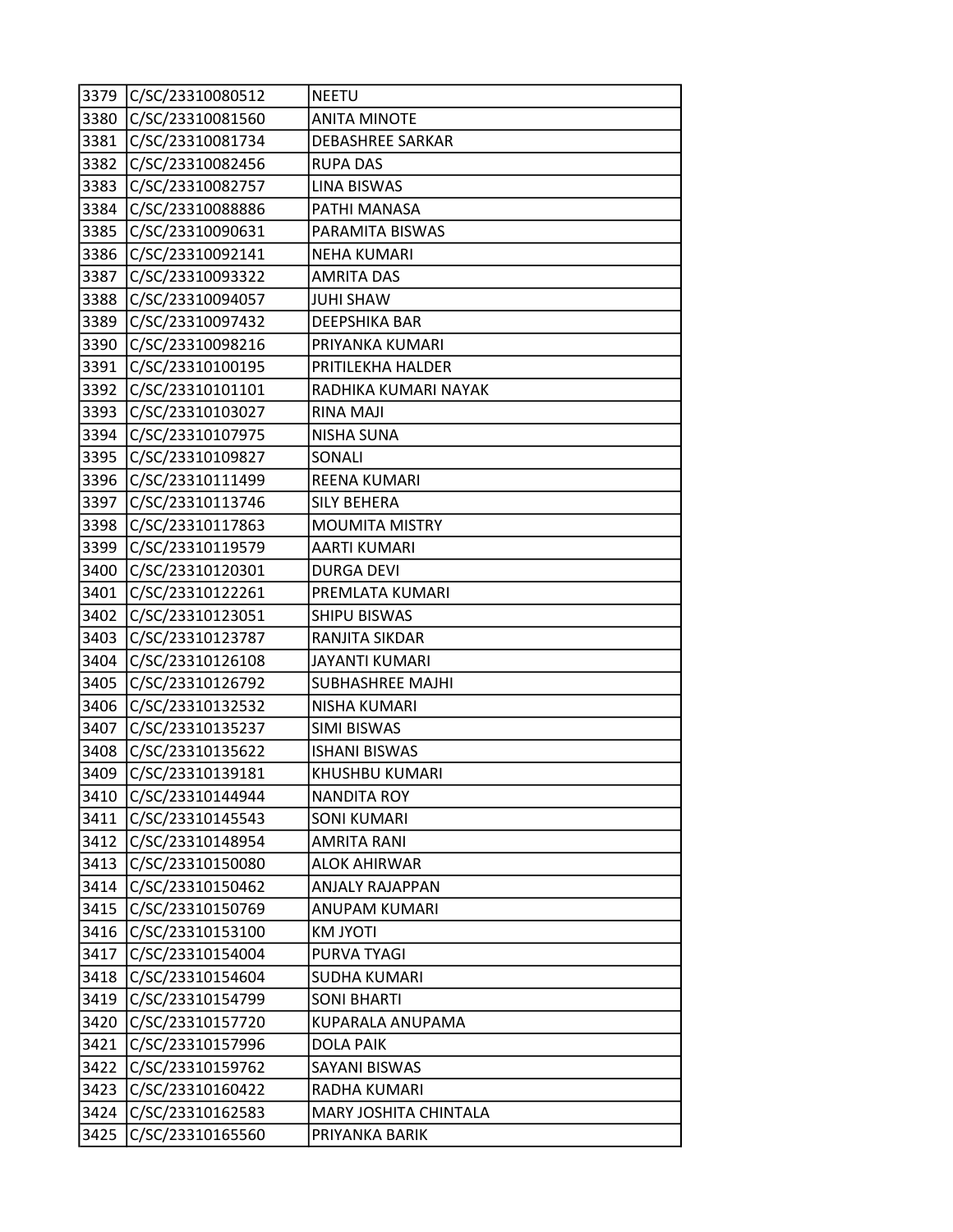| 3426 | C/SC/23310165946 | <b>ALKA MAHATO</b>    |
|------|------------------|-----------------------|
| 3427 | C/SC/23310169974 | LATIKA BISWAS         |
| 3428 | C/SC/23310173035 | <b>SNEHA KUMARI</b>   |
| 3429 | C/SC/23310173191 | SANGITA PAIK          |
| 3430 | C/SC/23310173745 | LIMA DAS              |
| 3431 | C/SC/23310176566 | KAMANA JAYANT         |
| 3432 | C/SC/23310177772 | PRIYANKA KUMARI       |
| 3433 | C/SC/23310177821 | ANJALI PRAVA          |
| 3434 | C/SC/23310180705 | <b>SHALINI</b>        |
| 3435 | C/SC/23310185202 | <b>LABANI MALIK</b>   |
| 3436 | C/SC/23310185894 | <b>SUSHAMA BISWAS</b> |
| 3437 | C/SC/23310186793 | <b>MITA DAS</b>       |
| 3438 | C/SC/23310189746 | <b>PURBA DAS</b>      |
| 3439 | C/SC/23310190468 | PRIYA DAS             |
| 3440 | C/SC/23310191186 | <b>MAMATA KUMARI</b>  |
| 3441 | C/SC/23310191226 | <b>JULI KARMAKAR</b>  |
| 3442 | C/SC/23310194220 | <b>NITU KUMARI</b>    |
| 3443 | C/SC/23310194826 | SUPRIYA MONDAL        |
| 3444 | C/SC/23310195093 | PUNAM SHARMA          |
| 3445 | C/SC/23310196134 | ROJI MAHANANDA        |
| 3446 | C/SC/23310196499 | <b>GUNJAN KUMARI</b>  |
| 3447 | C/SC/23310199059 | <b>ALLI DAS</b>       |
| 3448 | C/SC/23310200779 | KHUSHBOO KUMARI       |
| 3449 | C/SC/23310201160 | <b>SWAPNA NASKAR</b>  |
| 3450 | C/SC/23310202919 | <b>MOUSUMI SARKAR</b> |
| 3451 | C/SC/23310204137 | <b>SOUMITA SARKAR</b> |
| 3452 | C/SC/23310204891 | <b>RUMA SARKAR</b>    |
| 3453 | C/SC/23310210288 | <b>KIRAN MAHATO</b>   |
| 3454 | C/SC/23310217041 | MADHURIMA MAJUMDER    |
| 3455 | C/SC/23310218600 | RAMTEKE KOMAL PREMDAS |
| 3456 | C/SC/23310220821 | <b>NEHA</b>           |
| 3457 | C/SC/23310221426 | <b>SUMAN BHARTI</b>   |
| 3458 | C/SC/23310224833 | <b>RUPA BISWAS</b>    |
| 3459 | C/SC/23310229687 | LAXMI NAYAK           |
| 3460 | C/SC/23310231453 | SAROJ MARAIYA         |
| 3461 | C/SC/23310232658 | <b>MANISH HELA</b>    |
| 3462 | C/SC/23310234497 | SUSHMITA BEHRA        |
| 3463 | C/SC/23310237129 | NISHA KUMARI          |
| 3464 | C/SC/23310239529 | KM SAPANA KUMARI      |
| 3465 | C/SC/23310243248 | DEEPA CHOUDHARY       |
| 3466 | C/SC/23310243657 | ARPITA DAS            |
| 3467 | C/SC/23310252597 | LIZARANI BEHERA       |
| 3468 | C/SC/23310254094 | SNIGDHA BALA          |
| 3469 | C/SC/23310255185 | KM KOMAL SINGH        |
| 3470 | C/SC/23310255480 | <b>SUNANDA MONDAL</b> |
| 3471 | C/SC/23310257422 | LAXMI BAPARI          |
| 3472 | C/SC/23310257595 | <b>RUBI RAY</b>       |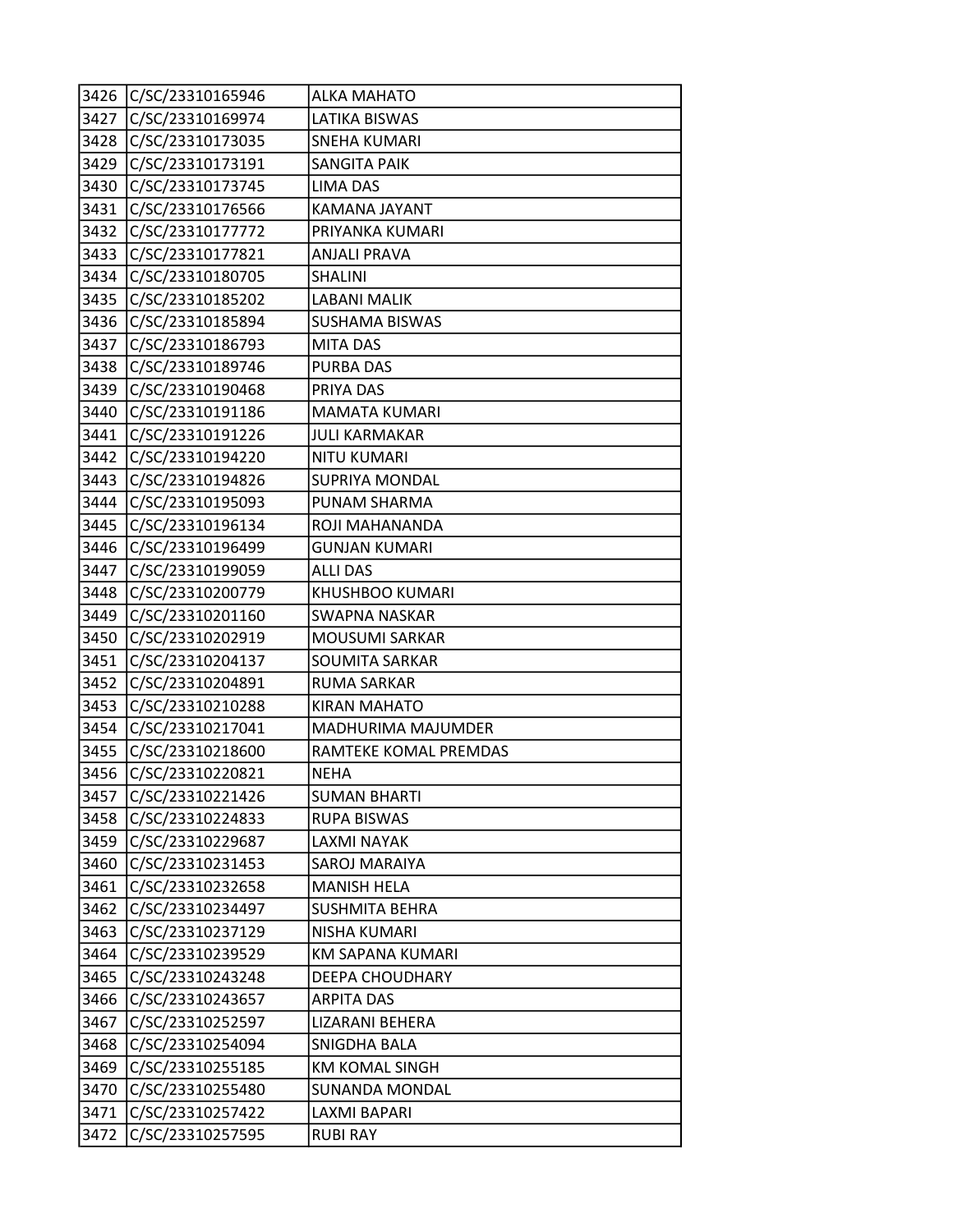| 3473 | C/SC/23310257839 | ABHILASHA KUMARI            |
|------|------------------|-----------------------------|
| 3474 | C/SC/23310265828 | <b>ANNU KUMARI</b>          |
| 3475 | C/SC/23310269044 | <b>MITALI DALAI</b>         |
| 3476 | C/SC/23310272442 | ETCHERLA SUNITHA            |
| 3477 | C/SC/23310273773 | <b>UMA BARMA</b>            |
| 3478 | C/SC/23310275303 | <b>SUSMITA ROY</b>          |
| 3479 | C/SC/23310278351 | PIYALI SARKAR               |
| 3480 | C/SC/23310278746 | PRATIMA KUMARI              |
| 3481 | C/SC/23310286245 | <b>BHARTI</b>               |
| 3482 | C/SC/23310286520 | SANGITA DALAI               |
| 3483 | C/SC/23310293586 | <b>SUNIDHI</b>              |
| 3484 | C/SC/23310299303 | PUSHPA SHAW                 |
| 3485 | C/SC/23310301443 | <b>RINA KUMARI</b>          |
| 3486 | C/SC/23310301682 | PRATIBHA KUMARI             |
| 3487 | C/SC/23310302164 | <b>KM KHUSHABU</b>          |
| 3488 | C/SC/23310302906 | <b>BISHAKHA MONDAL</b>      |
| 3489 | C/SC/23310303264 | <b>SEEMA SHAW</b>           |
| 3490 | C/SC/23310305118 | NANDITA BISWAS              |
| 3491 | C/SC/23310308059 | PRITI PARNA DAS             |
| 3492 | C/SC/23310310314 | <b>APU HALDER</b>           |
| 3493 | C/SC/23310310472 | <b>SUSAMA MONDAL</b>        |
| 3494 | C/SC/23310313039 | PINKI DAS                   |
| 3495 | C/SC/23310315401 | RAJESWARI SETHI             |
| 3496 | C/SC/23310315480 | PRIYA KUMARI                |
| 3497 | C/SC/23310317232 | <b>DOLI MANDAL</b>          |
| 3498 | C/SC/23310322903 | <b>DOLA BISWAS</b>          |
| 3499 | C/SC/23310324455 | <b>MESHRAM SHANU KISHOR</b> |
| 3500 | C/SC/23310327097 | <b>TANIMA SARKAR</b>        |
| 3501 | C/SC/23310327734 | <b>WRITASMITA MAITRA</b>    |
| 3502 | C/SC/23310328714 | PINKI ADHIKARY              |
| 3503 | C/SC/23310331511 | PREETY SHARMA               |
| 3504 | C/SC/23310333790 | <b>SUCHISMITA BEHERA</b>    |
| 3505 | C/SC/23310335957 | <b>LOVELY ANAND</b>         |
| 3506 | C/SC/23310338072 | <b>JHUMKI DAS</b>           |
| 3507 | C/SC/23310342896 | <b>SOMA DAS</b>             |
| 3508 | C/SC/23310345576 | <b>ASHA KUMARI</b>          |
| 3509 | C/SC/23310346452 | KALPNA VISHWA               |
| 3510 | C/SC/23310347962 | <b>ANAMIKA ROY</b>          |
| 3511 | C/SC/23310351172 | <b>ARTI SUTRAKAR</b>        |
| 3512 | C/SC/23310356678 | <b>BAIJAYANTI SETHI</b>     |
| 3513 | C/SC/23310356827 | PURNIMA CHOWDHARY           |
| 3514 | C/SC/23310357355 | RANU SANWARIYA              |
| 3515 | C/SC/23310358496 | <b>BHAWNA RAJ</b>           |
| 3516 | C/SC/23310362258 | <b>BULBUL KUMARI</b>        |
| 3517 | C/SC/23310367748 | <b>KUMARI MUSKAN</b>        |
| 3518 | C/SC/23310368573 | <b>INDU KUMARI</b>          |
| 3519 | C/SC/23310372599 | MANJARI MAJUMDAR            |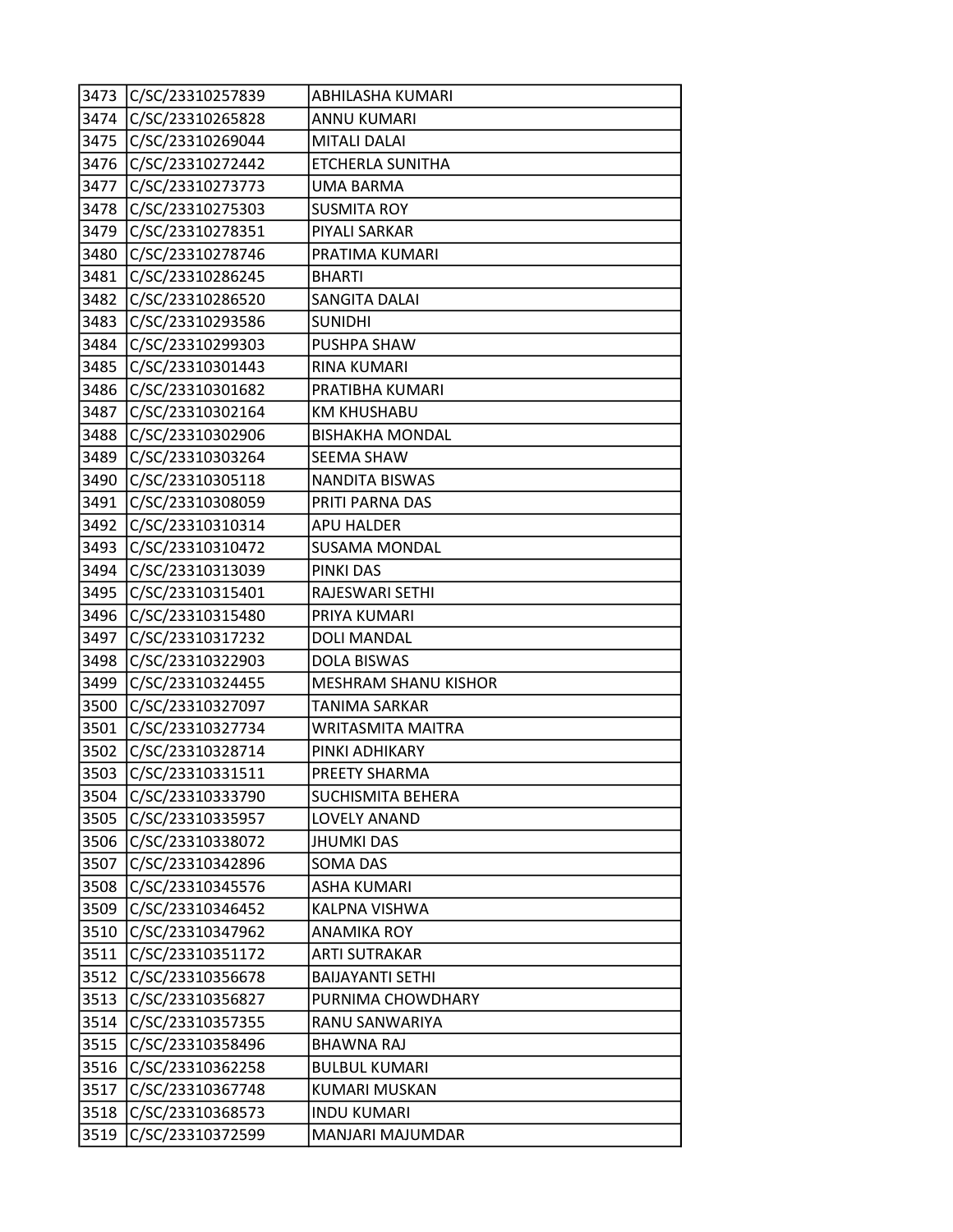|      | 3520 C/SC/23310376327 | <b>JYOTI SHARMA</b>        |
|------|-----------------------|----------------------------|
| 3521 | C/SC/23310381073      | <b>ARCHANA RAM</b>         |
| 3522 | C/SC/23310383542      | <b>MOUMI MAJUMDER</b>      |
| 3523 | C/SC/23310385107      | POOJA RANI KAITHWAS        |
| 3524 | C/SC/23310389276      | REKHA KUMARI               |
| 3525 | C/SC/23310389578      | <b>URMILA</b>              |
| 3526 | C/SC/23310389631      | <b>DOLLY KUMARI</b>        |
| 3527 | C/SC/23310390045      | SOMA DAS                   |
| 3528 | C/SC/23310390365      | RUNKU ASWANI               |
| 3529 | C/SC/23310391169      | <b>TANDRIMA DAS</b>        |
| 3530 | C/SC/23310391829      | PRATIMA CHOUDHARY          |
| 3531 | C/SC/23310392126      | VANDANA KUMARI             |
| 3532 | C/SC/23310392654      | PRIYANKA GUHA              |
| 3533 | C/SC/23310395804      | KHUSHBOO KUMARI            |
|      | 3534 C/SC/23310397910 | <b>SURJEET</b>             |
| 3535 | C/SC/23310401057      | <b>UJALA KUMARI</b>        |
| 3536 | C/SC/23310402746      | <b>CHANDRANI BISWAS</b>    |
| 3537 | C/SC/23310406757      | ANUPAM                     |
| 3538 | C/SC/23310408172      | SUREENA                    |
|      | 3539 C/SC/23310408936 | <b>NEHA KUMARI</b>         |
| 3540 | C/SC/23320000153      | <b>SUJEET KUMAR</b>        |
| 3541 | C/SC/23320001836      | <b>MRIGANKA NASKAR</b>     |
| 3542 | C/SC/23320002046      | <b>DEEPAK KUMAR</b>        |
| 3543 | C/SC/23320002942      | <b>SHRI RAM PRASAD</b>     |
|      | 3544 C/SC/23320003607 | CHANDAN KUMAR PASWAN       |
| 3545 | C/SC/23320004644      | <b>SURAJ KUMAR</b>         |
| 3546 | C/SC/23320005026      | RAJIB SAHA                 |
| 3547 | C/SC/23320005531      | <b>ARVIND KUMAR</b>        |
| 3548 | C/SC/23320005788      | <b>RAUT SUMEDH BANDUJI</b> |
| 3549 | C/SC/23320005796      | <b>VIKASH KUMAR</b>        |
| 3550 | C/SC/23320005807      | AMIT KUMAR                 |
| 3551 | C/SC/23320007427      | PRAVEEN KUMAR              |
| 3552 | C/SC/23320007520      | <b>ASHWANI KUMAR</b>       |
| 3553 | C/SC/23320007826      | RAKESH GOLDER              |
| 3554 | C/SC/23320008823      | <b>SANTANU HALDER</b>      |
| 3555 | C/SC/23320009098      | VISHWESHWARAN GYARA        |
| 3556 | C/SC/23320009252      | <b>MAHESH KUMAR</b>        |
| 3557 | C/SC/23320009298      | PINTU KUMAR                |
| 3558 | C/SC/23320009666      | <b>BIKASH KUMAR</b>        |
| 3559 | C/SC/23320010511      | RAJESH KUMAR               |
| 3560 | C/SC/23320010545      | <b>VIKASH KUMAR</b>        |
| 3561 | C/SC/23320010944      | <b>ARUN KUMAR</b>          |
| 3562 | C/SC/23320011198      | <b>BAPI SARKAR</b>         |
| 3563 | C/SC/23320011246      | DILEEP KUMAR               |
| 3564 | C/SC/23320011589      | PRABIR KUMAR ROY           |
| 3565 | C/SC/23320011859      | TINKU KUMAR RAJAK          |
| 3566 | C/SC/23320013939      | PAPPU BAITHA               |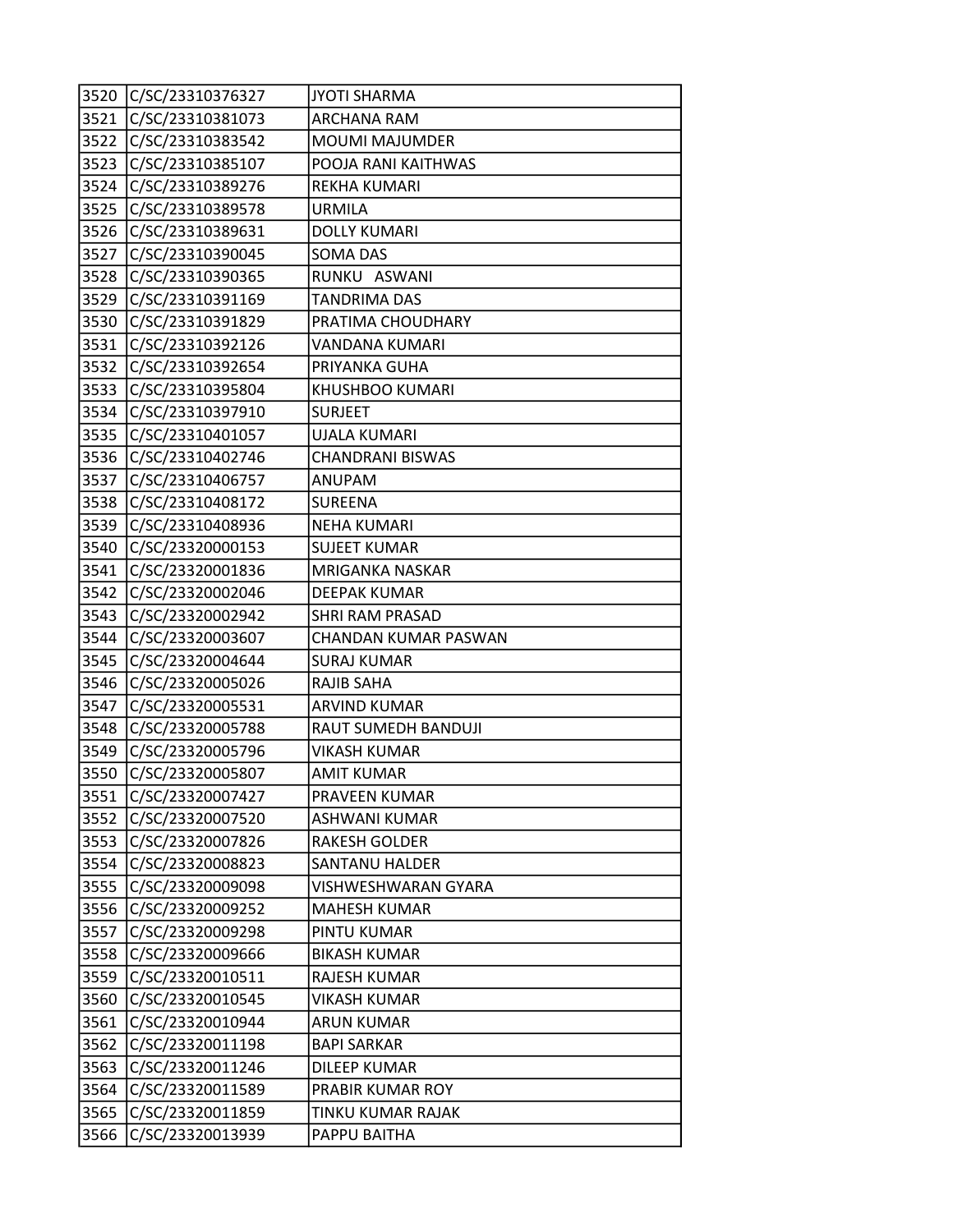| 3567 | C/SC/23320014485      | RAJENDRA PRASAD MALLICK    |
|------|-----------------------|----------------------------|
| 3568 | C/SC/23320015256      | <b>AMAN KUMAR</b>          |
| 3569 | C/SC/23320015299      | SOVAN BISWAS               |
| 3570 | C/SC/23320016848      | <b>SUNNY MAHATO</b>        |
| 3571 | C/SC/23320016978      | RAJ DEEP PASWAN            |
| 3572 | C/SC/23320017438      | <b>ARNAB MONDAL</b>        |
| 3573 | C/SC/23320018875      | <b>DEEPAK KUMAR</b>        |
|      | 3574 C/SC/23320019172 | <b>SHIV KUMAR</b>          |
| 3575 | C/SC/23320020042      | <b>JGOENDRA KUMAR</b>      |
| 3576 | C/SC/23320022161      | <b>AJIT KUMAR</b>          |
| 3577 | C/SC/23320023206      | DHIRAJ KR BHAGAT           |
| 3578 | C/SC/23320023612      | KAMBALE AMOL MANOHAR       |
| 3579 | C/SC/23320024174      | SANJIT KUMAR DAS           |
| 3580 | C/SC/23320026400      | <b>RANJAY KUMAR</b>        |
| 3581 | C/SC/23320026824      | <b>CHAYAN KUMAR HALDER</b> |
| 3582 | C/SC/23320027025      | <b>JAGVEER</b>             |
| 3583 | C/SC/23320027973      | <b>UJJAL MANDAL</b>        |
| 3584 | C/SC/23320028468      | DINESH KUMAR               |
| 3585 | C/SC/23320028566      | <b>JAGDEEP KUMAR</b>       |
|      | 3586 C/SC/23320029277 | SANJEET RAM                |
| 3587 | C/SC/23320030396      | <b>DEBASHISH MONDAL</b>    |
| 3588 | C/SC/23320031063      | <b>SUMIT KUMAR</b>         |
| 3589 | C/SC/23320032146      | <b>SAYAN BARMAN</b>        |
| 3590 | C/SC/23320032263      | <b>AMIYA BISWAS</b>        |
| 3591 | C/SC/23320032472      | <b>SUJAN SAHA</b>          |
| 3592 | C/SC/23320032502      | <b>ASHUTOSH SINGH</b>      |
| 3593 | C/SC/23320032527      | <b>SWARAJ KUMAR</b>        |
| 3594 | C/SC/23320032856      | MAHESH KUMAR BAIRWA        |
| 3595 | C/SC/23320033663      | <b>RAHUL KUMAR</b>         |
| 3596 | C/SC/23320034141      | ROUSHAN KUMAR              |
| 3597 | C/SC/23320034568      | <b>KRISHNA KANT</b>        |
| 3598 | C/SC/23320034917      | <b>VIMLESH KUMAR</b>       |
| 3599 | C/SC/23320037563      | DURYADHAN BEHERA           |
| 3600 | C/SC/23320038085      | AMRESH KUMAR KANAUJIYA     |
| 3601 | C/SC/23320038551      | PINTU KUMAR                |
| 3602 | C/SC/23320039384      | <b>RAVI KUMAR</b>          |
| 3603 | C/SC/23320039557      | ARUN KUMAR RAM             |
| 3604 | C/SC/23320039946      | RAHUL KUMAR RAJAK          |
| 3605 | C/SC/23320040103      | SADHAN DAS                 |
| 3606 | C/SC/23320040327      | <b>NANDAN ROY</b>          |
| 3607 | C/SC/23320040512      | NABA KUMAR MONDAL          |
| 3608 | C/SC/23320040648      | AJAY KUMAR                 |
| 3609 | C/SC/23320042742      | ANINDYA TALUKDAR           |
| 3610 | C/SC/23320043406      | ALOK KUMAR                 |
| 3611 | C/SC/23320044579      | YALLA SURYATEJA            |
| 3612 | C/SC/23320046760      | <b>SHIV KUMAR</b>          |
| 3613 | C/SC/23320046995      | SHEKHAR KUMAR              |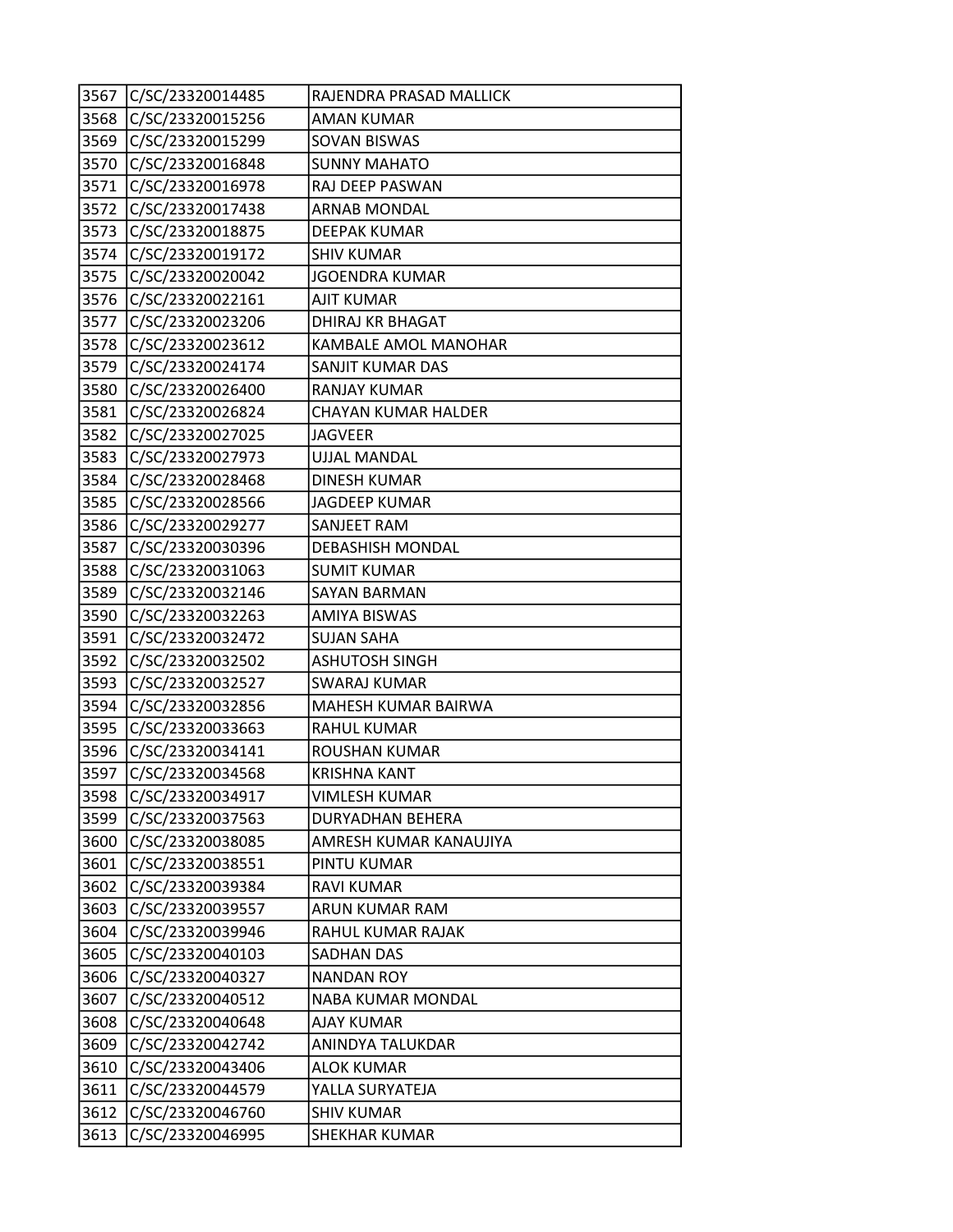|      | 3614 C/SC/23320047529 | <b>AVIJIT MAJUMDAR</b>    |
|------|-----------------------|---------------------------|
| 3615 | C/SC/23320048017      | <b>INDAL KUMAR MANDAL</b> |
| 3616 | C/SC/23320049025      | DEEPAK KUMAR AMBEDKAR     |
| 3617 | C/SC/23320051012      | VISHAL KUMAR RAJAK        |
| 3618 | C/SC/23320051337      | <b>MANTU KUMAR</b>        |
| 3619 | C/SC/23320051509      | <b>RANJEET SINGH</b>      |
| 3620 | C/SC/23320052135      | NIRONJAN BAROI            |
| 3621 | C/SC/23320052620      | JITENDRA KUMAR            |
| 3622 | C/SC/23320052923      | PAWAN KUMAR               |
| 3623 | C/SC/23320053324      | SAURABH KUMAR             |
|      | 3624 C/SC/23320055402 | <b>RAJEEV KUMAR</b>       |
| 3625 | C/SC/23320055514      | JOYDEEP BISWAS            |
| 3626 | C/SC/23320058716      | PIYUSH KUMAR              |
| 3627 | C/SC/23320058869      | <b>MANAS DAS</b>          |
| 3628 | C/SC/23320063655      | <b>GUDDU CHAUDHARY</b>    |
| 3629 | C/SC/23320064847      | <b>SUNNY BHARTI</b>       |
| 3630 | C/SC/23320067110      | ANIKESH KUMAR BITTU       |
| 3631 | C/SC/23320067145      | RAJA RAJAK                |
| 3632 | C/SC/23320068070      | TRILOCHAN MANDAL          |
| 3633 | C/SC/23320068510      | SONU KUMAR RAJAK          |
|      | 3634 C/SC/23320068678 | <b>SOURAV SAHA</b>        |
| 3635 | C/SC/23320070494      | <b>MANISH KUMAR</b>       |
| 3636 | C/SC/23320070505      | <b>RANJEET KUMAR</b>      |
| 3637 | C/SC/23320071421      | <b>DILEEP KUMAR</b>       |
| 3638 | C/SC/23320072973      | HEMENDRA KUMAR SINGH      |
| 3639 | C/SC/23320073154      | ARUN KUMAR DAS            |
| 3640 | C/SC/23320073659      | SANJAY KUMAR VERMA        |
| 3641 | C/SC/23320074112      | PALLAB KR BISWAS          |
| 3642 | C/SC/23320074443      | <b>AVINASH RAJ</b>        |
| 3643 | C/SC/23320074688      | <b>ASHISH KUMAR</b>       |
| 3644 | C/SC/23320075426      | <b>SURAJ KUMAR</b>        |
| 3645 | C/SC/23320075772      | <b>CHANDAN KISHOR</b>     |
| 3646 | C/SC/23320076185      | PALTU BISWAS              |
| 3647 | C/SC/23320076186      | <b>AYUSH KUMAR</b>        |
| 3648 | C/SC/23320076689      | <b>ANIL KUMAR</b>         |
| 3649 | C/SC/23320078201      | <b>BIDYUT ROY</b>         |
| 3650 | C/SC/23320081984      | <b>BIJENDRA KUMAR</b>     |
| 3651 | C/SC/23320083961      | <b>SUJIT KUMAR</b>        |
| 3652 | C/SC/23320084609      | <b>GOURI SHANKAR</b>      |
| 3653 | C/SC/23320085721      | <b>ROHIT KUMAR</b>        |
| 3654 | C/SC/23320086545      | AVINASH KUMAR             |
| 3655 | C/SC/23320087084      | <b>RAJEEV RAJ</b>         |
| 3656 | C/SC/23320087631      | PRAVEEN KUMAR             |
| 3657 | C/SC/23320087782      | <b>SUMAN SAURABH</b>      |
| 3658 | C/SC/23320088795      | <b>VIVEK KUMAR</b>        |
| 3659 | C/SC/23320089345      | ASWINA KUMAR BEHERA       |
| 3660 | C/SC/23320091961      | RASHMIRANJAN SAMAL        |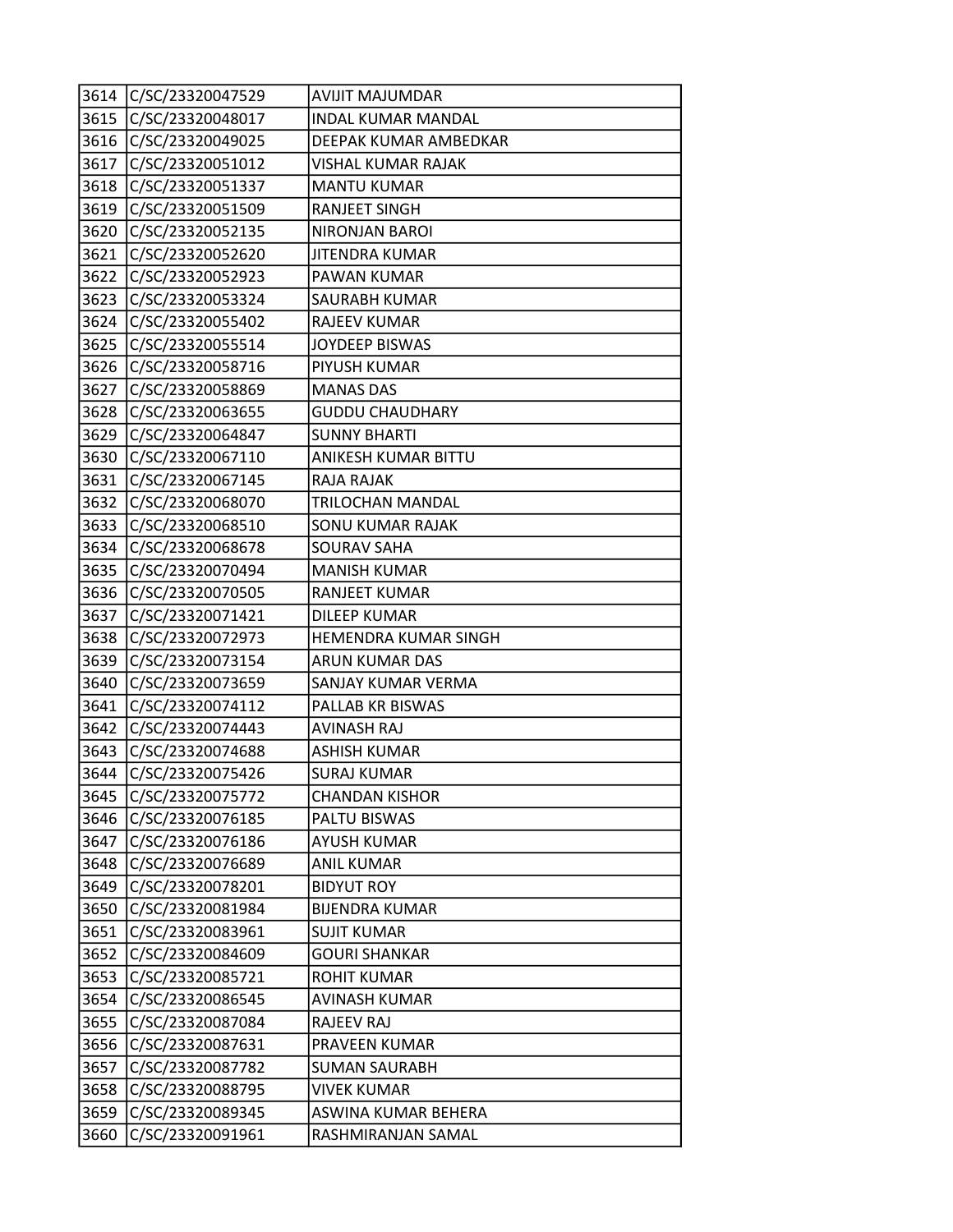| 3661 | C/SC/23320092371      | <b>ABHISEK NATH</b>            |
|------|-----------------------|--------------------------------|
| 3662 | C/SC/23320092480      | <b>BHOOR SINGH JATAV</b>       |
| 3663 | C/SC/23320093656      | SARVENDRA KUMAR                |
| 3664 | C/SC/23320094313      | JANZEER CHAUDHARI              |
| 3665 | C/SC/23320094737      | <b>ANANTA DAS</b>              |
| 3666 | C/SC/23320094826      | <b>ABHISHEK DAS</b>            |
| 3667 | C/SC/23320095588      | <b>SURAJ RAJBANSI</b>          |
| 3668 | C/SC/23320095630      | AMBEDKAR PASWAN                |
| 3669 | C/SC/23320095959      | RAVI RANJAN KUMAR              |
| 3670 | C/SC/23320098204      | SANDEEP KUMAR                  |
| 3671 | C/SC/23320098592      | VIRENDRA KUMAR PASWAN          |
| 3672 | C/SC/23320099109      | LONARE JASVIN KUNDALIK         |
| 3673 | C/SC/23320100053      | <b>DURGESH KUMAR</b>           |
| 3674 | C/SC/23320100396      | <b>SOMEN BISWAS</b>            |
| 3675 | C/SC/23320101324      | <b>RAVI SHANKAR KUMAR</b>      |
| 3676 | C/SC/23320102078      | <b>BHANU PRATAP</b>            |
| 3677 | C/SC/23320104128      | ROHIT BHAGAT                   |
| 3678 | C/SC/23320106645      | <b>GOVIND PRASAD</b>           |
| 3679 | C/SC/23320107475      | <b>SHER SINGH BAIRWA</b>       |
|      | 3680 C/SC/23320108331 | ANKAM RAVI KUMAR               |
| 3681 | C/SC/23320108377      | <b>DUSHYANT KUMAR</b>          |
| 3682 | C/SC/23320108736      | RAHUL KUMAR BHARTI             |
| 3683 | C/SC/23320109418      | <b>GOPESH KUMAR</b>            |
| 3684 | C/SC/23320110476      | RAJEEV RANJAN                  |
| 3685 | C/SC/23320110568      | DONGRE NISHANT SURENDRA        |
| 3686 | C/SC/23320111103      | <b>SURAJ TANTI</b>             |
| 3687 | C/SC/23320111531      | DEBABRATA MANDAL               |
| 3688 | C/SC/23320111876      | PRINCE KUMAR CHAUDHARY         |
| 3689 | C/SC/23320113069      | HIMANSHU KUMAR GAUTAM          |
| 3690 | C/SC/23320113714      | <b>KUMAR VIVEK</b>             |
| 3691 | C/SC/23320116135      | NIRAJ KUMAR CHOUDHARY          |
| 3692 | C/SC/23320116415      | SOUMYASHREE PRIYADARSHAN SETHY |
| 3693 | C/SC/23320117421      | AJEET KUMAR                    |
| 3694 | C/SC/23320118423      | <b>BABLU KUMAR</b>             |
| 3695 | C/SC/23320120232      | <b>ASHISH GAUTAM</b>           |
| 3696 | C/SC/23320120999      | SABYASACHI NASKAR              |
| 3697 | C/SC/23320121143      | AJUBA KUMAR RAM                |
| 3698 | C/SC/23320121815      | PRAKASH SINGH                  |
| 3699 | C/SC/23320122250      | SANTU RAJAK                    |
| 3700 | C/SC/23320123155      | <b>VICCY KUMAR RAJAK</b>       |
| 3701 | C/SC/23320123376      | SANJEEV KUMAR GUPTA            |
| 3702 | C/SC/23320125409      | <b>GUDDU KUMAR</b>             |
| 3703 | C/SC/23320125714      | THURUMELLA NIKHIL KUMAR        |
| 3704 | C/SC/23320125854      | <b>ABHISHEK KUMAR</b>          |
| 3705 | C/SC/23320125939      | SANJAY KUMAR BEHERA            |
| 3706 | C/SC/23320127360      | <b>ANURAJ KUMAR</b>            |
| 3707 | C/SC/23320127737      | SACHIN KUMAR                   |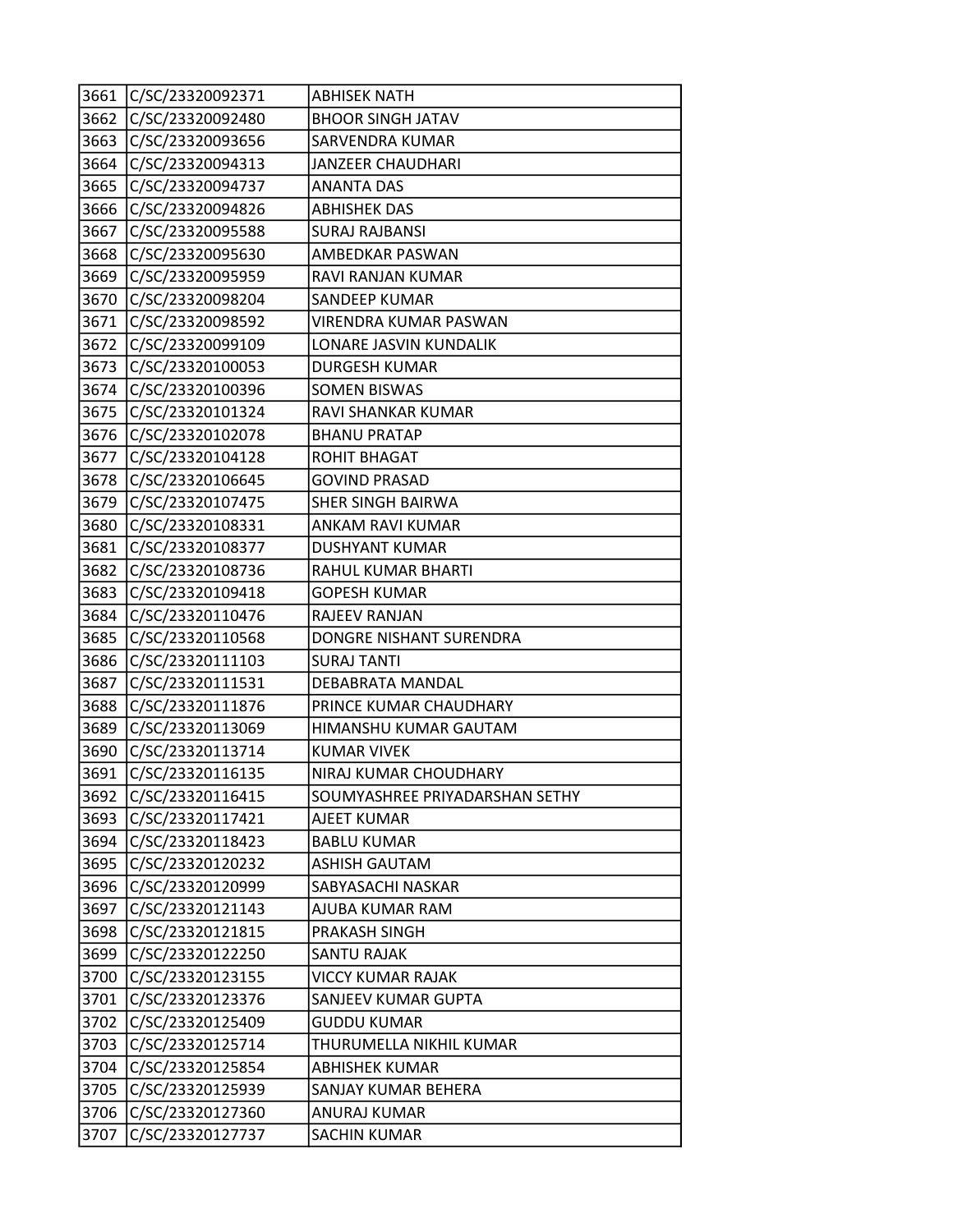|      | 3708 C/SC/23320131532 | <b>KAMAL KANT</b>          |
|------|-----------------------|----------------------------|
| 3709 | C/SC/23320132021      | <b>AMIT KUMAR</b>          |
|      | 3710 C/SC/23320133185 | <b>SUJEET KUMAR</b>        |
| 3711 | C/SC/23320133459      | HEMANT PRATAP SINGH        |
| 3712 | C/SC/23320134036      | <b>AMOD KR ROY</b>         |
| 3713 | C/SC/23320134810      | NAWLESH KUMAR PASWAN       |
|      | 3714 C/SC/23320135109 | RAVI RANJAN KUMAR          |
| 3715 | C/SC/23320135206      | <b>MANISH KUMAR</b>        |
| 3716 | C/SC/23320135528      | PANKAJ KUMAR               |
| 3717 | C/SC/23320135745      | RAJ KAMAL                  |
| 3718 | C/SC/23320135974      | <b>RAJESH KUMAR</b>        |
| 3719 | C/SC/23320138937      | HARINANDAN KUMAR           |
| 3720 | C/SC/23320142610      | NARENDRA KUMAR PRASAD      |
| 3721 | C/SC/23320142642      | PRASHANT KUMAR             |
| 3722 | C/SC/23320143279      | PRAFULL KUMAR              |
| 3723 | C/SC/23320144897      | RAHUL KUMAR                |
| 3724 | C/SC/23320145062      | YOGENDRA KUMAR             |
| 3725 | C/SC/23320145510      | SARVESH KUMAR              |
| 3726 | C/SC/23320146948      | <b>SOUMITRA BISWAS</b>     |
| 3727 | C/SC/23320146953      | PROMODE SARKAR             |
| 3728 | C/SC/23320146967      | <b>AMIT KUMAR</b>          |
| 3729 | C/SC/23320147045      | <b>SWADESH MONDAL</b>      |
| 3730 | C/SC/23320147147      | <b>HEMANT RAHI</b>         |
| 3731 | C/SC/23320148068      | <b>BAIJAYANTA DAS</b>      |
| 3732 | C/SC/23320148275      | <b>RAKESH KUMAR</b>        |
| 3733 | C/SC/23320148661      | RAHUL MONDAL               |
| 3734 | C/SC/23320149321      | <b>BANDLAMUDI MAHENDRA</b> |
| 3735 | C/SC/23320150539      | <b>AMIT HALDAR</b>         |
| 3736 | C/SC/23320151437      | DAITARI BEHERA             |
| 3737 | C/SC/23320151573      | RUBENDRA KUMAR             |
| 3738 | C/SC/23320151917      | RAHUL                      |
| 3739 | C/SC/23320152718      | RITIKESH KUMAR             |
| 3740 | C/SC/23320152904      | <b>VISHAL DUVESH</b>       |
| 3741 | C/SC/23320153092      | SATYA PRAKASH              |
| 3742 | C/SC/23320156412      | DIPTIKANTA BARIK           |
| 3743 | C/SC/23320157197      | KONNA DURGA PRASAD         |
| 3744 | C/SC/23320157992      | ASHUTOSH KUMAR             |
| 3745 | C/SC/23320159237      | <b>HANSRAJ KUMAR</b>       |
| 3746 | C/SC/23320160192      | SARADINDU MONDAL           |
| 3747 | C/SC/23320160196      | <b>OBHISHEK MISTRY</b>     |
| 3748 | C/SC/23320160209      | SANJAY YADAV               |
| 3749 | C/SC/23320160515      | HIMANSHU GOUTAM            |
| 3750 | C/SC/23320160779      | <b>ARIJIT DAS</b>          |
| 3751 | C/SC/23320161766      | <b>KULDEEP RAM</b>         |
| 3752 | C/SC/23320163317      | <b>DEEPAK KUMAR</b>        |
| 3753 | C/SC/23320164034      | YOGENDRA SINGH             |
| 3754 | C/SC/23320165012      | DURGAM GANGADHAR           |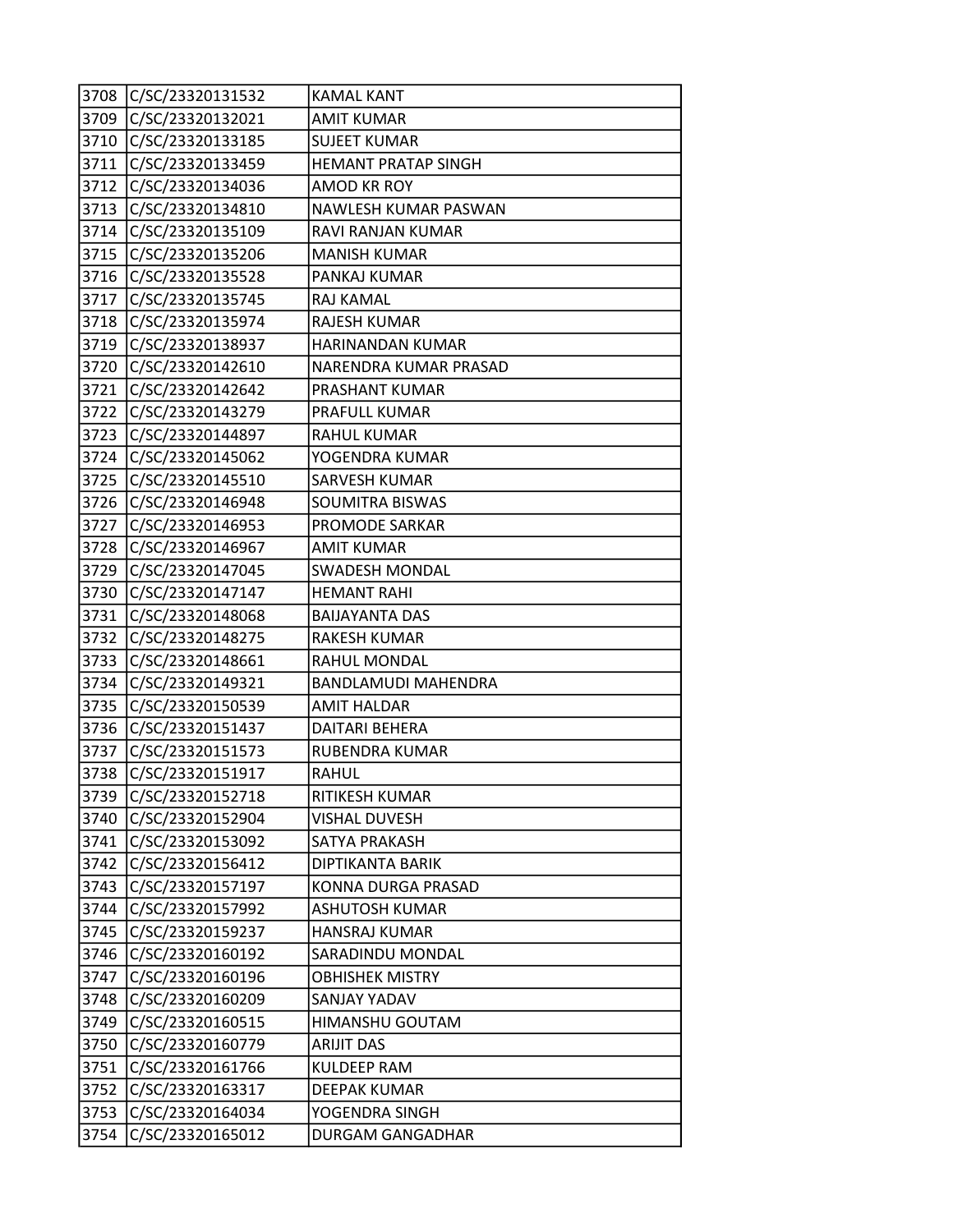| 3755 | C/SC/23320165629      | GAJENDRA SINGH JONWAL     |
|------|-----------------------|---------------------------|
|      | 3756 C/SC/23320166914 | <b>JAYANTA NAIYA</b>      |
| 3757 | C/SC/23320167808      | RAVI RANJAN KUMAR         |
| 3758 | C/SC/23320167875      | UPENDRA KUMAR NIRMAL      |
| 3759 | C/SC/23320168174      | DIVYANSHU KUMAR           |
|      | 3760 C/SC/23320168880 | SANDEEP KUMAR SINGH       |
| 3761 | C/SC/23320170120      | ROHIT KUMAR BEHERA        |
| 3762 | C/SC/23320171372      | <b>SUNIL KUMAR</b>        |
| 3763 | C/SC/23320171388      | SAURABH KUMAR             |
| 3764 | C/SC/23320172704      | <b>ASHISH KUMAR</b>       |
| 3765 | C/SC/23320172785      | <b>DEEPAK KUMAR</b>       |
| 3766 | C/SC/23320173167      | <b>RAHUL KUMAR</b>        |
| 3767 | C/SC/23320173451      | <b>VIJAY KUMAR</b>        |
| 3768 | C/SC/23320174539      | <b>SUSOVAN BISWAS</b>     |
| 3769 | C/SC/23320174555      | <b>SUDHIR SHAW</b>        |
| 3770 | C/SC/23320175508      | <b>AKASH GAUTAM</b>       |
| 3771 | C/SC/23320176505      | <b>SUNNY KUMAR</b>        |
| 3772 | C/SC/23320176867      | <b>AMOD KUMAR</b>         |
| 3773 | C/SC/23320177197      | ANIL KUMAR BARGUJAR       |
| 3774 | C/SC/23320177287      | <b>VIJAY AHIRWAR</b>      |
| 3775 | C/SC/23320178296      | AJAY KUMAR DAS            |
| 3776 | C/SC/23320178812      | NIRANJAN KUMAR BHARTY     |
| 3777 | C/SC/23320179363      | PREM SHAW                 |
| 3778 | C/SC/23320179787      | <b>KAPIL KUMAR</b>        |
|      | 3779 C/SC/23320179999 | <b>SUMAN KUMAR BISWAS</b> |
| 3780 | C/SC/23320180706      | PRASATH C                 |
| 3781 | C/SC/23320181220      | <b>KARAN KUMAR</b>        |
| 3782 | C/SC/23320182191      | <b>MANOJ KUMAR</b>        |
| 3783 | C/SC/23320182959      | <b>SHYAMVIR SINGH</b>     |
| 3784 | C/SC/23320183165      | SAJIB BAGCHI              |
| 3785 | C/SC/23320186324      | SANJEEV KUMAR             |
| 3786 | C/SC/23320188664      | AVINASH TARAI             |
| 3787 | C/SC/23320189894      | <b>VINEET KUMAR</b>       |
| 3788 | C/SC/23320191313      | <b>BITTU PASWAN</b>       |
| 3789 | C/SC/23320191889      | <b>HARDESH KUMAR</b>      |
| 3790 | C/SC/23320192159      | <b>BHARAT KUMAR SAFI</b>  |
| 3791 | C/SC/23320192701      | AKASH KUMAR               |
| 3792 | C/SC/23320193206      | <b>SURAJ HALDAR</b>       |
| 3793 | C/SC/23320194484      | <b>ALOKE DAS</b>          |
| 3794 | C/SC/23320198190      | <b>RAKESH RAJAK</b>       |
| 3795 | C/SC/23320198247      | RAJESH KUMAR              |
| 3796 | C/SC/23320199194      | RAVI SHANKAR GAUTAM       |
| 3797 | C/SC/23320200091      | RAJ KUMAR                 |
| 3798 | C/SC/23320200183      | RAHUL KUMAR SHAW          |
| 3799 | C/SC/23320200500      | RAMANAND                  |
| 3800 | C/SC/23320200528      | <b>SAUMEN TIKADAR</b>     |
| 3801 | C/SC/23320200605      | <b>KALLOL SARKAR</b>      |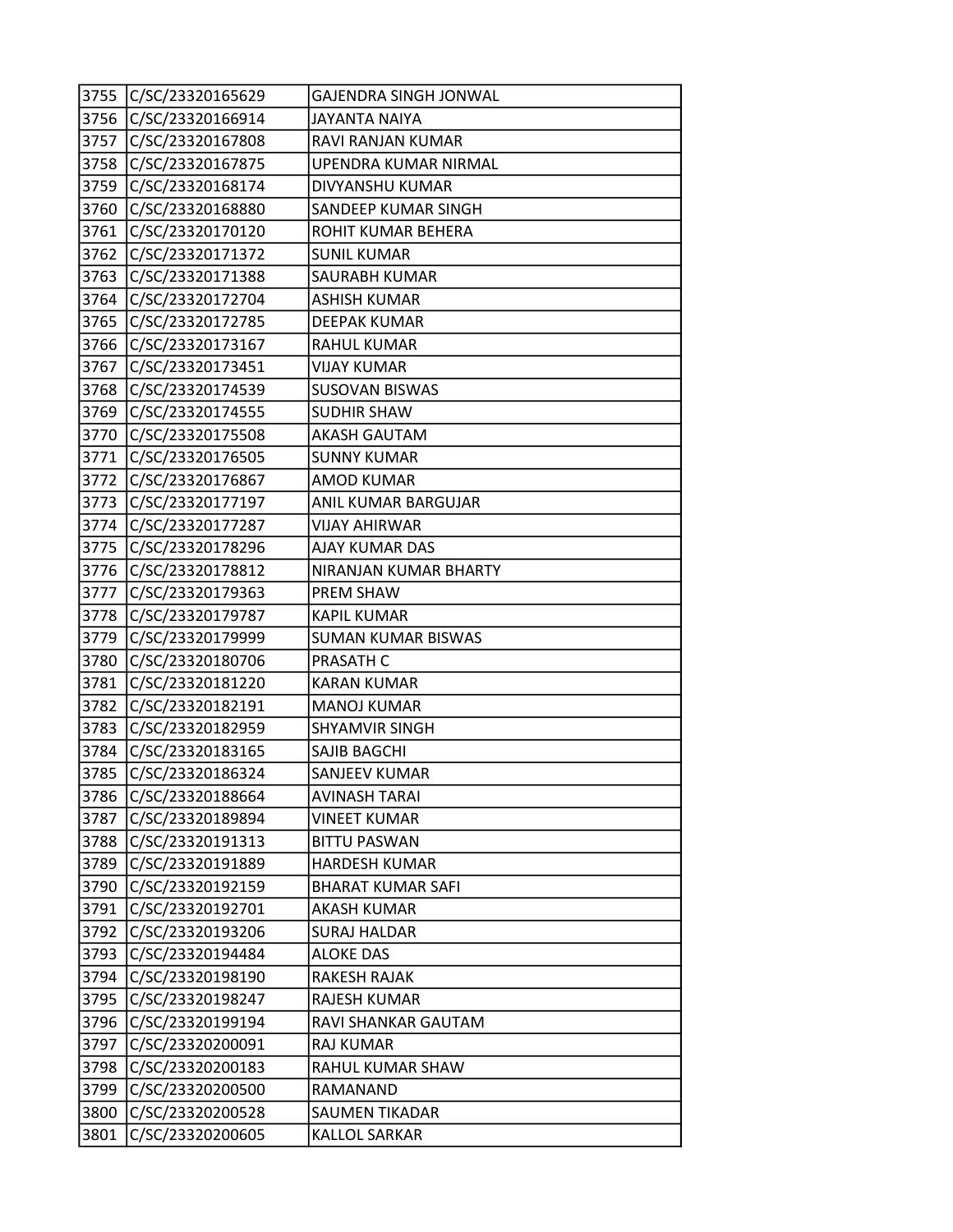| 3802 | C/SC/23320201521      | <b>RAHUL KUMAR</b>            |
|------|-----------------------|-------------------------------|
| 3803 | C/SC/23320202121      | NANDLAL KUMAR                 |
|      | 3804 C/SC/23320202133 | <b>MANISH KUMAR GAUTAM</b>    |
| 3805 | C/SC/23320205079      | <b>SANNI KUMAR</b>            |
| 3806 | C/SC/23320205244      | PAWAN KUMAR                   |
| 3807 | C/SC/23320205335      | <b>NIRAJ KUMAR</b>            |
|      | 3808 C/SC/23320206601 | <b>SUMIT DAS</b>              |
| 3809 | C/SC/23320206747      | <b>SHYAM DAS</b>              |
| 3810 | C/SC/23320208140      | <b>CHAMAN PRAKASH</b>         |
| 3811 | C/SC/23320211038      | <b>SONU KUMAR</b>             |
|      | 3812 C/SC/23320211341 | CHERRI SANTOSH KUMAR          |
| 3813 | C/SC/23320211682      | YOGENDER KUMAR                |
|      | 3814 C/SC/23320212785 | <b>VIVEK KUMAR SAH</b>        |
| 3815 | C/SC/23320214113      | <b>GOURANGA MAJUMDER</b>      |
| 3816 | C/SC/23320215407      | RAVI GOLYA                    |
|      | 3817 C/SC/23320215521 | AMRENDRA PRATAP SAROJ         |
| 3818 | C/SC/23320216757      | <b>BISWAJIT SHIL</b>          |
| 3819 | C/SC/23320219048      | <b>SUNIL KUMAR BEHERA</b>     |
| 3820 | C/SC/23320220103      | SHIVAM LASHKARI               |
|      | 3821 C/SC/23320220305 | AVINASH KUMAR BHARTI          |
|      | 3822 C/SC/23320220676 | <b>BISWAJIT BISWAS</b>        |
| 3823 | C/SC/23320220882      | <b>GOVINDA MAJI</b>           |
| 3824 | C/SC/23320222803      | <b>VISHAL KUMAR</b>           |
| 3825 | C/SC/23320223675      | MITHLESH RAJAK                |
| 3826 | C/SC/23320224087      | DINESH KUMAR BANSIWAL         |
| 3827 | C/SC/23320224234      | <b>MANTU KUMAR</b>            |
| 3828 | C/SC/23320225714      | <b>AKASH KUMAR</b>            |
| 3829 | C/SC/23320226593      | <b>NARENDRA SINGH</b>         |
| 3830 | C/SC/23320227493      | <b>BIKRAM KUMAR HELA</b>      |
| 3831 | C/SC/23320229094      | <b>GANESH PATAR</b>           |
| 3832 | C/SC/23320230244      | PRASHANT RAJ                  |
|      | 3833 C/SC/23320230313 | SHIV SHANKAR PASWAN           |
|      | 3834 C/SC/23320230860 | <b>HARIOM SINGH</b>           |
| 3835 | C/SC/23320231066      | <b>JYOTIRMOY NASKAR</b>       |
| 3836 | C/SC/23320231918      | <b>CHANDAN BISWAS</b>         |
| 3837 | C/SC/23320234002      | DIBYENDU TARAFDAR             |
| 3838 | C/SC/23320234528      | SATISH KUMAR                  |
| 3839 | C/SC/23320235334      | SANTANU DAS                   |
| 3840 | C/SC/23320235725      | LAKHINDAR KUMAR               |
| 3841 | C/SC/23320235808      | AMARJEET DAS                  |
| 3842 | C/SC/23320237566      | SHANKARPALE MILIND PRAKASHRAO |
| 3843 | C/SC/23320238829      | ANANDA NUNIA                  |
| 3844 | C/SC/23320239689      | UMESH KUMAR                   |
| 3845 | C/SC/23320240032      | RAJ SHEKHAR                   |
| 3846 | C/SC/23320241233      | <b>BISHAL PASWAN</b>          |
| 3847 | C/SC/23320242451      | <b>BIPLAB PANDAY</b>          |
| 3848 | C/SC/23320242639      | <b>MITHUN BISWAS</b>          |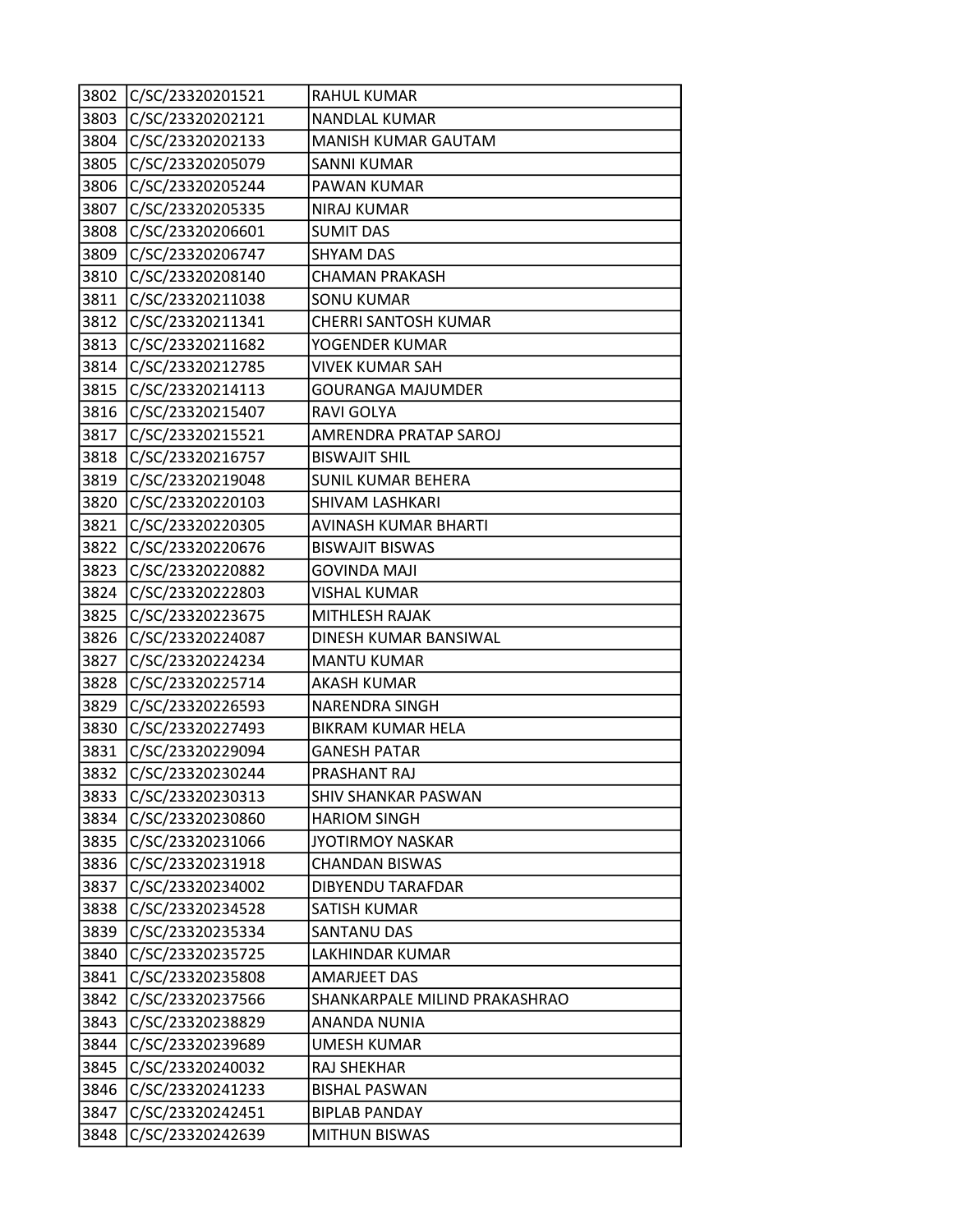| 3849 | C/SC/23320243601 | YOGESH KUMAR              |
|------|------------------|---------------------------|
| 3850 | C/SC/23320244232 | SARVESH KUMAR             |
| 3851 | C/SC/23320245189 | PRAMOD KUMAR              |
| 3852 | C/SC/23320245998 | <b>AMIT KUMAR</b>         |
| 3853 | C/SC/23320246202 | <b>VINAY PRAKASH</b>      |
| 3854 | C/SC/23320246932 | SAMEER SAGAR              |
| 3855 | C/SC/23320249289 | <b>KANHAI KUMAR</b>       |
| 3856 | C/SC/23320250484 | SAMIR KUMAR RAJWAR        |
| 3857 | C/SC/23320250510 | SAGAR RAY KAKKAR          |
| 3858 | C/SC/23320251171 | PRAKASH MAHALING          |
| 3859 | C/SC/23320251684 | GOVIND RAJAK              |
| 3860 | C/SC/23320253705 | <b>VINAY SOMPAKA</b>      |
| 3861 | C/SC/23320254044 | PRINCE KUMAR              |
| 3862 | C/SC/23320255477 | <b>BRAJESH KUMAR</b>      |
| 3863 | C/SC/23320256444 | MIRTYUNJAY KUMAR          |
| 3864 | C/SC/23320257369 | RAKOTI SYAM KUMAR         |
| 3865 | C/SC/23320262043 | <b>KUNDAN KUMAR</b>       |
| 3866 | C/SC/23320262194 | <b>BASANTA MALIK</b>      |
| 3867 | C/SC/23320262252 | SHIBANANDA BEHERA         |
| 3868 | C/SC/23320263061 | VISHAL VERMA              |
| 3869 | C/SC/23320263106 | <b>INDRAJIT BISWAS</b>    |
| 3870 | C/SC/23320263236 | A BHANU PRAKASH           |
| 3871 | C/SC/23320264215 | SUDHIR KUMAR CHOWDHARY    |
| 3872 | C/SC/23320265148 | GOUTAM ADHIKARY           |
| 3873 | C/SC/23320266315 | <b>ANIL KUMAR</b>         |
| 3874 | C/SC/23320266601 | <b>GOUTAM KUMAR</b>       |
| 3875 | C/SC/23320267162 | <b>BHUPENDRA SINGH</b>    |
| 3876 | C/SC/23320268527 | <b>BISWAJIT CHOWDHURY</b> |
| 3877 | C/SC/23320268550 | RAVINDRA KUMAR            |
| 3878 | C/SC/23320269152 | <b>SURAJ KUMAR</b>        |
| 3879 | C/SC/23320269204 | RAJNI KANT RATNA          |
| 3880 | C/SC/23320269253 | DEVESH KUMAR              |
| 3881 | C/SC/23320270458 | <b>GAUTAM KUMAR TURI</b>  |
| 3882 | C/SC/23320270899 | <b>APURBA PAL</b>         |
| 3883 | C/SC/23320271831 | <b>MANISH MOHAN</b>       |
| 3884 | C/SC/23320271913 | <b>RAMESH TANTI</b>       |
| 3885 | C/SC/23320272322 | <b>BITAN BISWAS</b>       |
| 3886 | C/SC/23320272626 | MUKESH KUMAR CHAUDHARY    |
| 3887 | C/SC/23320272682 | <b>MANISH KUMAR</b>       |
| 3888 | C/SC/23320274377 | <b>MRINMOY MONDAL</b>     |
| 3889 | C/SC/23320274739 | <b>JITENDRA KUMAR</b>     |
| 3890 | C/SC/23320274823 | TAMAL KUMAR BISWAS        |
| 3891 | C/SC/23320275390 | <b>BIVASH BISWAS</b>      |
| 3892 | C/SC/23320279412 | VIPIN KUMAR               |
| 3893 | C/SC/23320280295 | RANVIJAY PRATAP           |
| 3894 | C/SC/23320280815 | RAKESH BANAURIYA          |
| 3895 | C/SC/23320281230 | ARUN KAUSHAL              |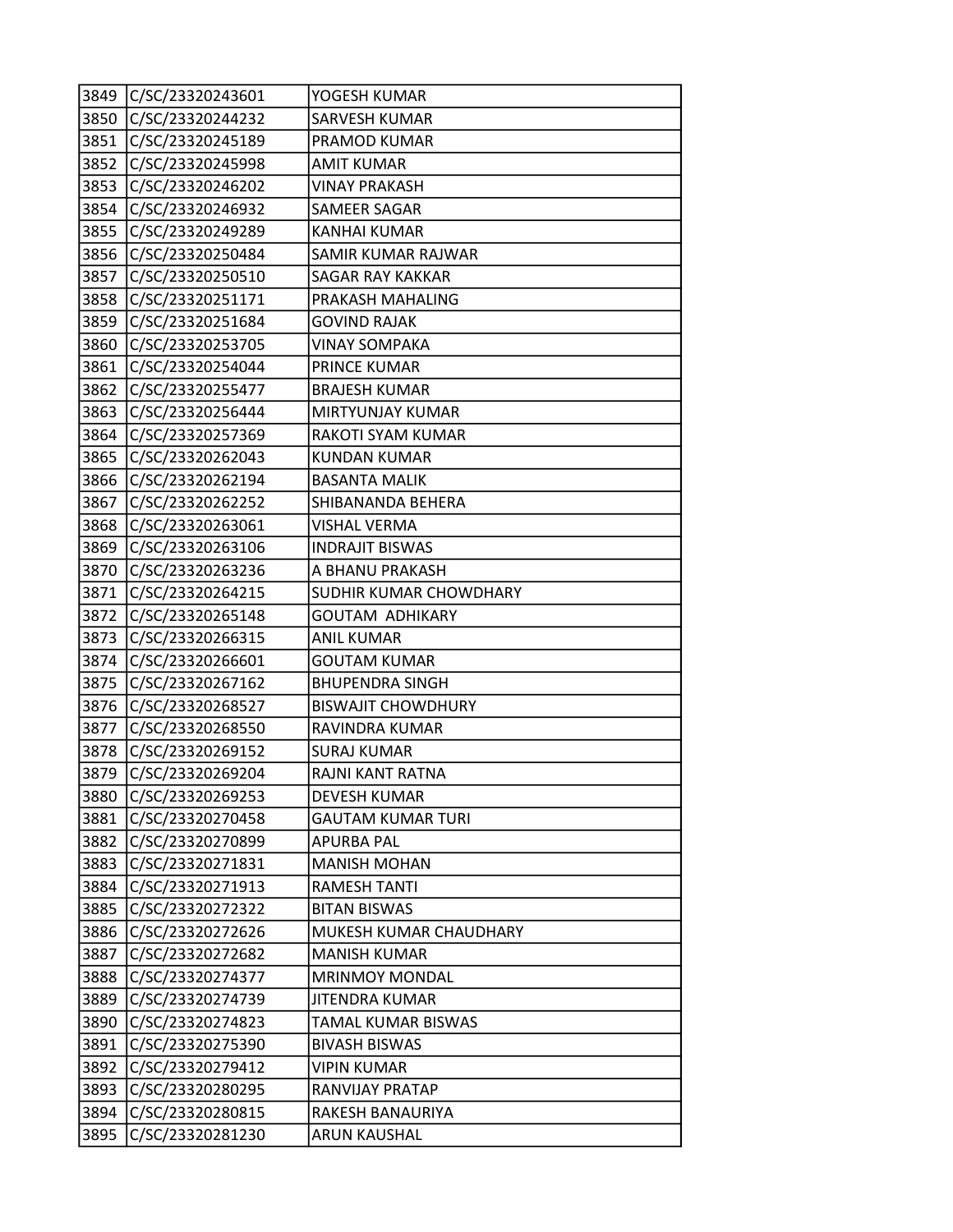| 3896 | C/SC/23320282055 | RANJAN KUMAR                   |
|------|------------------|--------------------------------|
| 3897 | C/SC/23320282165 | <b>NAKKA AKHIL</b>             |
| 3898 | C/SC/23320282683 | <b>SUJEET CHAUDHARY</b>        |
| 3899 | C/SC/23320283207 | <b>ARVIND KUMAR</b>            |
| 3900 | C/SC/23320284548 | DHEERAJ KUMAR                  |
| 3901 | C/SC/23320285031 | <b>BIKRAM PRASAD</b>           |
| 3902 | C/SC/23320285180 | VINOD                          |
| 3903 | C/SC/23320286801 | <b>HARIDAS BISWAS</b>          |
| 3904 | C/SC/23320287821 | SUMAN KUMAR RAJAK              |
| 3905 | C/SC/23320288884 | <b>KAMLESH KUMAR</b>           |
| 3906 | C/SC/23320288945 | <b>KUNAL KUMAR</b>             |
| 3907 | C/SC/23320290497 | <b>SUMAN MONDAL</b>            |
| 3908 | C/SC/23320291114 | <b>ROHIT KUMAR</b>             |
| 3909 | C/SC/23320291537 | <b>GOUTAM SARKAR</b>           |
| 3910 | C/SC/23320294920 | <b>MONU KUMAR</b>              |
| 3911 | C/SC/23320295266 | PRAVATA KUMAR BEHERA           |
| 3912 | C/SC/23320295394 | RIJU BARMAN                    |
| 3913 | C/SC/23320295621 | <b>SUNNY KUMAR PASWAN</b>      |
| 3914 | C/SC/23320296877 | <b>ARVIND KUMAR</b>            |
| 3915 | C/SC/23320297698 | AMLAN JYOTI ROY                |
| 3916 | C/SC/23320298877 | DEEPAK KUMAR DAS               |
| 3917 | C/SC/23320298893 | <b>MANISH KUMAR</b>            |
| 3918 | C/SC/23320299578 | NIMAI MONDAL                   |
| 3919 | C/SC/23320302899 | <b>GOPAL BARAI</b>             |
| 3920 | C/SC/23320304369 | NIRAJ PRASAD BHARTI            |
| 3921 | C/SC/23320304773 | BATTULA BALAKRISHNA            |
| 3922 | C/SC/23320305099 | AMIT KUMAR                     |
| 3923 | C/SC/23320305623 | <b>SUJAY BEPARI</b>            |
| 3924 | C/SC/23320305938 | SANDEEP CHAUDHARY              |
| 3925 | C/SC/23320308848 | GORI SHANKAR                   |
| 3926 | C/SC/23320309380 | <b>GUDDU KUMAR SARDAR</b>      |
| 3927 | C/SC/23320310979 | <b>NIRAJ BHARTI</b>            |
| 3928 | C/SC/23320311326 | <b>RIJU BISWAS</b>             |
| 3929 | C/SC/23320311753 | SANTOSH KUMAR                  |
| 3930 | C/SC/23320312536 | <b>SHRAWAN KUMAR</b>           |
| 3931 | C/SC/23320312901 | <b>VISHAL KUMAR</b>            |
| 3932 | C/SC/23320312967 | <b>BIJAY KUMAR PRASAD</b>      |
| 3933 | C/SC/23320313428 | <b>SANDEEP DHANUK</b>          |
| 3934 | C/SC/23320313800 | VIVEK KUMAR                    |
| 3935 | C/SC/23320316181 | SIKANDRA KUMAR                 |
| 3936 | C/SC/23320316947 | <b>JITENDER</b>                |
| 3937 | C/SC/23320317228 | <b>BHOOPENDRA PRATAP SINGH</b> |
| 3938 | C/SC/23320317643 | SIMPU KUMSR                    |
| 3939 | C/SC/23320317792 | RUPESH KUMAR                   |
| 3940 | C/SC/23320318308 | <b>ASHUTOSH GAUTAM</b>         |
| 3941 | C/SC/23320318452 | KUNDAN KUMAR RAJAK             |
| 3942 | C/SC/23320319543 | <b>SANJAY DAS</b>              |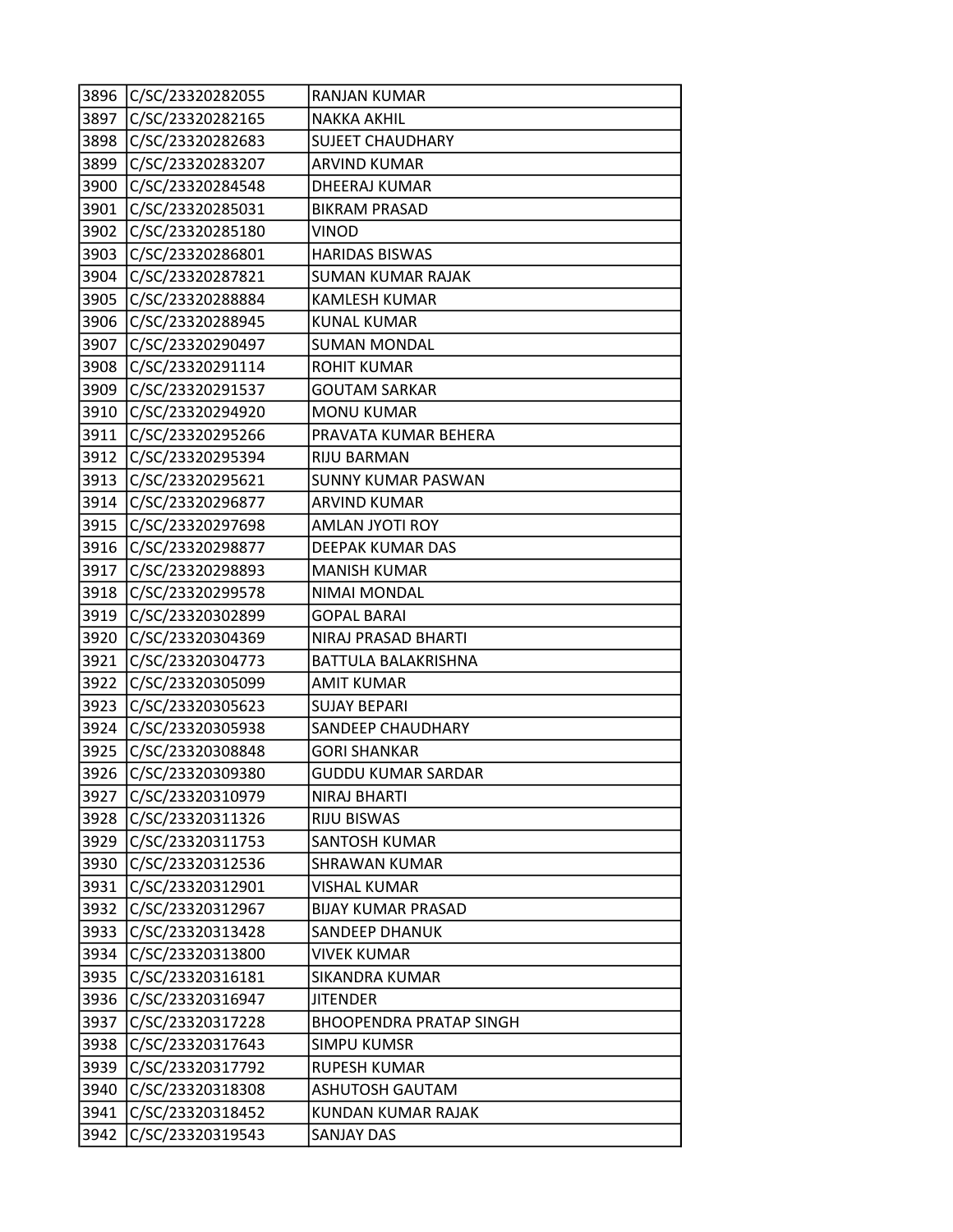|      | 3943 C/SC/23320319692 | DIPAK KUMAR DAS                    |
|------|-----------------------|------------------------------------|
|      | 3944 C/SC/23320319895 | RITESH RANJAN KUMAR                |
| 3945 | C/SC/23320320188      | RAHUL KUMAR                        |
| 3946 | C/SC/23320320518      | PRASHANT KUMAR                     |
| 3947 | C/SC/23320322015      | SATYAM DAS                         |
| 3948 | C/SC/23320322023      | <b>ADITYA KUMAR</b>                |
|      | 3949 C/SC/23320322366 | NAGESHWAR ARYA                     |
| 3950 | C/SC/23320323374      | <b>BATTULA RAVI</b>                |
| 3951 | C/SC/23320323802      | <b>GOBINDA BISWAS</b>              |
| 3952 | C/SC/23320325313      | <b>BOLLARAM SURENDER</b>           |
| 3953 | C/SC/23320325418      | <b>BUDDHADEV DAS</b>               |
| 3954 | C/SC/23320325631      | <b>DINESH KUMAR</b>                |
| 3955 | C/SC/23320328478      | <b>SURAJIT MONDAL</b>              |
| 3956 | C/SC/23320329059      | PANKAJ KUMAR DALAI                 |
|      | 3957 C/SC/23320329475 | <b>AAKASH GAINE</b>                |
| 3958 | C/SC/23320329536      | MAHENDRA KUMAR MAHATO              |
| 3959 | C/SC/23320329933      | <b>SUMAN KUMAR</b>                 |
| 3960 | C/SC/23320330854      | VIKASH NAYAK                       |
| 3961 | C/SC/23320330963      | PINTU KUMAR SUMAN                  |
|      | 3962 C/SC/23320332452 | <b>GOUTAM HALDER</b>               |
| 3963 | C/SC/23320332717      | <b>KUNAL KUMAR</b>                 |
| 3964 | C/SC/23320333172      | <b>HARENDRA SINGH</b>              |
| 3965 | C/SC/23320333714      | <b>NEERAJ KUMAR</b>                |
| 3966 | C/SC/23320333746      | SUBHAM KUMAR VERMA                 |
| 3967 | C/SC/23320335310      | <b>GULSHAN KUMAR</b>               |
| 3968 | C/SC/23320335965      | <b>ARUN MONDAL</b>                 |
| 3969 | C/SC/23320338373      | PANKAJ SINGH                       |
| 3970 | C/SC/23320339644      | <b>ARVIND KUMAR</b>                |
| 3971 | C/SC/23320340442      | <b>SHRAWAN KUMAR</b>               |
| 3972 | C/SC/23320341749      | <b>SURAJIT DAS</b>                 |
| 3973 | C/SC/23320342592      | CHADALAWADA VENKATA VASANTHA KUMAR |
|      | 3974 C/SC/23320342804 | <b>VINAY KUMAR SATHE</b>           |
| 3975 | C/SC/23320343132      | SAHIL SHISHODIA                    |
| 3976 | C/SC/23320343353      | SADHAN SARKAR                      |
| 3977 | C/SC/23320343856      | PAPPU KUMAR                        |
| 3978 | C/SC/23320344084      | <b>DEPON BISWAS</b>                |
| 3979 | C/SC/23320344285      | SHASHI KUMAR                       |
| 3980 | C/SC/23320347671      | <b>KAPIL DEV</b>                   |
| 3981 | C/SC/23320347996      | JAINENDRA KUMAR                    |
| 3982 | C/SC/23320349184      | <b>SANTOSH KUMAR</b>               |
| 3983 | C/SC/23320349530      | <b>AMIT PRASAD</b>                 |
| 3984 | C/SC/23320349815      | AMRESH KUMAR PASWAN                |
| 3985 | C/SC/23320351020      | <b>VIKRAM SHANKHWAR</b>            |
| 3986 | C/SC/23320352523      | <b>MANTU KUMAR</b>                 |
| 3987 | C/SC/23320352701      | <b>ANIL KUMAR</b>                  |
| 3988 | C/SC/23320352728      | MITHLESH MANJHI                    |
| 3989 | C/SC/23320352846      | RAJA BHAGAT                        |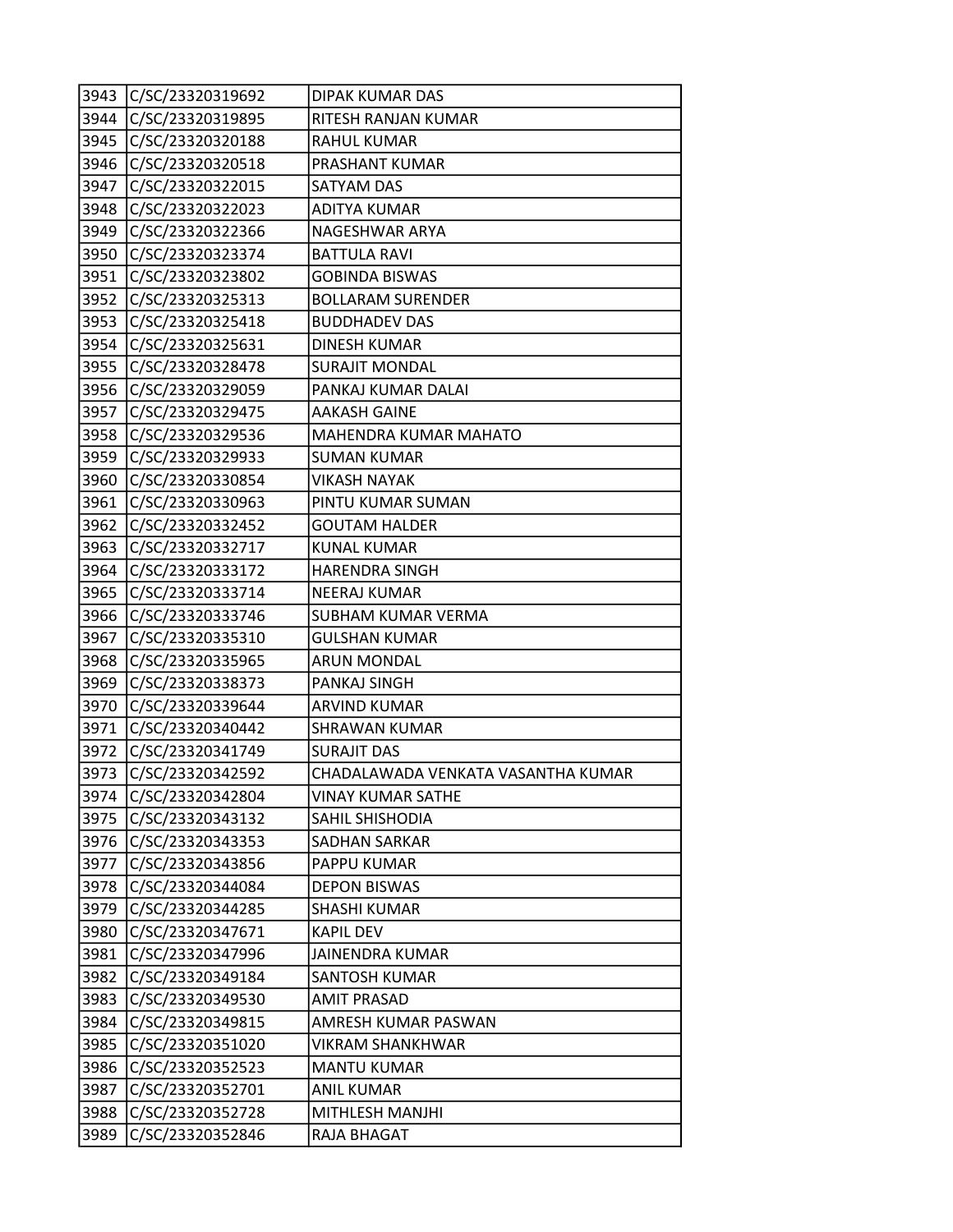|      | 3990 C/SC/23320353699 | AJIT KUMAR TYAGEE              |
|------|-----------------------|--------------------------------|
| 3991 | C/SC/23320355168      | NAHAR SINGH MOLHADPURIYA       |
|      | 3992 C/SC/23320355641 | RAMASISH KUMAR                 |
| 3993 | C/SC/23320356775      | AVDHESH KUMAR                  |
| 3994 | C/SC/23320357105      | <b>SUNEEL KUMAR</b>            |
| 3995 | C/SC/23320359036      | SOLANKI ROHIT GIRDHARBHAI      |
|      | 3996 C/SC/23320361803 | <b>ASHWANI KUMAR</b>           |
| 3997 | C/SC/23320362025      | NITESH KUMAR DAS               |
| 3998 | C/SC/23320362290      | <b>ASHOK KUMAR RAJAK</b>       |
| 3999 | C/SC/23320363146      | <b>DEEPAK KUMAR</b>            |
| 4000 | C/SC/23320363966      | <b>SOMNATH LAYEK</b>           |
| 4001 | C/SC/23320364760      | NANDAN KUMAR                   |
| 4002 | C/SC/23320365705      | <b>KALYAN MONDAL</b>           |
| 4003 | C/SC/23320365802      | PRADEEP KUMAR                  |
|      | 4004 C/SC/23320366174 | AMIT CHOUDHARY                 |
| 4005 | C/SC/23320366199      | MADDURI JAYA VAMSI KRISHNA     |
| 4006 | C/SC/23320366318      | <b>AJIT KUMAR</b>              |
| 4007 | C/SC/23320367028      | DIPYAN MONDAL                  |
| 4008 | C/SC/23320367375      | <b>JITENDRA KUMAR</b>          |
|      | 4009 C/SC/23320368517 | <b>VIPUL KUMAR PRIYADARSHI</b> |
|      | 4010 C/SC/23320368832 | DHARA KRANTHIKUMAR             |
| 4011 | C/SC/23320370305      | SUVANKAR SARKAR                |
| 4012 | C/SC/23320371085      | RAMDEO RAJAK                   |
| 4013 | C/SC/23320373480      | <b>SUBRATA GAYEN</b>           |
|      | 4014 C/SC/23320374572 | <b>RAJ KUMAR</b>               |
| 4015 | C/SC/23320377378      | <b>MANOJ KUMAR</b>             |
| 4016 | C/SC/23320377868      | <b>SUMIT DAS</b>               |
| 4017 | C/SC/23320378081      | AJAY KUMAR DAS                 |
| 4018 | C/SC/23320378886      | RABIKANT PRASAD                |
| 4019 | C/SC/23320379090      | PIYUSH KUMAR                   |
| 4020 | C/SC/23320379293      | <b>DEVENDRA SINGH</b>          |
| 4021 | C/SC/23320379948      | PANKAJ KUMAR                   |
| 4022 | C/SC/23320381954      | <b>ARPAN SARDAR</b>            |
| 4023 | C/SC/23320382283      | <b>VIKASH KUMAR</b>            |
| 4024 | C/SC/23320382343      | AKHIL KANTI JODDAR             |
| 4025 | C/SC/23320383723      | <b>VISHAL KUMAR</b>            |
| 4026 | C/SC/23320385066      | <b>SOUMEN MAJUMDER</b>         |
| 4027 | C/SC/23320385097      | PAPPU KUMAR                    |
| 4028 | C/SC/23320385226      | AKASH KUMAR                    |
| 4029 | C/SC/23320385610      | <b>NAVEEN KUMAR</b>            |
| 4030 | C/SC/23320387280      | ANAND                          |
| 4031 | C/SC/23320389262      | <b>KARTIK KUMAR</b>            |
| 4032 | C/SC/23320389359      | <b>MANOJ</b>                   |
| 4033 | C/SC/23320389811      | MUKESH KUMAR                   |
| 4034 | C/SC/23320390489      | <b>ABHISHEK RAJ</b>            |
| 4035 | C/SC/23320391273      | <b>ARUP BISWAS</b>             |
| 4036 | C/SC/23320391672      | <b>VICKY KUMAR</b>             |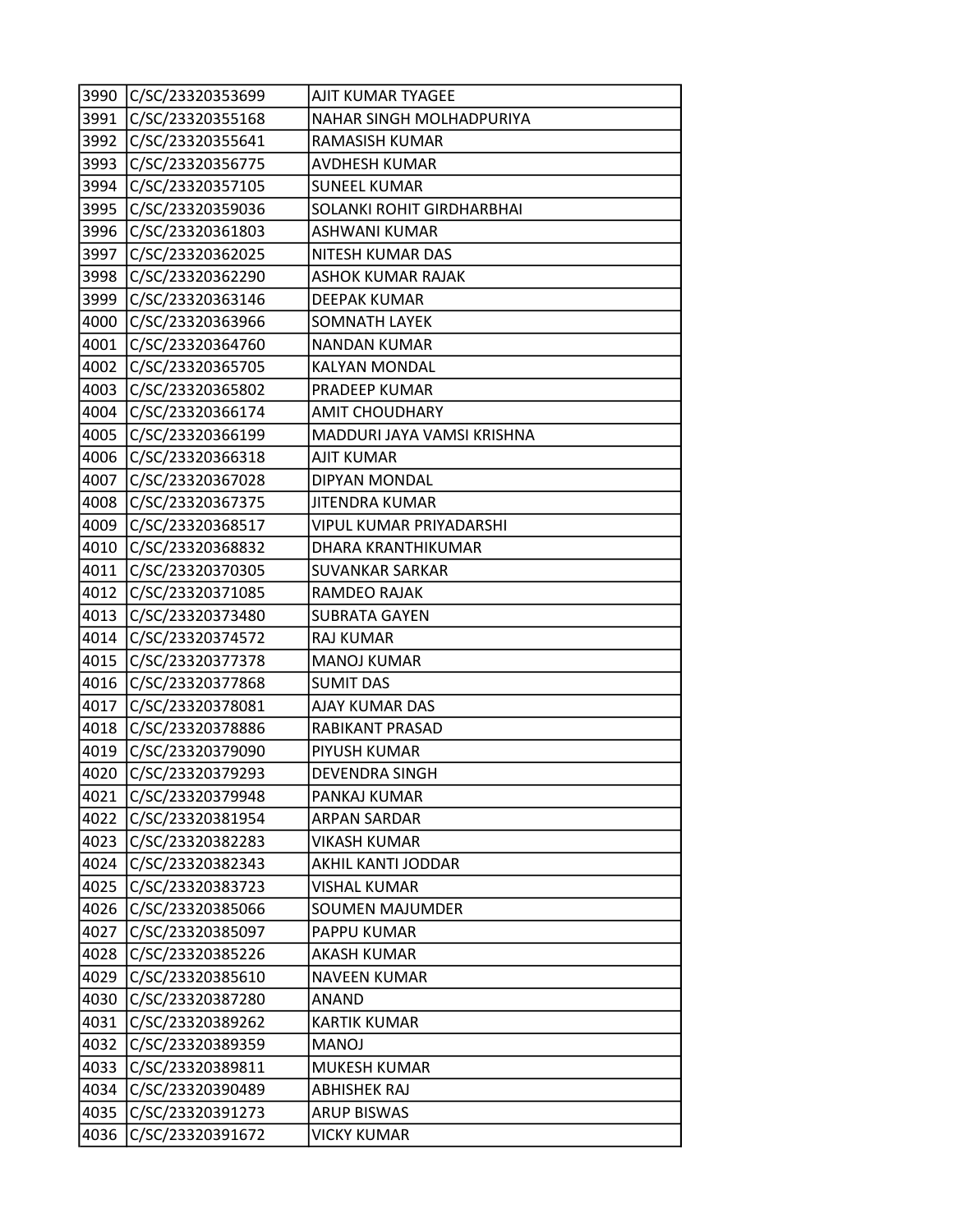| 4037 | C/SC/23320391909 | PRATIK MANDAL             |
|------|------------------|---------------------------|
| 4038 | C/SC/23320392890 | SHASHI PASWAN             |
| 4039 | C/SC/23320393367 | <b>BIPIN BISWAS</b>       |
| 4040 | C/SC/23320393827 | <b>SANAT MONDOL</b>       |
| 4041 | C/SC/23320393936 | <b>CHANDAN RAJAK</b>      |
| 4042 | C/SC/23320394275 | <b>CHANDAN CHAUDHARY</b>  |
| 4043 | C/SC/23320394302 | <b>VIJAY KUMAR</b>        |
| 4044 | C/SC/23320394951 | RAHUL RANJAN              |
| 4045 | C/SC/23320395481 | <b>GOVIND KUMAR BAURI</b> |
| 4046 | C/SC/23320397882 | JUNGHARE DHIRAJ KACHARU   |
| 4047 | C/SC/23320398388 | PARITOSH MONDAL           |
| 4048 | C/SC/23320398524 | PRADEEP KUMAR TANTI       |
| 4049 | C/SC/23320398725 | AMARENDRA KUMAR           |
| 4050 | C/SC/23320402217 | YOGENDRA PAL ABHAY        |
| 4051 | C/SC/23320402607 | ASHISH                    |
| 4052 | C/SC/23320403044 | <b>SURAJ BALI</b>         |
| 4053 | C/SC/23320403240 | ARMENDRA KAUSAL           |
| 4054 | C/SC/23320405552 | PAWAN KUMAR               |
| 4055 | C/SC/23320405682 | ANKIT KUMAR ADARSH        |
| 4056 | C/SC/23320406904 | RAUSHAN KUMAR             |
| 4057 | C/SC/23320407391 | SHRAWAN KUMAR DAS         |
| 4058 | C/SC/23320407673 | <b>SUVANKAR MONDAL</b>    |
| 4059 | C/SC/23320407914 | SAJEEWAN PASWAN           |
| 4060 | C/SC/23320408978 | SANJAY BARAI              |
| 4061 | C/SC/23320409166 | NIL MANI THAKUR           |
| 4062 | C/SC/23320409872 | RAJENDRA PRASAD           |
| 4063 | C/SC/23320410739 | DEEPAK KUMAR              |
| 4064 | C/SC/23320410884 | <b>SUMIT</b>              |
| 4065 | C/Ex/23330007900 | CHIRAJIT BEPARI           |
| 4066 | C/Ex/23330063721 | RADHE RAM PRASAD          |
| 4067 | C/Ex/23330137169 | KRISHNA KUMAR RAJAK       |
| 4068 | C/Ex/23330193441 | PARVEEN KUMAR             |
| 4069 | C/Ex/23330196496 | KAJAL MONDAL              |
| 4070 | C/Ex/23330343490 | <b>HARASIT BISWAS</b>     |
| 4071 | C/Ex/23330380141 | <b>BIJAY KUMAR BHOI</b>   |
| 4072 | C/ST/23410002593 | <b>SARNA MANDI</b>        |
| 4073 | C/ST/23410021287 | <b>DEBAKI SOREN</b>       |
| 4074 | C/ST/23410021994 | <b>ADITI TUDU</b>         |
| 4075 | C/ST/23410024658 | CHANDA KUMARI             |
| 4076 | C/ST/23410030655 | <b>GAURI KUJUR</b>        |
| 4077 | C/ST/23410033494 | PRIYANKA MEENA            |
| 4078 | C/ST/23410035689 | SARASWATI ORAM            |
| 4079 | C/ST/23410037117 | RADHIKA KUMARI            |
| 4080 | C/ST/23410037382 | <b>SONI KUMARI</b>        |
| 4081 | C/ST/23410045856 | <b>CHINTA MONI MANDI</b>  |
| 4082 | C/ST/23410060077 | SHILPA KUMARI             |
| 4083 | C/ST/23410068277 | MANESH BAI MEENA          |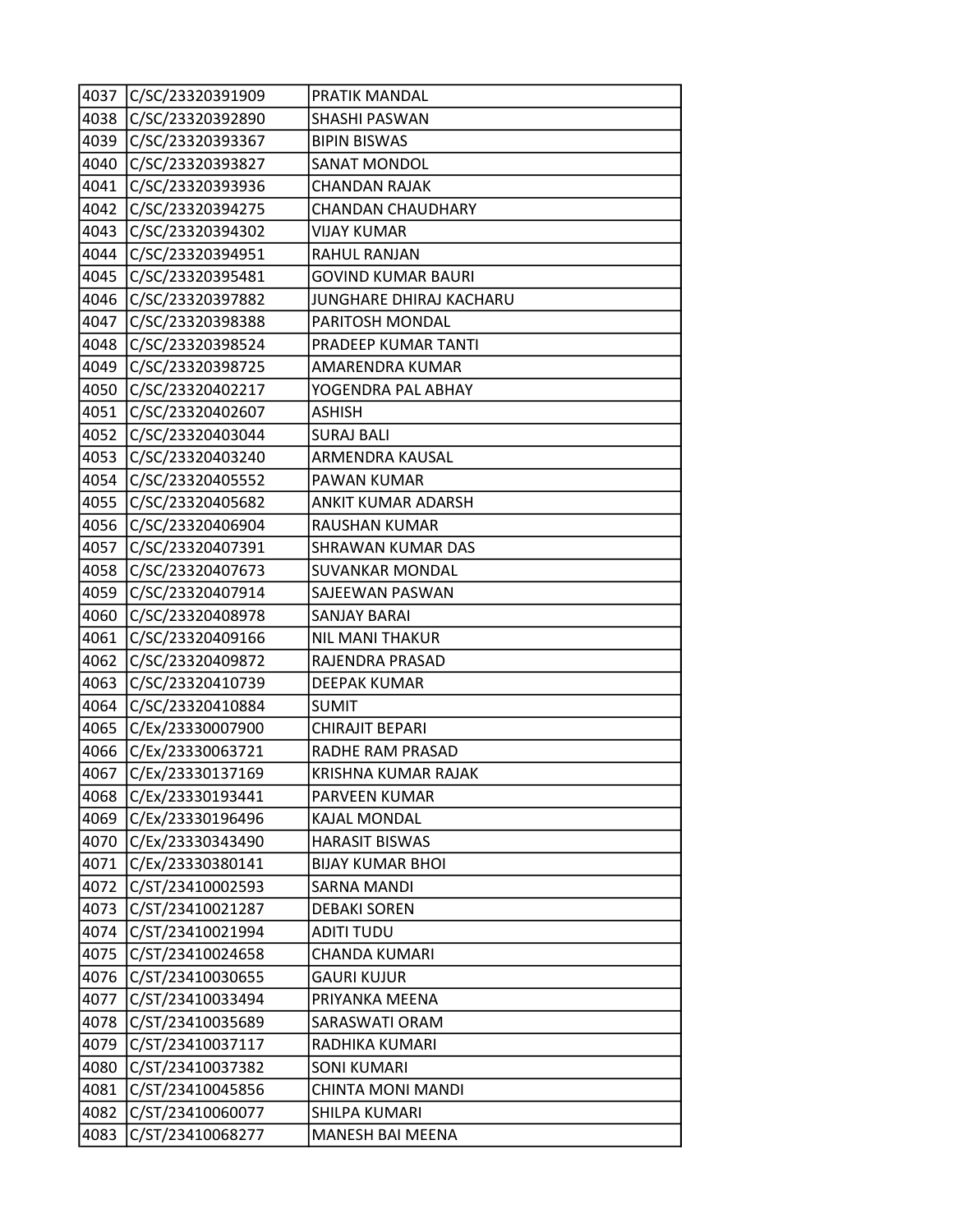|      | 4084 C/ST/23410068340 | <b>ANJU BASKEY</b>     |
|------|-----------------------|------------------------|
| 4085 | C/ST/23410072201      | <b>KUMARI SUMIT</b>    |
| 4086 | C/ST/23410074431      | ARCHANA KUMARI SHARMA  |
| 4087 | C/ST/23410077943      | NAGITA DEOGAM          |
| 4088 | C/ST/23410083399      | <b>BABITA MEENA</b>    |
| 4089 | C/ST/23410084223      | <b>VEDWANTI SHAH</b>   |
| 4090 | C/ST/23410089633      | <b>HANSA MEENA</b>     |
| 4091 | C/ST/23410098511      | SANDHYA EKKA           |
| 4092 | C/ST/23410100176      | SOPHIA LEVIS KERKETTA  |
| 4093 | C/ST/23410107746      | <b>USHA RANI TOPPO</b> |
|      | 4094 C/ST/23410110271 | <b>ARCHANA GOND</b>    |
| 4095 | C/ST/23410112812      | <b>MEERA PURTY</b>     |
| 4096 | C/ST/23410115717      | MAGAN KUMARI           |
| 4097 | C/ST/23410116347      | <b>RENU KUMARI</b>     |
|      | 4098 C/ST/23410126215 | ANI SMITHA KINDO       |
| 4099 | C/ST/23410145881      | <b>KUMARI RINKI</b>    |
| 4100 | C/ST/23410157485      | KAUSHALYA KUJUR        |
| 4101 | C/ST/23410165330      | POOJA KUMARI           |
| 4102 | C/ST/23410166477      | <b>SHWETA KUJUR</b>    |
|      | 4103 C/ST/23410173415 | <b>URSULA TIRKEY</b>   |
|      | 4104 C/ST/23410175902 | SANJANA MARNDI         |
| 4105 | C/ST/23410178334      | KUMARI ANSHUMALA TUDU  |
| 4106 | C/ST/23410183365      | SHILPI KUMARI          |
| 4107 | C/ST/23410185065      | <b>USHA LAKRA</b>      |
| 4108 | C/ST/23410185778      | LALITA KUMARI          |
| 4109 | C/ST/23410187974      | KALPANA KUMAREE MEENA  |
| 4110 | C/ST/23410190963      | PUJA KUMARI            |
| 4111 | C/ST/23410197067      | <b>PRIYANKA</b>        |
| 4112 | C/ST/23410197965      | <b>GEETA KUDADA</b>    |
| 4113 | C/ST/23410200929      | <b>AARTI KACHHAP</b>   |
| 4114 | C/ST/23410207468      | NISHA KUMAREE MEENA    |
| 4115 | C/ST/23410217854      | POOJA KUMARI           |
|      | 4116 C/ST/23410220405 | <b>SUNILA TOPPO</b>    |
| 4117 | C/ST/23410222425      | <b>SONI KUMARI</b>     |
| 4118 | C/ST/23410252534      | <b>SONI KUMARI</b>     |
| 4119 | C/ST/23410255945      | ALISHA KERKETTA        |
| 4120 | C/ST/23410259520      | SIMA KUMARI PUSHPAK    |
| 4121 | C/ST/23410260913      | PRIYANKA KUMARI        |
| 4122 | C/ST/23410263519      | <b>SANGITA SOREN</b>   |
| 4123 | C/ST/23410264680      | <b>GUDDI BHUTKUMAR</b> |
| 4124 | C/ST/23410267751      | VIJAYA SIRWAR          |
| 4125 | C/ST/23410272709      | NIDHI KANDIR           |
| 4126 | C/ST/23410274367      | LUCY PRERNA MINZ       |
| 4127 | C/ST/23410277162      | <b>ANITA MEENA</b>     |
| 4128 | C/ST/23410277859      | <b>SHANTI PRIYA</b>    |
| 4129 | C/ST/23410283482      | <b>NILIMA SURIN</b>    |
| 4130 | C/ST/23410284235      | <b>VANDANA BENG</b>    |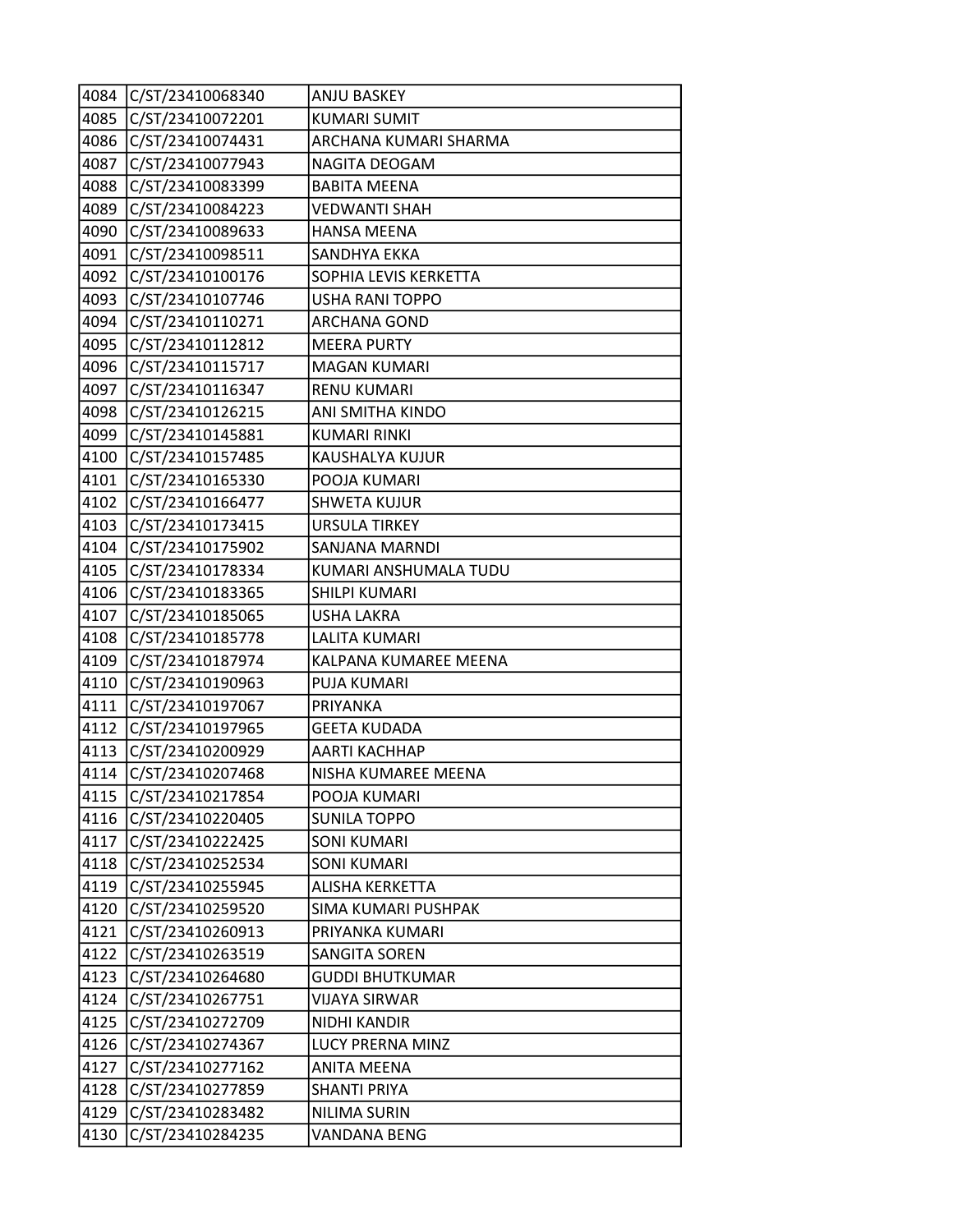|      | 4131 C/ST/23410286394 | <b>SUDHA BEAUTY TIRKEY</b> |
|------|-----------------------|----------------------------|
|      | 4132 C/ST/23410289421 | RESHMA MINZ                |
| 4133 | C/ST/23410292426      | AARTI LAKRA                |
|      | 4134 C/ST/23410296181 | SHEELA MEENA               |
| 4135 | C/ST/23410301880      | ARCHANA KUMARI MEENA       |
|      | 4136 C/ST/23410306273 | <b>NEELAM BHENGRA</b>      |
|      | 4137 C/ST/23410309076 | <b>NORKIT LEPCHA</b>       |
| 4138 | C/ST/23410311918      | ABHA KIRAN                 |
| 4139 | C/ST/23410316743      | <b>MONIKA KUMARI</b>       |
| 4140 | C/ST/23410318584      | PINKI KUMARI BEDIA         |
|      | 4141 C/ST/23410320168 | <b>SONA MEENA</b>          |
|      | 4142 C/ST/23410325035 | SANGEETA BAI MEENA         |
|      | 4143 C/ST/23410325715 | MINGMA DIKI SHERPA         |
|      | 4144 C/ST/23410328534 | ANJANI KUMARI              |
| 4145 | C/ST/23410339820      | SAPNA NAG                  |
|      | 4146 C/ST/23410344006 | PHILOMINA TOPPO            |
| 4147 | C/ST/23410344737      | <b>SUMAN KUMARI</b>        |
| 4148 | C/ST/23410346175      | <b>ALBINA TAMANG</b>       |
| 4149 | C/ST/23410346673      | MADHUSHMITA SABAR          |
|      | 4150 C/ST/23410349036 | <b>NAMITA KUMARI</b>       |
| 4151 | C/ST/23410350161      | <b>MEENA</b>               |
| 4152 | C/ST/23410357578      | ASHA DEEP KUMARI           |
| 4153 | C/ST/23410359166      | VIBHA SINGH                |
| 4154 | C/ST/23410360288      | RESHMA BAXLA               |
|      | 4155 C/ST/23410367242 | VANDANA MEENA              |
|      | 4156 C/ST/23410369279 | SAVITRI SINKU              |
| 4157 | C/ST/23410370917      | <b>NEHA KISKU</b>          |
| 4158 | C/ST/23410372818      | PRIYANKA EVELIN TOPNO      |
| 4159 | C/ST/23410374506      | SAAWANTI KUMARI            |
| 4160 | C/ST/23410378274      | ANJALI SHARMA              |
| 4161 | C/ST/23410384141      | KAMLESH MEENA              |
| 4162 | C/ST/23410385752      | <b>SUNITA KANDIR</b>       |
| 4163 | C/ST/23410392644      | ANNU KUMARI                |
|      | 4164 C/ST/23410393243 | <b>ANJU SOREN</b>          |
| 4165 | C/ST/23410404268      | <b>ANJALI KUMARI</b>       |
| 4166 | C/ST/23420000552      | <b>RANJAN KUMAR</b>        |
| 4167 | C/ST/23420001595      | SUBHASH CHAND MEENA        |
| 4168 | C/ST/23420002302      | <b>KRISHAN KUMAR MEENA</b> |
| 4169 | C/ST/23420004575      | PRAKASH SINGH BINJHIA      |
| 4170 | C/ST/23420010929      | LALIT KUMAR MEENA          |
| 4171 | C/ST/23420011376      | RAMNIVAS MEENA             |
|      | 4172 C/ST/23420013604 | PUSHPRAJ KUMAR             |
| 4173 | C/ST/23420013828      | DHARMRAJ MEENA             |
|      | 4174 C/ST/23420016939 | VIRENDRA MEENA             |
| 4175 | C/ST/23420021427      | NIRAJ KUMAR SHARMA         |
| 4176 | C/ST/23420022616      | KANISHK KUMAR SHARMA       |
| 4177 | C/ST/23420023365      | RINKU LAL MEENA            |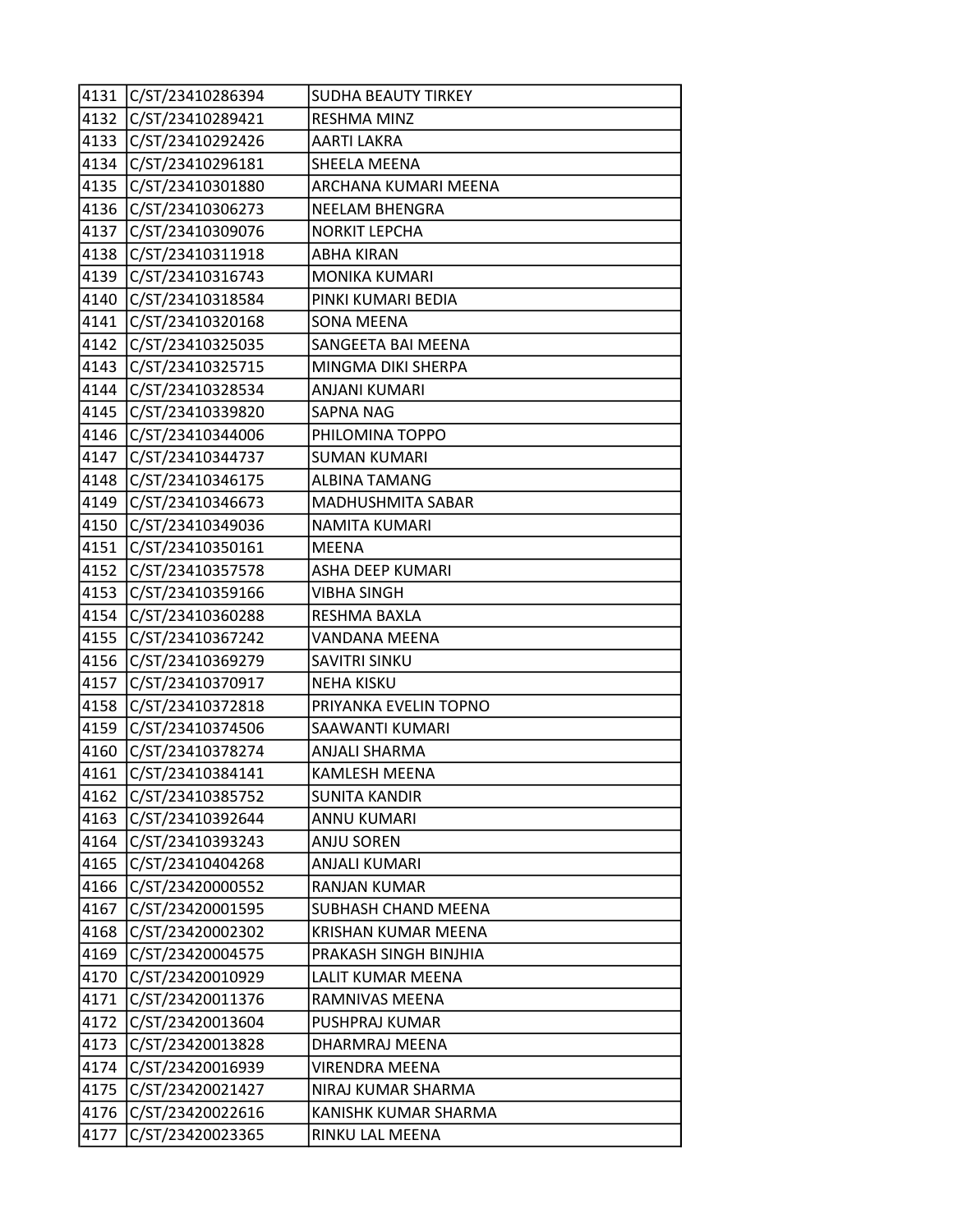| 4178 | C/ST/23420026172 | <b>MANISH KUMAR</b>         |
|------|------------------|-----------------------------|
| 4179 | C/ST/23420032396 | <b>DHAN RAJ MEENA</b>       |
| 4180 | C/ST/23420033540 | JODHRAJ MEENA               |
| 4181 | C/ST/23420041330 | RANEBALU ESWARARAO          |
| 4182 | C/ST/23420046260 | RATNADEEP PRASAD            |
| 4183 | C/ST/23420046714 | RAJU KUMAR                  |
| 4184 | C/ST/23420047670 | <b>BINAY KUMAR SAH</b>      |
| 4185 | C/ST/23420048037 | <b>VIVEK KUMAR</b>          |
| 4186 | C/ST/23420049088 | KULDEEP MEENA               |
| 4187 | C/ST/23420049872 | <b>MUKESH KUMAR</b>         |
| 4188 | C/ST/23420056608 | RAM RAJ MEENA               |
| 4189 | C/ST/23420057124 | <b>BHOPAL MEENA</b>         |
| 4190 | C/ST/23420060873 | RANGA LAL MEENA             |
| 4191 | C/ST/23420061373 | RAJEEV KUMAR MEENA          |
| 4192 | C/ST/23420062273 | <b>NEERAJ KUMAR</b>         |
| 4193 | C/ST/23420065830 | VIKASH SHARMA               |
| 4194 | C/ST/23420066731 | <b>BALRAM MEENA</b>         |
| 4195 | C/ST/23420066913 | CHANDRA BHUSHAN KUMAR       |
| 4196 | C/ST/23420067133 | <b>SUJEET KUMAR</b>         |
| 4197 | C/ST/23420067556 | CHANDRAMOHAN MEENA          |
| 4198 | C/ST/23420071279 | RAJESH KUMAR MEENA          |
| 4199 | C/ST/23420071928 | <b>ATUL PRATAP</b>          |
| 4200 | C/ST/23420072391 | <b>DILEEP KUMAR</b>         |
| 4201 | C/ST/23420074938 | <b>VIJENDRA KUMAR MEENA</b> |
| 4202 | C/ST/23420075138 | RAJA RAM MEENA              |
| 4203 | C/ST/23420076566 | <b>MASTRAM MEENA</b>        |
| 4204 | C/ST/23420077384 | <b>JATOTHU SRINIVAS</b>     |
| 4205 | C/ST/23420077793 | SAUMYA RANJAN NAIK          |
| 4206 | C/ST/23420077832 | AVINASH KUMAR SHARMA        |
| 4207 | C/ST/23420079019 | DHARMENDRA MEENA            |
| 4208 | C/ST/23420080784 | MOHAN LAL MEENA             |
| 4209 | C/ST/23420082403 | VIMAL KUMAR MEENA           |
| 4210 | C/ST/23420083417 | <b>KARTAR SINGH MEENA</b>   |
| 4211 | C/ST/23420084375 | GAURI SHANKAR MEENA         |
| 4212 | C/ST/23420086200 | <b>DANIEL MURPHY</b>        |
| 4213 | C/ST/23420086745 | ROHIT KUJUR                 |
| 4214 | C/ST/23420087855 | CHANCHAL KUMAR MEENA        |
| 4215 | C/ST/23420088438 | PRASARAM MEENA              |
| 4216 | C/ST/23420091656 | NARENDRA KUMAR MEENA        |
| 4217 | C/ST/23420092174 | MAHESH KUMAR SHARMA         |
| 4218 | C/ST/23420092566 | GAJENDRA SINGH MEENA        |
| 4219 | C/ST/23420093970 | <b>VICKY KUMAR</b>          |
| 4220 | C/ST/23420094155 | <b>ASHOK KUMAR MEENA</b>    |
| 4221 | C/ST/23420096870 | <b>BRAJESH SAH</b>          |
| 4222 | C/ST/23420098203 | <b>MITHUN KUMAR</b>         |
| 4223 | C/ST/23420100078 | <b>BIPIN KUMAR SHARMA</b>   |
| 4224 | C/ST/23420100395 | PAWAN KUMAR MEENA           |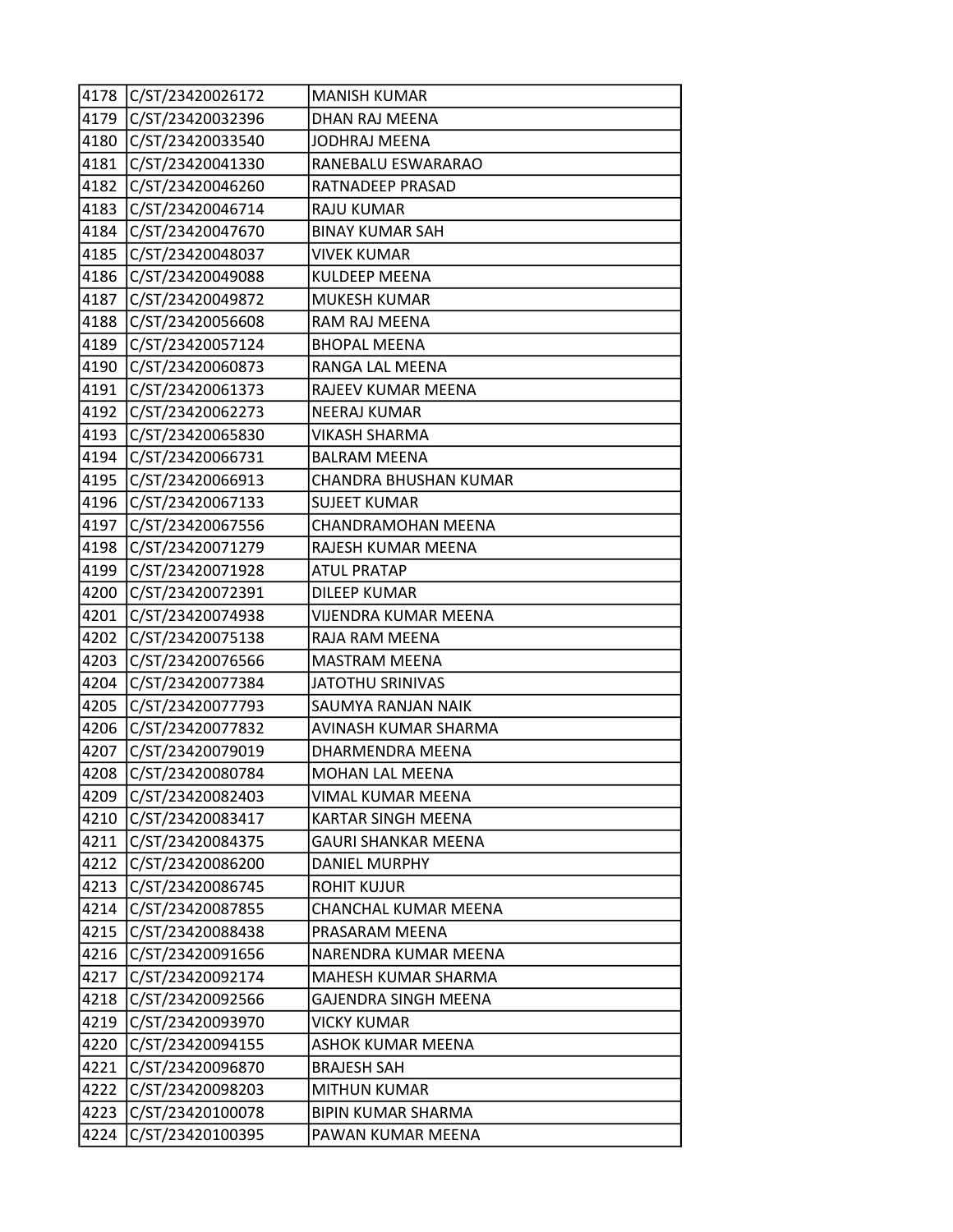|      | 4225 C/ST/23420101276 | <b>BHOOR SINGH MEENA</b> |
|------|-----------------------|--------------------------|
| 4226 | C/ST/23420104610      | ANAND KUMAR SINGH        |
| 4227 | C/ST/23420104652      | ARVIND KUMAR SHARMA      |
| 4228 | C/ST/23420105358      | DILIP KUMAR MEENA        |
| 4229 | C/ST/23420106078      | RAMAWATAR MEENA          |
| 4230 | C/ST/23420106347      | RANDHAVA MEENA           |
|      | 4231 C/ST/23420107169 | <b>BADAL KUMAR MEENA</b> |
| 4232 | C/ST/23420108443      | <b>GOVIND KUMAR</b>      |
| 4233 | C/ST/23420108796      | <b>ROHIT ORAON</b>       |
| 4234 | C/ST/23420109961      | <b>NARAD KUMAR</b>       |
| 4235 | C/ST/23420112946      | <b>SHIV KUMAR MEENA</b>  |
|      | 4236 C/ST/23420113000 | <b>MUNNA LAL</b>         |
| 4237 | C/ST/23420113663      | <b>SURAJ PRASAD SHAW</b> |
| 4238 | C/ST/23420117576      | MEETHA LAL MEENA         |
| 4239 | C/ST/23420119008      | SANDEEP GARI             |
| 4240 | C/ST/23420119791      | RANJIT KUMAR SHARMA      |
| 4241 | C/ST/23420125395      | RADHESHYAM MEENA         |
| 4242 | C/ST/23420125544      | DEBA PRASAD DEHURI       |
| 4243 | C/ST/23420125586      | LOKESH KUMAR MEENA       |
| 4244 | C/ST/23420126839      | MANGAL SINGH MUNDA       |
| 4245 | C/ST/23420127078      | MAHENDRA KUMAR MEENA     |
| 4246 | C/ST/23420129804      | <b>HARKESH MEENA</b>     |
| 4247 | C/ST/23420130708      | KALU RAM MEENA           |
| 4248 | C/ST/23420132537      | PRABHAKAR SHARMA         |
| 4249 | C/ST/23420135531      | <b>HARKESH MEENA</b>     |
| 4250 | C/ST/23420136820      | <b>SURESH MEENA</b>      |
| 4251 | C/ST/23420141795      | TRIPTI RANJAN            |
| 4252 | C/ST/23420144562      | PIYUSH KUMAR VISHWAKARMA |
| 4253 | C/ST/23420148319      | <b>AVINASH MEENA</b>     |
| 4254 | C/ST/23420149332      | VINOD SINGH MEENA        |
| 4255 | C/ST/23420152665      | RAJ KUMAR VISHWAKARMA    |
| 4256 | C/ST/23420153522      | KHUSHI RAM MEENA         |
|      | 4257 C/ST/23420155636 | SUJEET KUMAR SHARMA      |
|      | 4258 C/ST/23420156933 | <b>MOHAN SINGH</b>       |
| 4259 | C/ST/23420156946      | LEKHRAJ MEENA            |
| 4260 | C/ST/23420159280      | <b>AMUL KUMAR</b>        |
| 4261 | C/ST/23420161909      | <b>BALRAM MEENA</b>      |
| 4262 | C/ST/23420162561      | PAVINDER SINGH RANA      |
| 4263 | C/ST/23420167405      | SANJEEV KUMAR SHARMA     |
| 4264 | C/ST/23420168584      | PANKAJ KUMAR             |
| 4265 | C/ST/23420168791      | KANA RAM MEENA           |
| 4266 | C/ST/23420170091      | VIKRAM SINGH RANA        |
| 4267 | C/ST/23420173063      | SHAMBHU KUMAR            |
| 4268 | C/ST/23420174842      | <b>GHAMANDI MEENA</b>    |
| 4269 | C/ST/23420174997      | GOVINDA KUMAR SHARMA     |
| 4270 | C/ST/23420179016      | RAUSHAN KUMAR            |
| 4271 | C/ST/23420179384      | MAHENDRA KAJI            |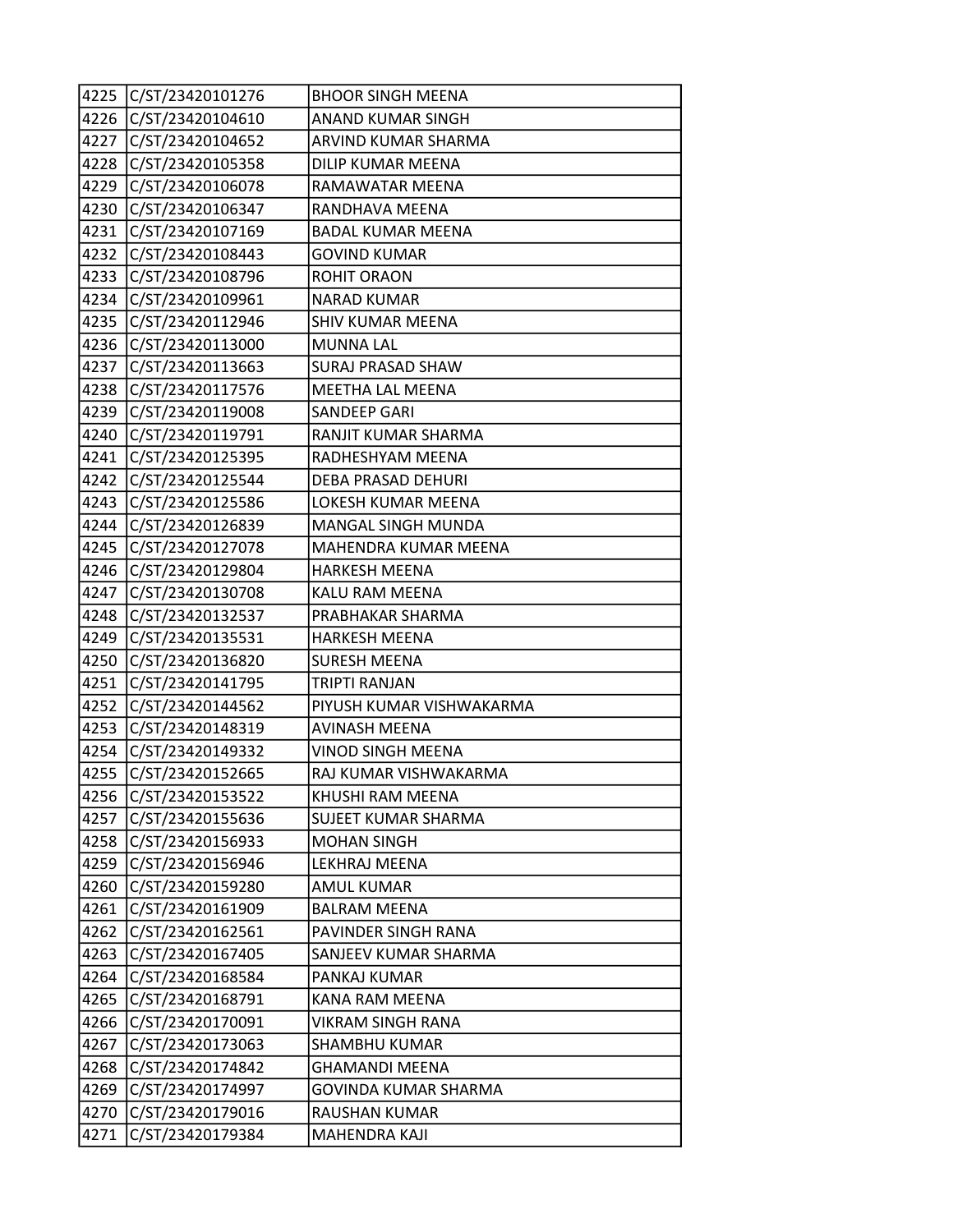| 4272 | C/ST/23420180535      | <b>BHEROO SINGH MEENA</b>  |
|------|-----------------------|----------------------------|
| 4273 | C/ST/23420185912      | JITESH KUMAR MEENA         |
| 4274 | C/ST/23420186871      | MAGAN LAL MEENA            |
| 4275 | C/ST/23420188237      | REKHRAM MEENA              |
| 4276 | C/ST/23420192504      | <b>ABHINAV RAJ</b>         |
| 4277 | C/ST/23420192594      | KRISHNA KUMAR SHARMA       |
| 4278 | C/ST/23420197127      | ANIL KUMAR MEENA           |
| 4279 | C/ST/23420197177      | <b>GULKESH MEENA</b>       |
| 4280 | C/ST/23420200780      | LOKESH MEENA               |
| 4281 | C/ST/23420201608      | PUSHPENDRA SINGH           |
| 4282 | C/ST/23420205055      | LIKHAMI CHAND MEENA        |
| 4283 | C/ST/23420207434      | <b>RAHUL KUMAR</b>         |
| 4284 | C/ST/23420207584      | ANIL KAPUR MEENA           |
| 4285 | C/ST/23420209975      | RAMKESH MEENA              |
| 4286 | C/ST/23420211300      | <b>DEEPAK KUMAR</b>        |
| 4287 | C/ST/23420211671      | <b>CHANDAN KUMAR</b>       |
| 4288 | C/ST/23420211924      | DILEEP KUMAR MEENA         |
| 4289 | C/ST/23420213672      | <b>SURJEET KUMAR MEENA</b> |
| 4290 | C/ST/23420214275      | <b>SURJAN LAL MEENA</b>    |
| 4291 | C/ST/23420217878      | PIYUSH KUMAR               |
| 4292 | C/ST/23420218399      | <b>DEEPAK KUMAR</b>        |
| 4293 | C/ST/23420218486      | ARVIND SAH                 |
| 4294 | C/ST/23420221783      | <b>ABHISEK PRASAD</b>      |
| 4295 | C/ST/23420223049      | <b>AKSHAY KUMAR BHATT</b>  |
| 4296 | C/ST/23420227126      | <b>VINOD KUMAR</b>         |
| 4297 | C/ST/23420227652      | PREETAM RAJ KUMAR          |
| 4298 | C/ST/23420228325      | RAMKESH MEENA              |
| 4299 | C/ST/23420229134      | <b>SUBHASH KUMAR</b>       |
| 4300 | C/ST/23420230420      | <b>RAKESH KUMAR</b>        |
| 4301 | C/ST/23420230762      | <b>BALRAM MEENA</b>        |
| 4302 | C/ST/23420231317      | <b>ANUP KUMAR</b>          |
|      | 4303 C/ST/23420234704 | MITHILESH KUMAR            |
|      | 4304 C/ST/23420234777 | SHRIMAN VISHWAKARMA        |
|      | 4305 C/ST/23420239636 | VIKRAM SINGH RAWAT         |
| 4306 | C/ST/23420239786      | KAJOD RAM MEENA            |
| 4307 | C/ST/23420242559      | SATYA PRAKASH SHARMA       |
| 4308 | C/ST/23420243069      | LAXMI KANT MEENA           |
| 4309 | C/ST/23420243973      | <b>BALRAM MEENA</b>        |
| 4310 | C/ST/23420247408      | PRASADI LAL MEENA          |
| 4311 | C/ST/23420247767      | PRANJAL KUMAR              |
| 4312 | C/ST/23420250679      | <b>BHUBONESWAR MURMU</b>   |
| 4313 | C/ST/23420251281      | RANJEET SINGH MEENA        |
|      | 4314 C/ST/23420254606 | MAHENDRA KUMAR MEENA       |
|      | 4315 C/ST/23420254909 | <b>BHOLA SANKAR RAM</b>    |
|      | 4316 C/ST/23420262143 | RAKESH KUMAR MEENA         |
| 4317 | C/ST/23420262218      | <b>RAJAN KUMAR</b>         |
| 4318 | C/ST/23420263067      | <b>KESHAV KUMAR MEENA</b>  |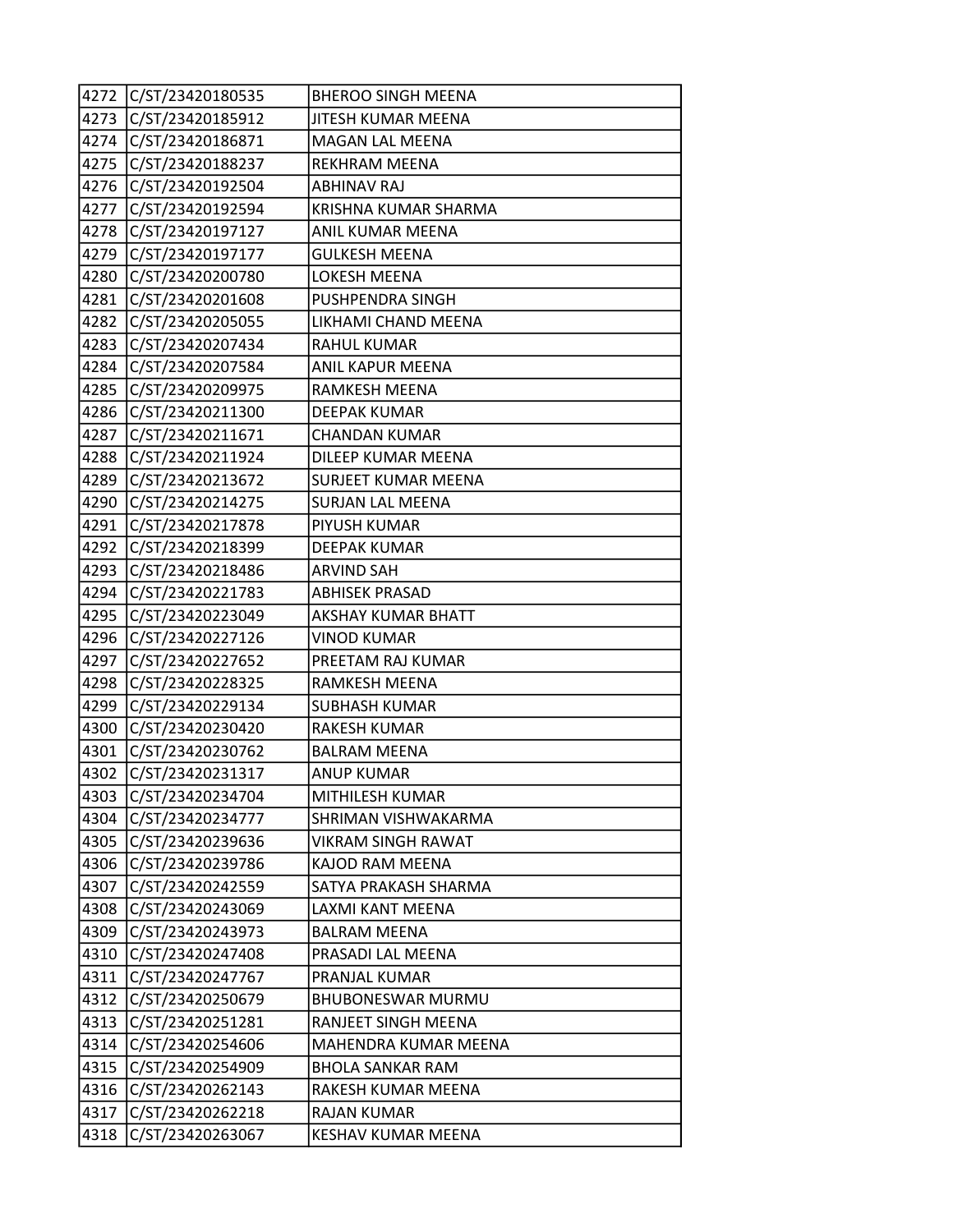|      | 4319 C/ST/23420265490 | ASHOK KUMAR MEENA           |
|------|-----------------------|-----------------------------|
|      | 4320 C/ST/23420265897 | <b>GOVIND KUMAR</b>         |
|      | 4321 C/ST/23420270318 | YOGESH KUMAR MEENA          |
|      | 4322 C/ST/23420271316 | DHANANJAY KUMAR VISHWAKARMA |
| 4323 | C/ST/23420271377      | BANWARI LAL MEENA           |
|      | 4324 C/ST/23420271674 | RAKESH KUMAR MEENA          |
|      | 4325 C/ST/23420275317 | SANTOSH KUMAR MEENA         |
|      | 4326 C/ST/23420278775 | LAVOORI DASRU               |
| 4327 | C/ST/23420286016      | NARENDRA KUMAR MEENA        |
| 4328 | C/ST/23420286030      | PRADEEP KUMAR MEENA         |
|      | 4329 C/ST/23420287189 | <b>INDRA KUMAR MEENA</b>    |
|      | 4330 C/ST/23420287494 | JATAN SINGH MEENA           |
|      | 4331 C/ST/23420290003 | LOKESH KUMAR MEENA          |
|      | 4332 C/ST/23420294296 | RAJA RAM                    |
| 4333 | C/ST/23420294363      | DHANANJAY KUMAR             |
|      | 4334 C/ST/23420296601 | RAMKESH MEENA               |
| 4335 | C/ST/23420299798      | <b>AMIT ANAND</b>           |
|      | 4336 C/ST/23420303666 | SANDIP KUMAR SHAW           |
| 4337 | C/ST/23420305119      | <b>GANGA SHAY MEENA</b>     |
|      | 4338 C/ST/23420305525 | SHAMBHU KUMAR               |
| 4339 | C/ST/23420306456      | RAHALA HANSDA               |
| 4340 | C/ST/23420307314      | AKHILESH KUMAR MAHATO       |
| 4341 | C/ST/23420307960      | <b>ROSHAN N BURH</b>        |
| 4342 | C/ST/23420308277      | AJAY KUMAR MEENA            |
|      | 4343 C/ST/23420308524 | <b>RAKESH KUMAR</b>         |
|      | 4344 C/ST/23420308534 | RUPENDRA KUMAR              |
| 4345 | C/ST/23420308841      | <b>MOHAN LAL MEENA</b>      |
| 4346 | C/ST/23420313437      | <b>HEMANT MEENA</b>         |
| 4347 | C/ST/23420314799      | JAIYAN RAM MEENA            |
| 4348 | C/ST/23420318615      | DEEPAK KUMAR MEENA          |
| 4349 | C/ST/23420320014      | CHET RAM MEENA              |
|      | 4350 C/ST/23420320644 | MUKESH KUMAR MEENA          |
|      | 4351 C/ST/23420321561 | RAKESH KUMAR MEENA          |
|      | 4352 C/ST/23420323124 | DEEPAK KUMAR MEENA          |
| 4353 | C/ST/23420324745      | <b>KABI ORAON</b>           |
| 4354 | C/ST/23420327446      | <b>SURAJ KUMAR GOND</b>     |
|      | 4355 C/ST/23420330742 | KAMLESH KUMAR               |
|      | 4356 C/ST/23420335658 | <b>BALRAM MEENA</b>         |
|      | 4357 C/ST/23420337439 | <b>AWADESH KUMAR</b>        |
| 4358 | C/ST/23420339156      | DANA RAM MEENA              |
| 4359 | C/ST/23420339742      | NARENDRA KUMAR MEENA        |
|      | 4360 C/ST/23420341305 | MUKESH KUMAR SHARMA         |
| 4361 | C/ST/23420342565      | SANDEEP MEENA               |
|      | 4362 C/ST/23420344462 | KHEM SINGH MEENA            |
| 4363 | C/ST/23420344640      | <b>VIKASH KUMAR</b>         |
|      | 4364 C/ST/23420346827 | KAMAL KUMAR MEENA           |
| 4365 | C/ST/23420348697      | PRADHAN KISAN               |